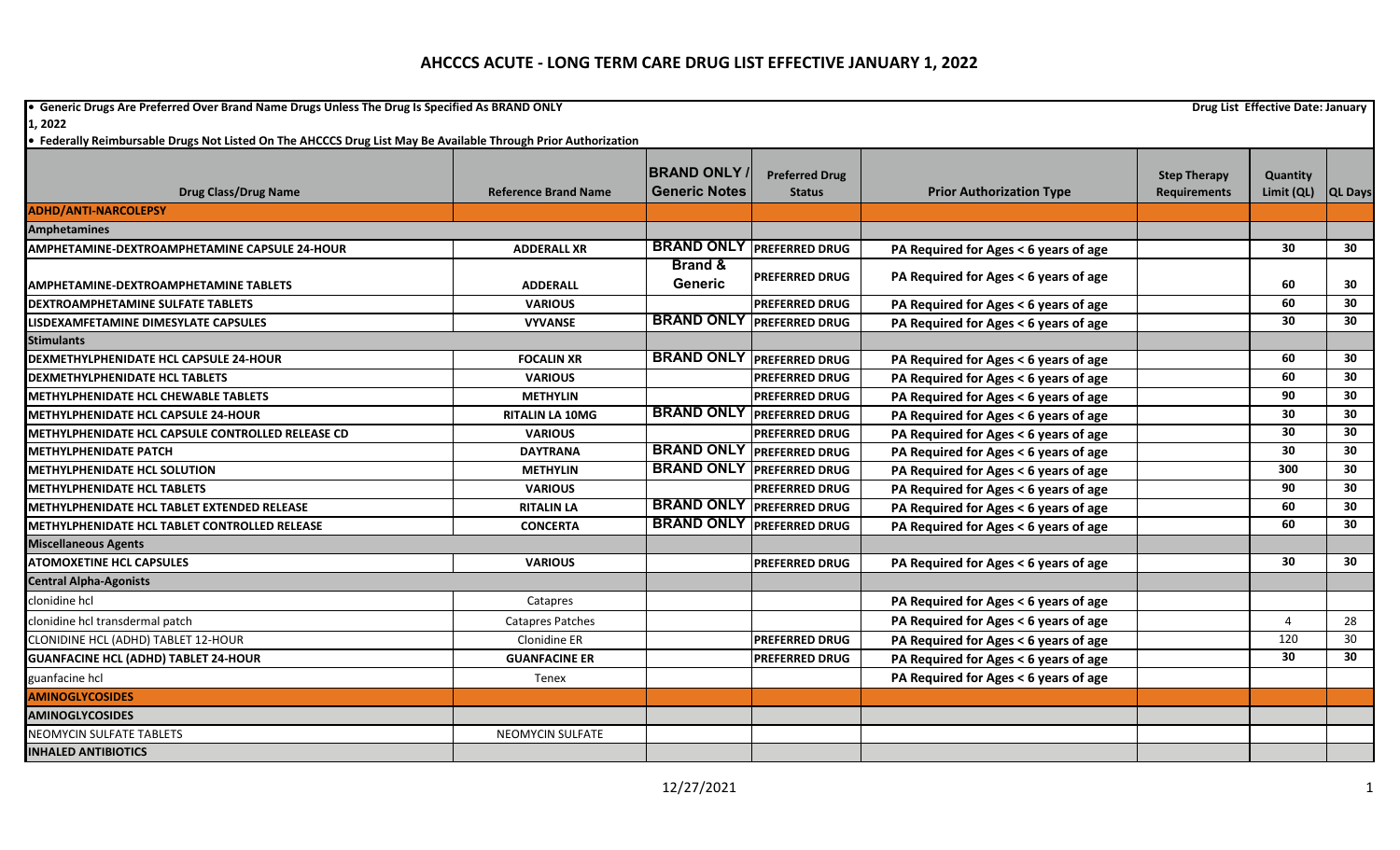**•** Generic Drugs Are Preferred Over Brand Name Drugs Unless The Drug Is Specified As BRAND ONLY **Drug List Effective Date: January Drug List Effective Date: January** 

|                                                |                             | <b>BRAND ONLY</b>    | <b>Preferred Drug</b>            |                                 | <b>Step Therapy</b> | Quantity   |                |
|------------------------------------------------|-----------------------------|----------------------|----------------------------------|---------------------------------|---------------------|------------|----------------|
| <b>Drug Class/Drug Name</b>                    | <b>Reference Brand Name</b> | <b>Generic Notes</b> | <b>Status</b>                    | <b>Prior Authorization Type</b> | <b>Requirements</b> | Limit (QL) | <b>QL Days</b> |
| <b>TOBRAMYCIN NEBULIZED</b>                    | <b>BETHKIS</b>              |                      | <b>BRAND ONLY PREFERRED DRUG</b> | <b>PA Required</b>              |                     |            |                |
| <b>TOBRAMYCIN NEBULIZED</b>                    | <b>KITABIS</b>              |                      | <b>BRAND ONLY PREFERRED DRUG</b> | <b>PA Required</b>              |                     |            |                |
| <b>ANALGESICS - ANTI-INFLAMMATORY</b>          |                             |                      |                                  |                                 |                     |            |                |
| <b>ANTIRHEUMATIC ANTIMETABOLITES</b>           |                             |                      |                                  |                                 |                     |            |                |
| <b>METHOTREXATE SODIUM TABLETS</b>             | <b>RHEUMATREX</b>           |                      |                                  |                                 |                     |            |                |
| NONSTEROIDAL ANTI-INFLAMMATORY AGENTS (NSAIDS) |                             |                      |                                  |                                 |                     |            |                |
| <b>CELECOXIB CAPSULES</b>                      | CELEBREX                    |                      |                                  | <b>PA Required</b>              |                     |            |                |
| DICLOFENAC SODIUM TABLET 24-HOUR               | <b>VOLTAREN-XR</b>          |                      |                                  |                                 |                     |            |                |
| DICLOFENAC SODIUM TABLET ENTERIC COATED        | VOLTAREN                    |                      |                                  |                                 |                     |            |                |
| <b>ETODOLAC CAPSULES</b>                       | <b>VARIOUS</b>              |                      |                                  |                                 |                     |            |                |
| ETODOLAC TABLETS                               | <b>VARIOUS</b>              |                      |                                  |                                 |                     |            |                |
| FENOPROFEN CALCIUM CAPSULES                    | <b>NALFON</b>               |                      |                                  |                                 |                     |            |                |
| FENOPROFEN CALCIUM TABLETS                     | FENOPROFEN CALCIUM          |                      |                                  |                                 |                     |            |                |
| <b>FLURBIPROFEN TABLETS</b>                    | <b>FLURBIPROFEN</b>         |                      |                                  |                                 |                     |            |                |
| <b>IBUPROFEN CAPSULES</b>                      | ADVIL                       |                      |                                  |                                 |                     |            |                |
| <b>IBUPROFEN CHEWABLE TABLETS</b>              | <b>CHILDRENS MOTRIN</b>     |                      |                                  |                                 |                     |            |                |
| <b>IBUPROFEN SUSPENSION</b>                    | <b>CHILDRENS MOTRIN</b>     |                      |                                  |                                 |                     |            |                |
| <b>IBUPROFEN TABLETS</b>                       | ADVIL                       |                      |                                  |                                 |                     |            |                |
| <b>INDOMETHACIN CAPSULES</b>                   | <b>VARIOUS</b>              |                      |                                  |                                 |                     |            |                |
| INDOMETHACIN CAPSULE CONTROLLED RELEASE        | <b>INDOMETHACIN CR</b>      |                      |                                  |                                 |                     |            |                |
| <b>INDOMETHACIN SUPPOSITORY</b>                | <b>INDOCIN</b>              |                      |                                  |                                 |                     |            |                |
| <b>INDOMETHACIN SUSPENSION</b>                 | <b>INDOCIN</b>              |                      |                                  |                                 |                     |            |                |
| <b>KETOPROFEN CAPSULES</b>                     | <b>ORUDIS</b>               |                      |                                  |                                 |                     |            |                |
| KETOROLAC TROMETHAMINE TABLETS                 | KETOROLAC TROMETHAMINE      |                      |                                  |                                 |                     | 20         | 30             |
| <b>MELOXICAM SUSPENSION</b>                    | <b>MOBIC</b>                |                      |                                  |                                 |                     |            |                |
| <b>MELOXICAM TABLETS</b>                       | <b>MOBIC</b>                |                      |                                  |                                 |                     |            |                |
| <b>NABUMETONE TABLETS</b>                      | <b>NABUMETONE</b>           |                      |                                  |                                 |                     |            |                |
| <b>NAPROXEN SODIUM TABLETS</b>                 | ALEVE. ANAPROX              |                      |                                  |                                 |                     |            |                |
| <b>NAPROXEN SUSPENSION</b>                     | <b>NAPROSYN</b>             |                      |                                  |                                 |                     |            |                |
| <b>NAPROXEN TABLETS</b>                        | <b>NAPROSYN</b>             |                      |                                  |                                 |                     |            |                |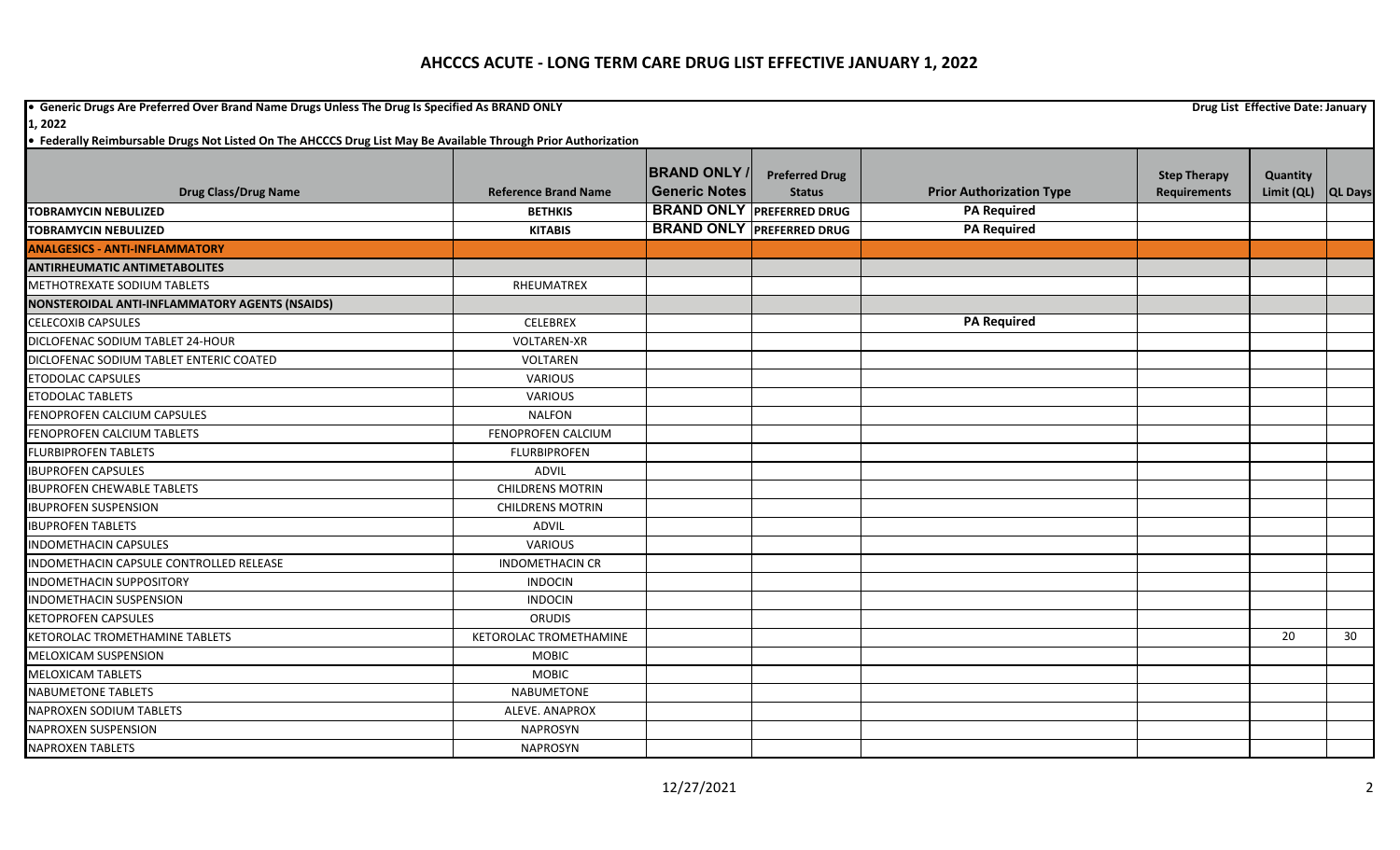**•** Generic Drugs Are Preferred Over Brand Name Drugs Unless The Drug Is Specified As BRAND ONLY **Drug List Effective Date: January Drug List Effective Date: January** 

**1, 2022**

|                                             |                             | <b>BRAND ONLY /</b>  | <b>Preferred Drug</b>            |                                 | <b>Step Therapy</b> | Quantity   |                 |
|---------------------------------------------|-----------------------------|----------------------|----------------------------------|---------------------------------|---------------------|------------|-----------------|
| <b>Drug Class/Drug Name</b>                 | <b>Reference Brand Name</b> | <b>Generic Notes</b> | <b>Status</b>                    | <b>Prior Authorization Type</b> | <b>Requirements</b> | Limit (QL) | <b>QL Days</b>  |
| <b>OXAPROZIN TABLETS</b>                    | <b>DAYPRO</b>               |                      |                                  |                                 |                     |            |                 |
| PIROXICAM CAPSULES                          | FELDENE                     |                      |                                  |                                 |                     |            |                 |
| <b>SULINDAC TABLETS</b>                     | SULINDAC                    |                      |                                  |                                 |                     |            |                 |
| PYRIMIDINE SYNTHESIS INHIBITORS             |                             |                      |                                  |                                 |                     |            |                 |
| LEFLUNOMIDE TABLETS                         | <b>ARAVA</b>                |                      |                                  |                                 |                     |            |                 |
| <b>CYTOKINE &amp; CAM ANTAGONIST AGENTS</b> |                             |                      |                                  |                                 |                     |            |                 |
| <b>ADALIMUMAB</b>                           | <b>HUMIRA</b>               |                      | <b>BRAND ONLY PREFERRED DRUG</b> | <b>PA Required</b>              |                     |            |                 |
| <b>APREMILAST</b>                           | <b>OTEZLA</b>               |                      | <b>BRAND ONLY PREFERRED DRUG</b> | <b>PA Required</b>              |                     |            |                 |
| <b>ETANERCEPT</b>                           | <b>ENBREL</b>               |                      | <b>BRAND ONLY PREFERRED DRUG</b> | <b>PA Required</b>              |                     |            |                 |
|                                             | <b>XELJANZ IMMEDIATE</b>    |                      |                                  |                                 |                     |            |                 |
| <b>TOFACITINIB CITRATE</b>                  | <b>RELEASE ONLY</b>         |                      | <b>BRAND ONLY PREFERRED DRUG</b> | <b>PA Required</b>              |                     |            |                 |
| <b>ANALGESICS - NONNARCOTIC</b>             |                             |                      |                                  |                                 |                     |            |                 |
| <b>ANALGESIC COMBINATIONS</b>               |                             |                      |                                  |                                 |                     |            |                 |
| BUTALBITAL-ACETAMINOPHEN-CAFFEINE TABLETS   | VARIOUS                     |                      |                                  |                                 |                     | 120        | 30              |
| BUTALBITAL-ASPIRIN-CAFFEINE TABLETS         | <b>VARIOUS</b>              |                      |                                  |                                 |                     | 120        | 30 <sup>°</sup> |
| <b>ANALGESICS OTHER</b>                     |                             |                      |                                  |                                 |                     |            |                 |
| <b>ACETAMINOPHEN CAPSULES</b>               | VARIOUS                     |                      |                                  |                                 |                     |            |                 |
| ACETAMINOPHEN CHEWABLE TABLETS              | <b>VARIOUS</b>              |                      |                                  |                                 |                     |            |                 |
| <b>ACETAMINOPHEN ELIXIR</b>                 | <b>VARIOUS</b>              |                      |                                  |                                 |                     |            |                 |
| <b>ACETAMINOPHEN LIQUID</b>                 | VARIOUS                     |                      |                                  |                                 |                     |            |                 |
| <b>ACETAMINOPHEN SUPPOSITORY</b>            | <b>FEVERALL INFANTS</b>     |                      |                                  |                                 |                     |            |                 |
| <b>ACETAMINOPHEN SUSPENSION</b>             | <b>TYLENOL INFANTS</b>      |                      |                                  |                                 |                     |            |                 |
| <b>SALICYLATES</b>                          |                             |                      |                                  |                                 |                     |            |                 |
| <b>ASPIRIN CHEWABLE TABLETS</b>             | <b>VARIOUS</b>              |                      |                                  |                                 |                     |            |                 |
| <b>ASPIRIN SUPPOSITORY</b>                  | VARIOUS                     |                      |                                  |                                 |                     |            |                 |
| <b>ASPIRIN TABLETS</b>                      | <b>VARIOUS</b>              |                      |                                  |                                 |                     |            |                 |
| <b>DIFLUNISAL TABLETS</b>                   | DIFLUNISAL                  |                      |                                  |                                 |                     |            |                 |
| <b>SALSALATE TABLETS</b>                    | <b>DISALCID</b>             |                      |                                  |                                 |                     |            |                 |
| <b>ANALGESICS - OPIOID</b>                  |                             |                      |                                  |                                 |                     |            |                 |
| <b>LONG-ACTING OPIOID AGONISTS</b>          |                             |                      |                                  |                                 |                     |            |                 |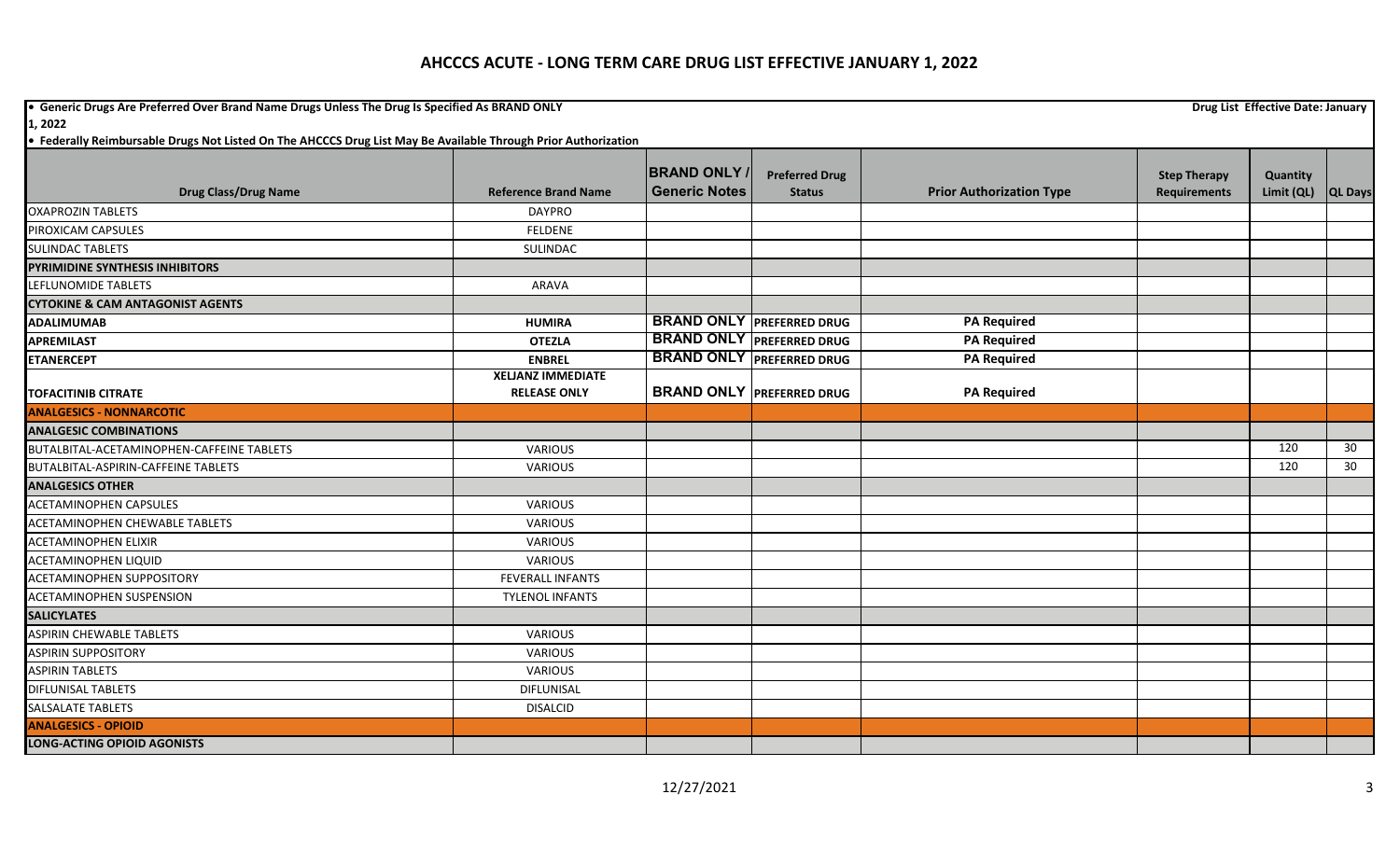**•** Generic Drugs Are Preferred Over Brand Name Drugs Unless The Drug Is Specified As BRAND ONLY **Drug List Effective Date: January Drug List Effective Date: January** 

**1, 2022**

| • Federally Reimbursable Drugs Not Listed On The AHCCCS Drug List May Be Available Through Prior Authorization |  |
|----------------------------------------------------------------------------------------------------------------|--|
|----------------------------------------------------------------------------------------------------------------|--|

|                                                            |                                | <b>BRAND ONLY</b>    | <b>Preferred Drug</b>            |                                         | <b>Step Therapy</b> | Quantity   |                |
|------------------------------------------------------------|--------------------------------|----------------------|----------------------------------|-----------------------------------------|---------------------|------------|----------------|
| <b>Drug Class/Drug Name</b>                                | <b>Reference Brand Name</b>    | <b>Generic Notes</b> | <b>Status</b>                    | <b>Prior Authorization Type</b>         | Requirements        | Limit (QL) | <b>QL Days</b> |
|                                                            | DURAGESIC 12mcg, 25mcg, 50mcg, |                      |                                  |                                         |                     |            |                |
| FENTANYL PATCH 72-HOUR 12mcg, 25mcg, 50mcg, 75mcg & 100mcg | 75mcg & 100mcg                 |                      | <b>PREFERRED DRUG</b>            | <b>PA Required</b>                      |                     |            |                |
| MORPHINE-NALTREXONE CAPSULE CONTROLLED RELEASE RELEASE     | <b>EMBEDA</b>                  |                      | <b>BRAND ONLY PREFERRED DRUG</b> | <b>PA Required</b>                      |                     |            |                |
| MORPHINE SULFATE TABLET CONTROLLED RELEASE                 | <b>VARIOUS</b>                 |                      | <b>PREFERRED DRUG</b>            | <b>PA Required</b>                      |                     |            |                |
| OXYCODONE HCL TABLET 12-HOUR ABUSE DETERRANT               | <b>XTAMPZA ER</b>              | <b>BRAND ONLY</b>    | <b>PREFERRED DRUG</b>            | <b>PA Required</b>                      |                     |            |                |
| <b>TRAMADOL HCL TABLETS ER</b>                             | <b>ULTRAM ER</b>               |                      | <b>PREFERRED DRUG</b>            | <b>PA Required</b>                      |                     |            |                |
| <b>BUPRENORPHINE PATCH WEEKLY</b>                          | <b>BUTRANS</b>                 |                      | <b>BRAND ONLY PREFERRED DRUG</b> | <b>PA Required</b>                      |                     |            |                |
| <b>SHORT-ACTING OPIOID AGONISTS</b>                        |                                |                      |                                  |                                         |                     |            |                |
|                                                            |                                |                      |                                  | PA Required for > 2 Short Acting Opioid |                     |            |                |
| <b>HYDROMORPHONE HCL LIQUID</b>                            | <b>DILAUDID</b>                |                      |                                  | Medications in a 30-day time period.    |                     |            |                |
|                                                            |                                |                      |                                  | PA Required for > 2 Short Acting Opioid |                     |            |                |
| <b>HYDROMORPHONE HCL SUPPOSITORY</b>                       | <b>HYDROMORPHONE HCL</b>       |                      |                                  | Medications in a 30-day time period.    |                     |            |                |
|                                                            |                                |                      |                                  | PA Required for > 2 Short Acting Opioid |                     |            |                |
| <b>HYDROMORPHONE HCL TABLETS</b>                           | <b>DILAUDID</b>                |                      |                                  | Medications in a 30-day time period.    |                     |            |                |
|                                                            |                                |                      |                                  | PA Required for > 2 Short Acting Opioid |                     |            |                |
| <b>MEPERIDINE HCL TABLETS</b>                              | <b>DEMEROL</b>                 |                      |                                  | Medications in a 30-day time period.    |                     |            |                |
|                                                            |                                |                      |                                  | PA Required for > 2 Short Acting Opioid |                     |            |                |
| MORPHINE SULFATE SOLUTION                                  | <b>MORPHINE SULFATE</b>        |                      |                                  | Medications in a 30-day time period.    |                     |            |                |
|                                                            |                                |                      |                                  | PA Required for > 2 Short Acting Opioid |                     |            |                |
| MORPHINE SULFATE SUPPOSITORY                               | MORPHINE SULFATE               |                      |                                  | Medications in a 30-day time period.    |                     |            |                |
|                                                            |                                |                      |                                  | PA Required for > 2 Short Acting Opioid |                     |            |                |
| <b>MORPHINE SULFATE TABLETS</b>                            | <b>MORPHINE SULFATE</b>        |                      |                                  | Medications in a 30-day time period.    |                     |            |                |
|                                                            |                                |                      |                                  | PA Required for > 2 Short Acting Opioid |                     |            |                |
| <b>OXYCODONE HCL CAPSULES</b>                              | <b>OXYCODONE HCL</b>           |                      |                                  | Medications in a 30-day time period.    |                     |            |                |
|                                                            |                                |                      |                                  | PA Required for > 2 Short Acting Opioid |                     |            |                |
| OXYCODONE HCL CONCENTRATE                                  | <b>OXYCODONE HCL</b>           |                      |                                  | Medications in a 30-day time period.    |                     |            |                |
|                                                            |                                |                      |                                  | PA Required for > 2 Short Acting Opioid |                     |            |                |
| OXYCODONE HCL SOLUTION                                     | <b>OXYCODONE HCL</b>           |                      |                                  | Medications in a 30-day time period.    |                     |            |                |
|                                                            |                                |                      |                                  | PA Required for > 2 Short Acting Opioid |                     |            |                |
| <b>OXYCODONE HCL TABLETS</b>                               | ROXICODONE                     |                      |                                  | Medications in a 30-day time period.    |                     |            |                |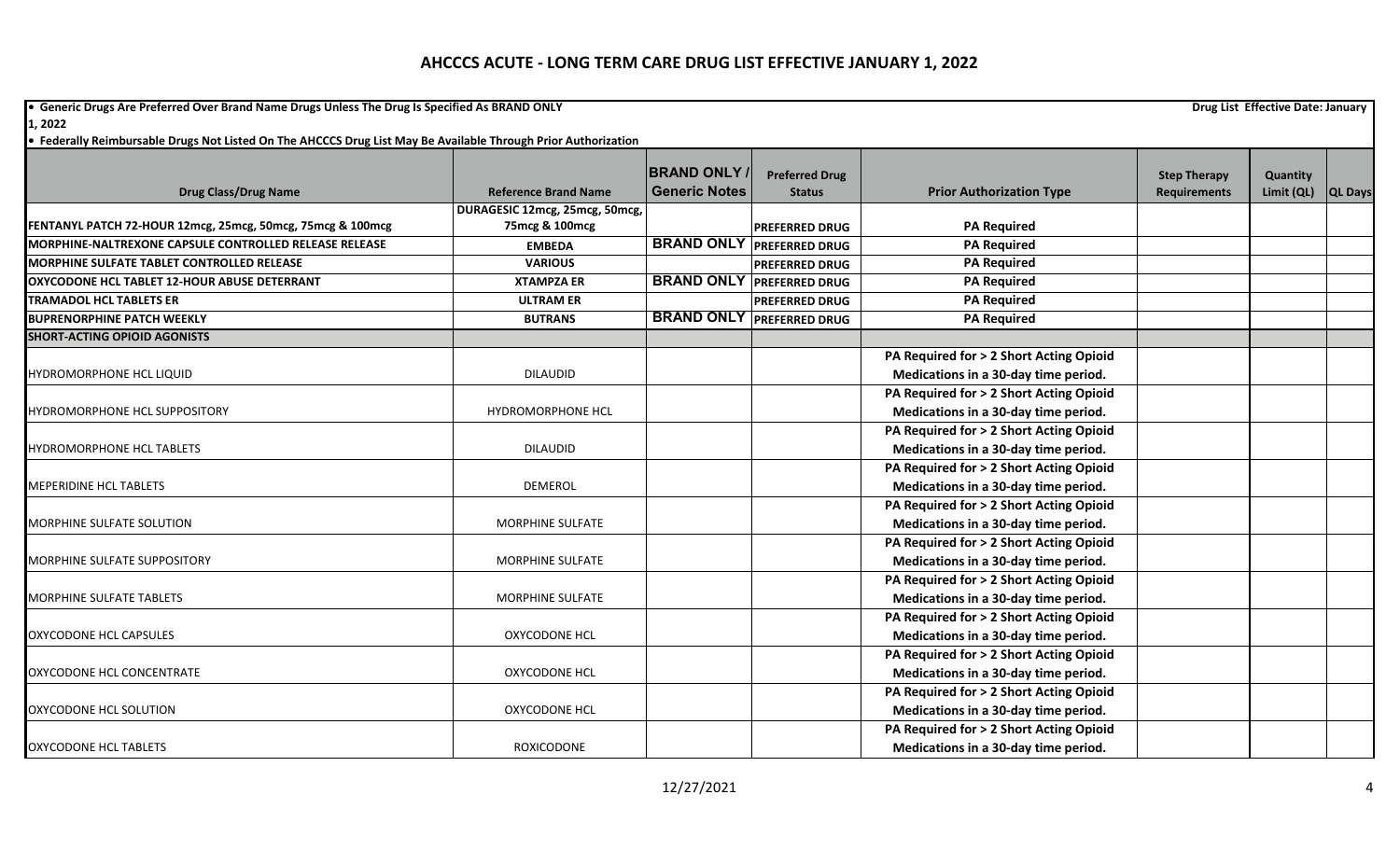**•** Generic Drugs Are Preferred Over Brand Name Drugs Unless The Drug Is Specified As BRAND ONLY **Drug List Effective Date: January Drug List Effective Date: January 1, 2022**

|                                                       |                               | <b>BRAND ONLY</b>    | <b>Preferred Drug</b> |                                         | <b>Step Therapy</b> | Quantity   |                |
|-------------------------------------------------------|-------------------------------|----------------------|-----------------------|-----------------------------------------|---------------------|------------|----------------|
| <b>Drug Class/Drug Name</b>                           | <b>Reference Brand Name</b>   | <b>Generic Notes</b> | <b>Status</b>         | <b>Prior Authorization Type</b>         | <b>Requirements</b> | Limit (QL) | <b>QL Days</b> |
|                                                       |                               |                      |                       | PA Required for > 2 Short Acting Opioid |                     |            |                |
| <b>TRAMADOL HCL TABLETS</b>                           | <b>ULTRAM</b>                 |                      |                       | Medications in a 30-day time period.    |                     |            |                |
| <b>OPIOID COMBINATIONS</b>                            |                               |                      |                       |                                         |                     |            |                |
|                                                       |                               |                      |                       | PA Required for > 2 Short Acting Opioid |                     |            |                |
| ACETAMINOPHEN W/ CODEINE SOLUTION                     | ACETAMINOPHEN/CODEINE         |                      |                       | Medications in a 30-day time period.    |                     |            |                |
|                                                       |                               |                      |                       | PA Required for > 2 Short Acting Opioid |                     |            |                |
| ACETAMINOPHEN W/ CODEINE TABLETS                      | ACETAMINOPHEN/CODEINE         |                      |                       | Medications in a 30-day time period.    |                     |            |                |
|                                                       |                               |                      |                       | PA Required for > 2 Short Acting Opioid |                     |            |                |
| BUTALBITAL-ACETAMINOPHEN-CAFFEINE W/ CODEINE CAPSULES | FIORICET/CODEINE              |                      |                       | Medications in a 30-day time period.    |                     |            |                |
|                                                       |                               |                      |                       | PA Required for > 2 Short Acting Opioid |                     |            |                |
| BUTALBITAL-ASPIRIN-CAFFEINE W/COD CAPSULES            | ASCOMP/CODEINE                |                      |                       | Medications in a 30-day time period.    |                     |            |                |
|                                                       |                               |                      |                       | PA Required for > 2 Short Acting Opioid |                     |            |                |
| HYDROCODONE-ACETAMINOPHEN CAPSULES                    | <b>HYDROGESIC</b>             |                      |                       | Medications in a 30-day time period.    |                     |            |                |
|                                                       |                               |                      |                       | PA Required for > 2 Short Acting Opioid |                     |            |                |
| HYDROCODONE-ACETAMINOPHEN SOLUTION                    | <b>HYCET</b>                  |                      |                       | Medications in a 30-day time period.    |                     |            |                |
|                                                       |                               |                      |                       | PA Required for > 2 Short Acting Opioid |                     |            |                |
| HYDROCODONE-ACETAMINOPHEN TABLETS                     | VERDROCET                     |                      |                       | Medications in a 30-day time period.    |                     |            |                |
|                                                       |                               |                      |                       | PA Required for > 2 Short Acting Opioid |                     |            |                |
| HYDROCODONE-IBUPROFEN TABLETS                         | <b>REPREXAIN</b>              |                      |                       | Medications in a 30-day time period.    |                     |            |                |
|                                                       | OXYCODONE/                    |                      |                       | PA Required for > 2 Short Acting Opioid |                     |            |                |
| OXYCODONE W/ ACETAMINOPHEN CAPSULES                   | ACETAMINOPHEN                 |                      |                       | Medications in a 30-day time period.    |                     |            |                |
|                                                       |                               |                      |                       | PA Required for > 2 Short Acting Opioid |                     |            |                |
| OXYCODONE W/ ACETAMINOPHEN SOLUTION                   | <b>ROXICET</b>                |                      |                       | Medications in a 30-day time period.    |                     |            |                |
|                                                       |                               |                      |                       | PA Required for > 2 Short Acting Opioid |                     |            |                |
| OXYCODONE W/ ACETAMINOPHEN TABLETS                    | <b>ENDOCET</b>                |                      |                       | Medications in a 30-day time period.    |                     |            |                |
|                                                       |                               |                      |                       | PA Required for > 2 Short Acting Opioid |                     |            |                |
| OXYCODONE-IBUPROFEN TABLETS                           | OXYCODONE/IBUPROFEN           |                      |                       | Medications in a 30-day time period.    |                     |            |                |
| <b>ANTIDOTES</b>                                      |                               |                      |                       |                                         |                     |            |                |
| <b>OPIOID ANTAGONISTS</b>                             |                               |                      |                       |                                         |                     |            |                |
| <b>NALOXONE HCL SOLUTION + SYRINGE</b>                | <b>NALOXONE HCL + SYRINGE</b> |                      | <b>PREFERRED DRUG</b> |                                         |                     |            |                |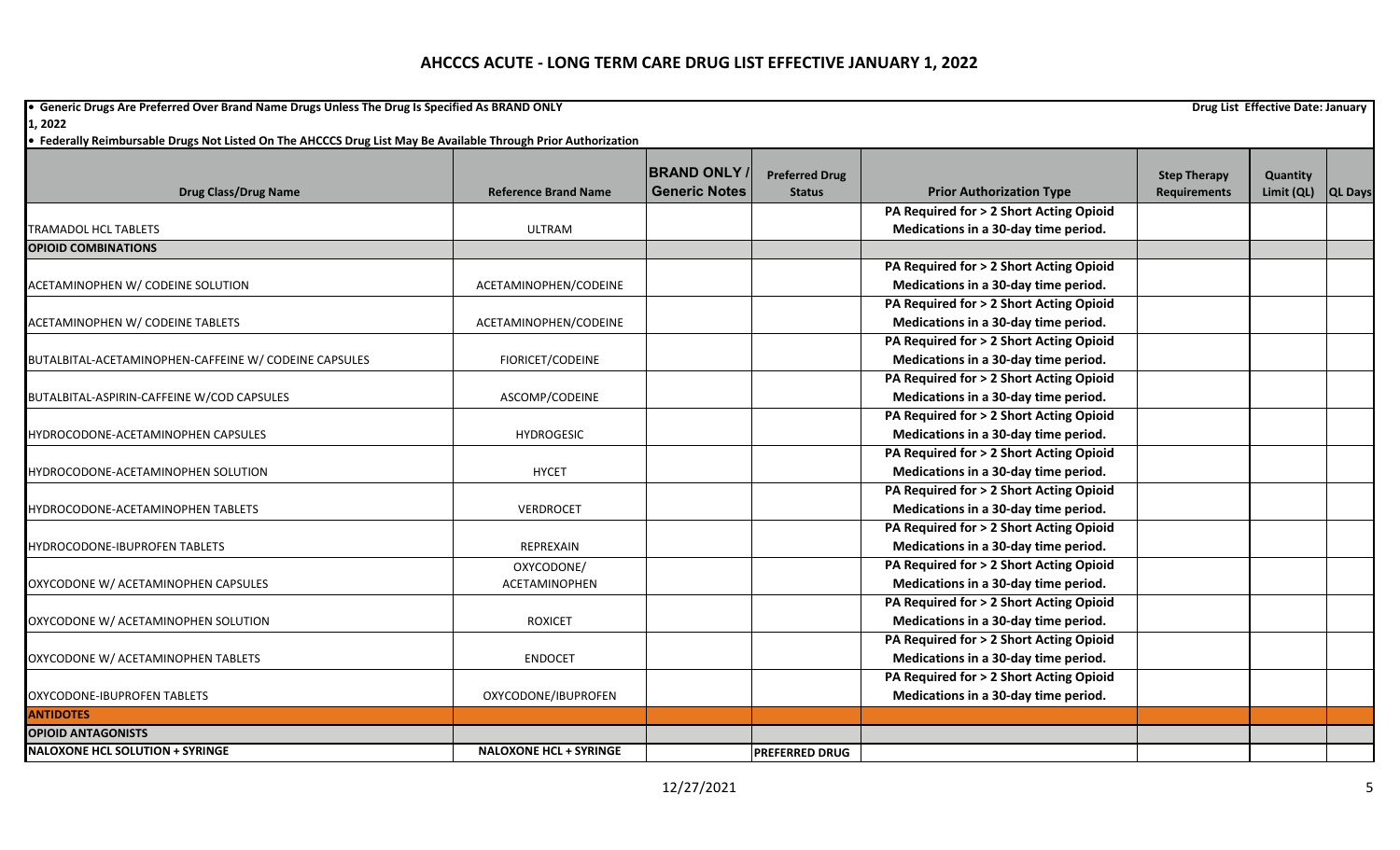**•** Generic Drugs Are Preferred Over Brand Name Drugs Unless The Drug Is Specified As BRAND ONLY **Drug List Effective Date: January Drug List Effective Date: January 1, 2022**

| <b>Drug Class/Drug Name</b><br><b>INALOXONE HCL NASAL SPRAY</b><br><b>INALTREXONE HCL TABLETS</b><br>NALTREXONE SUSPENSION<br><b>OPIOID AGONISTS</b> | <b>Reference Brand Name</b><br><b>NARCAN NASAL SPRAY</b><br><b>NALTREXONE HCL</b><br><b>VIVITROL</b> | <b>BRAND ONLY</b><br><b>Generic Notes</b>                            | <b>Preferred Drug</b><br><b>Status</b><br><b>PREFERRED DRUG</b><br><b>PREFERRED DRUG</b><br><b>PREFERRED DRUG</b> | <b>Prior Authorization Type</b>                                                                                                                                                                                                                                                                                                                                                                                                                                                                                                         | <b>Step Therapy</b><br><b>Requirements</b> | Quantity<br>Limit (QL) $ QL$ Days |  |
|------------------------------------------------------------------------------------------------------------------------------------------------------|------------------------------------------------------------------------------------------------------|----------------------------------------------------------------------|-------------------------------------------------------------------------------------------------------------------|-----------------------------------------------------------------------------------------------------------------------------------------------------------------------------------------------------------------------------------------------------------------------------------------------------------------------------------------------------------------------------------------------------------------------------------------------------------------------------------------------------------------------------------------|--------------------------------------------|-----------------------------------|--|
| <b>BUPRENORPHINE</b>                                                                                                                                 | <b>VARIOUS</b>                                                                                       |                                                                      |                                                                                                                   | PA Required unless the member is pregnant or<br>nursing.<br>The prescriber must note the following ICD-10<br>codes on the prescription:<br>1. 009.91- Supervision of high risk pregnancy,<br>1st Trimester.<br>2. 009.92- Supervision of high risk pregnancy,<br>2nd Trimester.<br>3. O09.93- Supervision of high risk pregnancy,<br>3rd Trimester.<br>4. 009.91- Supervision of high risk pregnancy-<br>use for Postpartum Nursing Mothers.<br>The first digit of the diagnosis code is the<br>Letter - O and the second is a Zero - 0 |                                            |                                   |  |
| <b>BUPRENORPHINE HCL-NALOXONE HCL DIHYDRATE FILM</b>                                                                                                 | <b>SUBOXONE FILM</b>                                                                                 |                                                                      | <b>BRAND ONLY PREFERRED DRUG</b>                                                                                  |                                                                                                                                                                                                                                                                                                                                                                                                                                                                                                                                         |                                            |                                   |  |
| <b>BUPRENORPHINE HCL-NALOXONE HCL DIHYDRATE ORALLY DISINTEGRATING</b><br><b>TABLETS</b>                                                              | <b>VARIOUS</b>                                                                                       | <b>GENERIC</b><br><b>FORMULATIO PREFERRED DRUG</b><br><b>NS ONLY</b> |                                                                                                                   |                                                                                                                                                                                                                                                                                                                                                                                                                                                                                                                                         |                                            |                                   |  |
| <b>BUPRENORPHINE EXTENDED RELEASE INJECTION</b>                                                                                                      | <b>SUBLOCADE</b>                                                                                     |                                                                      | <b>BRAND ONLY PREFERRED DRUG</b>                                                                                  | <b>PA Required</b>                                                                                                                                                                                                                                                                                                                                                                                                                                                                                                                      |                                            |                                   |  |
| <b>IMETHADONE</b>                                                                                                                                    | <b>VARIOUS</b>                                                                                       |                                                                      |                                                                                                                   | Only avaliable at an Opioid Treatment<br>Program (OTP) provider.                                                                                                                                                                                                                                                                                                                                                                                                                                                                        |                                            |                                   |  |
| <b>MISCELLANEOUS AGENTS</b>                                                                                                                          |                                                                                                      |                                                                      |                                                                                                                   |                                                                                                                                                                                                                                                                                                                                                                                                                                                                                                                                         |                                            |                                   |  |
| <b>ACAMPROSATE</b>                                                                                                                                   | <b>VARIOUS</b>                                                                                       |                                                                      |                                                                                                                   |                                                                                                                                                                                                                                                                                                                                                                                                                                                                                                                                         |                                            |                                   |  |
| <b>DISULFIRAM</b>                                                                                                                                    | ANTABUSE                                                                                             |                                                                      |                                                                                                                   |                                                                                                                                                                                                                                                                                                                                                                                                                                                                                                                                         |                                            |                                   |  |
| <b>ANDROGENS-ANABOLIC</b>                                                                                                                            |                                                                                                      |                                                                      |                                                                                                                   |                                                                                                                                                                                                                                                                                                                                                                                                                                                                                                                                         |                                            |                                   |  |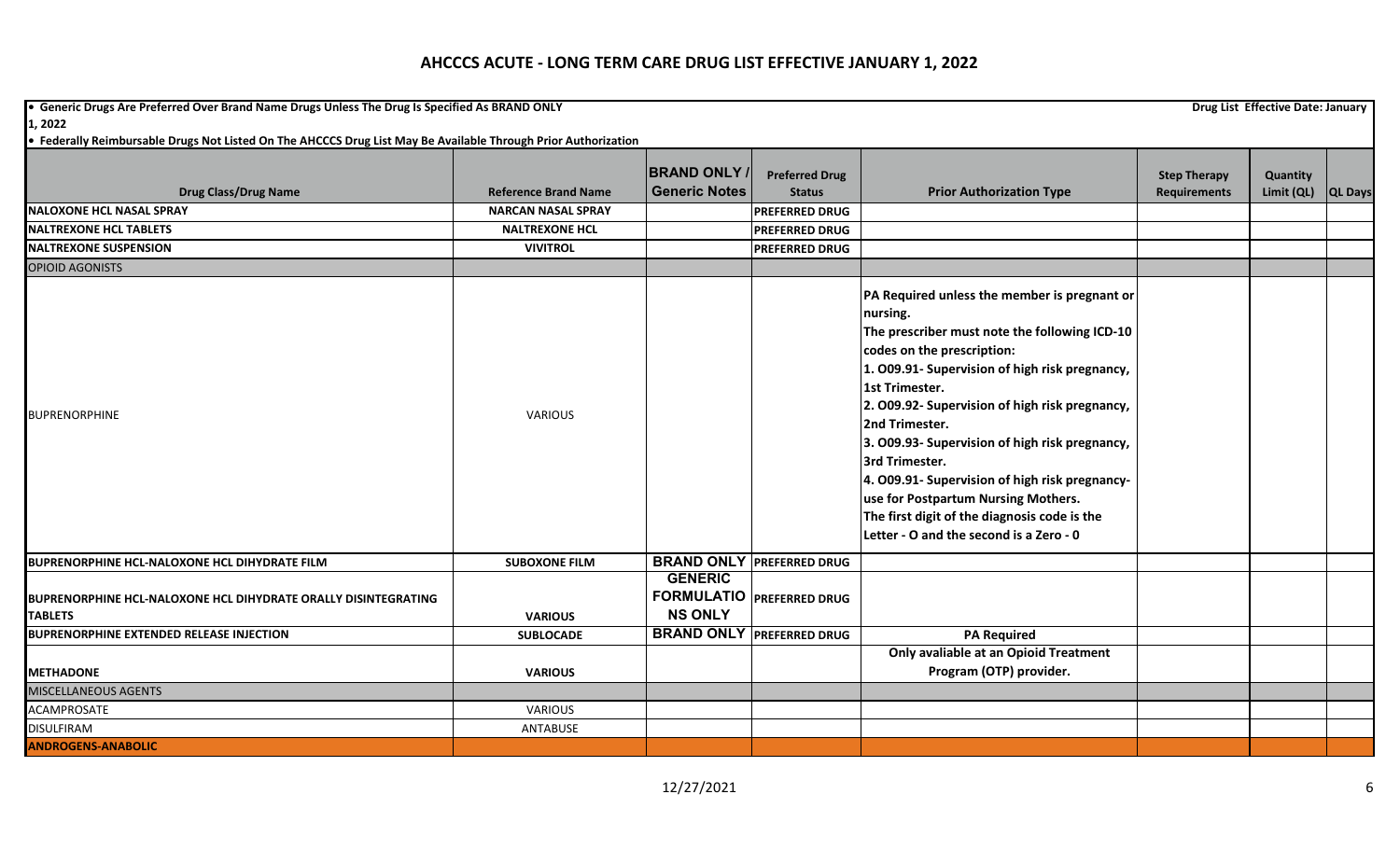**•** Generic Drugs Are Preferred Over Brand Name Drugs Unless The Drug Is Specified As BRAND ONLY **Drug List Effective Date: January Drug List Effective Date: January** 

**1, 2022**

|                                                 |                                | <b>BRAND ONLY /</b>  | <b>Preferred Drug</b>            |                                 | <b>Step Therapy</b> | Quantity   |                |
|-------------------------------------------------|--------------------------------|----------------------|----------------------------------|---------------------------------|---------------------|------------|----------------|
| <b>Drug Class/Drug Name</b>                     | <b>Reference Brand Name</b>    | <b>Generic Notes</b> | <b>Status</b>                    | <b>Prior Authorization Type</b> | <b>Requirements</b> | Limit (QL) | <b>QL Days</b> |
| <b>ANDROGENS</b>                                |                                |                      |                                  |                                 |                     |            |                |
| DANAZOL CAPSULES                                | <b>DANAZOL</b>                 |                      |                                  |                                 |                     |            |                |
| TESTOSTERONE CYPIONATE SOLUTION                 | DEPO-TESTOSTERONE              |                      |                                  | <b>PA Required</b>              |                     |            |                |
| <b>TESTOSTERONE ENANTHATE SOLUTION</b>          | <b>TESTOSTERONE ENANTHATE</b>  |                      |                                  | <b>PA Required</b>              |                     |            |                |
| <b>TESTOSTERONE GEL</b>                         | ANDROGEL                       |                      | <b>BRAND ONLY PREFERRED DRUG</b> | <b>PA Required</b>              |                     |            |                |
| <b>TESTOSTERONE PATCH</b>                       | ANDRODERM                      |                      |                                  | <b>PA Required</b>              |                     |            |                |
| <b>ANORECTAL AGENTS</b>                         |                                |                      |                                  |                                 |                     |            |                |
| <b>INTRARECTAL STEROIDS</b>                     |                                |                      |                                  |                                 |                     |            |                |
| HYDROCORTISONE (INTRARECTAL) ENEMA              | COLOCORT                       |                      |                                  |                                 |                     |            |                |
| HYDROCORTISONE ACETATE (INTRARECTAL) FOAM       | CORTIFOAM                      |                      |                                  |                                 |                     |            |                |
| <b>RECTAL STEROIDS</b>                          |                                |                      |                                  |                                 |                     |            |                |
| HYDROCORTISONE (RECTAL) CREAM                   | PROCTOCORT                     |                      |                                  |                                 |                     |            |                |
| <b>ANTHELMINTICS</b>                            |                                |                      |                                  |                                 |                     |            |                |
| <b>ANTHELMINTICS</b>                            |                                |                      |                                  |                                 |                     |            |                |
| <b>ALBENDAZOLE TABLETS</b>                      | ALBENZA                        |                      |                                  | <b>PA Required</b>              |                     |            |                |
| <b>IVERMECTIN TABLETS</b>                       | STROMECTOL                     |                      |                                  | <b>PA Required</b>              |                     |            |                |
| PRAZIQUANTEL TABLETS                            | <b>BILTRICIDE</b>              |                      |                                  |                                 |                     |            |                |
| <b>ANTIANGINAL AGENTS</b>                       |                                |                      |                                  |                                 |                     |            |                |
| <b>ANTIANGINALS-OTHER</b>                       |                                |                      |                                  |                                 |                     |            |                |
| RANOLAZINE TABLET 12-HOUR                       | RANEXA                         |                      |                                  | <b>PA Required</b>              |                     |            |                |
| <b>NITRATES</b>                                 |                                |                      |                                  |                                 |                     |            |                |
| ISOSORBIDE DINITRATE CAPSULE CONTROLLED RELEASE | <b>DILATRATE SR</b>            |                      |                                  |                                 |                     |            |                |
| <b>ISOSORBIDE DINITRATE SUBLINGUAL</b>          | <b>ISOSORBIDE DINITRATE</b>    |                      |                                  |                                 |                     |            |                |
| <b>ISOSORBIDE DINITRATE TABLETS</b>             | <b>ISORDIL TITRADOSE</b>       |                      |                                  |                                 |                     |            |                |
| ISOSORBIDE DINITRATE TABLET CONTROLLED RELEASE  | <b>ISOSORBIDE DINITRATE ER</b> |                      |                                  |                                 |                     |            |                |
| <b>ISOSORBIDE MONONITRATE TABLETS</b>           | <b>ISOSORBIDE MONONITRATE</b>  |                      |                                  |                                 |                     |            |                |
| <b>ISOSORBIDE MONONITRATE TABLET 24-HOUR</b>    | <b>IMDUR</b>                   |                      |                                  |                                 |                     |            |                |
| NITROGLYCERIN CAPSULE CONTROLLED RELEASE        | NITRO-TIME                     |                      |                                  |                                 |                     |            |                |
| NITROGLYCERIN OINTMENT                          | NITRO-BID                      |                      |                                  |                                 |                     |            |                |
| NITROGLYCERIN PATCH 24-HOUR                     | NITRO-DUR                      |                      |                                  |                                 |                     |            |                |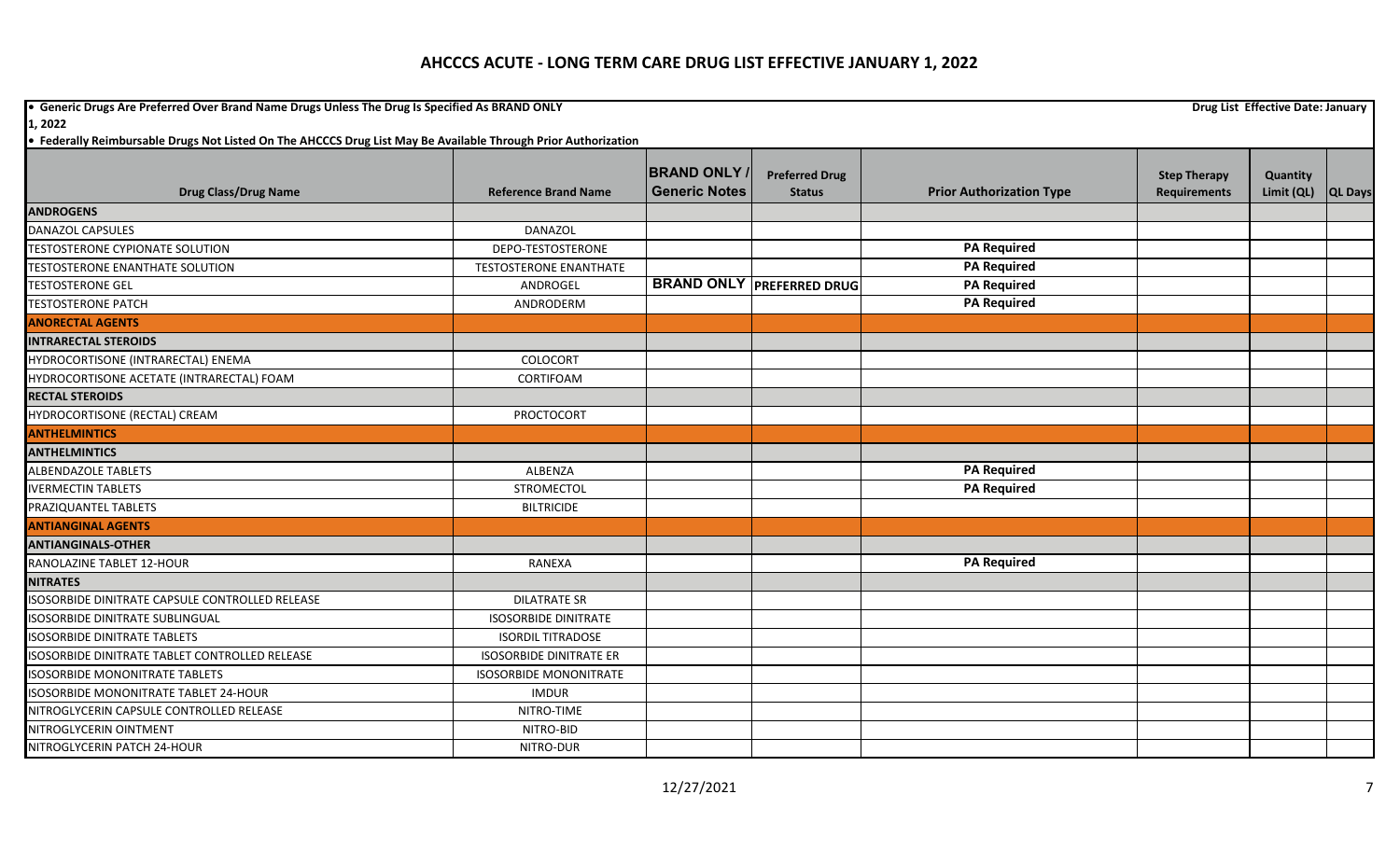**•** Generic Drugs Are Preferred Over Brand Name Drugs Unless The Drug Is Specified As BRAND ONLY **Drug List Effective Date: January Drug List Effective Date: January 1, 2022**

|                                              |                             | <b>BRAND ONLY</b>    | <b>Preferred Drug</b> |                                                | <b>Step Therapy</b> | Quantity   |                |
|----------------------------------------------|-----------------------------|----------------------|-----------------------|------------------------------------------------|---------------------|------------|----------------|
| <b>Drug Class/Drug Name</b>                  | <b>Reference Brand Name</b> | <b>Generic Notes</b> | <b>Status</b>         | <b>Prior Authorization Type</b>                | <b>Requirements</b> | Limit (QL) | <b>QL Days</b> |
| NITROGLYCERIN SUBLINGUAL                     | <b>NITROSTAT</b>            |                      |                       |                                                |                     |            |                |
| <b>ANTIANXIETY AGENTS</b>                    |                             |                      |                       |                                                |                     |            |                |
| <b>ANTIANXIETY AGENTS - MISC.</b>            |                             |                      |                       |                                                |                     |            |                |
|                                              |                             |                      |                       | PA Required for Ages < 6 years.                |                     |            |                |
|                                              |                             |                      |                       | PA Required for > 1 Anxiolytic Medication in a |                     |            |                |
| <b>BUSPIRONE HCL TAB 5 MG</b>                | <b>BUSPIRONE HCL</b>        |                      |                       | 30-day time period.                            |                     | 120        | 30             |
|                                              |                             |                      |                       | PA Required for Ages < 6 years.                |                     |            |                |
|                                              |                             |                      |                       | PA Required for > 1 Anxiolytic Medication in a |                     |            |                |
| <b>BUSPIRONE HCL TAB 7.5 MG</b>              | <b>BUSPIRONE HCL</b>        |                      |                       | 30-day time period.                            |                     | 120        | 30             |
|                                              |                             |                      |                       | PA Required for Ages < 6 years.                |                     |            |                |
|                                              |                             |                      |                       | PA Required for > 1 Anxiolytic Medication in a |                     |            |                |
| <b>BUSPIRONE HCL TAB 10 MG</b>               | <b>BUSPIRONE HCL</b>        |                      |                       | 30-day time period.                            |                     | 120        | 30             |
|                                              |                             |                      |                       | PA Required for Ages < 6 years.                |                     |            |                |
|                                              |                             |                      |                       | PA Required for > 1 Anxiolytic Medication in a |                     |            |                |
| <b>BUSPIRONE HCL TAB 15 MG</b>               | <b>BUSPIRONE HCL</b>        |                      |                       | 30-day time period.                            |                     | 120        | 30             |
|                                              |                             |                      |                       | PA Required for Ages < 6 years.                |                     |            |                |
|                                              |                             |                      |                       | PA Required for > 1 Anxiolytic Medication in a |                     |            |                |
| <b>BUSPIRONE HCL TAB 30 MG</b>               | <b>BUSPIRONE HCL</b>        |                      |                       | 30-day time period.                            |                     | 60         | 30             |
| <b>HYDROXYZINE HCL SYRUP</b>                 | <b>HYDROXYZINE SYRUP</b>    |                      |                       |                                                |                     | 300        | 30             |
| <b>HYDROXYZINE HCL TABLETS</b>               | <b>HYDROXYZINE TABLETS</b>  |                      |                       |                                                |                     | 240        | 30             |
| <b>HYDROXYZINE PAMOATE CAPSULES</b>          | <b>VISTARIL</b>             |                      |                       |                                                |                     | 120        | 30             |
| <b>BENZODIAZEPINES</b>                       |                             |                      |                       |                                                |                     |            |                |
|                                              |                             |                      |                       | PA Required for Ages < 6 years.                |                     |            |                |
|                                              |                             |                      |                       | PA Required for > 1 Anxiolytic Medication in a |                     |            |                |
| ALPRAZOLAM CONC 1 MG/ML                      | ALPRAZOLAM INTENSOL         |                      |                       | 30-day time period.                            |                     | 60         | 15             |
|                                              |                             |                      |                       | PA Required for Ages < 6 years.                |                     |            |                |
| ALPRAZOLAM ORALLY DISINTEGRATING TAB 0.25 MG | <b>VARIOUS</b>              |                      |                       | PA Required for > 1 Anxiolytic Medication in a |                     | 120        | 30             |
|                                              |                             |                      |                       | PA Required for Ages < 6 years.                |                     |            |                |
|                                              |                             |                      |                       | PA Required for > 1 Anxiolytic Medication in a |                     |            |                |
| ALPRAZOLAM ORALLY DISINTEGRATING TAB 0.5 MG  | <b>VARIOUS</b>              |                      |                       | 30-day time period.                            |                     | 120        | 30             |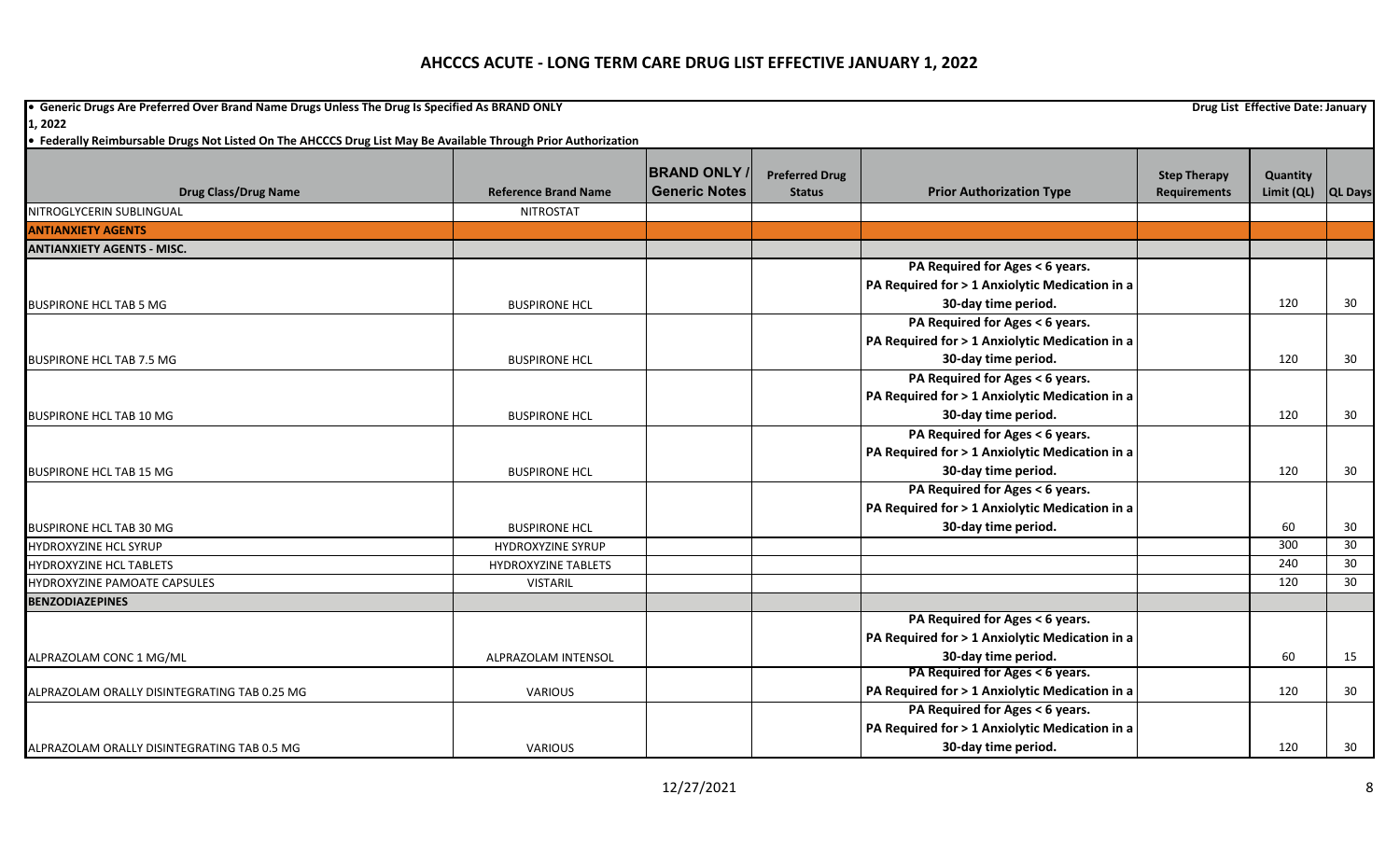**•** Generic Drugs Are Preferred Over Brand Name Drugs Unless The Drug Is Specified As BRAND ONLY **Drug List Effective Date: January Drug List Effective Date: January 1, 2022**

|                                           |                             | <b>BRAND ONLY</b>    | <b>Preferred Drug</b> |                                                | <b>Step Therapy</b> | Quantity   |                |
|-------------------------------------------|-----------------------------|----------------------|-----------------------|------------------------------------------------|---------------------|------------|----------------|
| <b>Drug Class/Drug Name</b>               | <b>Reference Brand Name</b> | <b>Generic Notes</b> | <b>Status</b>         | <b>Prior Authorization Type</b>                | <b>Requirements</b> | Limit (QL) | <b>QL Days</b> |
|                                           |                             |                      |                       | PA Required for Ages < 6 years.                |                     |            |                |
|                                           |                             |                      |                       | PA Required for > 1 Anxiolytic Medication in a |                     |            |                |
| ALPRAZOLAM ORALLY DISINTEGRATING TAB 1 MG | VARIOUS                     |                      |                       | 30-day time period.                            |                     | 120        | 30             |
|                                           |                             |                      |                       | PA Required for Ages < 6 years.                |                     |            |                |
|                                           |                             |                      |                       | PA Required for > 1 Anxiolytic Medication in a |                     |            |                |
| ALPRAZOLAM ORALLY DISINTEGRATING TAB 2 MG | VARIOUS                     |                      |                       | 30-day time period.                            |                     | 60         | 30             |
|                                           |                             |                      |                       | PA Required for Ages < 6 years.                |                     |            |                |
|                                           |                             |                      |                       | PA Required for > 1 Anxiolytic Medication in a |                     |            |                |
| ALPRAZOLAM TAB 0.25 MG                    | <b>VARIOUS</b>              |                      |                       | 30-day time period.                            |                     | 120        | 30             |
|                                           |                             |                      |                       | PA Required for Ages < 6 years.                |                     |            |                |
|                                           |                             |                      |                       | PA Required for > 1 Anxiolytic Medication in a |                     |            |                |
| ALPRAZOLAM TAB 0.5 MG                     | <b>VARIOUS</b>              |                      |                       | 30-day time period.                            |                     | 120        | 30             |
|                                           |                             |                      |                       | PA Required for Ages < 6 years.                |                     |            |                |
|                                           |                             |                      |                       | PA Required for > 1 Anxiolytic Medication in a |                     |            |                |
| ALPRAZOLAM TAB 1 MG                       | <b>VARIOUS</b>              |                      |                       | 30-day time period.                            |                     | 120        | 30             |
|                                           |                             |                      |                       | PA Required for Ages < 6 years.                |                     |            |                |
|                                           |                             |                      |                       | PA Required for > 1 Anxiolytic Medication in a |                     |            |                |
| ALPRAZOLAM TAB 2 MG                       | VARIOUS                     |                      |                       | 30-day time period.                            |                     | 60         | 30             |
|                                           |                             |                      |                       | PA Required for Ages < 6 years.                |                     |            |                |
|                                           |                             |                      |                       | PA Required for > 1 Anxiolytic Medication in a |                     |            |                |
| ALPRAZOLAM TAB SR 24HR 0.5 MG             | <b>VARIOUS</b>              |                      |                       | 30-day time period.                            |                     | 30         | 30             |
|                                           |                             |                      |                       | PA Required for Ages < 6 years.                |                     |            |                |
|                                           |                             |                      |                       | PA Required for > 1 Anxiolytic Medication in a |                     |            |                |
| ALPRAZOLAM TAB SR 24HR 1 MG               | VARIOUS                     |                      |                       | 30-day time period.                            |                     | 30         | 30             |
|                                           |                             |                      |                       | PA Required for Ages < 6 years.                |                     |            |                |
|                                           |                             |                      |                       | PA Required for > 1 Anxiolytic Medication in a |                     |            |                |
| ALPRAZOLAM TAB SR 24HR 2 MG               | VARIOUS                     |                      |                       | 30-day time period.                            |                     | 30         | 30             |
|                                           |                             |                      |                       | PA Required for Ages < 6 years.                |                     |            |                |
|                                           |                             |                      |                       | PA Required for > 1 Anxiolytic Medication in a |                     |            |                |
| ALPRAZOLAM TAB SR 24HR 3 MG               | <b>VARIOUS</b>              |                      |                       | 30-day time period.                            |                     | 30         | 30             |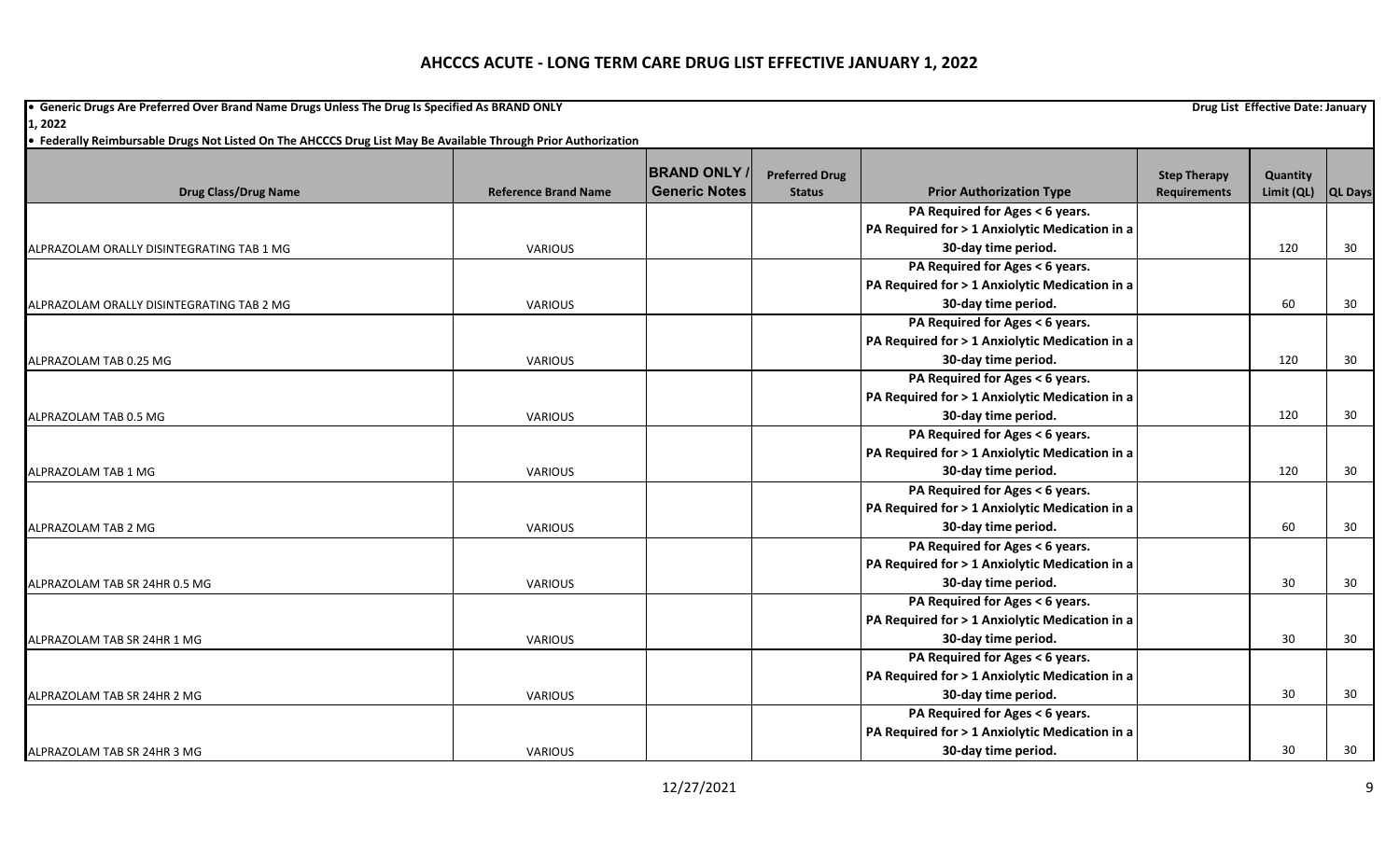**•** Generic Drugs Are Preferred Over Brand Name Drugs Unless The Drug Is Specified As BRAND ONLY **Drug List Effective Date: January Drug List Effective Date: January 1, 2022**

| <b>Drug Class/Drug Name</b>    | <b>Reference Brand Name</b> | <b>BRAND ONLY</b><br><b>Generic Notes</b> | <b>Preferred Drug</b><br><b>Status</b> | <b>Prior Authorization Type</b>                | <b>Step Therapy</b><br>Requirements | Quantity<br>Limit (QL) | QL Days |
|--------------------------------|-----------------------------|-------------------------------------------|----------------------------------------|------------------------------------------------|-------------------------------------|------------------------|---------|
|                                |                             |                                           |                                        | PA Required for Ages < 6 years.                |                                     |                        |         |
|                                |                             |                                           |                                        | PA Required for > 1 Anxiolytic Medication in a |                                     |                        |         |
| CHLORDIAZEPOXIDE HCL CAP 10 MG | <b>VARIOUS</b>              |                                           |                                        | 30-day time period.                            |                                     | 60                     | 30      |
|                                |                             |                                           |                                        | PA Required for Ages < 6 years.                |                                     |                        |         |
|                                |                             |                                           |                                        | PA Required for > 1 Anxiolytic Medication in a |                                     |                        |         |
| CHLORDIAZEPOXIDE HCL CAP 25 MG | <b>VARIOUS</b>              |                                           |                                        | 30-day time period.                            |                                     | 60                     | 30      |
|                                |                             |                                           |                                        | PA Required for Ages < 6 years.                |                                     |                        |         |
|                                |                             |                                           |                                        | PA Required for > 1 Anxiolytic Medication in a |                                     |                        |         |
| CHLORDIAZEPOXIDE HCL CAP 5 MG  | <b>VARIOUS</b>              |                                           |                                        | 30-day time period.                            |                                     | 60                     | 30      |
|                                |                             |                                           |                                        | PA Required for Ages < 6 years.                |                                     |                        |         |
| <b>CLONAZEPAM 0.5 MG</b>       |                             |                                           |                                        | PA Required for > 1 Anxiolytic Medication in a |                                     | 120                    | 30      |
|                                | <b>VARIOUS</b>              |                                           |                                        | 30-day time period.                            |                                     |                        |         |
|                                |                             |                                           |                                        | PA Required for Ages < 6 years.                |                                     |                        |         |
| CLONAZEPAM 1.0 MG              |                             |                                           |                                        | PA Required for > 1 Anxiolytic Medication in a |                                     | 120                    | 30      |
|                                | VARIOUS                     |                                           |                                        | 30-day time period.                            |                                     |                        |         |
|                                |                             |                                           |                                        | PA Required for Ages < 6 years.                |                                     |                        |         |
| <b>CLONAZEPAM 2 MG</b>         |                             |                                           |                                        | PA Required for > 1 Anxiolytic Medication in a |                                     | 60                     | 30      |
|                                | <b>VARIOUS</b>              |                                           |                                        | 30-day time period.                            |                                     |                        |         |
|                                |                             |                                           |                                        | PA Required for > 1 Anxiolytic Medication in a |                                     |                        |         |
| CLONAZEPAM ODT 0.125MG         | VARIOUS                     |                                           |                                        | 30-day time period.                            |                                     | 120                    | 30      |
|                                |                             |                                           |                                        | PA Required for > 1 Anxiolytic Medication in a |                                     |                        |         |
| CLONAZEPAM ODT 0.25MG          | VARIOUS                     |                                           |                                        | 30-day time period.                            |                                     | 120                    | 30      |
|                                |                             |                                           |                                        | PA Required for > 1 Anxiolytic Medication in a |                                     |                        |         |
| CLONAZEPAM ODT 0.5 MG          | VARIOUS                     |                                           |                                        | 30-day time period.                            |                                     | 120                    | 30      |
|                                |                             |                                           |                                        | PA Required for > 1 Anxiolytic Medication in a |                                     |                        |         |
| <b>CLONAZEPAM ODT 1MG</b>      | <b>VARIOUS</b>              |                                           |                                        | 30-day time period.                            |                                     | 120                    | 30      |
|                                |                             |                                           |                                        | PA Required for > 1 Anxiolytic Medication in a |                                     |                        |         |
| <b>CLONAZEPAM ODT 2MG</b>      | <b>VARIOUS</b>              |                                           |                                        | 30-day time period.                            |                                     | 60                     | 30      |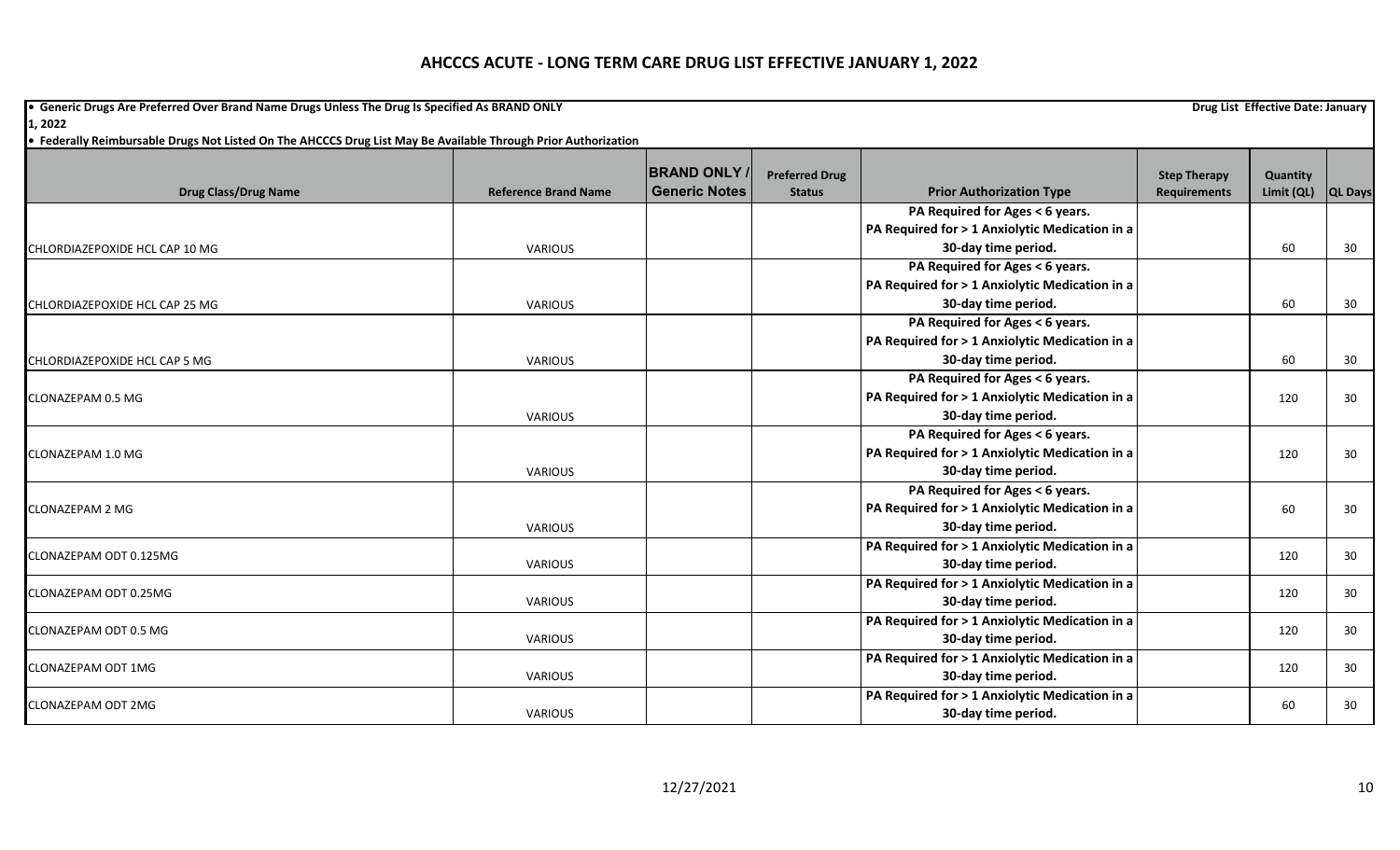**•** Generic Drugs Are Preferred Over Brand Name Drugs Unless The Drug Is Specified As BRAND ONLY **Drug List Effective Date: January Drug List Effective Date: January 1, 2022**

|                                          |                             | <b>BRAND ONLY</b>    | <b>Preferred Drug</b> |                                                | <b>Step Therapy</b> | Quantity   |                |
|------------------------------------------|-----------------------------|----------------------|-----------------------|------------------------------------------------|---------------------|------------|----------------|
| <b>Drug Class/Drug Name</b>              | <b>Reference Brand Name</b> | <b>Generic Notes</b> | <b>Status</b>         | <b>Prior Authorization Type</b>                | Requirements        | Limit (QL) | <b>QL Days</b> |
|                                          |                             |                      |                       | PA Required for Ages < 6 years.                |                     |            |                |
|                                          |                             |                      |                       | PA Required for > 1 Anxiolytic Medication in a |                     |            |                |
| <b>CLORAZEPATE DIPOTASSIUM TAB 15 MG</b> | <b>VARIOUS</b>              |                      |                       | 30-day time period.                            |                     | 60         | 30             |
|                                          |                             |                      |                       | PA Required for Ages < 6 years.                |                     |            |                |
|                                          |                             |                      |                       | PA Required for > 1 Anxiolytic Medication in a |                     |            |                |
| CLORAZEPATE DIPOTASSIUM TAB 3.75 MG      | VARIOUS                     |                      |                       | 30-day time period.                            |                     | 120        | 30             |
|                                          |                             |                      |                       | PA Required for Ages < 6 years.                |                     |            |                |
|                                          |                             |                      |                       | PA Required for > 1 Anxiolytic Medication in a |                     |            |                |
| CLORAZEPATE DIPOTASSIUM TAB 7.5 MG       | <b>VARIOUS</b>              |                      |                       | 30-day time period.                            |                     | 120        | 30             |
|                                          |                             |                      |                       | PA Required for Ages < 6 years.                |                     |            |                |
|                                          |                             |                      |                       | PA Required for > 1 Anxiolytic Medication in a |                     |            |                |
| DIAZEPAM CONC 5 MG/ML                    | DIAZEPAM INTENSOL           |                      |                       | 30-day time period.                            |                     | 60         | 30             |
|                                          |                             |                      |                       | PA Required for Ages < 6 years.                |                     |            |                |
|                                          |                             |                      |                       | PA Required for > 1 Anxiolytic Medication in a |                     |            |                |
| DIAZEPAM SOLN 1 MG/ML                    | <b>VARIOUS</b>              |                      |                       | 30-day time period.                            |                     | 300        | 30             |
|                                          |                             |                      |                       | PA Required for Ages < 6 years.                |                     |            |                |
|                                          |                             |                      |                       | PA Required for > 1 Anxiolytic Medication in a |                     |            |                |
| DIAZEPAM TAB 10 MG                       | <b>VARIOUS</b>              |                      |                       | 30-day time period.                            |                     | 120        | 30             |
|                                          |                             |                      |                       | PA Required for Ages < 6 years.                |                     |            |                |
|                                          |                             |                      |                       | PA Required for > 1 Anxiolytic Medication in a |                     |            |                |
| DIAZEPAM TAB 2 MG                        | VARIOUS                     |                      |                       | 30-day time period.                            |                     | 120        | 30             |
|                                          |                             |                      |                       | PA Required for Ages < 6 years.                |                     |            |                |
|                                          |                             |                      |                       | PA Required for > 1 Anxiolytic Medication in a |                     |            |                |
| DIAZEPAM TAB 5 MG                        | <b>VARIOUS</b>              |                      |                       | 30-day time period.                            |                     | 120        | 30             |
|                                          |                             |                      |                       | PA Required for Ages < 6 years.                |                     |            |                |
|                                          |                             |                      |                       | PA Required for > 1 Anxiolytic Medication in a |                     |            |                |
| LORAZEPAM CONC 2 MG/ML                   | <b>LORAZEPAM INTENSOL</b>   |                      |                       | 30-day time period.                            |                     | 60         | 30             |
|                                          |                             |                      |                       | PA Required for Ages < 6 years.                |                     |            |                |
|                                          |                             |                      |                       | PA Required for > 1 Anxiolytic Medication in a |                     |            |                |
| LORAZEPAM TAB 0.5 MG                     | <b>VARIOUS</b>              |                      |                       | 30-day time period.                            |                     | 120        | 30             |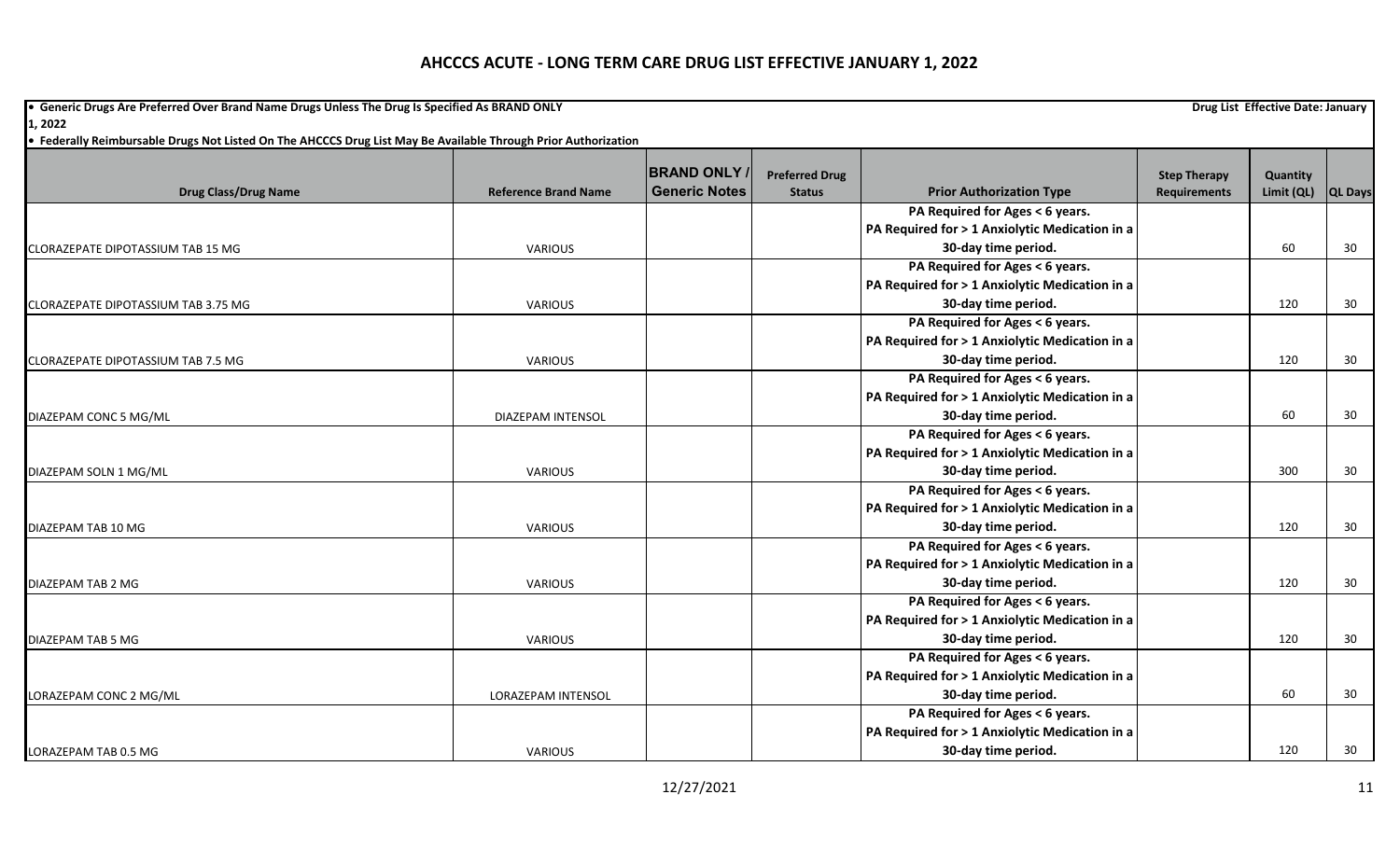**•** Generic Drugs Are Preferred Over Brand Name Drugs Unless The Drug Is Specified As BRAND ONLY **Drug List Effective Date: January Drug List Effective Date: January 1, 2022**

|                                               |                               | <b>BRAND ONLY</b>    | <b>Preferred Drug</b> |                                                | <b>Step Therapy</b> | Quantity   |                |
|-----------------------------------------------|-------------------------------|----------------------|-----------------------|------------------------------------------------|---------------------|------------|----------------|
| <b>Drug Class/Drug Name</b>                   | <b>Reference Brand Name</b>   | <b>Generic Notes</b> | <b>Status</b>         | <b>Prior Authorization Type</b>                | <b>Requirements</b> | Limit (QL) | <b>QL Days</b> |
|                                               |                               |                      |                       | PA Required for Ages < 6 years.                |                     |            |                |
|                                               |                               |                      |                       | PA Required for > 1 Anxiolytic Medication in a |                     |            |                |
| LORAZEPAM TAB 1 MG                            | <b>VARIOUS</b>                |                      |                       | 30-day time period.                            |                     | 120        | 30             |
|                                               |                               |                      |                       | PA Required for Ages < 6 years.                |                     |            |                |
|                                               |                               |                      |                       | PA Required for > 1 Anxiolytic Medication in a |                     |            |                |
| LORAZEPAM TAB 2 MG                            | VARIOUS                       |                      |                       | 30-day time period.                            |                     | 60         | 30             |
|                                               |                               |                      |                       | PA Required for Ages < 6 years.                |                     |            |                |
|                                               |                               |                      |                       | PA Required for > 1 Anxiolytic Medication in a |                     |            |                |
| OXAZEPAM CAP 10 MG                            | <b>VARIOUS</b>                |                      |                       | 30-day time period.                            |                     | 60         | 30             |
|                                               |                               |                      |                       | PA Required for Ages < 6 years.                |                     |            |                |
|                                               |                               |                      |                       | PA Required for > 1 Anxiolytic Medication in a |                     |            |                |
| OXAZEPAM CAP 15 MG                            | <b>VARIOUS</b>                |                      |                       | 30-day time period.                            |                     | 60         | 30             |
|                                               |                               |                      |                       | PA Required for Ages < 6 years.                |                     |            |                |
|                                               |                               |                      |                       | PA Required for > 1 Anxiolytic Medication in a |                     |            |                |
| OXAZEPAM CAP 30 MG                            | VARIOUS                       |                      |                       | 30-day time period.                            |                     | 60         | 30             |
| <b>ANTIARRHYTHMICS</b>                        |                               |                      |                       |                                                |                     |            |                |
| <b>ANTIARRHYTHMICS TYPE I-A</b>               |                               |                      |                       |                                                |                     |            |                |
| DISOPYRAMIDE PHOSPHATE CAPSULES               | <b>NORPACE</b>                |                      |                       |                                                |                     |            |                |
| DISOPYRAMIDE PHOSPHATE CAPSULE 12-HOUR        | <b>NORPACE CR</b>             |                      |                       |                                                |                     |            |                |
| QUINIDINE GLUCONATE TABLET CONTROLLED RELEASE | <b>QUINIDINE GLUCONATE CR</b> |                      |                       |                                                |                     |            |                |
| <b>QUINIDINE SULFATE TABLETS</b>              | <b>QUINIDINE SULFATE</b>      |                      |                       |                                                |                     |            |                |
| QUINIDINE SULFATE TABLET CONTROLLED RELEASE   | <b>QUINIDINE SULFATE ER</b>   |                      |                       |                                                |                     |            |                |
| <b>ANTIARRHYTHMICS TYPE I-B</b>               |                               |                      |                       |                                                |                     |            |                |
| MEXILETINE HCL CAPSULES                       | MEXILETINE HCL                |                      |                       |                                                |                     |            |                |
| <b>ANTIARRHYTHMICS TYPE I-C</b>               |                               |                      |                       |                                                |                     |            |                |
| FLECAINIDE ACETATE TABLETS                    | <b>TAMBOCOR</b>               |                      |                       |                                                |                     |            |                |
| PROPAFENONE HCL CAPSULE 12-HOUR               | <b>RYTHMOL SR</b>             |                      |                       |                                                |                     |            |                |
| PROPAFENONE HCL TABLETS                       | RYTHMOL                       |                      |                       |                                                |                     |            |                |
| <b>ANTIARRHYTHMICS TYPE III</b>               |                               |                      |                       |                                                |                     |            |                |
| AMIODARONE HCL TABLETS 100MG & 200MG          | PACERONE                      |                      |                       |                                                |                     |            |                |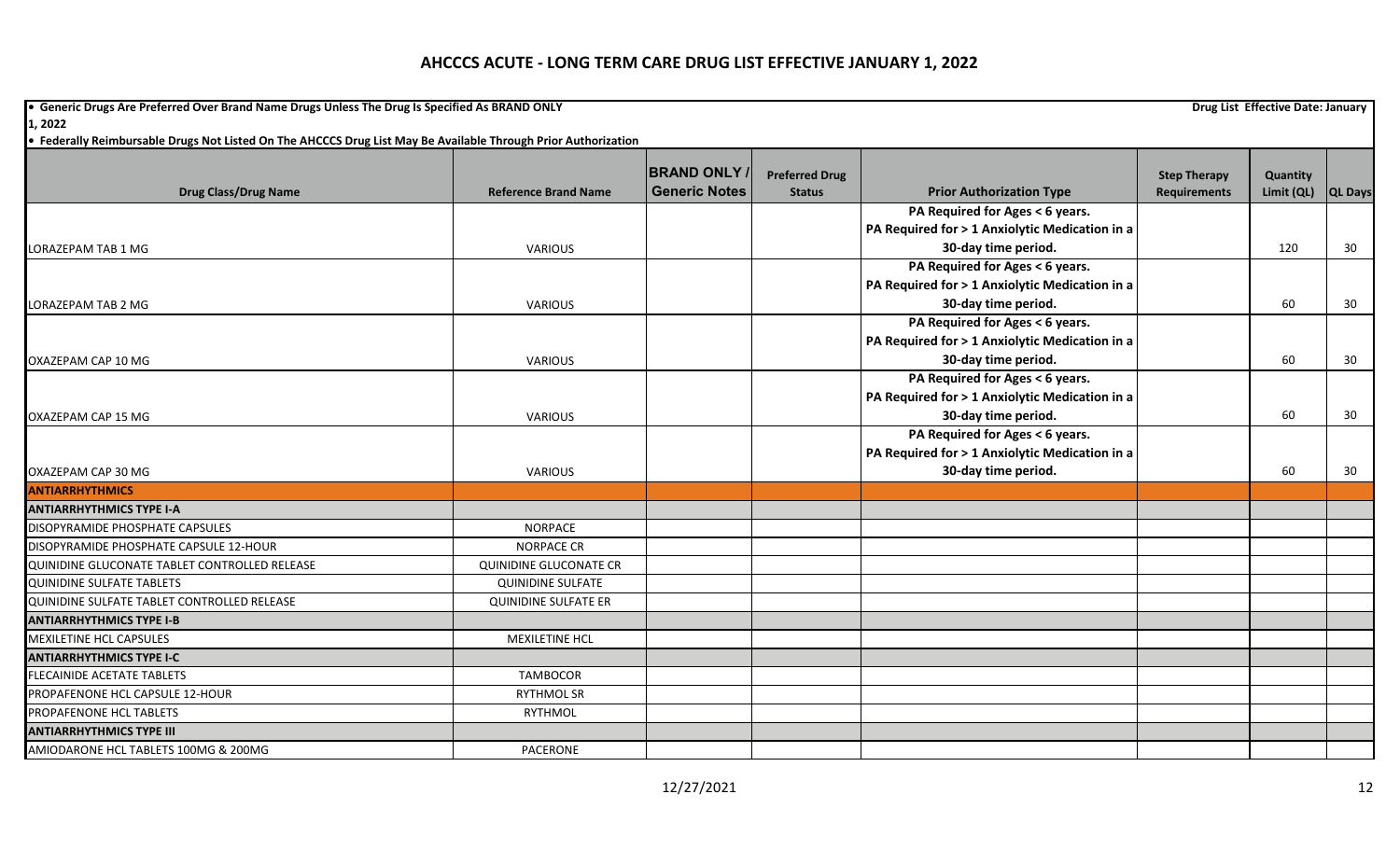**•** Generic Drugs Are Preferred Over Brand Name Drugs Unless The Drug Is Specified As BRAND ONLY **Drug List Effective Date: January Drug List Effective Date: January 1, 2022**

|                                                           |                               | <b>BRAND ONLY /</b>  | <b>Preferred Drug</b>            |                                               | <b>Step Therapy</b> | Quantity   |                 |
|-----------------------------------------------------------|-------------------------------|----------------------|----------------------------------|-----------------------------------------------|---------------------|------------|-----------------|
| <b>Drug Class/Drug Name</b>                               | <b>Reference Brand Name</b>   | <b>Generic Notes</b> | <b>Status</b>                    | <b>Prior Authorization Type</b>               | <b>Requirements</b> | Limit (QL) | <b>QL Days</b>  |
| <b>DOFETILIDE CAPSULES</b>                                | <b>TIKOSYN</b>                |                      |                                  | <b>PA Required</b>                            |                     |            |                 |
| DRONEDARONE HCL TABLETS                                   | <b>MULTAQ</b>                 |                      |                                  | <b>PA Required</b>                            |                     |            |                 |
| <b>ANTIASTHMATIC AND BRONCHODILATOR AGENTS</b>            |                               |                      |                                  |                                               |                     |            |                 |
| <b>ANTI-INFLAMMATORY AGENTS</b>                           |                               |                      |                                  |                                               |                     |            |                 |
| <b>CROMOLYN SODIUM NEBULIZER</b>                          | <b>CROMOLYN SODIUM</b>        |                      |                                  |                                               |                     |            |                 |
| <b>BRONCHODILATORS - ANTICHOLINERGICS</b>                 |                               |                      |                                  |                                               |                     |            |                 |
| <b>ACLIDINIUM BROMIDE</b>                                 | <b>TUDORZA PRESSAIR</b>       |                      | <b>PREFERRED DRUG</b>            |                                               |                     |            |                 |
| <b>IPRATROPIUM BROMIDE HFA AEROSOL</b>                    | <b>ATROVENT HFA</b>           |                      | <b>PREFERRED DRUG</b>            |                                               |                     |            |                 |
| <b>IPRATROPIUM BROMIDE SOLUTION</b>                       | <b>IPRATROPIUM BROMIDE</b>    |                      | <b>PREFERRED DRUG</b>            |                                               |                     |            |                 |
| <b>TIOTROPIUM BROMIDE MONOHYDRATE CAPSULES</b>            | <b>SPIRIVA HANDIHALER</b>     |                      | <b>PREFERRED DRUG</b>            |                                               |                     |            |                 |
| LEUKOTRIENE MODULATORS                                    |                               |                      |                                  |                                               |                     |            |                 |
| <b>MONTELUKAST SODIUM CHEWABLE TABLETS</b>                | <b>SINGULAIR</b>              |                      | <b>PREFERRED DRUG</b>            |                                               |                     | 30         | 30              |
| <b>MONTELUKAST SODIUM GRANULES</b>                        | <b>SINGULAIR</b>              |                      |                                  | PA IS NOT Required for < 4 Years of Age       |                     | 30         | 30 <sup>°</sup> |
| <b>MONTELUKAST SODIUM TABLETS</b>                         | <b>SINGULAIR</b>              |                      | <b>PREFERRED DRUG</b>            |                                               |                     | 30         | 30              |
| <b>STEROID INHALANTS</b>                                  |                               |                      |                                  |                                               |                     |            |                 |
| BUDESONIDE (INHALATION) SUSPENSION 0.25MG, 0.50MG & 1.0MG | <b>PULMICORT</b>              | <b>VARIOUS</b>       | <b>PREFERRED DRUG</b>            |                                               |                     |            |                 |
| <b>BUDESONIDE INHALATION POWDER</b>                       | <b>PULMICORT FLEXHALER</b>    | <b>BRAND ONLY</b>    | <b>PREFERRED DRUG</b>            |                                               |                     |            |                 |
| <b>FLUTICASONE PROPIONATE HFA AERO</b>                    | <b>FLOVENT HFA</b>            | <b>BRAND ONLY</b>    | <b>PREFERRED DRUG</b>            |                                               |                     |            |                 |
| <b>FLUTICASONE PROPIONATE ORAL INHALATION</b>             | <b>FLOVENT DISKUS</b>         | <b>BRAND ONLY</b>    | <b>PREFERRED DRUG</b>            |                                               |                     |            |                 |
| MOMETASONE FUROATE (INHALATION) AEPB                      | <b>ASMANEX TWISTHALER</b>     |                      | <b>PREFERRED DRUG</b>            |                                               |                     |            |                 |
| <b>SYMPATHOMIMETICS</b>                                   |                               |                      |                                  |                                               |                     |            |                 |
|                                                           |                               |                      |                                  | <b>PROAIR IS THE ONLY PREFERRED ALBUTEROL</b> |                     |            |                 |
| <b>ALBUTEROL SULFATE AEROSOL</b>                          | <b>PROAIR HFA- BRAND ONLY</b> |                      | <b>BRAND Only PREFERRED DRUG</b> | <b>INHALER ON THE AHCCCS DRUG LIST.</b>       |                     |            |                 |
| <b>ALBUTEROL SULFATE NEBULIZED</b>                        | <b>ALBUTEROL SULFATE</b>      |                      | <b>PREFERRED DRUG</b>            |                                               |                     |            |                 |
| <b>ALBUTEROL SULFATE SYRUP</b>                            | <b>ALBUTEROL SULFATE</b>      |                      | <b>PREFERRED DRUG</b>            |                                               |                     |            |                 |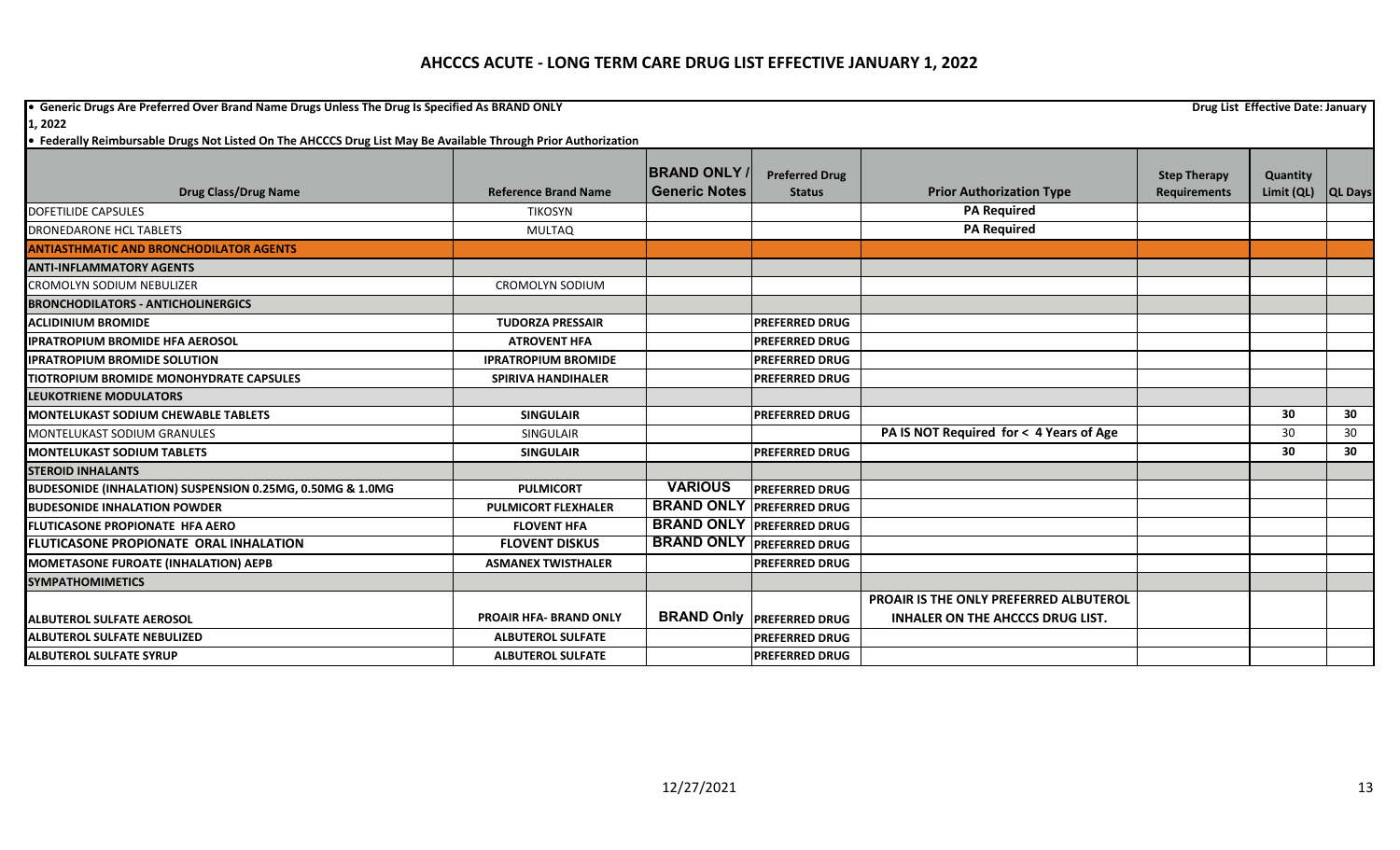**•** Generic Drugs Are Preferred Over Brand Name Drugs Unless The Drug Is Specified As BRAND ONLY **Drug List Effective Date: January Drug List Effective Date: January 1, 2022**

|                                                         |                             | <b>BRAND ONLY /</b>  | <b>Preferred Drug</b>            |                                 | <b>Step Therapy</b> | Quantity   |                |
|---------------------------------------------------------|-----------------------------|----------------------|----------------------------------|---------------------------------|---------------------|------------|----------------|
| <b>Drug Class/Drug Name</b>                             | <b>Reference Brand Name</b> | <b>Generic Notes</b> | <b>Status</b>                    | <b>Prior Authorization Type</b> | <b>Requirements</b> | Limit (QL) | <b>QL Days</b> |
|                                                         |                             |                      |                                  |                                 | Patient must have   |            |                |
|                                                         |                             |                      |                                  |                                 | tried one steroid   |            |                |
|                                                         |                             |                      |                                  |                                 | inhaler:            |            |                |
|                                                         |                             |                      |                                  |                                 | Beclomethasone      |            |                |
|                                                         |                             |                      |                                  |                                 | Dipropionate,       |            |                |
|                                                         |                             |                      |                                  |                                 | Budesonide,         |            |                |
|                                                         |                             |                      |                                  |                                 | <b>Fluticasone</b>  |            |                |
|                                                         |                             |                      |                                  |                                 | Propionate, or      |            |                |
| <b>BUDESONIDE-FORMOTEROL FUMARATE DIHYDRATE AEROSOL</b> | <b>SYMBICORT</b>            |                      | <b>BRAND ONLY PREFERRED DRUG</b> | <b>Step Therapy</b>             | Mometasone          |            |                |
|                                                         |                             |                      |                                  |                                 | Patient must have   |            |                |
|                                                         |                             |                      |                                  |                                 | tried one steriod   |            |                |
|                                                         |                             |                      |                                  |                                 | inhaler:            |            |                |
|                                                         |                             |                      |                                  |                                 | Beclomethasone      |            |                |
|                                                         |                             |                      |                                  |                                 | Dipropionate,       |            |                |
|                                                         |                             |                      |                                  |                                 | Budesonide,         |            |                |
|                                                         |                             |                      |                                  |                                 | Fluticasone         |            |                |
|                                                         |                             |                      |                                  |                                 | Propionate, or      |            |                |
| <b>FLUTICASONE-SALMETEROL ORAL INHALATION</b>           | <b>ADVAIR DISKUS</b>        |                      | <b>BRAND ONLY PREFERRED DRUG</b> | <b>Step Therapy</b>             | Mometasone          |            |                |
|                                                         |                             |                      |                                  |                                 | Patient must have   |            |                |
|                                                         |                             |                      |                                  |                                 | tried one steroid   |            |                |
|                                                         |                             |                      |                                  |                                 | inhaler:            |            |                |
|                                                         |                             |                      |                                  |                                 | Beclomethasone      |            |                |
|                                                         |                             |                      |                                  |                                 | Dipropionate,       |            |                |
|                                                         |                             |                      |                                  |                                 | Budesonide,         |            |                |
|                                                         |                             |                      |                                  |                                 | <b>Fluticasone</b>  |            |                |
|                                                         |                             |                      |                                  |                                 | Propionate, or      |            |                |
| <b>FLUTICASONE-SALMETEROL AEROSOL</b>                   | <b>ADVAIR HFA</b>           |                      | <b>BRAND ONLY PREFERRED DRUG</b> | <b>Step Therapy</b>             | Mometasone          |            |                |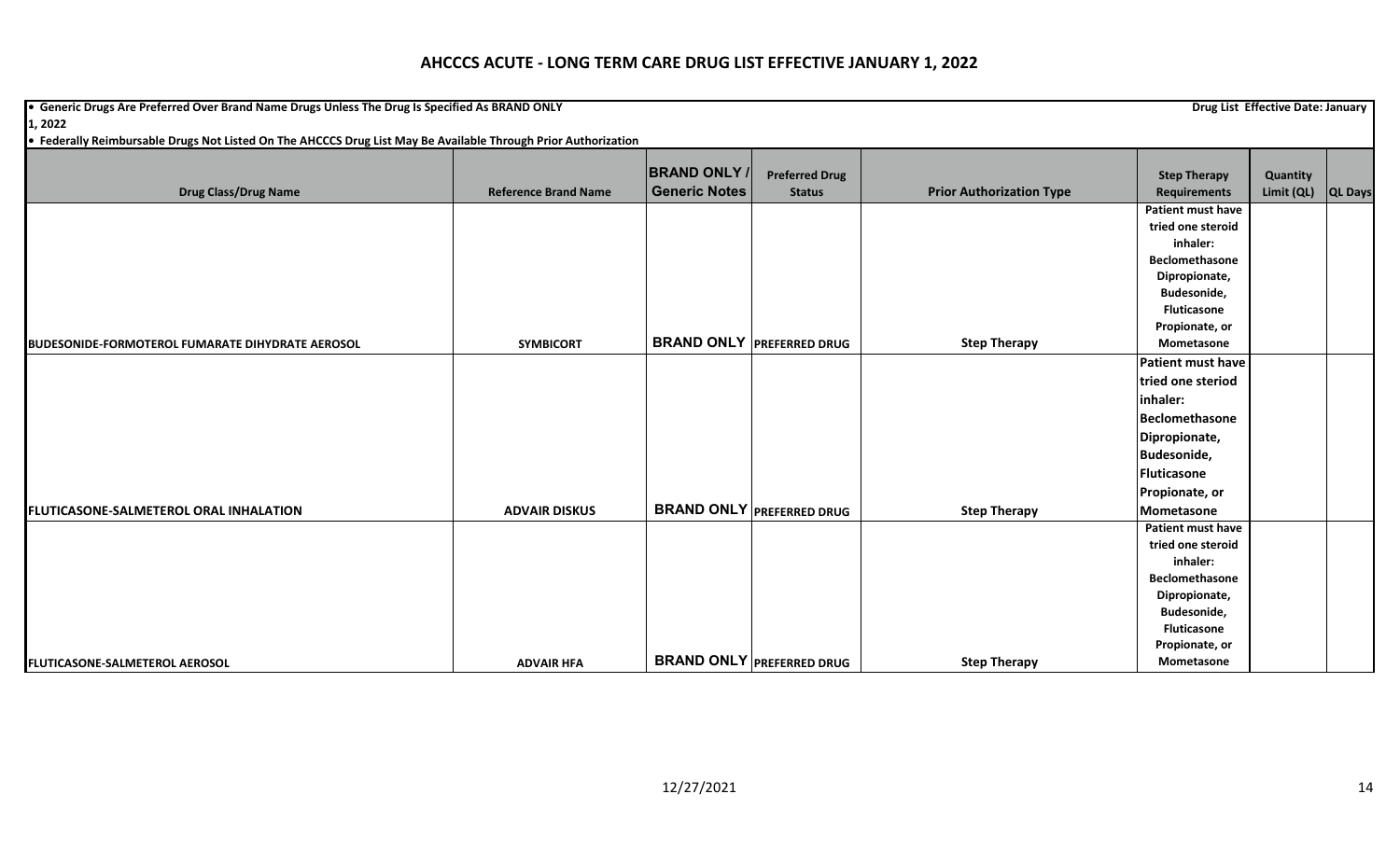**•** Generic Drugs Are Preferred Over Brand Name Drugs Unless The Drug Is Specified As BRAND ONLY **Drug List Effective Date: January Drug List Effective Date: January** 

**1, 2022**

|                                                                   |                                | <b>BRAND ONLY</b>    | <b>Preferred Drug</b>            |                                 | <b>Step Therapy</b>      | Quantity           |     |
|-------------------------------------------------------------------|--------------------------------|----------------------|----------------------------------|---------------------------------|--------------------------|--------------------|-----|
| <b>Drug Class/Drug Name</b>                                       | <b>Reference Brand Name</b>    | <b>Generic Notes</b> | <b>Status</b>                    | <b>Prior Authorization Type</b> | <b>Requirements</b>      | Limit (QL) QL Days |     |
|                                                                   |                                |                      |                                  |                                 | <b>Patient must have</b> |                    |     |
|                                                                   |                                |                      |                                  |                                 | tried one steroid        |                    |     |
|                                                                   |                                |                      |                                  |                                 | inhaler:                 |                    |     |
|                                                                   |                                |                      |                                  |                                 | <b>Beclomethasone</b>    |                    |     |
|                                                                   |                                |                      |                                  |                                 | Dipropionate,            |                    |     |
|                                                                   |                                |                      |                                  |                                 | Budesonide,              |                    |     |
|                                                                   |                                |                      |                                  |                                 | Fluticasone              |                    |     |
|                                                                   |                                |                      | <b>BRAND ONLY PREFERRED DRUG</b> |                                 | Propionate, or           |                    |     |
| <b>I</b> MOMETASONE FUROATE-FORMOTEROL FUMARATE DIHYDRATE AEROSOL | <b>DULERA</b>                  |                      |                                  | <b>Step Therapy</b>             | Mometasone               |                    |     |
| <b>IPRATROPIUM-ALBUTEROL AEROSOL</b>                              | <b>COMBIVENT RESPIMAT</b>      |                      | <b>PREFERRED DRUG</b>            |                                 |                          |                    |     |
| <b>IPRATROPIUM-ALBUTEROL SOLUTION</b>                             | <b>DUONEB</b>                  |                      | <b>PREFERRED DRUG</b>            |                                 |                          |                    |     |
| SALMETEROL XINAFOATE AEROSOL POWDER BREATH ACTIVATED              | <b>SEREVENT DISKUS</b>         |                      | <b>PREFERRED DRUG</b>            | <b>PA Required</b>              |                          |                    |     |
| SALMETEROL XINAFOATE AEROSOL POWDER BREATH ACTIVATED              | <b>SEREVENT DISKUS</b>         |                      | <b>PREFERRED DRUG</b>            | <b>PA Required</b>              |                          |                    |     |
| TIOTROPIUM BROMIDE-OLODATEROL HCL AEROSOL SOLUTION                | <b>STIOLTO RESPIMAT</b>        |                      | <b>PREFERRED DRUG</b>            | <b>PA Required</b>              |                          | 1                  | 30  |
| UMECLIDINIUM-VILANTEROL AEROSOL POWDER                            | <b>ANORO ELLIPTA</b>           |                      | <b>PREFERRED DRUG</b>            | <b>PA Required</b>              |                          | 1                  | 30  |
| <b>ANTICOAGULANTS</b>                                             |                                |                      |                                  |                                 |                          |                    |     |
| <b>ICOUMARIN ANTICOAGULANTS</b>                                   |                                |                      |                                  |                                 |                          |                    |     |
| <b>WARFARIN SODIUM TABLETS</b>                                    | <b>VARIOUS</b>                 |                      | <b>PREFERRED DRUG</b>            |                                 |                          |                    |     |
| <b>DIRECT FACTOR XA INHIBITORS</b>                                |                                |                      |                                  |                                 |                          |                    |     |
| <b>APIXABAN TABLETS</b>                                           | <b>ELIQUIS</b>                 |                      | <b>BRAND ONLY PREFERRED DRUG</b> |                                 |                          | 60                 | 30  |
| <b>APIXABAN TABLETS STARTER PACK</b>                              | <b>ELIQUIS STARTER PACK</b>    |                      | <b>BRAND ONLY PREFERRED DRUG</b> |                                 |                          | 74                 | 365 |
| <b>RIVAROXABAN TABLETS</b>                                        | <b>XARELTO</b>                 |                      | <b>BRAND ONLY PREFERRED DRUG</b> |                                 |                          | 60                 | 30  |
| <b>RIVAROXABAN TABLETS</b>                                        | <b>XARELTO DOSE PACK</b>       |                      | <b>BRAND ONLY PREFERRED DRUG</b> |                                 |                          | 51                 | 30  |
| <b>HEPARINS AND HEPARINOID-LIKE AGENTS</b>                        |                                |                      |                                  |                                 |                          |                    |     |
| <b>ENOXAPARIN SODIUM INJ 100 MG/ML</b>                            | <b>VARIOUS VIAL OR SYRINGE</b> |                      | <b>PREFERRED DRUG</b>            |                                 |                          | 60                 | 30  |
| <b>ENOXAPARIN SODIUM INJ 120 MG/0.8ML</b>                         | <b>VARIOUS VIAL OR SYRINGE</b> |                      | <b>PREFERRED DRUG</b>            |                                 |                          | 60                 | 30  |
| <b>ENOXAPARIN SODIUM INJ 150 MG/ML</b>                            | <b>VARIOUS VIAL OR SYRINGE</b> |                      | <b>PREFERRED DRUG</b>            |                                 |                          | 60                 | 30  |
| ENOXAPARIN SODIUM INJ 30 MG/0.3ML                                 | <b>VARIOUS VIAL OR SYRINGE</b> |                      | PREFERRED DRUG                   |                                 |                          | 60                 | 30  |
| <b>ENOXAPARIN SODIUM INJ 300 MG/3ML</b>                           | <b>VARIOUS VIAL OR SYRINGE</b> |                      | <b>PREFERRED DRUG</b>            |                                 |                          | 60                 | 30  |
| <b>ENOXAPARIN SODIUM INJ 40 MG/0.4ML</b>                          | <b>VARIOUS VIAL OR SYRINGE</b> |                      | <b>PREFERRED DRUG</b>            |                                 |                          | 60                 | 30  |
| <b>ENOXAPARIN SODIUM INJ 60 MG/0.6ML</b>                          | <b>VARIOUS VIAL OR SYRINGE</b> |                      | <b>PREFERRED DRUG</b>            |                                 |                          | 60                 | 30  |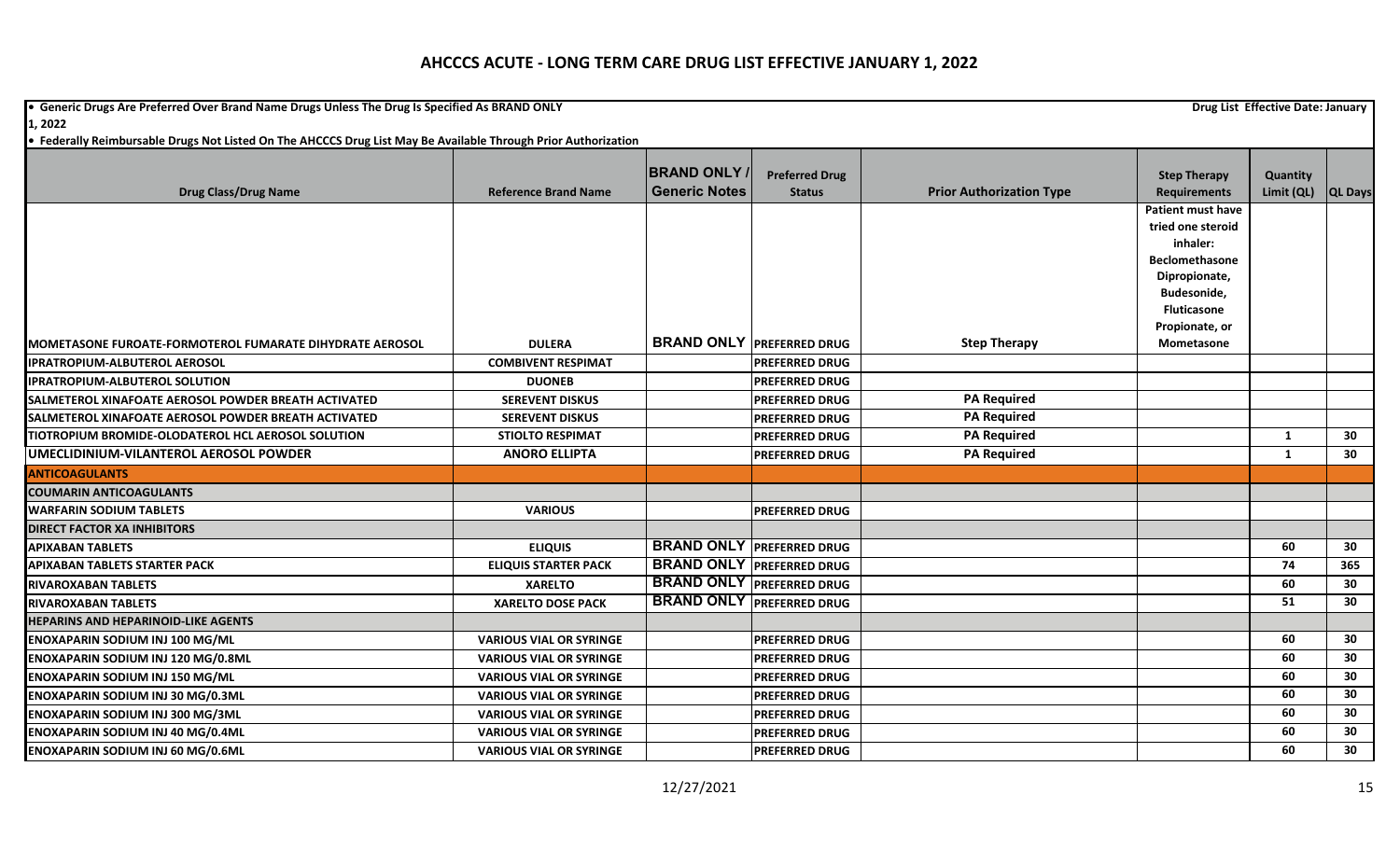**•** Generic Drugs Are Preferred Over Brand Name Drugs Unless The Drug Is Specified As BRAND ONLY **Drug List Effective Date: January Drug List Effective Date: January 1, 2022**

|                                                           |                                | <b>BRAND ONLY</b>    | <b>Preferred Drug</b>            |                                                | <b>Step Therapy</b> | Quantity   |                |
|-----------------------------------------------------------|--------------------------------|----------------------|----------------------------------|------------------------------------------------|---------------------|------------|----------------|
| <b>Drug Class/Drug Name</b>                               | <b>Reference Brand Name</b>    | <b>Generic Notes</b> | <b>Status</b>                    | <b>Prior Authorization Type</b>                | <b>Requirements</b> | Limit (QL) | <b>QL Days</b> |
| <b>ENOXAPARIN SODIUM INJ 80 MG/0.8ML</b>                  | <b>VARIOUS VIAL OR SYRINGE</b> |                      | <b>PREFERRED DRUG</b>            |                                                |                     | 60         | 30             |
| HEPARIN (PORCINE) IN SODIUM CHLORIDE SOLUTION             | HEPARIN SODIUM/NACL 0.9%       |                      |                                  |                                                |                     |            |                |
| HEPARIN SOD (PORCINE) IN D5W SOLUTION                     | HEPARIN SODIUM/D5W             |                      |                                  |                                                |                     |            |                |
| HEPARIN SODIUM (PORCINE) LOCK FLUSH & NACL LOCK FLUSH KIT | HEPARIN SODIUM LOCK FLUSH      |                      |                                  |                                                |                     |            |                |
| HEPARIN SODIUM (PORCINE) LOCK FLUSH SOLUTION              | <b>HEPARIN LOCK FLUSH</b>      |                      |                                  |                                                |                     |            |                |
| <b>THROMBIN INHIBITORS</b>                                |                                |                      |                                  |                                                |                     |            |                |
| DABIGATRAN ETEXILATE MESYLATE CAPSULES                    | <b>PRADAXA</b>                 |                      | <b>BRAND ONLY PREFERRED DRUG</b> |                                                |                     | 60         | 30             |
| <b>ANTICONVULSANTS</b>                                    |                                |                      |                                  |                                                |                     |            |                |
| <b>ANTICONVULSANTS - BENZODIAZEPINES</b>                  |                                |                      |                                  |                                                |                     |            |                |
| <b>CLOBAZAM SUSPENSION</b>                                | ONFI                           |                      |                                  | <b>PA Required</b>                             |                     |            |                |
| <b>CLOBAZAM TABLETS</b>                                   | ONFI                           |                      |                                  | <b>PA Required</b>                             |                     |            |                |
|                                                           |                                |                      |                                  | PA Required for Ages < 6 years.                |                     |            |                |
|                                                           |                                |                      |                                  | PA Required for > 1 Anxiolytic Medication in a |                     |            |                |
| <b>CLONAZEPAM TAB 0.5 MG</b>                              | <b>KLONOPIN</b>                |                      |                                  | 30-day time period.                            |                     | 120        | 30             |
|                                                           |                                |                      |                                  | PA Required for Ages < 6 years.                |                     |            |                |
|                                                           |                                |                      |                                  | PA Required for > 1 Anxiolytic Medication in a |                     |            |                |
| <b>CLONAZEPAM TAB 1 MG</b>                                | <b>KLONOPIN</b>                |                      |                                  | 30-day time period.                            |                     | 120        | 30             |
|                                                           |                                |                      |                                  | PA Required for Ages < 6 years.                |                     |            |                |
|                                                           |                                |                      |                                  | PA Required for > 1 Anxiolytic Medication in a |                     |            |                |
| <b>CLONAZEPAM TAB 2 MG</b>                                | <b>KLONOPIN</b>                |                      |                                  | 30-day time period.                            |                     | 60         | 30             |
|                                                           |                                |                      |                                  | PA Required for Ages < 6 years.                |                     |            |                |
|                                                           |                                |                      |                                  | PA Required for > 1 Anxiolytic Medication in a |                     |            |                |
| CLONAZEPAM ORALLY DISINTEGRATING TAB 0.125 MG             | <b>CLONAZEPAM ODT</b>          |                      |                                  | 30-day time period.                            |                     | 120        | 30             |
|                                                           |                                |                      |                                  | PA Required for Ages < 6 years.                |                     |            |                |
|                                                           |                                |                      |                                  | PA Required for > 1 Anxiolytic Medication in a |                     |            |                |
| CLONAZEPAM ORALLY DISINTEGRATING TAB 0.25 MG              | CLONAZEPAM ODT                 |                      |                                  | 30-day time period.                            |                     | 120        | 30             |
|                                                           |                                |                      |                                  | PA Required for Ages < 6 years.                |                     |            |                |
|                                                           |                                |                      |                                  | PA Required for > 1 Anxiolytic Medication in a |                     |            |                |
| CLONAZEPAM ORALLY DISINTEGRATING TAB 0.5 MG               | <b>CLONAZEPAM ODT</b>          |                      |                                  | 30-day time period.                            |                     | 120        | 30             |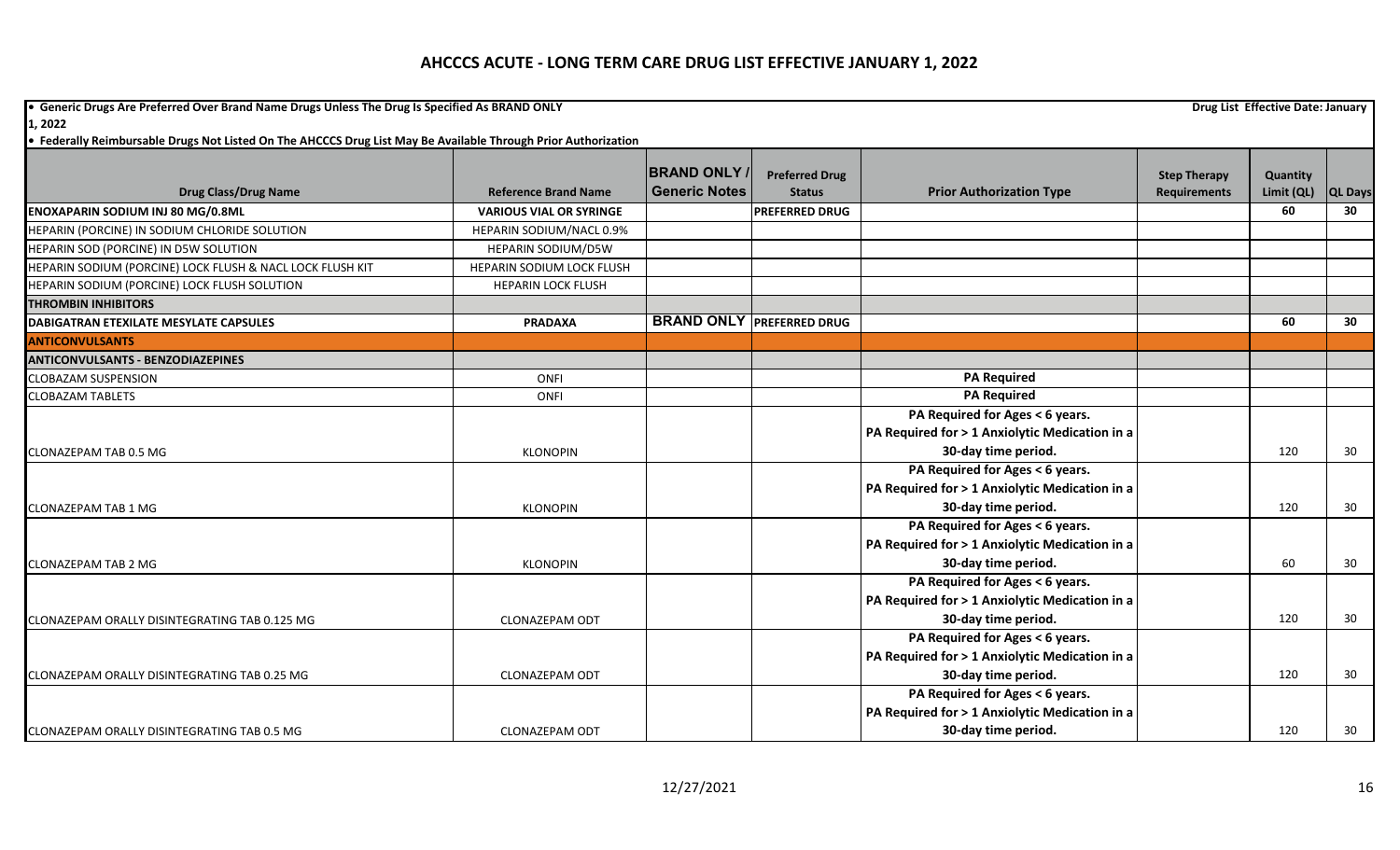**•** Generic Drugs Are Preferred Over Brand Name Drugs Unless The Drug Is Specified As BRAND ONLY **Drug List Effective Date: January Drug List Effective Date: January 1, 2022**

|                                            |                             | <b>BRAND ONLY</b>    | <b>Preferred Drug</b> |                                                | <b>Step Therapy</b> | Quantity       |         |
|--------------------------------------------|-----------------------------|----------------------|-----------------------|------------------------------------------------|---------------------|----------------|---------|
| <b>Drug Class/Drug Name</b>                | <b>Reference Brand Name</b> | <b>Generic Notes</b> | <b>Status</b>         | <b>Prior Authorization Type</b>                | <b>Requirements</b> | Limit (QL)     | QL Days |
|                                            |                             |                      |                       | PA Required for Ages < 6 years.                |                     |                |         |
|                                            |                             |                      |                       | PA Required for > 1 Anxiolytic Medication in a |                     |                |         |
| CLONAZEPAM ORALLY DISINTEGRATING TAB 1 MG  | <b>CLONAZEPAM ODT</b>       |                      |                       | 30-day time period.                            |                     | 120            | 30      |
|                                            |                             |                      |                       | PA Required for Ages < 6 years.                |                     |                |         |
|                                            |                             |                      |                       | PA Required for > 1 Anxiolytic Medication in a |                     |                |         |
| CLONAZEPAM ORALLY DISINTEGRATING TAB 2 MG  | <b>CLONAZEPAM ODT</b>       |                      |                       | 30-day time period.                            |                     | 60             | 30      |
| DIAZEPAM RECTAL GEL DELIVERY SYSTEM 10 MG  | <b>DIASTAT</b>              |                      |                       |                                                |                     | 2              | 30      |
| DIAZEPAM RECTAL GEL DELIVERY SYSTEM 2.5 MG | <b>DIASTAT</b>              |                      |                       |                                                |                     | 2              | 30      |
| DIAZEPAM RECTAL GEL DELIVERY SYSTEM 20 MG  | <b>DIASTAT</b>              |                      |                       |                                                |                     | $\overline{2}$ | 30      |
| <b>ANTICONVULSANTS - MISC.</b>             |                             |                      |                       |                                                |                     |                |         |
| CARBAMAZEPINE CHEWABLE TABLETS             | CARBAMAZEPINE               |                      |                       |                                                |                     |                |         |
| CARBAMAZEPINE CAPSULE 12-HOUR              | CARBATROL                   |                      |                       |                                                |                     |                |         |
| CARBAMAZEPINE SUSPENSION                   | <b>TEGRETOL</b>             |                      |                       |                                                |                     |                |         |
| <b>CARBAMAZEPINE TABLETS</b>               | <b>EPITOL</b>               |                      |                       |                                                |                     |                |         |
| CARBAMAZEPINE CAPSULE 12-HOUR              | <b>EQUETRO</b>              |                      |                       |                                                |                     |                |         |
| CARBAMAZEPINE TABLET 12-HOUR               | <b>TEGRETOL-XR</b>          |                      |                       |                                                |                     |                |         |
| <b>GABAPENTIN CAPSULES</b>                 | <b>NEURONTIN</b>            |                      |                       |                                                |                     |                |         |
| <b>GABAPENTIN SOLUTION</b>                 | <b>NEURONTIN</b>            |                      |                       |                                                |                     |                |         |
| <b>GABAPENTIN</b>                          | <b>GRALISE</b>              |                      |                       | <b>PA Required</b>                             |                     |                |         |
| <b>GABAPENTIN TABLETS</b>                  | <b>NEURONTIN</b>            |                      |                       |                                                |                     |                |         |
| <b>GABAPENTIN</b>                          | <b>HORIZANT</b>             |                      |                       | <b>PA Required</b>                             |                     |                |         |
| LACOSAMIDE SOLUTION                        | <b>VIMPAT</b>               |                      |                       | <b>PA Required</b>                             |                     |                |         |
| <b>LACOSAMIDE TABLETS</b>                  | <b>VIMPAT</b>               |                      |                       | <b>PA Required</b>                             |                     |                |         |
| LAMOTRIGINE CHEWABLE TABLETS               | LAMICTAL CHEWABLE           |                      |                       |                                                |                     |                |         |
| <b>LAMOTRIGINE TABLETS</b>                 | LAMICTAL                    |                      |                       |                                                |                     |                |         |
| <b>LAMOTRIGINE TABLET 24-HOUR</b>          | <b>LAMICTAL XR</b>          |                      |                       |                                                |                     |                |         |
| LAMOTRIGINE ORALLY DISINTEGRATING TABLETS  | <b>LAMICTAL ODT</b>         |                      |                       |                                                |                     |                |         |
| LEVETIRACETAM SOLUTION                     | <b>KEPPRA</b>               |                      |                       |                                                |                     |                |         |
| LEVETIRACETAM TABLETS                      | <b>KEPPRA</b>               |                      |                       |                                                |                     |                |         |
| LEVETIRACETAM TABLET 24-HOUR               | <b>KEPPRA XR</b>            |                      |                       |                                                |                     |                |         |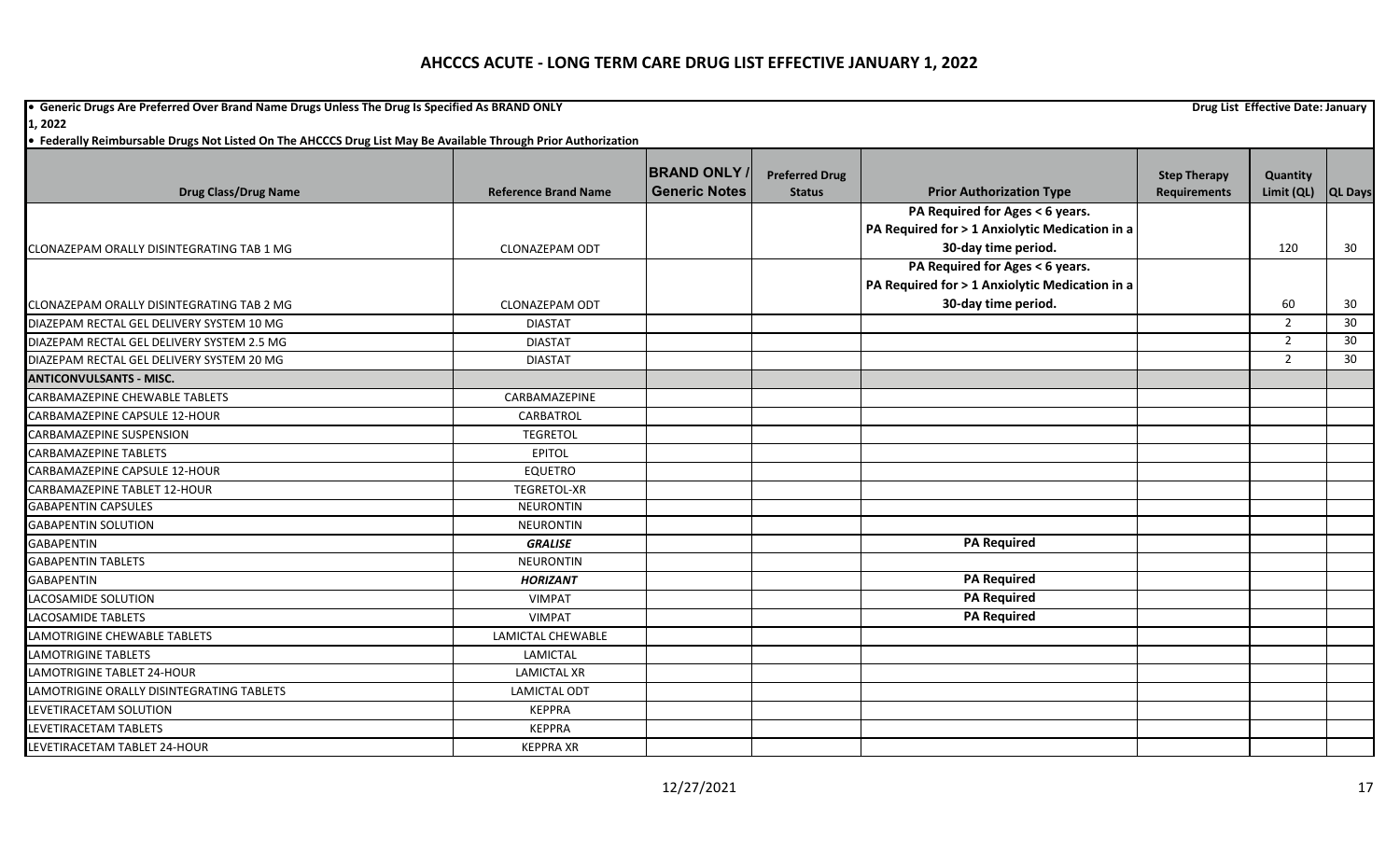**•** Generic Drugs Are Preferred Over Brand Name Drugs Unless The Drug Is Specified As BRAND ONLY **Drug List Effective Date: January Drug List Effective Date: January** 

**1, 2022**

|                                                    |                             | <b>BRAND ONLY/</b>   | <b>Preferred Drug</b> |                                 | <b>Step Therapy</b> | Quantity           |  |
|----------------------------------------------------|-----------------------------|----------------------|-----------------------|---------------------------------|---------------------|--------------------|--|
| <b>Drug Class/Drug Name</b>                        | <b>Reference Brand Name</b> | <b>Generic Notes</b> | <b>Status</b>         | <b>Prior Authorization Type</b> | <b>Requirements</b> | Limit (QL) QL Days |  |
| OXCARBAZEPINE SUSPENSION                           | TRILEPTAL                   |                      |                       |                                 |                     |                    |  |
| <b>OXCARBAZEPINE TABLETS</b>                       | TRILEPTAL                   |                      |                       |                                 |                     |                    |  |
| PREGABALIN CAPSULES                                | LYRICA                      |                      |                       | <b>PA Required</b>              |                     |                    |  |
| PREGABALIN SOLUTION                                | <b>LYRICA</b>               |                      |                       | <b>PA Required</b>              |                     |                    |  |
| PRIMIDONE TABLETS                                  | <b>MYSOLINE</b>             |                      |                       |                                 |                     |                    |  |
| RUFINAMIDE SUSPENSION                              | <b>BANZEL</b>               |                      |                       | <b>PA Required</b>              |                     |                    |  |
| <b>RUFINAMIDE TABLETS</b>                          | <b>BANZEL</b>               |                      |                       | <b>PA Required</b>              |                     |                    |  |
| <b>TOPIRAMATE SPRINKLE CAPSULES</b>                | <b>TOPAMAX SPRINKLES</b>    |                      |                       |                                 |                     |                    |  |
| <b>TOPIRAMATE TABLETS</b>                          | <b>TOPAMAX</b>              |                      |                       |                                 |                     |                    |  |
| <b>ZONISAMIDE CAPSULES</b>                         | ZONEGRAN                    |                      |                       |                                 |                     |                    |  |
| <b>CARBAMATES</b>                                  |                             |                      |                       |                                 |                     |                    |  |
| FELBAMATE SUSPENSION                               | <b>FELBATOL</b>             |                      |                       |                                 |                     |                    |  |
| <b>FELBAMATE TABLETS</b>                           | <b>FELBATOL</b>             |                      |                       |                                 |                     |                    |  |
| <b>GABA MODULATORS</b>                             |                             |                      |                       |                                 |                     |                    |  |
| <b>TIAGABINE HCL TABLETS</b>                       | <b>GABITRIL</b>             |                      |                       | <b>PA Required</b>              |                     |                    |  |
| <b>HYDANTOINS</b>                                  |                             |                      |                       |                                 |                     |                    |  |
| PHENYTOIN CHEWABLE TABLETS                         | <b>DILANTIN INFATABLETS</b> |                      |                       |                                 |                     |                    |  |
| PHENYTOIN SODIUM EXTENDED CAPSULES                 | <b>DILANTIN</b>             |                      |                       |                                 |                     |                    |  |
| PHENYTOIN SUSPENSION                               | DILANTIN-125                |                      |                       |                                 |                     |                    |  |
| <b>SUCCINIMIDES</b>                                |                             |                      |                       |                                 |                     |                    |  |
| ETHOSUXIMIDE CAPSULES                              | ZARONTIN                    |                      |                       |                                 |                     |                    |  |
| <b>ETHOSUXIMIDE SOLUTION</b>                       | ZARONTIN                    |                      |                       |                                 |                     |                    |  |
| <b>VALPROIC ACID</b>                               |                             |                      |                       |                                 |                     |                    |  |
| DIVALPROEX SODIUM SPRINKLE CAPSULES                | <b>DEPAKOTE SPRINKLES</b>   |                      |                       |                                 |                     |                    |  |
| DIVALPROEX SODIUM TABLET 24-HOUR                   | <b>DEPAKOTE ER</b>          |                      |                       |                                 |                     |                    |  |
| DIVALPROEX SODIUM TABLET ENTERIC COATED            | <b>DEPAKOTE</b>             |                      |                       |                                 |                     |                    |  |
| <b>VALPROATE SODIUM SYRUP</b>                      | DEPAKENE+B252               |                      |                       |                                 |                     |                    |  |
| <b>VALPROIC ACID CAPSULES</b>                      | <b>DEPAKENE</b>             |                      |                       |                                 |                     |                    |  |
| <b>ANTIDEPRESSANTS</b>                             |                             |                      |                       |                                 |                     |                    |  |
| <b>ALPHA-2 RECEPTOR ANTAGONISTS (TETRACYCLICS)</b> |                             |                      |                       |                                 |                     |                    |  |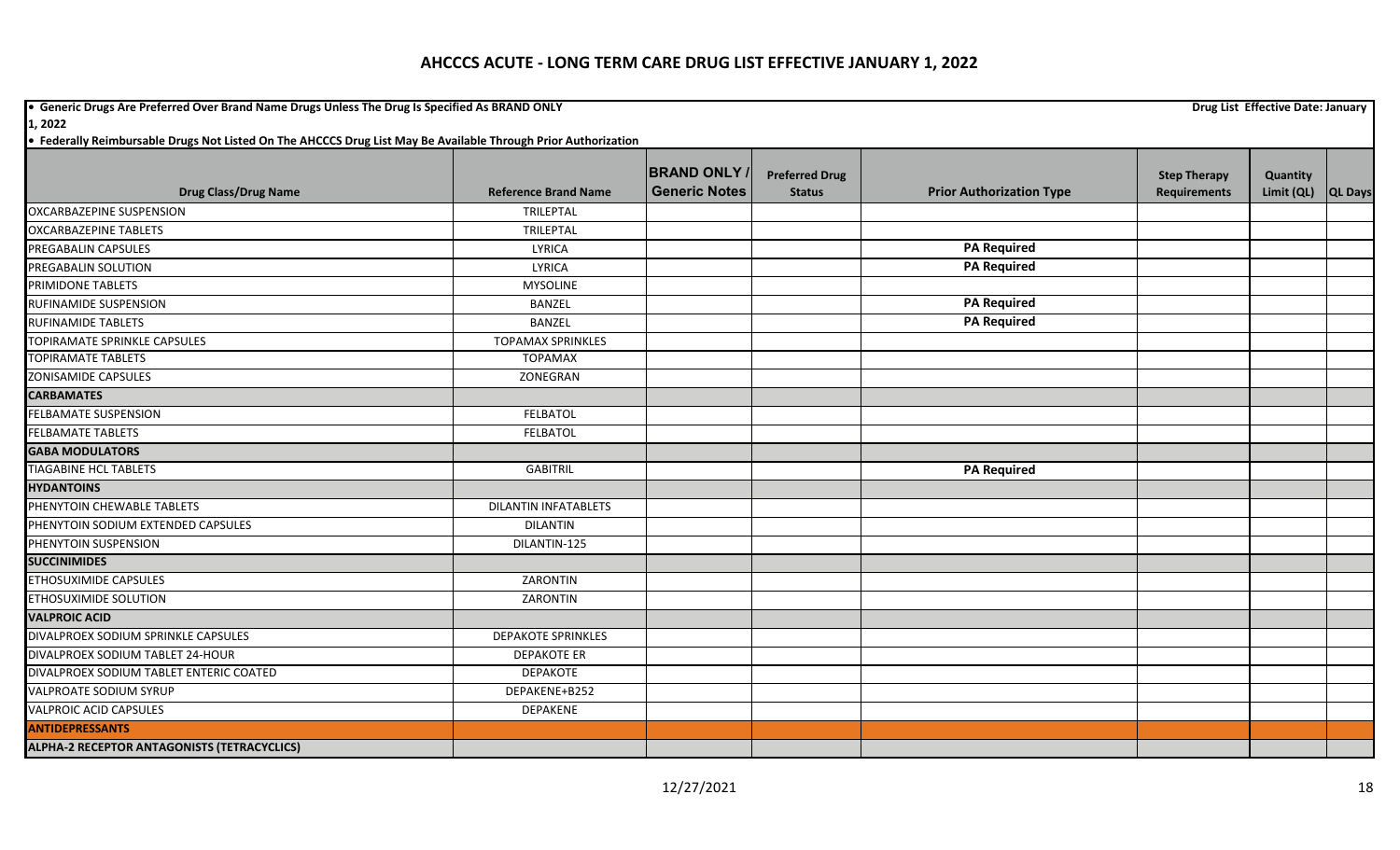**•** Generic Drugs Are Preferred Over Brand Name Drugs Unless The Drug Is Specified As BRAND ONLY **Drug List Effective Date: January Drug List Effective Date: January 1, 2022**

| <b>Drug Class/Drug Name</b>                                             | <b>Reference Brand Name</b>          | <b>BRAND ONLY</b><br><b>Generic Notes</b> | <b>Preferred Drug</b><br><b>Status</b> | <b>Prior Authorization Type</b>                                                | <b>Step Therapy</b><br><b>Requirements</b> | Quantity<br>Limit (QL) | <b>QL Days</b>  |
|-------------------------------------------------------------------------|--------------------------------------|-------------------------------------------|----------------------------------------|--------------------------------------------------------------------------------|--------------------------------------------|------------------------|-----------------|
|                                                                         |                                      |                                           |                                        |                                                                                |                                            |                        |                 |
| <b>MIRTAZAPINE TABLETS</b><br>MIRTAZAPINE ORALLY DISINTEGRATING TABLETS | MIRTAZAPINE<br><b>REMERON SOLTAB</b> |                                           |                                        | PA Required for Ages < 6 years of age<br>PA Required for Ages < 6 years of age |                                            | 30<br>30               | 30<br>30        |
|                                                                         |                                      |                                           |                                        |                                                                                |                                            |                        |                 |
| N-METHYL-D-ASPARTATE (NMDA) RECEPTOR ANTAGONIST                         |                                      |                                           |                                        | <b>PA Required</b>                                                             |                                            |                        |                 |
| <b>ESKETAMINE HYDROCHLORIDE</b>                                         | SPRAVATO                             |                                           |                                        |                                                                                |                                            |                        |                 |
| Norepinephrine and Dopamine Reuptake Inhibitors (NDRIs)                 |                                      |                                           |                                        |                                                                                |                                            |                        |                 |
| <b>BUPROPION HCL TABLETS</b>                                            | <b>WELLBUTRIN</b>                    |                                           |                                        | PA Required for Ages < 6 years of age                                          |                                            | 120                    | 30 <sup>°</sup> |
| <b>BUPROPION HCL TABLET 12-HOUR</b>                                     | <b>BUDEPRION SR</b>                  |                                           |                                        | PA Required for Ages < 6 years of age                                          |                                            | 60                     | 30 <sup>°</sup> |
| BUPROPION HCL TABLET 24-HOUR (150MG & 300MG)                            | <b>WELLBUTRIN XL</b>                 |                                           |                                        | PA Required for Ages < 6 years of age                                          |                                            | 30                     | 30              |
| <b>SELECTIVE SEROTONIN REUPTAKE INHIBITORS (SSRIS)</b>                  |                                      |                                           |                                        |                                                                                |                                            |                        |                 |
|                                                                         |                                      |                                           |                                        | PA Required for Ages < 6 years of age and                                      |                                            |                        |                 |
| CITALOPRAM HYDROBROMIDE SOLUTION                                        | CELEXA                               |                                           |                                        | greater than 12 years of age                                                   |                                            | 600                    | 30              |
|                                                                         |                                      |                                           |                                        |                                                                                |                                            | 10mg: 60               | 30              |
|                                                                         |                                      |                                           |                                        |                                                                                |                                            | 20mg: 30               | 30              |
| CITALOPRAM HYDROBROMIDE TABLETS                                         | <b>CELEXA</b>                        |                                           |                                        | PA Required for Ages < 6 years of age                                          |                                            | 40mg: 30               | 30 <sup>°</sup> |
|                                                                         |                                      |                                           |                                        |                                                                                |                                            | 5mg: 60                | $\overline{30}$ |
|                                                                         |                                      |                                           |                                        |                                                                                |                                            | 10mg: 30               | 30              |
| <b>ESCITALOPRAM OXALATE TABLETS</b>                                     | LEXAPRO                              |                                           |                                        | PA Required for Ages < 6 years of age                                          |                                            | 20mg: 30               | 30 <sup>°</sup> |
|                                                                         |                                      |                                           |                                        |                                                                                |                                            | 10mg: 60               | 30              |
|                                                                         |                                      |                                           |                                        |                                                                                |                                            | 20mg: 120              | 30              |
| FLUOXETINE HCL CAPSULES ONLY                                            | PROZAC                               |                                           |                                        | PA Required for Ages < 6 years of age                                          |                                            | 40mg: 60               | 30              |
|                                                                         |                                      |                                           |                                        | PA Required for Ages < 6 years of age and                                      |                                            |                        |                 |
| FLUOXETINE HCL SOLUTION                                                 | PROZAC                               |                                           |                                        | greater than 12 years of age                                                   |                                            | 600                    | 30              |
| FLUOXETINE HCL TABLETS - WEEKLY                                         | PROZAC WEEKLY                        |                                           |                                        | <b>PA Required</b>                                                             |                                            |                        |                 |
|                                                                         |                                      |                                           |                                        |                                                                                |                                            | 25mg: 60               | 30              |
|                                                                         |                                      |                                           |                                        |                                                                                |                                            | 50mg: 180              | 30 <sup>°</sup> |
| FLUVOXAMINE MALEATE TABLETS                                             | LUVOX                                |                                           |                                        | PA Required for Ages < 6 years of age                                          |                                            | 100mg: 90              | 30 <sup>°</sup> |
|                                                                         |                                      |                                           |                                        |                                                                                |                                            | 10mg: 30               | 30              |
|                                                                         |                                      |                                           |                                        |                                                                                |                                            | 20mg: 30<br>30mg: 30   | 30<br>30        |
| <b>PAROXETINE HCL TABLETS</b>                                           | <b>PAXIL</b>                         |                                           |                                        | PA Required for Ages < 6 years of age                                          |                                            | 40mg: 45               | 30              |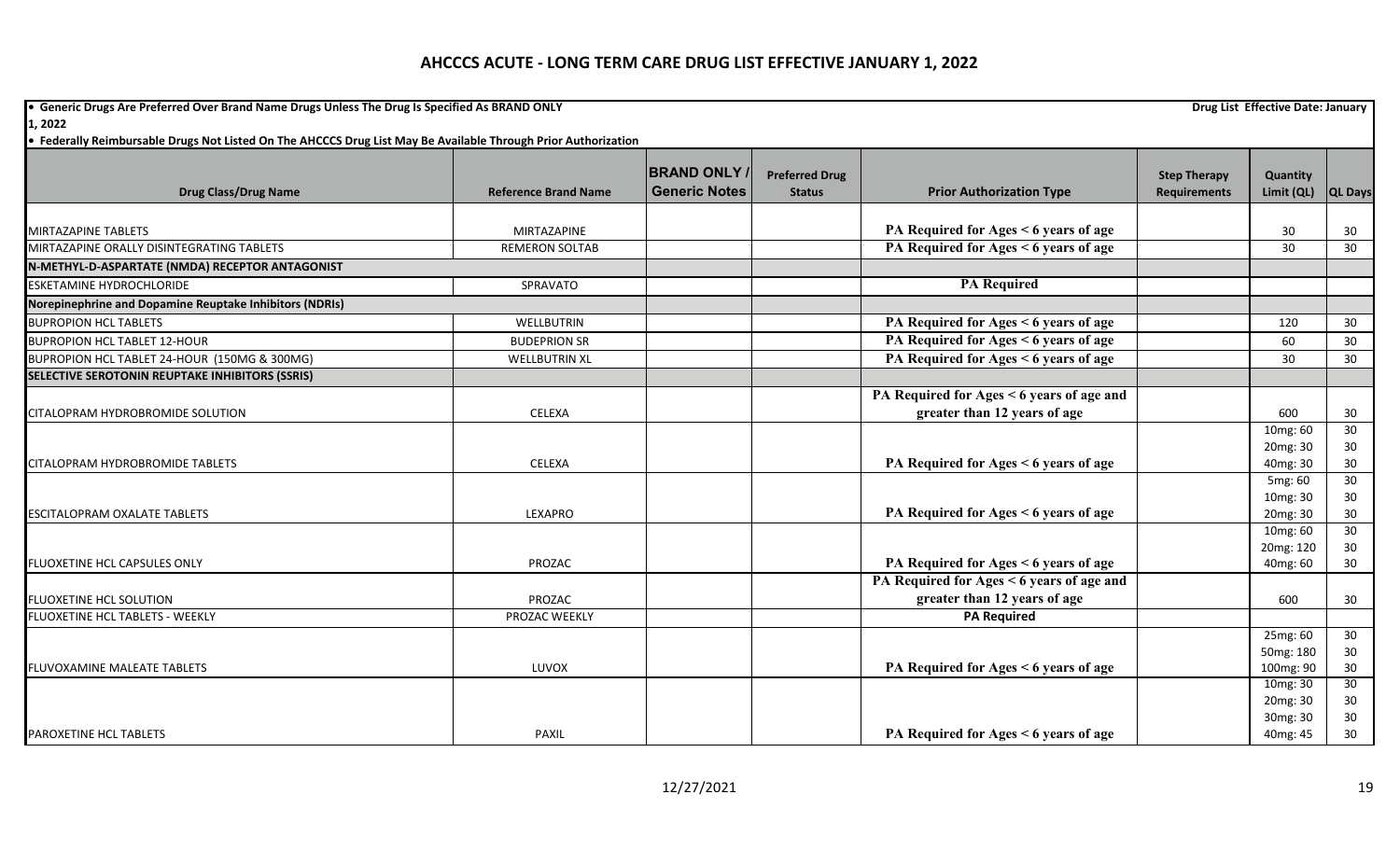**•** Generic Drugs Are Preferred Over Brand Name Drugs Unless The Drug Is Specified As BRAND ONLY **Drug List Effective Date: January Drug List Effective Date: January** 

**1, 2022**

| <b>Drug Class/Drug Name</b>                                                 | <b>Reference Brand Name</b> | <b>BRAND ONLY</b><br><b>Generic Notes</b> | <b>Preferred Drug</b> |                                                                              | <b>Step Therapy</b><br><b>Requirements</b> | Quantity              |                 |
|-----------------------------------------------------------------------------|-----------------------------|-------------------------------------------|-----------------------|------------------------------------------------------------------------------|--------------------------------------------|-----------------------|-----------------|
|                                                                             |                             |                                           | <b>Status</b>         | <b>Prior Authorization Type</b><br>PA Required for Ages < 6 years of age and |                                            | Limit (QL)            | <b>QL Days</b>  |
| SERTRALINE HCL CONCENTRATE                                                  | <b>ZOLOFT</b>               |                                           |                       | greater than 12 years of age                                                 |                                            | 300                   | 30              |
|                                                                             |                             |                                           |                       |                                                                              |                                            | 25mg: 90              | 30              |
|                                                                             |                             |                                           |                       |                                                                              |                                            | 50mg: 120             | 30              |
| <b>SERTRALINE HCL TABLETS</b>                                               | <b>ZOLOFT</b>               |                                           |                       | PA Required for Ages < 6 years of age                                        |                                            | 100mg: 60             | 30              |
| <b>SEROTONIN MODULATORS</b>                                                 |                             |                                           |                       |                                                                              |                                            |                       |                 |
|                                                                             |                             |                                           |                       |                                                                              |                                            | 50mg:90               | 30              |
|                                                                             |                             |                                           |                       |                                                                              |                                            | 100mg:120             | 30              |
|                                                                             |                             |                                           |                       |                                                                              |                                            | 150mg: 60             | 30              |
| <b>TRAZODONE HCL TABLETS</b>                                                | TRAZODONE HCL               |                                           |                       | PA Required for Ages < 6 years of age                                        |                                            | 300mg 30              | 30              |
| SEROTONIN-NOREPINEPHRINE REUPTAKE INHIBITORS (SNRI)                         |                             |                                           |                       |                                                                              |                                            |                       |                 |
|                                                                             | CYMBALTA                    |                                           |                       |                                                                              |                                            | 20mg: 120             | 30              |
| DULOXETINE HCL CAPSULE DELAYED RELEASE 20MG, 30MG & 60MG                    | 20MG, 30MG & 60MG           |                                           |                       | PA Required for Ages < 6 years of age                                        |                                            | 30mg: 120<br>60mg: 60 | 30<br>30        |
|                                                                             |                             |                                           |                       |                                                                              |                                            | 37.5mg: 90            | 30              |
|                                                                             |                             |                                           |                       |                                                                              |                                            | 75mg: 90              | 30              |
| VENLAFAXINE HCL CAPSULE CONTROLLED RELEASE                                  | <b>EFFEXOR XR</b>           |                                           |                       | PA Required for Ages < 6 years of age                                        |                                            | 150mg: 30             | 30              |
|                                                                             |                             |                                           |                       |                                                                              |                                            | 25mg: 120             | $\overline{30}$ |
|                                                                             |                             |                                           |                       |                                                                              |                                            | 37.5mg: 90            | 30              |
|                                                                             |                             |                                           |                       |                                                                              |                                            | 50mg: 90              | $30\,$          |
|                                                                             |                             |                                           |                       |                                                                              |                                            | 75mg: 150             | 30              |
| VENLAFAXINE HCL TABLETS - IMMEDIATE RELEASE ONLY<br><b>TRICYCLIC AGENTS</b> | <b>VENLAFAXINE HCL</b>      |                                           |                       | PA Required for Ages < 6 years of age                                        |                                            | 100mg: 90             | 30              |
|                                                                             |                             |                                           |                       |                                                                              |                                            |                       |                 |
| <b>AMITRIPTYLINE HCL TABLETS</b>                                            | <b>AMITRIPTYLINE HCL</b>    |                                           |                       | PA Required for Ages < 6 years of age                                        |                                            |                       |                 |
| <b>AMOXAPINE TABLETS</b>                                                    | <b>VARIOUS</b>              |                                           |                       | PA Required for Ages < 6 years of age                                        |                                            |                       |                 |
| <b>CLOMIPRAMINE HCL CAPSULES</b>                                            | ANAFRANIL                   |                                           |                       | PA Required for Ages < 6 years of age                                        |                                            |                       |                 |
| <b>DESIPRAMINE HCL TABLETS</b>                                              | NORPRAMIN                   |                                           |                       | PA Required for Ages < 6 years of age                                        |                                            |                       |                 |
| <b>DOXEPIN HCL CAPSULES</b>                                                 | <b>DOXEPIN HCL</b>          |                                           |                       | PA Required for Ages < 6 years of age                                        |                                            | 90                    | 30              |
| DOXEPIN HCL CONCENTRATE                                                     | <b>DOXEPIN HCL</b>          |                                           |                       | PA Required for Ages < 6 years of age                                        |                                            | 180                   | 30              |
| IMIPRAMINE PAMOATE CAPSULES                                                 | TORFRANIL-PM                |                                           |                       | PA Required for Ages < 6 years of age                                        |                                            | 30                    | 30              |
| <b>IMIPRAMINE HCL TABLETS</b>                                               | <b>TOFRANIL</b>             |                                           |                       | PA Required for Ages < 6 years of age                                        |                                            |                       |                 |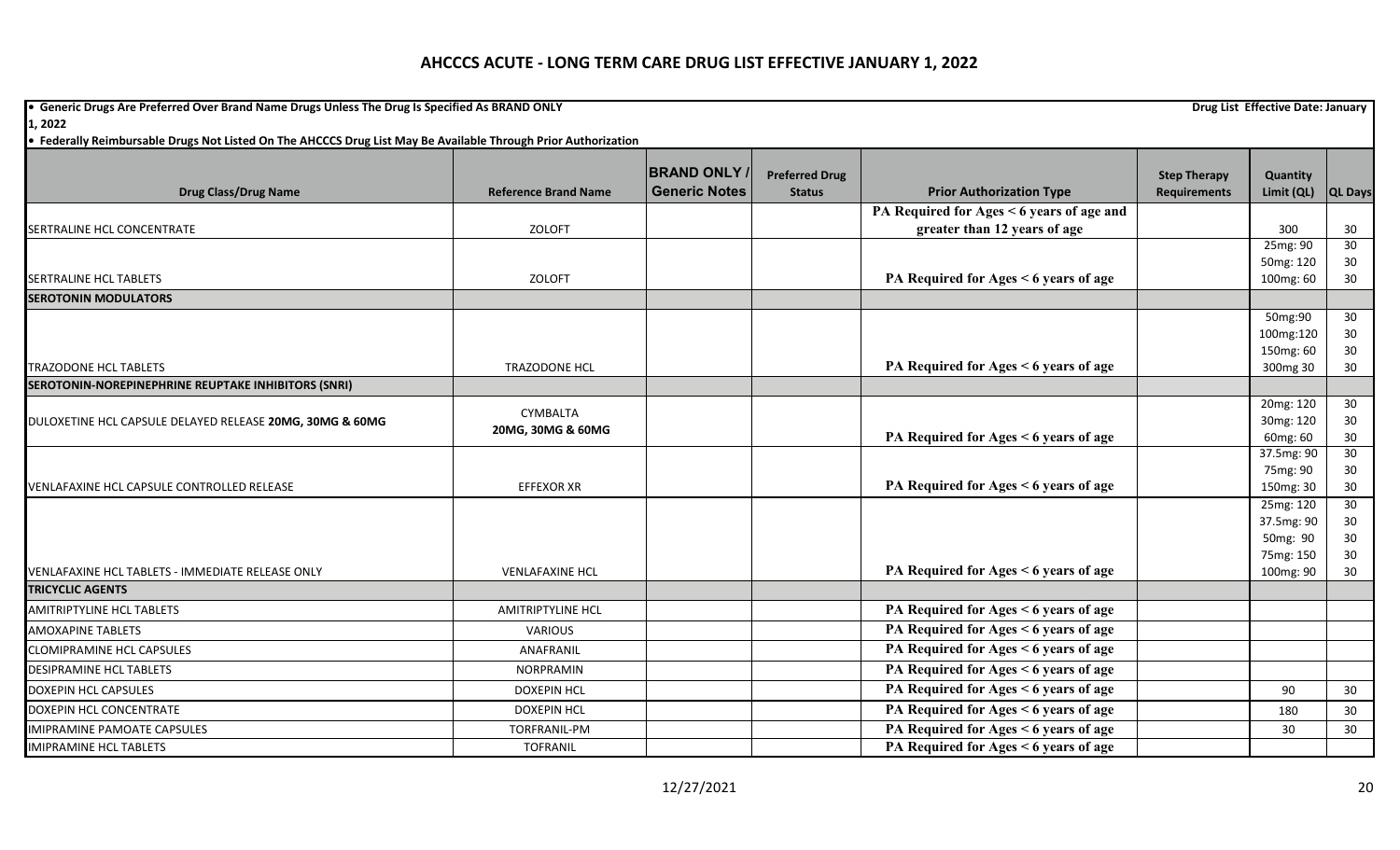**•** Generic Drugs Are Preferred Over Brand Name Drugs Unless The Drug Is Specified As BRAND ONLY **Drug List Effective Date: January Drug List Effective Date: January 1, 2022**

|                                                                    |                                | <b>BRAND ONLY</b>                | <b>Preferred Drug</b>            |                                       | <b>Step Therapy</b> | Quantity           |  |
|--------------------------------------------------------------------|--------------------------------|----------------------------------|----------------------------------|---------------------------------------|---------------------|--------------------|--|
| <b>Drug Class/Drug Name</b>                                        | <b>Reference Brand Name</b>    | <b>Generic Notes</b>             | <b>Status</b>                    | <b>Prior Authorization Type</b>       | <b>Requirements</b> | Limit (QL) QL Days |  |
| <b>MAPROTILINE HCL</b>                                             | <b>VARIOUS</b>                 |                                  |                                  | PA Required for Ages < 6 years of age |                     |                    |  |
| NORTRIPTYLINE HCL CAPSULES                                         | PAMELOR                        |                                  |                                  | PA Required for Ages < 6 years of age |                     |                    |  |
| NORTRIPTYLINE HCL SOLUTION                                         | NORTRIPTYLINE HCL              |                                  |                                  | PA Required for Ages < 6 years of age |                     |                    |  |
| PROTRIPTYLINE HCL TABLETS                                          | <b>VIVACTIL</b>                |                                  |                                  | PA Required for Ages < 6 years of age |                     |                    |  |
| TRIMIPRAMINE MALEATE                                               | SURMONTIL                      |                                  |                                  | PA Required for Ages < 6 years of age |                     |                    |  |
| <b>ANTIDIABETICS</b>                                               |                                |                                  |                                  |                                       |                     |                    |  |
| <b>ALPHA-GLUCOSIDASE INHIBITORS</b>                                |                                |                                  |                                  |                                       |                     |                    |  |
| <b>ACARBOSE TABLETS</b>                                            | PRECOSE                        |                                  |                                  |                                       |                     |                    |  |
| <b>ANTIDIABETIC - AMLYN ANALOGS</b>                                |                                |                                  |                                  |                                       |                     |                    |  |
| PRAMLINTIDE ACETATE SOLUTION PEN INJECTION                         | <b>SYMLINPEN 60</b>            |                                  | <b>PREFERRED DRUG</b>            | <b>PA Required</b>                    |                     |                    |  |
| <b>ANTIDIABETIC COMBINATIONS</b>                                   |                                |                                  |                                  |                                       |                     |                    |  |
| <b>ALOGLIPTIN-METFORMIN HCL TABLETS</b>                            | <b>KAZANO</b>                  |                                  | <b>BRAND ONLY PREFERRED DRUG</b> |                                       |                     |                    |  |
| <b>ALOGLIPTIN-PIOGLITAZONE TABLETS</b>                             | <b>OSENI</b>                   | <b>BRAND ONLY PREFERRED DRUG</b> |                                  |                                       |                     |                    |  |
| <b>CANAGLIFLOZIN-METFORMIN HCL</b>                                 | <b>INVOKAMET</b>               |                                  | <b>BRAND ONLY PREFERRED DRUG</b> | <b>PA Required</b>                    |                     |                    |  |
| DAPAGLIFLOZIN - METFORMIN                                          | <b>XIDUO XR</b>                |                                  | <b>BRAND ONLY PREFERRED DRUG</b> | <b>PA Required</b>                    |                     |                    |  |
| <b>EMPAGLIFLOZIN-LINAGLIPTIN TABLETS</b>                           | <b>GLYXAMBI</b>                |                                  | <b>BRAND ONLY PREFERRED DRUG</b> | <b>PA Required</b>                    |                     |                    |  |
| EMPAGLIFLOZIN-LINAGLIPTIN-METFORMIN                                | <b>TRIJARDY XR</b>             |                                  | <b>BRAND ONLY PREFERRED DRUG</b> | <b>PA Required</b>                    |                     |                    |  |
| <b>EMPAGLIFLOZIN-METFORMIN HCL</b>                                 | <b>SYNJARDY</b>                |                                  | <b>BRAND ONLY PREFERRED DRUG</b> | <b>PA Required</b>                    |                     |                    |  |
| <b>GLYBURIDE-METFORMIN HCL TABLETS</b>                             | <b>GLYBURIDE/METFORMIN HCL</b> |                                  |                                  |                                       |                     |                    |  |
| LINAGLIPTIN-METFORMIN HCL TABLETS                                  | <b>JENTADUETO</b>              | <b>BRAND ONLY PREFERRED DRUG</b> |                                  | <b>PA Required</b>                    |                     |                    |  |
| LINAGLIPTIN-METFORMIN HCL TABLET 24-HOUR                           | <b>JENTADUETO XR</b>           | <b>BRAND ONLY PREFERRED DRUG</b> |                                  |                                       |                     |                    |  |
| PIOGLITAZONE HCL-METFORMIN HCL TABLETS                             | <b>ACTOPLUS MET</b>            |                                  |                                  |                                       |                     |                    |  |
| PIOGLITAZONE HCL-METFORMIN HCL TABLET 24-HOUR                      | <b>ACTOPLUS MET XR</b>         |                                  |                                  |                                       |                     |                    |  |
| <b>SAXAGLIPTIN-METFORMIN HCL TABLETS</b>                           | <b>KOMBIGLYZE XR</b>           |                                  | <b>BRAND ONLY PREFERRED DRUG</b> | <b>PA Required</b>                    |                     |                    |  |
| SITAGLIPTIN-METFORMIN HCL TABLETS                                  | <b>JANUMET</b>                 |                                  | <b>BRAND ONLY PREFERRED DRUG</b> | <b>PA Required</b>                    |                     |                    |  |
| SITAGLIPTIN-METFORMIN HCL TABLET 24-HOUR                           | <b>JANUMET XR</b>              |                                  | <b>BRAND ONLY PREFERRED DRUG</b> | <b>PA Required</b>                    |                     |                    |  |
| <b>BIGUANIDES</b>                                                  |                                |                                  |                                  |                                       |                     |                    |  |
| <b>METFORMIN HCL TABLETS</b>                                       | <b>GLUCOPHAGE</b>              |                                  |                                  |                                       |                     |                    |  |
| METFORMIN HCL TABLET 24-HOUR (GENERIC OF GLUCOPHAGE XR ONLY- 500MG |                                |                                  |                                  | PA Required for Osmotic and Modified  |                     |                    |  |
| & 750MG)                                                           | Various                        |                                  |                                  | <b>Release Products</b>               |                     |                    |  |
| <b>DIABETIC OTHER</b>                                              |                                |                                  |                                  |                                       |                     |                    |  |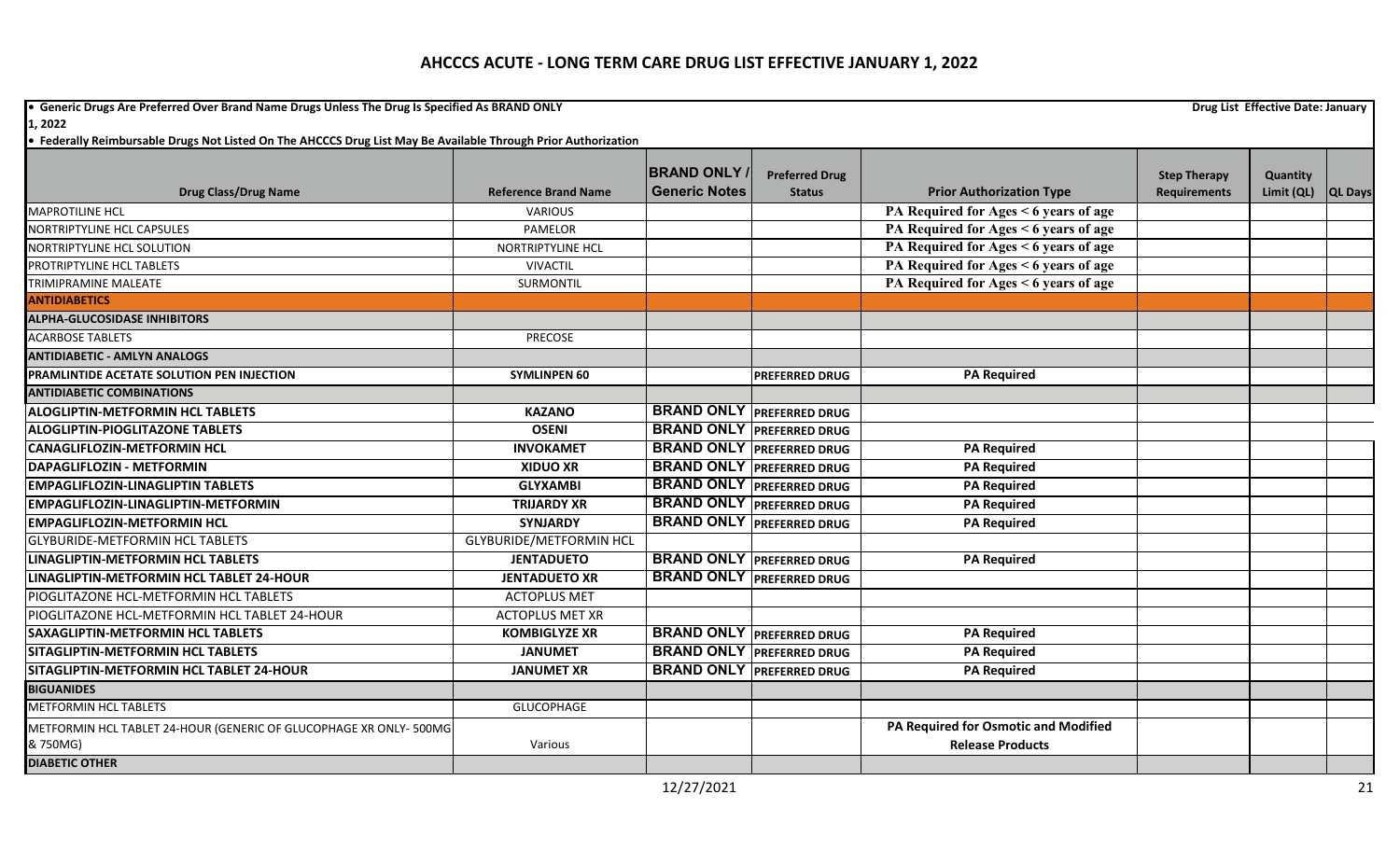**• Generic Drugs Are Preferred Over Brand Name Drugs Unless The Drug Is Specified As BRAND ONLY Drug List Effective Date: January <b>Drug List Effective Date: January** 

| <b>Drug Class/Drug Name</b>                          | <b>Reference Brand Name</b>   | <b>BRAND ONLY</b><br><b>Generic Notes</b> | <b>Preferred Drug</b><br><b>Status</b> | <b>Prior Authorization Type</b> | <b>Step Therapy</b><br><b>Requirements</b> | Quantity<br>Limit (QL) | <b>QL Days</b> |
|------------------------------------------------------|-------------------------------|-------------------------------------------|----------------------------------------|---------------------------------|--------------------------------------------|------------------------|----------------|
| DIAZOXIDE SUSPENSION                                 | PROGLYCEM                     | <b>BRAND ONLY</b>                         |                                        |                                 |                                            |                        |                |
| <b>GLUCAGON (RDNA) KIT</b>                           | <b>GLUCAGON EMERGENCY KIT</b> | <b>BRAND ONLY BY</b><br><b>LILLY</b>      | <b>PREFERRED DRUG</b>                  |                                 |                                            | 1.00                   | 30.00          |
| <b>GLUCAGON HCL (RDNA) SOLUTION</b>                  | <b>GLUCAGEN HYPOKIT</b>       |                                           | <b>PREFERRED DRUG</b>                  |                                 |                                            | 1.00                   | 30.00          |
| DIPEPTIDYL PEPTIDASE-4 (DPP-4) INHIBITORS            |                               |                                           |                                        |                                 |                                            |                        |                |
| <b>ALOGLIPTIN BENZOATE TABLETS</b>                   | <b>NESINA</b>                 | <b>BRAND ONLY PREFERRED DRUG</b>          |                                        | <b>PA Required</b>              |                                            |                        |                |
| <b>LINAGLIPTIN TABLETS</b>                           | <b>TRADJENTA</b>              |                                           | <b>BRAND ONLY PREFERRED DRUG</b>       | <b>PA Required</b>              |                                            |                        |                |
| SAXAGLIPTIN HCL TABLETS                              | <b>ONGLYZA</b>                | <b>BRAND ONLY PREFERRED DRUG</b>          |                                        | <b>PA Required</b>              |                                            |                        |                |
| SAXAGLIPTIN-METFORMIN HCL TABLETS                    | <b>KOMBIGLYZE XR</b>          | <b>BRAND ONLY PREFERRED DRUG</b>          |                                        | <b>PA Required</b>              |                                            |                        |                |
| SITAGLIPTIN PHOSPHATE TABLETS                        | <b>JANUVIA</b>                | <b>BRAND ONLY PREFERRED DRUG</b>          |                                        | <b>PA Required</b>              |                                            |                        |                |
| INCRETIN MIMETIC AGENTS (GLP-1 RECEPTOR AGONISTS)    |                               |                                           |                                        |                                 |                                            |                        |                |
| <b>DULAGLUTIDE SOLUTION PEN-INJECTION</b>            | <b>TRULICITY</b>              |                                           | <b>PREFERRED DRUG</b>                  | <b>PA Required</b>              |                                            |                        |                |
| <b>EXENATIDE SOLUTION PEN INJECTION</b>              | <b>BYETTA</b>                 |                                           | <b>PREFERRED DRUG</b>                  | <b>PA Required</b>              |                                            |                        |                |
| <b>LIRAGLUTIDE SOLUTION PEN INJECTION</b>            | <b>VICTOZA</b>                |                                           | PREFERRED DRUG                         | <b>PA Required</b>              |                                            |                        |                |
| <b>DIABETIC MISCELLANEOUS AGENT</b>                  |                               |                                           |                                        |                                 |                                            |                        |                |
| <b>PRAMLINTIDE</b>                                   | <b>SYMLIN PEN</b>             |                                           | <b>PREFERRED DRUG</b>                  | <b>PA Required</b>              |                                            |                        |                |
| <b>INSULIN SENSITIZING AGENTS</b>                    |                               |                                           |                                        |                                 |                                            |                        |                |
| PIOGLITAZONE HCL TABLETS                             | <b>ACTOS</b>                  |                                           |                                        |                                 |                                            |                        |                |
| <b>INSULIN</b>                                       |                               |                                           |                                        |                                 |                                            |                        |                |
| <b>INSULIN ASPART</b>                                | <b>NOVOLOG</b>                | Authorized<br><b>Generic Only</b>         | <b>PREFERRED DRUG</b>                  |                                 |                                            |                        |                |
|                                                      |                               | Authorized                                |                                        |                                 |                                            |                        |                |
| <b>INSULIN ASPART</b>                                | <b>NOVOLOG PENFILL</b>        | <b>Generic Only</b>                       | <b>PREFERRED DRUG</b>                  |                                 |                                            |                        |                |
| <b>INSULIN ASPART</b>                                | <b>NOVOLOG FLEXPEN</b>        | Authorized<br><b>Generic Only</b>         | PREFERRED DRUG                         |                                 |                                            |                        |                |
| INSULIN ASPART PROTAMINE SUSPENSION & INSULIN ASPART | NOVOLOG MIX 70/30             | Authorized<br><b>Generic Only</b>         | <b>PREFERRED DRUG</b>                  |                                 |                                            |                        |                |
|                                                      |                               | Authorized                                |                                        |                                 |                                            |                        |                |
| INSULIN ASPART PROTAMINE SUSPENSION & INSULIN ASPART | NOVOLOG MIX 70/30 FLEXPEN     | <b>Generic Only</b>                       | <b>PREFERRED DRUG</b>                  |                                 |                                            |                        |                |
| <b>INSULIN DETEMIR SOLUTION</b>                      | <b>LEVEMIR</b>                |                                           | <b>BRAND ONLY PREFERRED DRUG</b>       |                                 |                                            |                        |                |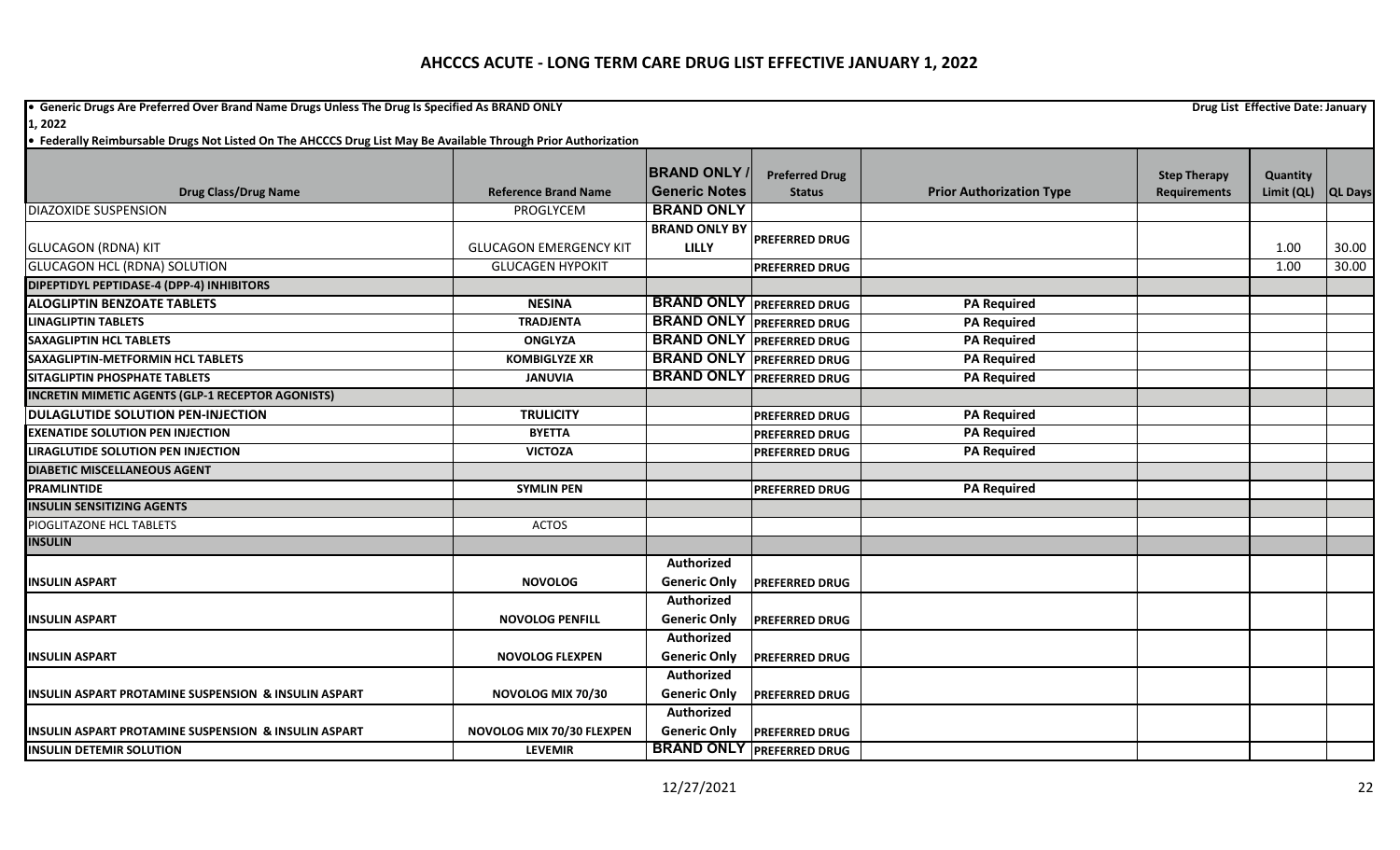**•** Generic Drugs Are Preferred Over Brand Name Drugs Unless The Drug Is Specified As BRAND ONLY **Drug List Effective Date: January Drug List Effective Date: January** 

**1, 2022**

|                                                              |                                              | <b>BRAND ONLY</b>                |                                        |                                 |                                            |                        |                |
|--------------------------------------------------------------|----------------------------------------------|----------------------------------|----------------------------------------|---------------------------------|--------------------------------------------|------------------------|----------------|
| <b>Drug Class/Drug Name</b>                                  | <b>Reference Brand Name</b>                  | <b>Generic Notes</b>             | <b>Preferred Drug</b><br><b>Status</b> | <b>Prior Authorization Type</b> | <b>Step Therapy</b><br><b>Requirements</b> | Quantity<br>Limit (QL) | <b>QL Days</b> |
| <b>INSULIN DETEMIR SUSPENSION</b>                            | <b>LEVEMIR FLEXPEN</b>                       |                                  | <b>BRAND ONLY PREFERRED DRUG</b>       |                                 |                                            |                        |                |
| <b>INSULIN GLARGINE SOLUTION</b>                             | <b>LANTUS</b>                                |                                  | <b>BRAND ONLY PREFERRED DRUG</b>       |                                 |                                            |                        |                |
| <b>INSULIN GLARGINE SUSPENSION</b>                           | <b>LANTUS SOLOSTAR</b>                       |                                  | <b>BRAND ONLY PREFERRED DRUG</b>       |                                 |                                            |                        |                |
|                                                              |                                              | <b>Authorized</b>                |                                        |                                 |                                            |                        |                |
| <b>INSULIN LISPRO (HUMAN) SOLUTION</b>                       | <b>HUMALOG</b>                               | <b>Generic Only</b>              | <b>PREFERRED DRUG</b>                  |                                 |                                            |                        |                |
|                                                              |                                              | Authorized                       |                                        |                                 |                                            |                        |                |
| INSULIN LISPRO PROTAMINE & LISPRO (HUMAN) SUSPENSION (75-25) | <b>HUMALOG MIX 75/25</b>                     | <b>Generic Only</b>              | <b>PREFERRED DRUG</b>                  |                                 |                                            |                        |                |
|                                                              |                                              | <b>Authorized</b>                |                                        |                                 |                                            |                        |                |
| INSULIN LISPRO (HUMAN) SOLUTION PEN INJECTION 100/ML         | <b>HUMALOG JUNIOR KWIKPEN</b>                | <b>Generic Only</b>              | <b>PREFERRED DRUG</b>                  |                                 |                                            |                        |                |
|                                                              |                                              | Authorized                       |                                        |                                 |                                            |                        |                |
| INSULIN LISPRO (HUMAN) SOLUTION PEN INJECTION 100/ML         | <b>HUMALOG KWIKPEN</b>                       | <b>Generic Only</b>              | <b>PREFERRED DRUG</b>                  |                                 |                                            |                        |                |
| INSULIN LISPRO PROTAMINE & LISPRO (HUMAN) SUSPENSION PEN     |                                              | Authorized                       |                                        |                                 |                                            |                        |                |
| <b>INJECTION (75-25)</b>                                     | HUMALOG MIX 75/25 KWIKPEN                    | <b>Generic Only</b>              | <b>PREFERRED DRUG</b>                  |                                 |                                            |                        |                |
| INSULIN LISPRO PROTAMINE & LISPRO (HUMAN) SUSPENSION PEN     |                                              |                                  |                                        |                                 |                                            |                        |                |
| <b>INJECTION (50-50)</b>                                     | HUMALOG MIX 50/50 KWIKPEN                    | <b>Brand Only</b>                | <b>PREFERRED DRUG</b>                  |                                 |                                            |                        |                |
| INSULIN NPH (HUMAN) (ISOPHANE) SUSPENSION                    | <b>HUMULIN N</b>                             | <b>BRAND ONLY PREFERRED DRUG</b> |                                        |                                 |                                            |                        |                |
| <b>INSULIN REGULAR (HUMAN) SOLUTION PEN INJECTION</b>        | <b>HUMULIN N KWIKPEN</b>                     |                                  | <b>BRAND ONLY PREFERRED DRUG</b>       |                                 |                                            |                        |                |
| INSULIN NPH (HUMAN) (ISOPHANE) SUSPENSION                    | <b>NOVOLIN N</b>                             |                                  | <b>BRAND ONLY PREFERRED DRUG</b>       |                                 |                                            |                        |                |
| INSULIN NPH ISOPHANE & REG (HUMAN) SUSPENSION                | HUMULIN 70/30                                |                                  | <b>BRAND ONLY PREFERRED DRUG</b>       |                                 |                                            |                        |                |
| <b>INSULIN NPH ISOPHANE &amp; REG (HUMAN) SUSPENSION</b>     | HUMULIN 70/30 KWIKPEN                        | <b>BRAND ONLY PREFERRED DRUG</b> |                                        |                                 |                                            |                        |                |
| <b>INSULIN REGULAR (HUMAN) SOLUTION</b>                      | <b>HUMULIN RU-100</b>                        | <b>BRAND ONLY PREFERRED DRUG</b> |                                        |                                 |                                            |                        |                |
| <b>INSULIN REGULAR (HUMAN) SOLUTION</b>                      | <b>NOVOLIN R</b>                             | <b>BRAND ONLY PREFERRED DRUG</b> |                                        |                                 |                                            |                        |                |
|                                                              | <b>HUMULIN R U-500</b>                       |                                  |                                        |                                 |                                            |                        |                |
| <b>INSULIN REGULAR (HUMAN) SOLUTION</b>                      | (CONCENTRATED)                               |                                  | <b>BRAND ONLY PREFERRED DRUG</b>       | <b>PA REQUIRED</b>              |                                            |                        |                |
| <b>INSULIN REGULAR (HUMAN) PEN</b>                           | <b>HUMULIN R U-500 PEN</b><br>(CONCENTRATED) |                                  | <b>BRAND ONLY PREFERRED DRUG</b>       | <b>PA REQUIRED</b>              |                                            |                        |                |
| <b>MEGLITINIDE ANALOGUES</b>                                 |                                              |                                  |                                        |                                 |                                            |                        |                |
| <b>NATEGLINIDE TABLETS</b>                                   | <b>STARLIX</b>                               |                                  |                                        |                                 |                                            |                        |                |
| <b>REPAGLINIDE TABLETS</b>                                   | <b>PRANDIN</b>                               |                                  |                                        |                                 |                                            |                        |                |
| SGLT2S                                                       |                                              |                                  |                                        |                                 |                                            |                        |                |
| DAPAGLIFLOZIN PROPANEDIOL                                    | <b>FARXIGA</b>                               |                                  | <b>PREFERRED DRUG</b>                  | <b>PA Required</b>              |                                            |                        |                |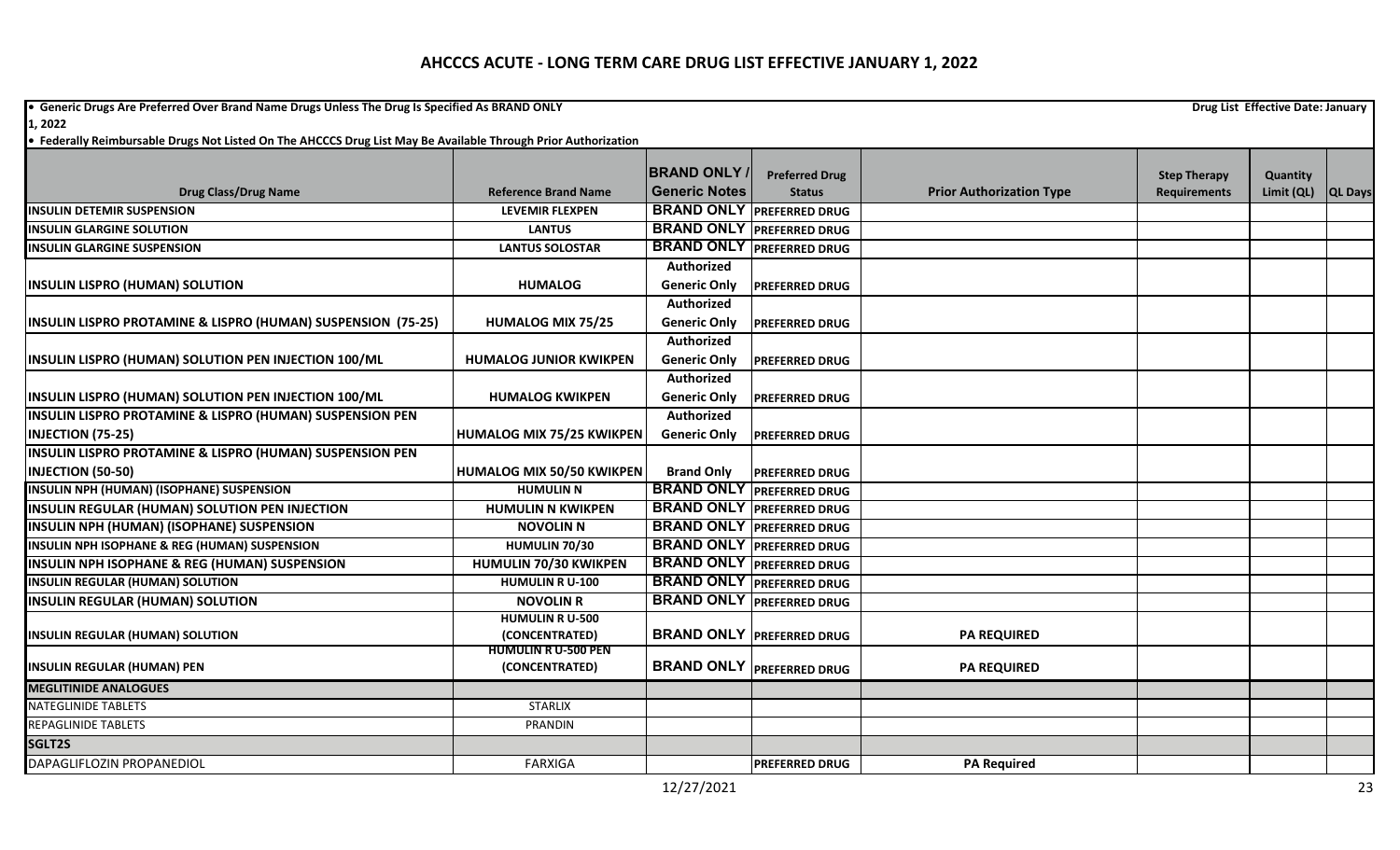**•** Generic Drugs Are Preferred Over Brand Name Drugs Unless The Drug Is Specified As BRAND ONLY **Drug List Effective Date: January Drug List Effective Date: January** 

**1, 2022**

|                                        |                               | <b>BRAND ONLY</b>    | <b>Preferred Drug</b>            |                                 | <b>Step Therapy</b> | Quantity             |    |
|----------------------------------------|-------------------------------|----------------------|----------------------------------|---------------------------------|---------------------|----------------------|----|
| <b>Drug Class/Drug Name</b>            | <b>Reference Brand Name</b>   | <b>Generic Notes</b> | <b>Status</b>                    | <b>Prior Authorization Type</b> | <b>Requirements</b> | Limit (QL)   QL Days |    |
| CANAGLIFLOZIN                          | <b>INVOKANA</b>               |                      | <b>PREFERRED DRUG</b>            | <b>PA Required</b>              |                     |                      |    |
| <b>EMPAGLIFLOZIN</b>                   | <b>JARDIANCE</b>              |                      | <b>PREFERRED DRUG</b>            | <b>PA Required</b>              |                     |                      |    |
| <b>SULFONYLUREAS</b>                   |                               |                      |                                  |                                 |                     |                      |    |
| <b>GLIMEPIRIDE TABLETS</b>             | AMARYL                        |                      |                                  |                                 |                     |                      |    |
| <b>GLIPIZIDE TABLETS</b>               | <b>GLUCOTROL</b>              |                      |                                  |                                 |                     |                      |    |
| <b>GLIPIZIDE TABLET 24-HOUR</b>        | <b>GLUCATROL XL</b>           |                      |                                  |                                 |                     |                      |    |
| <b>GLYBURIDE MICRONIZED TABLETS</b>    | GLYNASE                       |                      |                                  |                                 |                     |                      |    |
| <b>GLYBURIDE TABLETS</b>               | <b>DIABETA</b>                |                      |                                  |                                 |                     |                      |    |
| <b>ANTIDIARRHEALS</b>                  |                               |                      |                                  |                                 |                     |                      |    |
| <b>ANTIPERISTALTIC AGENTS</b>          |                               |                      |                                  |                                 |                     |                      |    |
| DIPHENOXYLATE W/ ATROPINE LIQUID       | DIPHENOXYLATE/ATROPINE        |                      |                                  |                                 |                     |                      |    |
| DIPHENOXYLATE W/ ATROPINE TABLETS      | LOMOTIL                       |                      |                                  |                                 |                     |                      |    |
| LOPERAMIDE HCL CAPSULES                | LOPERAMIDE HCL                |                      |                                  |                                 |                     |                      |    |
| LOPERAMIDE HCL CHEWABLE TABLETS        | <b>IMODIUM A-D</b>            |                      |                                  |                                 |                     |                      |    |
| LOPERAMIDE HCL LIQUID                  | LOPERAMIDE HCL                |                      |                                  |                                 |                     |                      |    |
| LOPERAMIDE HCL SUSPENSION              | <b>IMODIUM A-D</b>            |                      |                                  |                                 |                     |                      |    |
| LOPERAMIDE HCL TABLETS                 | <b>IMODIUM A-D</b>            |                      |                                  |                                 |                     |                      |    |
| <b>ANTIDOTES</b>                       |                               |                      |                                  |                                 |                     |                      |    |
| <b>OPIOID ANTAGONISTS</b>              |                               |                      |                                  |                                 |                     |                      |    |
| <b>NALOXONE HCL SOLUTION + SYRINGE</b> | <b>NALOXONE HCL + SYRINGE</b> |                      | <b>PREFERRED DRUG</b>            |                                 |                     |                      |    |
| <b>NALOXONE</b>                        | <b>KLOXXADO</b>               |                      | <b>BRAND ONLY PREFERRED DRUG</b> |                                 |                     |                      |    |
| <b>NALOXONE HCL NASAL SPRAY</b>        | <b>NARCAN NASAL SPRAY</b>     |                      | <b>BRAND ONLY PREFERRED DRUG</b> |                                 |                     |                      |    |
| <b>ANTIEMETICS</b>                     |                               |                      |                                  |                                 |                     |                      |    |
| <b>5-HT3 RECEPTOR ANTAGONISTS</b>      |                               |                      |                                  |                                 |                     |                      |    |
| DOLASETRON MESYLATE TABLETS            | ANZEMET                       |                      |                                  | <b>PA Required</b>              |                     |                      |    |
| <b>GRANISETRON HCL SOLUTION</b>        | <b>VARIOUS</b>                |                      |                                  | <b>PA Required</b>              |                     |                      |    |
| <b>GRANISETRON HCL TABLETS</b>         | <b>VARIOUS</b>                |                      |                                  | <b>PA Required</b>              |                     |                      |    |
| <b>ONDANSETRON HCL ODT TABLETS</b>     | VARIOUS                       |                      |                                  | PA Required for tablets > 8mg   |                     | 60                   | 30 |
| <b>ONDANSETRON HCL TABLETS</b>         | <b>VARIOUS</b>                |                      |                                  | PA Required for tablets > 8mg   |                     | 60                   | 30 |
| <b>ANTIEMETICS MISC.</b>               |                               |                      |                                  |                                 |                     |                      |    |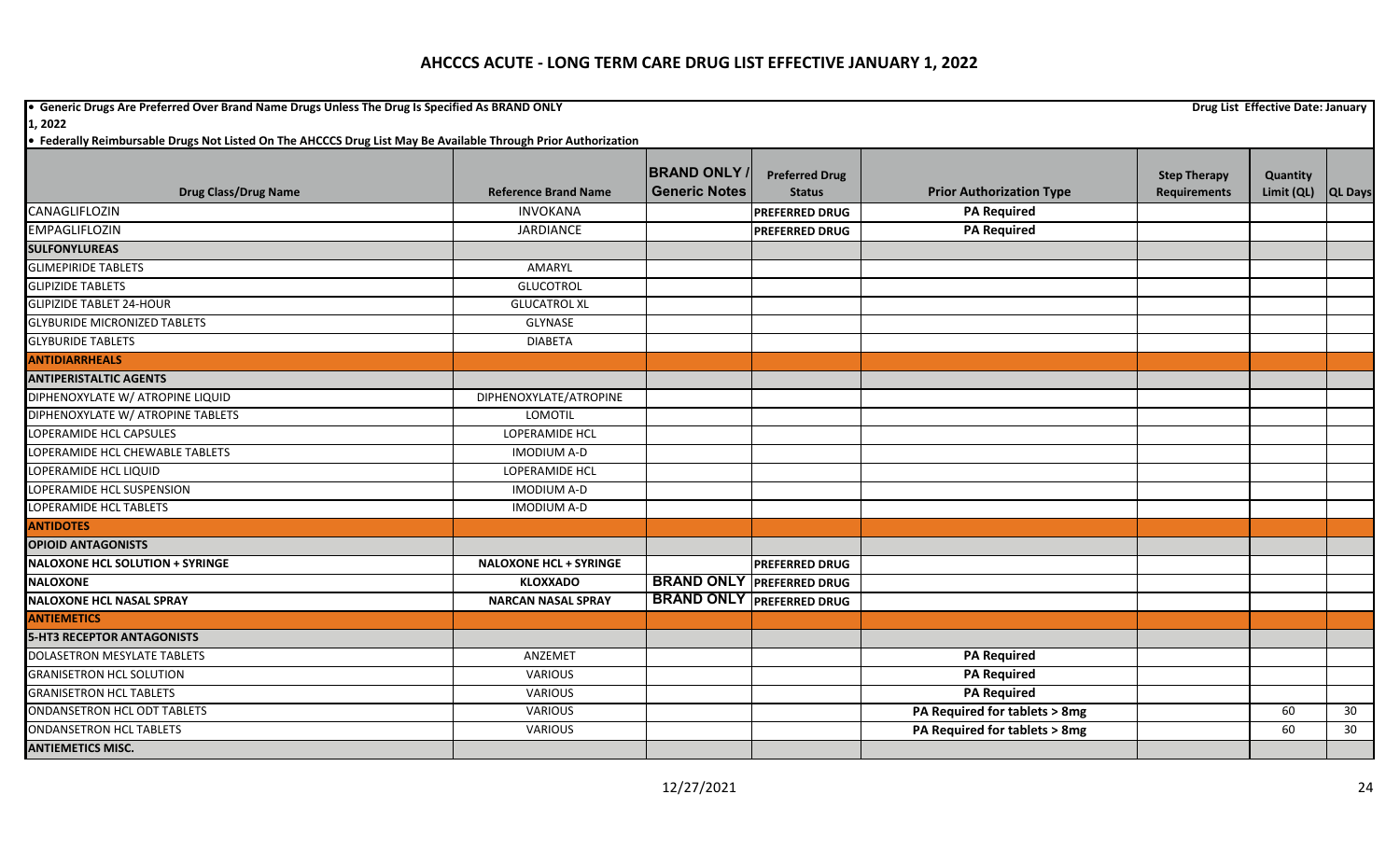**•** Generic Drugs Are Preferred Over Brand Name Drugs Unless The Drug Is Specified As BRAND ONLY **Drug List Effective Date: January Drug List Effective Date: January 1, 2022**

|                                                    |                             | <b>BRAND ONLY</b>    | <b>Preferred Drug</b> |                                 | <b>Step Therapy</b> | Quantity           |     |
|----------------------------------------------------|-----------------------------|----------------------|-----------------------|---------------------------------|---------------------|--------------------|-----|
| <b>Drug Class/Drug Name</b>                        | <b>Reference Brand Name</b> | <b>Generic Notes</b> | <b>Status</b>         | <b>Prior Authorization Type</b> | <b>Requirements</b> | Limit (QL) QL Days |     |
| PROCHLORPERAZINE MALEATE TABLETS                   | COMPAZINE                   |                      |                       |                                 |                     |                    |     |
| PROCHLORPERAZINE SUPPOSITORY                       | <b>COMPAZINE</b>            |                      |                       |                                 |                     |                    |     |
| SUBSTANCE P/NEUROKININ 1 (NK1) RECEPTOR ANTAGONIST |                             |                      |                       |                                 |                     |                    |     |
| <b>APREPITANT CAPSULES</b>                         | EMEND                       |                      |                       |                                 |                     | 6                  | 21  |
| <b>ANTIFUNGALS</b>                                 |                             |                      |                       |                                 |                     |                    |     |
| <b>ANTIFUNGAL ORAL AGENTS</b>                      |                             |                      |                       |                                 |                     |                    |     |
| <b>CLOTRIMAZOLE TROCHE</b>                         | <b>VARIOUS</b>              |                      |                       |                                 |                     |                    |     |
| <b>GRISEOFULVIN SUSPENSION</b>                     | <b>VARIOUS</b>              |                      |                       |                                 |                     |                    |     |
| <b>GRISEOFULVIN MICROSIZE TABLETS</b>              | <b>GRIFULVIN V</b>          |                      |                       |                                 |                     |                    |     |
| <b>NYSTATIN SUSPENSION</b>                         | <b>NYSTATIN</b>             |                      |                       |                                 |                     |                    |     |
| <b>NYSTATIN TABLETS</b>                            | <b>NYSTATIN</b>             |                      |                       |                                 |                     |                    |     |
| <b>TERBINAFINE HCL TABLETS</b>                     | LAMISIL                     |                      |                       |                                 |                     | 90                 | 365 |
| <b>IMIDAZOLE-RELATED ANTIFUNGALS</b>               |                             |                      |                       |                                 |                     |                    |     |
| FLUCONAZOLE SUSPENSION                             | <b>DIFLUCAN</b>             |                      |                       |                                 |                     | 600                | 30  |
| <b>FLUCONAZOLE TABLETS</b>                         | <b>DIFLUCAN</b>             |                      |                       |                                 |                     | 60                 | 30  |
| <b>ANTIHISTAMINES</b>                              |                             |                      |                       |                                 |                     |                    |     |
| <b>ANTIHISTAMINES - ALKYLAMINES</b>                |                             |                      |                       |                                 |                     |                    |     |
| <b>BROMPHENIRAMINE MALEATE</b>                     | J-TAN PD                    |                      |                       |                                 |                     |                    |     |
| <b>CHLORPHINERAMINE MALEATE</b>                    | CHLORPHENIRAMINE MALEATE    |                      |                       |                                 |                     |                    |     |
| DEXCHLORPHENIRAMINE MALEATE SYRUP                  | DEXCHLORPHENIRAMINE MALEATE |                      |                       |                                 |                     |                    |     |
| <b>ANTIHISTAMINES - ETHANOLAMINES</b>              |                             |                      |                       |                                 |                     |                    |     |
| <b>CLEMASTINE FUMARATE SYRUP</b>                   | <b>CLEMASTINE FUMARATE</b>  |                      |                       |                                 |                     |                    |     |
| <b>CLEMASTINE FUMARATE TABLETS</b>                 | <b>CLEMASTINE FUMARATE</b>  |                      |                       |                                 |                     |                    |     |
| DIPHENHYDRAMINE HCL CAPSULES                       | <b>VARIOUS</b>              |                      |                       |                                 |                     |                    |     |
| DIPHENHYDRAMINE HCL CHEWABLE TABLETS               | <b>VARIOUS</b>              |                      |                       |                                 |                     |                    |     |
| DIPHENHYDRAMINE HCL ELIXIR                         | <b>VARIOUS</b>              |                      |                       |                                 |                     |                    |     |
| DIPHENHYDRAMINE HCL LIQUID                         | <b>VARIOUS</b>              |                      |                       |                                 |                     |                    |     |
| DIPHENHYDRAMINE HCL SOLUTION                       | <b>VARIOUS</b>              |                      |                       |                                 |                     |                    |     |
| DIPHENHYDRAMINE HCL SUSPENSION                     | <b>VARIOUS</b>              |                      |                       |                                 |                     |                    |     |
| DIPHENHYDRAMINE HCL SYRUP                          | VARIOUS                     |                      |                       |                                 |                     |                    |     |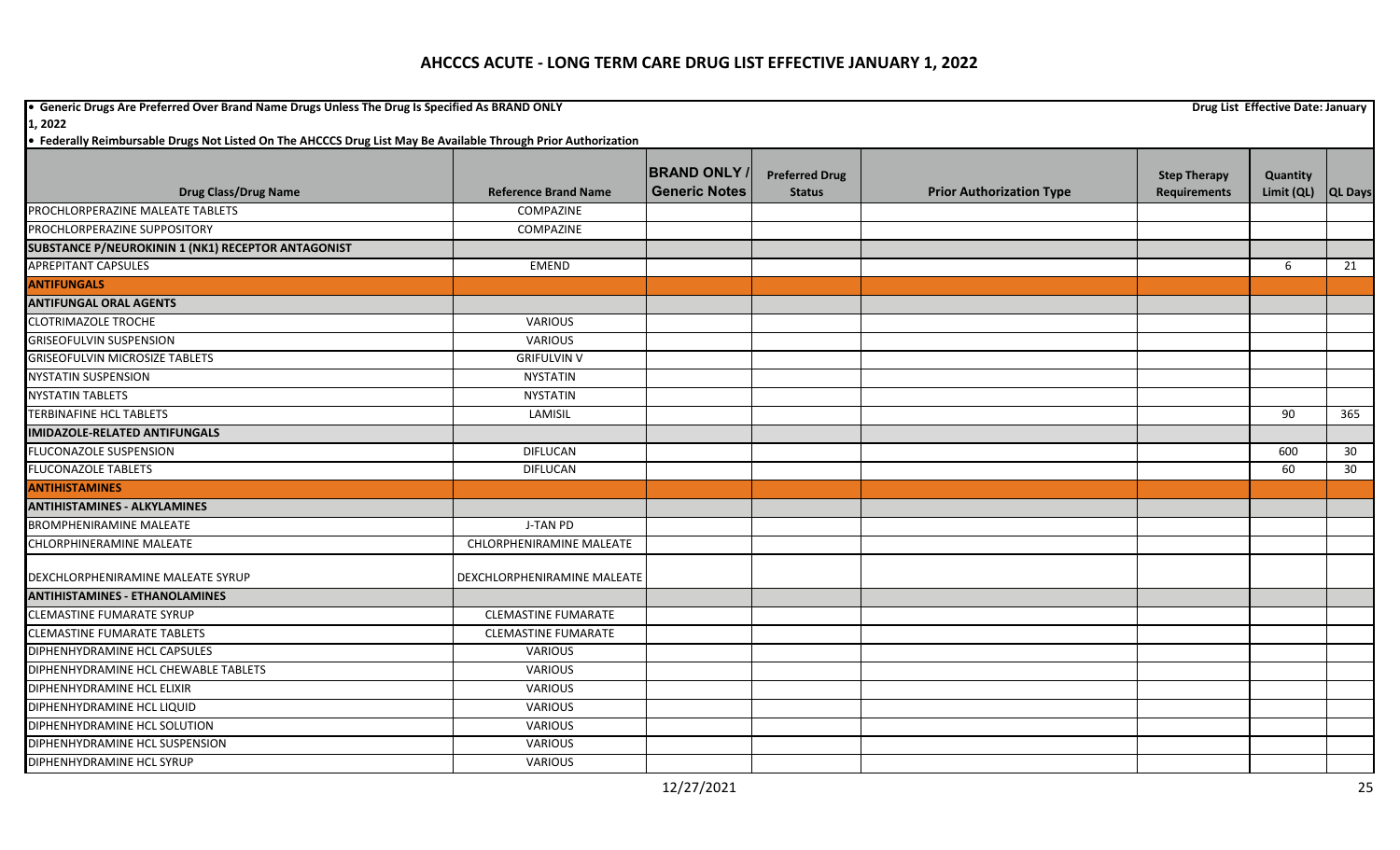**•** Generic Drugs Are Preferred Over Brand Name Drugs Unless The Drug Is Specified As BRAND ONLY **Drug List Effective Date: January Drug List Effective Date: January 1, 2022**

|                                                     |                                  | <b>BRAND ONLY</b>    | <b>Preferred Drug</b> |                                 |                                            |                        |                 |
|-----------------------------------------------------|----------------------------------|----------------------|-----------------------|---------------------------------|--------------------------------------------|------------------------|-----------------|
| <b>Drug Class/Drug Name</b>                         | <b>Reference Brand Name</b>      | <b>Generic Notes</b> | <b>Status</b>         | <b>Prior Authorization Type</b> | <b>Step Therapy</b><br><b>Requirements</b> | Quantity<br>Limit (QL) | <b>QL Days</b>  |
| DIPHENHYDRAMINE HCL TABLETS                         | <b>VARIOUS</b>                   |                      |                       |                                 |                                            |                        |                 |
| <b>ANTIHISTAMINES - NON-SEDATING</b>                |                                  |                      |                       |                                 |                                            |                        |                 |
| CETIRIZINE HCL CAPSULES                             | ZYRTEC ALLERGY                   |                      |                       |                                 |                                            | 30                     | 30              |
| CETIRIZINE HCL CHEWABLE TABLETS                     | <b>VARIOUS</b>                   |                      |                       |                                 |                                            | 30                     | 30              |
| <b>CETIRIZINE HCL SYRUP</b>                         | <b>VARIOUS</b>                   |                      |                       |                                 |                                            | 150                    | 30              |
| <b>CETIRIZINE HCL TABLETS</b>                       | <b>VARIOUS</b>                   |                      |                       |                                 |                                            | 30                     | 30              |
| CETIRIZINE HCL ORALLY DISINTEGRATING TABLETS        | ZYRTEC ALLERGY                   |                      |                       |                                 |                                            | 30                     | 30              |
| FEXOFENADINE HCL SUSPENSION                         | <b>ALLEGRA ALLERGY CHILDRENS</b> |                      |                       |                                 |                                            | 150                    | 30              |
| <b>FEXOFENADINE HCL TABLETS</b>                     | ALLEGRA ALLERGY CHILDRENS        |                      |                       |                                 |                                            | 30                     | 30 <sup>°</sup> |
| FEXOFENADINE HCL ORALLY DISINTEGRATING TABLETS      | ALLEGRA ALLERGY CHILDRENS        |                      |                       |                                 |                                            | 30                     | 30              |
| <b>LORATADINE CAPSULES</b>                          | <b>CLARITIN</b>                  |                      |                       |                                 |                                            | 30                     | 30 <sup>°</sup> |
| <b>LORATADINE CHEWABLE TABLETS</b>                  | <b>CLARITIN</b>                  |                      |                       |                                 |                                            | 30                     | 30              |
| <b>LORATADINE SYRUP</b>                             | <b>CLARITIN</b>                  |                      |                       |                                 |                                            | 150                    | 30              |
| <b>LORATADINE TABLETS</b>                           | <b>ALAVERT</b>                   |                      |                       |                                 |                                            | 30                     | 30 <sup>°</sup> |
| LORATADINE ORALLY DISINTEGRATING TABLETS            | <b>CLARITIN REDITABS</b>         |                      |                       |                                 |                                            | 30                     | 30 <sup>°</sup> |
| <b>ANTIHISTAMINES - PHENOTHIAZINES</b>              |                                  |                      |                       |                                 |                                            |                        |                 |
| PROMETHAZINE HCL SUPPOSITORY                        | PHENERGAN                        |                      |                       |                                 |                                            |                        |                 |
| PROMETHAZINE HCL TABLETS                            | PROMETHAZINE HCL                 |                      |                       |                                 |                                            |                        |                 |
| <b>ANTIHISTAMINES - PIPERIDINES</b>                 |                                  |                      |                       |                                 |                                            |                        |                 |
| <b>CYPROHEPTADINE HCL SYRUP</b>                     | <b>CYPROHEPTADINE HCL</b>        |                      |                       |                                 |                                            |                        |                 |
| <b>CYPROHEPTADINE HCL TABLETS</b>                   | <b>CYPROHEPTADINE HCL</b>        |                      |                       |                                 |                                            |                        |                 |
| <b>ANTIHYPERLIPIDEMICS</b>                          |                                  |                      |                       |                                 |                                            |                        |                 |
| <b>BILE ACID SEQUESTRANTS</b>                       |                                  |                      |                       |                                 |                                            |                        |                 |
| <b>CHOLESTYRAMINE LIGHT PACKETS</b>                 | PREVALITE                        |                      |                       |                                 |                                            |                        |                 |
| <b>CHOLESTYRAMINE LIGHT POWDER</b>                  | PREVALITE                        |                      |                       |                                 |                                            |                        |                 |
| <b>CHOLESTYRAMINE PACKETS</b>                       | QUESTRAN                         |                      |                       |                                 |                                            |                        |                 |
| <b>CHOLESTYRAMINE POWDER</b>                        | QUESTRAN                         |                      |                       |                                 |                                            |                        |                 |
| <b>COLESTIPOL HCL TABLETS</b>                       | <b>COLESTID</b>                  |                      |                       |                                 |                                            |                        |                 |
| <b>FIBRIC ACID DERIVATIVES</b>                      |                                  |                      |                       |                                 |                                            |                        |                 |
| FENOFIBRATE MICRONIZED CAPSULES 67MG, 134MG & 200MG | <b>VARIOUS</b>                   |                      |                       |                                 |                                            |                        |                 |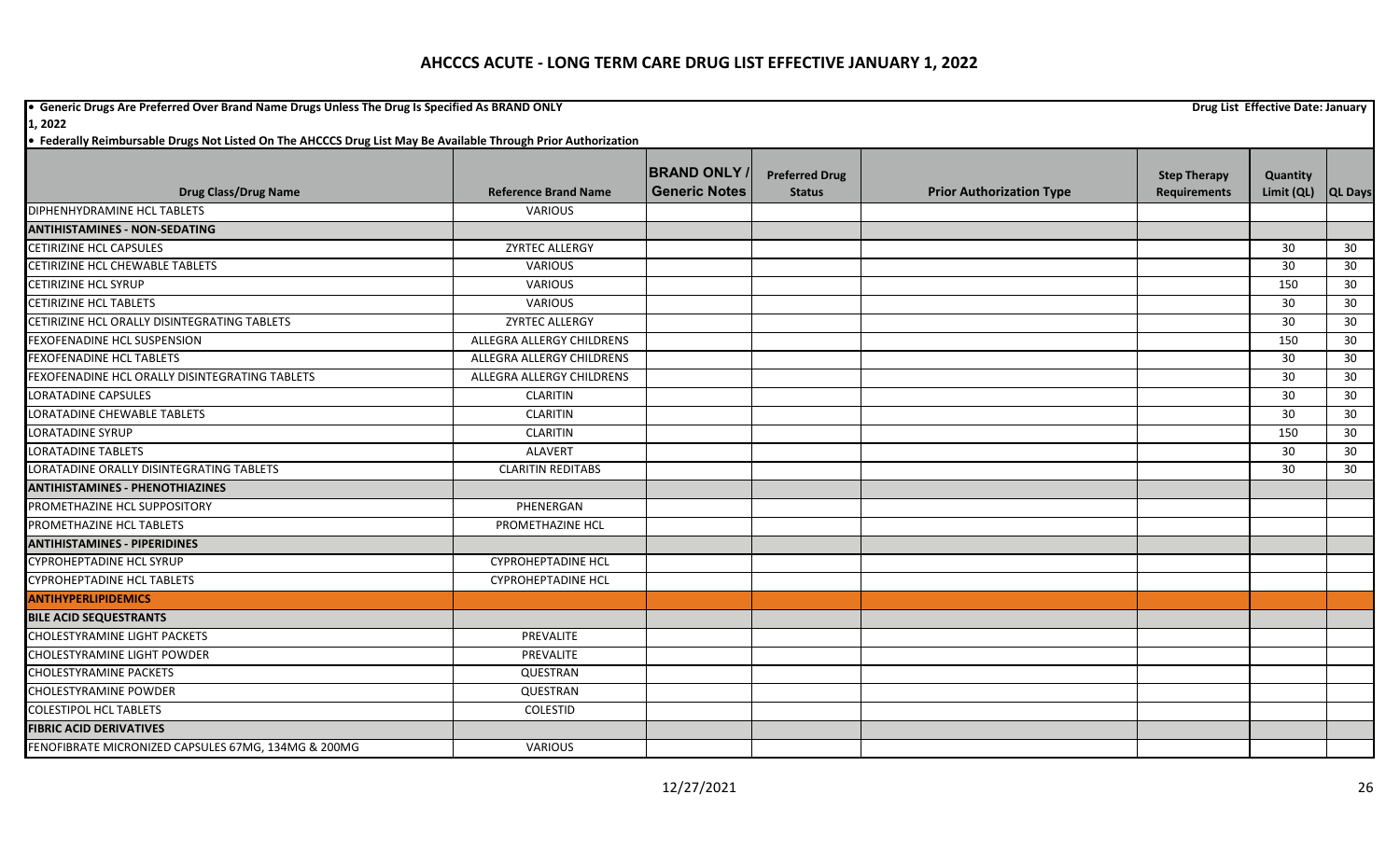**•** Generic Drugs Are Preferred Over Brand Name Drugs Unless The Drug Is Specified As BRAND ONLY **Drug List Effective Date: January Drug List Effective Date: January 1, 2022**

|                                                     |                             | <b>BRAND ONLY</b>    | <b>Preferred Drug</b> |                                 | <b>Step Therapy</b> | Quantity   |                |
|-----------------------------------------------------|-----------------------------|----------------------|-----------------------|---------------------------------|---------------------|------------|----------------|
| <b>Drug Class/Drug Name</b>                         | <b>Reference Brand Name</b> | <b>Generic Notes</b> | <b>Status</b>         | <b>Prior Authorization Type</b> | <b>Requirements</b> | Limit (QL) | <b>QL Days</b> |
| FENOFIBRATE TABLETS 48MG, 54MG, 145MG & 160MG       | <b>VARIOUS</b>              |                      |                       |                                 |                     |            |                |
| <b>FENOFIBRIC ACID TABLETS</b>                      | <b>FIBRICOR</b>             |                      |                       |                                 |                     |            |                |
| <b>GEMFIBROZIL TABLETS</b>                          | LOPID                       |                      |                       |                                 |                     |            |                |
| <b>HMG COA REDUCTASE INHIBITORS</b>                 |                             |                      |                       |                                 |                     |            |                |
| <b>ATORVASTATIN CALCIUM TABLETS</b>                 | <b>LIPITOR</b>              |                      | <b>PREFERRED DRUG</b> |                                 |                     | 30         | 30             |
| <b>LOVASTATIN TABLETS</b>                           | <b>MEVACOR</b>              |                      | PREFERRED DRUG        |                                 |                     | 30         | 30             |
| PRAVASTATIN SODIUM TABLETS                          | PRAVACOL                    |                      | PREFERRED DRUG        |                                 |                     | 30         | 30             |
| <b>ROUVASTATIN TABLETS</b>                          | <b>CRESTOR</b>              |                      | <b>PREFERRED DRUG</b> |                                 |                     | 30         | 30             |
| SIMVASTATIN TABLETS                                 | ZOCOR                       |                      | <b>PREFERRED DRUG</b> |                                 |                     | 30         | 30             |
| <b>INTESTINAL CHOLESTEROL ABSORPTION INHIBITORS</b> |                             |                      |                       |                                 |                     |            |                |
| <b>EZETIMIBE TABLETS</b>                            | ZETIA                       |                      | PREFERRED DRUG        | <b>PA Required</b>              |                     |            |                |
| <b>NICOTINIC ACID DERIVATIVES</b>                   |                             |                      |                       |                                 |                     |            |                |
| NIACIN CAPSULE CONTROLLED RELEASE                   | <b>VARIOUS</b>              |                      |                       |                                 |                     |            |                |
| NIACIN TABLET CONTROLLED RELEASE                    | <b>VARIOUS</b>              |                      |                       |                                 |                     |            |                |
| <b>MISC. NUTRITIONAL SUBSTANCES</b>                 |                             |                      |                       |                                 |                     |            |                |
| <b>OMEGA-3 FATTY ACIDS CAPSULES</b>                 | <b>FISH OIL</b>             |                      |                       |                                 |                     |            |                |
| OMEGA-3 FATTY ACIDS CAPSULE DELAYED RELEASE         | <b>FISH OIL</b>             |                      |                       |                                 |                     |            |                |
| <b>ANTIHYPERTENSIVES</b>                            |                             |                      |                       |                                 |                     |            |                |
| <b>ACE INHIBITORS</b>                               |                             |                      |                       |                                 |                     |            |                |
| <b>BENAZEPRIL HCL TABLETS</b>                       | <b>BENAZEPRIL HCL</b>       |                      |                       |                                 |                     |            |                |
| <b>CAPTOPRIL TABLETS</b>                            | <b>CAPTOPRIL</b>            |                      |                       |                                 |                     |            |                |
| <b>ENALAPRIL MALEATE SOLUTION</b>                   | EPANED                      |                      |                       |                                 |                     |            |                |
| <b>ENALAPRIL MALEATE TABLETS</b>                    | VASOTEC                     |                      |                       |                                 |                     |            |                |
| <b>FOSINOPRIL SODIUM TABLETS</b>                    | <b>FOSINOPRIL SODIUM</b>    |                      |                       |                                 |                     |            |                |
| LISINOPRIL TABLETS                                  | <b>ZESTRIL</b>              |                      |                       |                                 |                     |            |                |
| <b>MOEXIPRIL HCL TABLETS</b>                        | <b>UNIVASC</b>              |                      |                       |                                 |                     |            |                |
| PERINDOPRIL ERBUMINE TABLETS                        | <b>ACEON</b>                |                      |                       |                                 |                     |            |                |
| <b>QUINAPRIL HCL TABLETS</b>                        | <b>ACCUPRIL</b>             |                      |                       |                                 |                     |            |                |
| RAMIPRIL CAPSULES                                   | <b>ALTACE</b>               |                      |                       |                                 |                     |            |                |
| TRANDOLAPRIL TABLETS                                | <b>MAVIK</b>                |                      |                       |                                 |                     |            |                |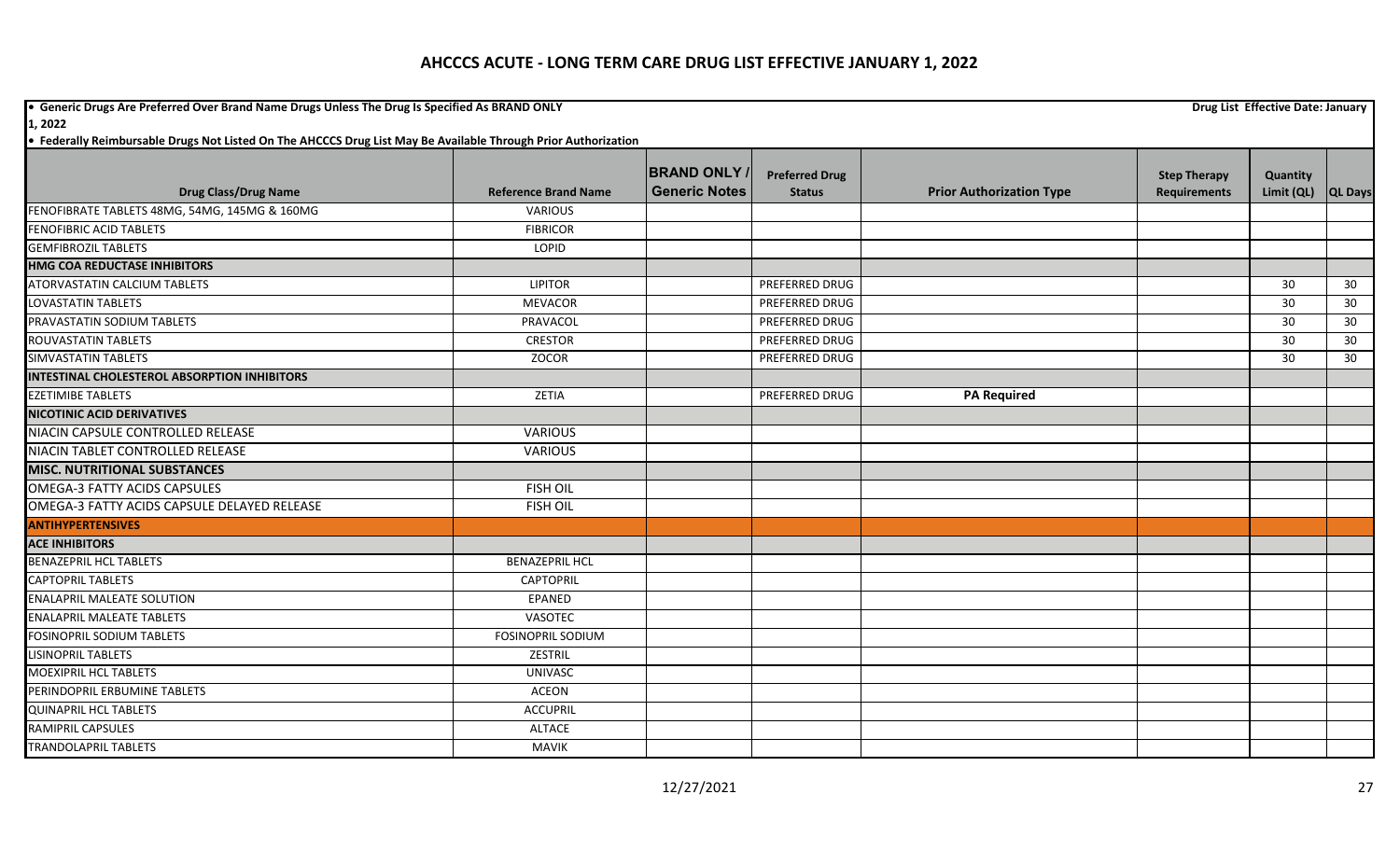**•** Generic Drugs Are Preferred Over Brand Name Drugs Unless The Drug Is Specified As BRAND ONLY **Drug List Effective Date: January Drug List Effective Date: January 1, 2022**

|                                                            |                                                  | <b>BRAND ONLY</b>    | <b>Preferred Drug</b> |                                       | <b>Step Therapy</b> | Quantity       |                 |
|------------------------------------------------------------|--------------------------------------------------|----------------------|-----------------------|---------------------------------------|---------------------|----------------|-----------------|
| <b>Drug Class/Drug Name</b>                                | <b>Reference Brand Name</b>                      | <b>Generic Notes</b> | <b>Status</b>         | <b>Prior Authorization Type</b>       | <b>Requirements</b> | Limit (QL)     | <b>QL Days</b>  |
| <b>ANGIOTENSIN II RECEPTOR ANTAGONISTS</b>                 |                                                  |                      |                       |                                       |                     |                |                 |
| <b>IRBESARTAN TABLETS</b>                                  | <b>AVAPRO</b>                                    |                      |                       |                                       |                     |                |                 |
| <b>LOSARTAN POTASSIUM TABLETS</b>                          | COZAAR                                           |                      |                       |                                       |                     |                |                 |
| <b>VALSARTAN TABLETS</b>                                   | <b>DIOVAN</b>                                    |                      |                       |                                       |                     |                |                 |
| <b>ANTIADRENERGIC ANTIHYPERTENSIVES</b>                    |                                                  |                      |                       |                                       |                     |                |                 |
| <b>CLONIDINE HCL PATCH-WEEKLY</b>                          | CATAPRES-TTS-1                                   |                      |                       | PA Required for Ages < 6 years of age |                     | $\overline{4}$ | $\overline{28}$ |
| <b>CLONIDINE HCL TABLETS</b>                               | <b>CATAPRES</b>                                  |                      |                       |                                       |                     |                |                 |
| CLONIDINE HCL (ADHD) TABLET 12-HOUR                        | <b>CLONIDINE ER</b>                              |                      |                       | PA Required for Ages < 6 years of age |                     | 120            | 30 <sup>°</sup> |
| DOXAZOSIN MESYLATE TABLETS                                 | CARDURA                                          |                      |                       |                                       |                     |                |                 |
| <b>GUANFACINE HCL TABLETS</b>                              | <b>TENEX</b>                                     |                      |                       |                                       |                     |                |                 |
| <b>GUANFACINE HCL (ADHD) TABLET 24-HOUR</b>                | <b>GUANFACINE ER</b>                             |                      | <b>PREFERRED DRUG</b> | PA Required for Ages < 6 years of age |                     | 30             | 30 <sup>°</sup> |
| <b>METHYLDOPA TABLETS</b>                                  | METHYLDOPA                                       |                      |                       |                                       |                     |                |                 |
| PRAZOSIN HCL CAPSULES                                      | <b>MINIPRESS</b>                                 |                      |                       |                                       |                     |                |                 |
| <b>TERAZOSIN HCL CAPSULES</b>                              | <b>TERAZOSIN HCL</b>                             |                      |                       |                                       |                     |                |                 |
| <b>ANTIHYPERTENSIVE COMBINATIONS</b>                       |                                                  |                      |                       |                                       |                     |                |                 |
| ATENOLOL & CHLORTHALIDONE TABLETS                          | <b>VARIOUS</b>                                   |                      |                       |                                       |                     |                |                 |
|                                                            | CAPTOPRIL/                                       |                      |                       |                                       |                     |                |                 |
| CAPTOPRIL & HYDROCHLOROTHIAZIDE TABLETS                    | HYDROCHLOROTHIAZIDE                              |                      |                       |                                       |                     |                |                 |
| <b>ENALAPRIL MALEATE &amp; HYDROCHLOROTHIAZIDE TABLETS</b> | <b>ENALAPRIL MALEATE/</b><br>HYDROCHLOROTHIAZIDE |                      |                       |                                       |                     |                |                 |
| <b>FOSINOPRIL SODIUM &amp; HYDROCHLOROTHIAZIDE TABLETS</b> | FOSINOPRIL SODIUM/<br><b>HYDROCHLOROTHIAZIDE</b> |                      |                       |                                       |                     |                |                 |
| LISINOPRIL & HYDROCHLOROTHIAZIDE TABLETS                   | ZESTORETIC                                       |                      |                       |                                       |                     |                |                 |
| LOSARTAN POTASSIUM & HYDROCHLOROTHIAZIDE TABLETS           | HYZAAR                                           |                      |                       |                                       |                     |                |                 |
| MOEXIPRIL - HYDROCHLOROTHIAZIDE TABLETS                    | <b>UNIRETIC</b>                                  |                      |                       |                                       |                     |                |                 |
| QUINAPRIL - HYDROCHLOROTHIAZIDE TABLETS                    | <b>ACCURETIC</b>                                 |                      |                       |                                       |                     |                |                 |
| VALSARTAN - HYDROCHLOROTHIAZIDE TABLETS                    | <b>DIOVAN HCT</b>                                |                      |                       |                                       |                     |                |                 |
| SELECTIVE ALDOSTERONE RECEPTOR ANTAGONISTS (SARAS)         |                                                  |                      |                       |                                       |                     |                |                 |
| <b>EPLERENONE TABLETS</b>                                  | <b>INSPRA</b>                                    |                      |                       | <b>PA Required</b>                    |                     |                |                 |
| <b>VASODILATORS</b>                                        |                                                  |                      |                       |                                       |                     |                |                 |
| <b>HYDRALAZINE HCL TABLETS</b>                             | HYDRALAZINE HCL                                  |                      |                       |                                       |                     |                |                 |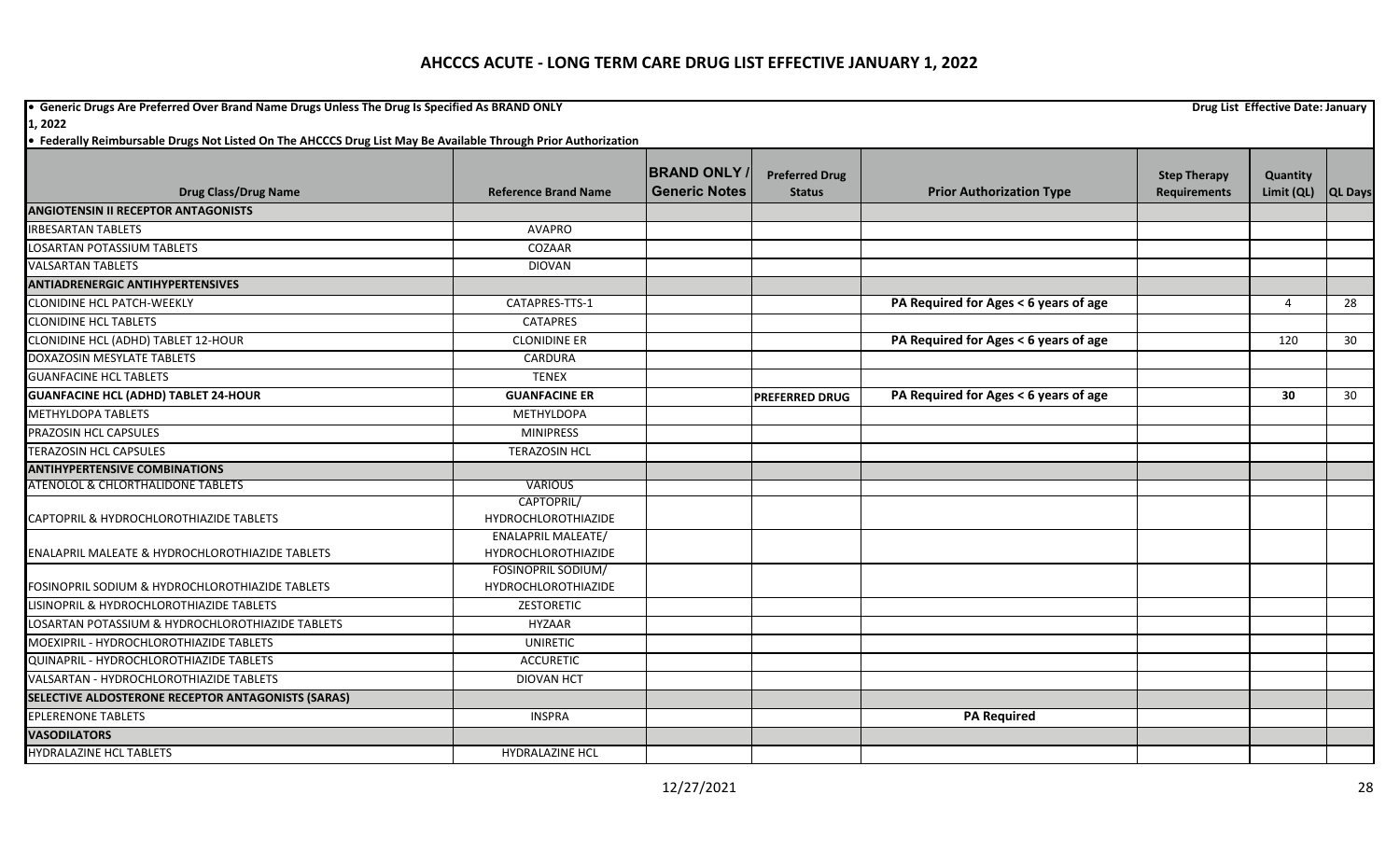**•** Generic Drugs Are Preferred Over Brand Name Drugs Unless The Drug Is Specified As BRAND ONLY **Drug List Effective Date: January Drug List Effective Date: January 1, 2022**

|                                              |                                 | <b>BRAND ONLY /</b>  |                                        |                                 |                                            |                        |                |
|----------------------------------------------|---------------------------------|----------------------|----------------------------------------|---------------------------------|--------------------------------------------|------------------------|----------------|
| <b>Drug Class/Drug Name</b>                  | <b>Reference Brand Name</b>     | <b>Generic Notes</b> | <b>Preferred Drug</b><br><b>Status</b> | <b>Prior Authorization Type</b> | <b>Step Therapy</b><br><b>Requirements</b> | Quantity<br>Limit (QL) | <b>QL Days</b> |
| <b>MINOXIDIL TABLETS</b>                     | <b>MINOXIDIL</b>                |                      |                                        |                                 |                                            |                        |                |
| <b>ANTI-INFECTIVE AGENTS - MISCELLANEOUS</b> |                                 |                      |                                        |                                 |                                            |                        |                |
| <b>ANTI-INFECTIVE AGENTS - MISC.</b>         |                                 |                      |                                        |                                 |                                            |                        |                |
| <b>VANCOMYCIN HCL CAPSULES</b>               | <b>VANCOCIN HCL</b>             |                      |                                        | <b>PA Required</b>              |                                            |                        |                |
|                                              | Available through a compounding |                      |                                        |                                 |                                            |                        |                |
| VANCOMYCIN HCL SOLUTION                      | pharmacy                        |                      |                                        | <b>PA Required</b>              |                                            |                        |                |
| <b>ANTI-INFECTIVE MISC. - COMBINATIONS</b>   |                                 |                      |                                        |                                 |                                            |                        |                |
| ERYTHROMYCIN-SULFISOXAZOLE SUSPENSION        | E.S.P.                          |                      |                                        |                                 |                                            |                        |                |
| SULFAMETHOXAZOLE-TRIMETHOPRIM SUSPENSION     | <b>SULFATRIM PEDIATRIC</b>      |                      |                                        |                                 |                                            |                        |                |
| SULFAMETHOXAZOLE-TRIMETHOPRIM TABLETS        | <b>BACTRIM</b>                  |                      |                                        |                                 |                                            |                        |                |
| <b>LEPROSTATICS</b>                          |                                 |                      |                                        |                                 |                                            |                        |                |
| <b>DAPSONE TABLETS</b>                       | <b>DAPSONE</b>                  |                      |                                        |                                 |                                            |                        |                |
| <b>OXAZOLIDINONES</b>                        |                                 |                      |                                        |                                 |                                            |                        |                |
| LINEZOLID SUSPENSION                         | ZYVOX                           |                      |                                        | <b>PA Required</b>              |                                            |                        |                |
| <b>LINEZOLID TABLETS</b>                     | ZYVOX                           |                      |                                        | <b>PA Required</b>              |                                            |                        |                |
| <b>ANTIMALARIALS</b>                         |                                 |                      |                                        |                                 |                                            |                        |                |
| <b>ANTIMALARIAL COMBINATIONS</b>             |                                 |                      |                                        |                                 |                                            |                        |                |
| ARTEMETHER-LUMEFANTRINE TABLETS              | COARTEM                         |                      |                                        |                                 |                                            |                        |                |
| ATOVAQUONE-PROGUANIL HCL TABLETS             | <b>MALARONE</b>                 |                      |                                        |                                 |                                            |                        |                |
| <b>ANTIMALARIALS</b>                         |                                 |                      |                                        |                                 |                                            |                        |                |
| <b>CHLOROQUINE PHOSPHATE TABLETS</b>         | <b>CHLOROQUINE PHOSPHATE</b>    |                      |                                        |                                 |                                            |                        |                |
| HYDROXYCHLOROQUINE SULFATE TABLETS           | PLAQUENIL                       |                      |                                        |                                 |                                            |                        |                |
| PRIMAQUINE PHOSPHATE TABLETS                 | PRIMAQUINE PHOSPHATE            |                      |                                        |                                 |                                            |                        |                |
| <b>QUININE SULFATE CAPSULES</b>              | QUALAQUIN                       |                      |                                        |                                 |                                            |                        |                |
| <b>ANTIMYCOBACTERIAL AGENTS</b>              |                                 |                      |                                        |                                 |                                            |                        |                |
| ETHAMBUTOL HCL TABLETS                       | <b>MYAMBUTOL</b>                |                      |                                        |                                 |                                            |                        |                |
| <b>ISONIAZID SYRUP</b>                       | <b>ISONIAZID</b>                |                      |                                        |                                 |                                            |                        |                |
| <b>ISONIAZID TABLETS</b>                     | <b>ISONIAZID</b>                |                      |                                        |                                 |                                            |                        |                |
| PYRAZINAMIDE TABLETS                         | PYRAZINAMIDE                    |                      |                                        |                                 |                                            |                        |                |
| <b>RIFAMPIN CAPSULES</b>                     | RIFADIN                         |                      |                                        |                                 |                                            |                        |                |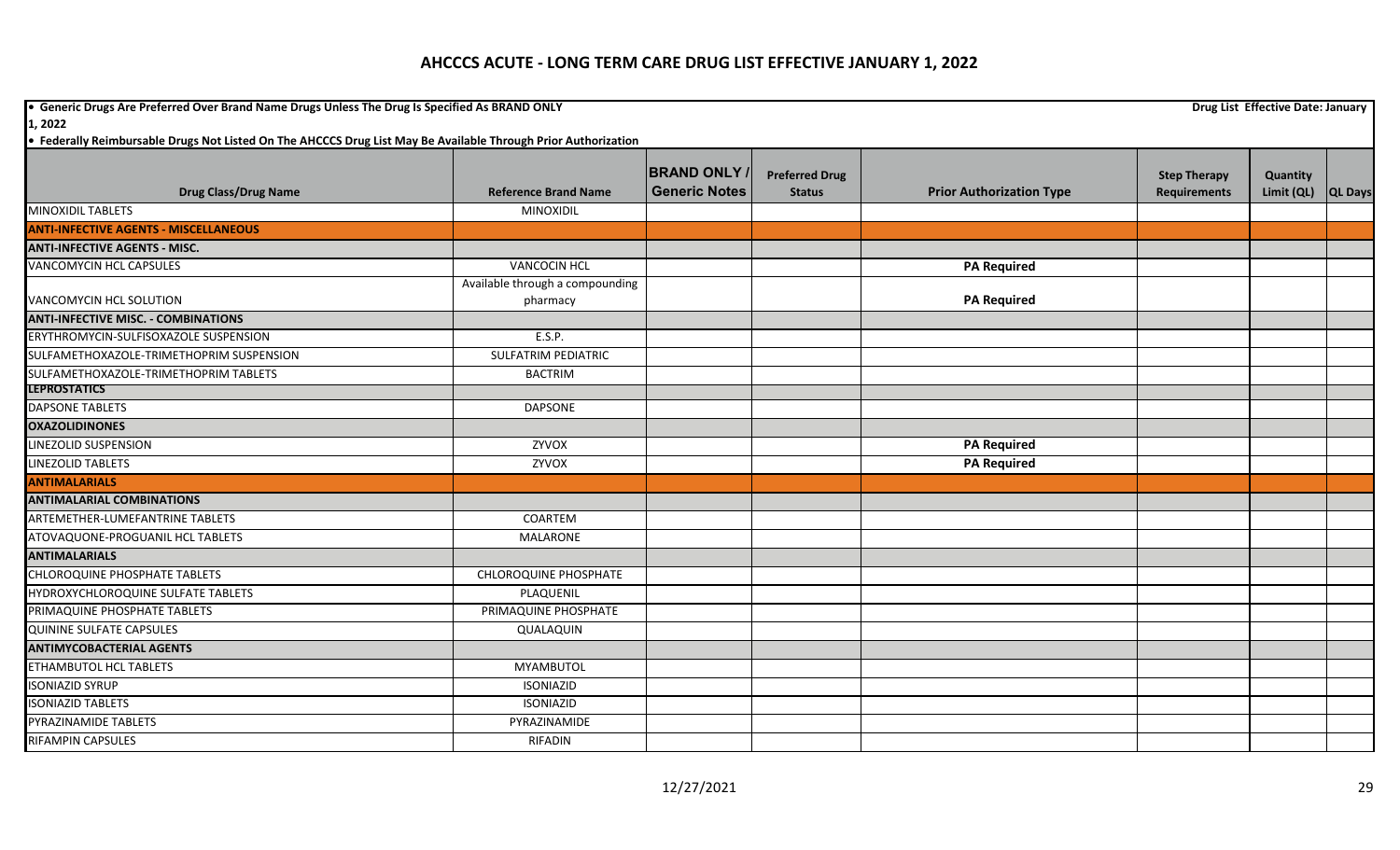**•** Generic Drugs Are Preferred Over Brand Name Drugs Unless The Drug Is Specified As BRAND ONLY **Drug List Effective Date: January Drug List Effective Date: January 1, 2022**

|                                                                    |                             | <b>BRAND ONLY</b>    | <b>Preferred Drug</b> |                                 | <b>Step Therapy</b> | Quantity   |                |
|--------------------------------------------------------------------|-----------------------------|----------------------|-----------------------|---------------------------------|---------------------|------------|----------------|
| <b>Drug Class/Drug Name</b>                                        | <b>Reference Brand Name</b> | <b>Generic Notes</b> | <b>Status</b>         | <b>Prior Authorization Type</b> | <b>Requirements</b> | Limit (QL) | <b>QL Days</b> |
| ONCOLOGY -FEDERALLY REIMBURSABLE ANTINEOPLASTIC AGENTS, NOT LISTED |                             |                      |                       |                                 |                     |            |                |
| <b>BELOW, ARE AVAILABLE THROUGH PRIOR AUTHORIZATION</b>            |                             |                      |                       |                                 |                     |            |                |
| <b>ALKYLATING AGENTS</b>                                           |                             |                      |                       |                                 |                     |            |                |
| <b>MELPHALAN TABLETS</b>                                           | <b>ALKERAN</b>              | <b>BRAND ONLY</b>    |                       | <b>PA Required</b>              |                     |            |                |
| <b>ANTIMETABOLITES</b>                                             |                             |                      |                       |                                 |                     |            |                |
| <b>MERCAPTOPURINE TABLETS</b>                                      | PURINETHOL                  |                      |                       |                                 |                     |            |                |
| METHOTREXATE SODIUM TABLETS                                        | METHOTREXATE                |                      |                       |                                 |                     |            |                |
| <b>ANTINEOPLASTIC - HORMONAL AND RELATED AGENTS</b>                |                             |                      |                       |                                 |                     |            |                |
| <b>ANASTROZOLE TABLETS</b>                                         | <b>ARIMIDEX</b>             |                      |                       | <b>PA Required</b>              |                     |            |                |
| <b>EXEMESTANE TABLETS</b>                                          | <b>AROMASIN</b>             |                      |                       | <b>PA Required</b>              |                     |            |                |
| <b>FLUTAMIDE CAPSULES</b>                                          | <b>FLUTAMIDE</b>            |                      |                       |                                 |                     |            |                |
| LEUPROLIDE ACETATE (3 MONTH) KIT                                   | <b>LUPRON DEPOT</b>         |                      |                       | <b>PA Required</b>              |                     |            |                |
| LEUPROLIDE ACETATE (4 MONTH) KIT                                   | <b>LUPRON DEPOT</b>         |                      |                       | <b>PA Required</b>              |                     |            |                |
| LEUPROLIDE ACETATE KIT                                             | <b>LUPRON DEPOT</b>         |                      |                       | <b>PA Required</b>              |                     |            |                |
| <b>TAMOXIFEN CITRATE TABLETS</b>                                   | <b>TAMOXIFEN CITRATE</b>    |                      |                       |                                 |                     |            |                |
| <b>TOREMIFENE CITRATE TABLETS</b>                                  | <b>FARESTON</b>             |                      |                       | <b>PA Required</b>              |                     |            |                |
| <b>ANTINEOPLASTIC ENZYME INHIBITORS</b>                            |                             |                      |                       |                                 |                     |            |                |
| <b>AXITINIB TABLETS</b>                                            | <b>INLYTA</b>               |                      |                       | <b>PA Required</b>              |                     |            |                |
| <b>CRIZOTINIB CAPSULES</b>                                         | <b>XALKORI</b>              |                      |                       | <b>PA Required</b>              |                     |            |                |
| <b>ERLOTINIB HCL TABLETS</b>                                       | <b>TARCEVA</b>              |                      |                       | <b>PA Required</b>              |                     |            |                |
| <b>EVEROLIMUS TABLETS</b>                                          | <b>AFINITOR</b>             |                      |                       | <b>PA Required</b>              |                     |            |                |
| <b>EVEROLIMUS SOLUBLE TABLET</b>                                   | <b>AFINITOR DISPERZ</b>     |                      |                       | <b>PA Required</b>              |                     |            |                |
| <b>GEFITINIB TABLETS</b>                                           | <b>IRESSA</b>               |                      |                       | <b>PA Required</b>              |                     |            |                |
| <b>IBRUTINIB CAPSULES</b>                                          | <b>IMBRUVICA</b>            |                      |                       | <b>PA Required</b>              |                     |            |                |
| <b>IMATINIB MESYLATE TABLETS</b>                                   | <b>GLEEVEC</b>              | <b>BRAND ONLY</b>    |                       | <b>PA Required</b>              |                     |            |                |
| <b>LAPATINIB DITOSYLATE TABLETS</b>                                | <b>TYKERB</b>               |                      |                       | <b>PA Required</b>              |                     |            |                |
| NILOTINIB HCL CAPSULES                                             | <b>TASIGNA</b>              |                      |                       | <b>PA Required</b>              |                     |            |                |
| PAZOPANIB HCL TABLETS                                              | <b>VOTRIENT</b>             |                      |                       | <b>PA Required</b>              |                     |            |                |
| PONATINIB HCL TABLETS                                              | <b>ICLUSIG</b>              |                      |                       | <b>PA Required</b>              |                     |            |                |
| RUXOLITINIB PHOSPHATE TABLETS                                      | <b>JAKAFI</b>               |                      |                       | <b>PA Required</b>              |                     |            |                |
| SORAFENIB TOSYLATE TABLETS                                         | NEXAVAR                     |                      |                       | <b>PA Required</b>              |                     |            |                |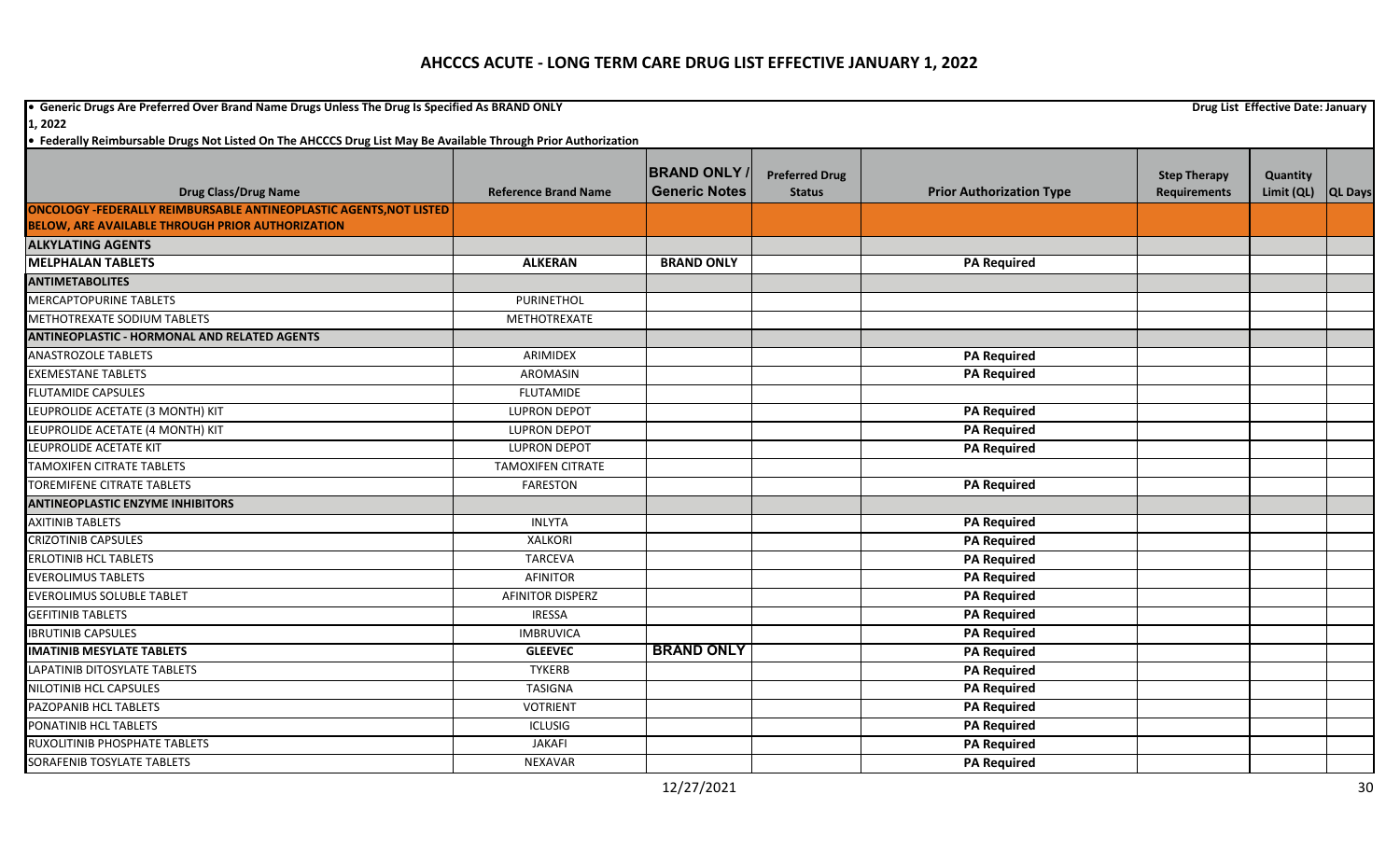**•** Generic Drugs Are Preferred Over Brand Name Drugs Unless The Drug Is Specified As BRAND ONLY **Drug List Effective Date: January Drug List Effective Date: January 1, 2022**

|                                            |                             | <b>BRAND ONLY /</b>  | <b>Preferred Drug</b> |                                   | <b>Step Therapy</b> | Quantity   |                |
|--------------------------------------------|-----------------------------|----------------------|-----------------------|-----------------------------------|---------------------|------------|----------------|
| <b>Drug Class/Drug Name</b>                | <b>Reference Brand Name</b> | <b>Generic Notes</b> | <b>Status</b>         | <b>Prior Authorization Type</b>   | <b>Requirements</b> | Limit (QL) | <b>QL Days</b> |
| <b>SUNITINIB MALATE CAPSULES</b>           | <b>SUTENT</b>               |                      |                       | <b>PA Required</b>                |                     |            |                |
| <b>VANDETANIB TABLETS</b>                  | CAPRELSA                    |                      |                       | <b>PA Required</b>                |                     |            |                |
| <b>VEMURAFENIB TABLETS</b>                 | ZELBORAF                    |                      |                       | <b>PA Required</b>                |                     |            |                |
| <b>VORINOSTAT CAPSULES</b>                 | ZOLINZA                     |                      |                       | <b>PA Required</b>                |                     |            |                |
| <b>ANTINEOPLASTICS - MISC.</b>             |                             |                      |                       |                                   |                     |            |                |
| <b>BEXAROTENE CAPSULES</b>                 | TARGRETIN                   |                      |                       | <b>PA Required</b>                |                     |            |                |
| <b>HYDROXYUREA CAPSULES</b>                | <b>HYDREA</b>               |                      |                       |                                   |                     |            |                |
| <b>INTERFERON ALFA-2B SOLUTION</b>         | <b>INTRON A</b>             |                      |                       | <b>PA Required</b>                |                     |            |                |
| INTERFERON ALFA-2B SOLUTION                | <b>INTRON A</b>             |                      |                       | <b>PA Required</b>                |                     |            |                |
| INTERFERON ALFA-N3 SOLUTION                | <b>ALFERON N</b>            |                      |                       | <b>PA Required</b>                |                     |            |                |
| <b>INTERFERON GAMMA-1B SOLUTION</b>        | ACTIMMUNE                   |                      |                       | <b>PA Required</b>                |                     |            |                |
| PEGINTERFERON ALFA-2B (ANTINEOPLASTIC) KIT | SYLATRON                    |                      |                       | <b>PA Required</b>                |                     |            |                |
| PROCARBAZINE HCL CAPSULES                  | <b>MATULANE</b>             |                      |                       |                                   |                     |            |                |
| TRETINOIN (CHEMOTHERAPY) CAPSULES          | <b>TRETINOIN</b>            |                      |                       | PA Required For > 26 Years of Age |                     |            |                |
| <b>CHEMOTHERAPY RESCUE/ANTIDOTE AGENTS</b> |                             |                      |                       |                                   |                     |            |                |
| LEUCOVORIN CALCIUM TABLETS                 | LEUCOVORIN CALCIUM          |                      |                       | <b>PA Required</b>                |                     |            |                |
| <b>MITOTIC INHIBITORS</b>                  |                             |                      |                       |                                   |                     |            |                |
| <b>ETOPOSIDE CAPSULES</b>                  | <b>ETOPOSIDE</b>            |                      |                       | <b>PA Required</b>                |                     |            |                |
| <b>ANTIPARKINSON AGENTS</b>                |                             |                      |                       |                                   |                     |            |                |
| <b>ANTIPARKINSON ANTICHOLINERGICS</b>      |                             |                      |                       |                                   |                     |            |                |
| <b>BENZTROPINE MESYLATE TABLETS</b>        | <b>BENZTROPINE MESYLATE</b> |                      |                       |                                   |                     |            |                |
| TRIHEXYPHENIDYL HCL ELIXIR                 | TRIHEXYPHENIDYL HCL         |                      |                       |                                   |                     |            |                |
| TRIHEXYPHENIDYL HCL TABLETS                | TRIHEXYPHENIDYL HCL         |                      |                       |                                   |                     |            |                |
| <b>ANTIPARKINSON COMT INHIBITORS</b>       |                             |                      |                       |                                   |                     |            |                |
| <b>ENTACAPONE TABLETS</b>                  | <b>COMTAN</b>               |                      |                       |                                   |                     |            |                |
| <b>ANTIPARKINSON DOPAMINERGICS</b>         |                             |                      |                       |                                   |                     |            |                |
| <b>AMANTADINE HCL CAPSULES</b>             | AMANTADINE HCL              |                      |                       |                                   |                     |            |                |
| <b>AMANTADINE HCL SYRUP</b>                | AMANTADINE HCL              |                      |                       |                                   |                     |            |                |
| BROMOCRIPTINE MESYLATE CAPSULES            | PARLODEL                    |                      |                       |                                   |                     |            |                |
| <b>BROMOCRIPTINE MESYLATE TABLETS</b>      | PARLODEL                    |                      |                       |                                   |                     |            |                |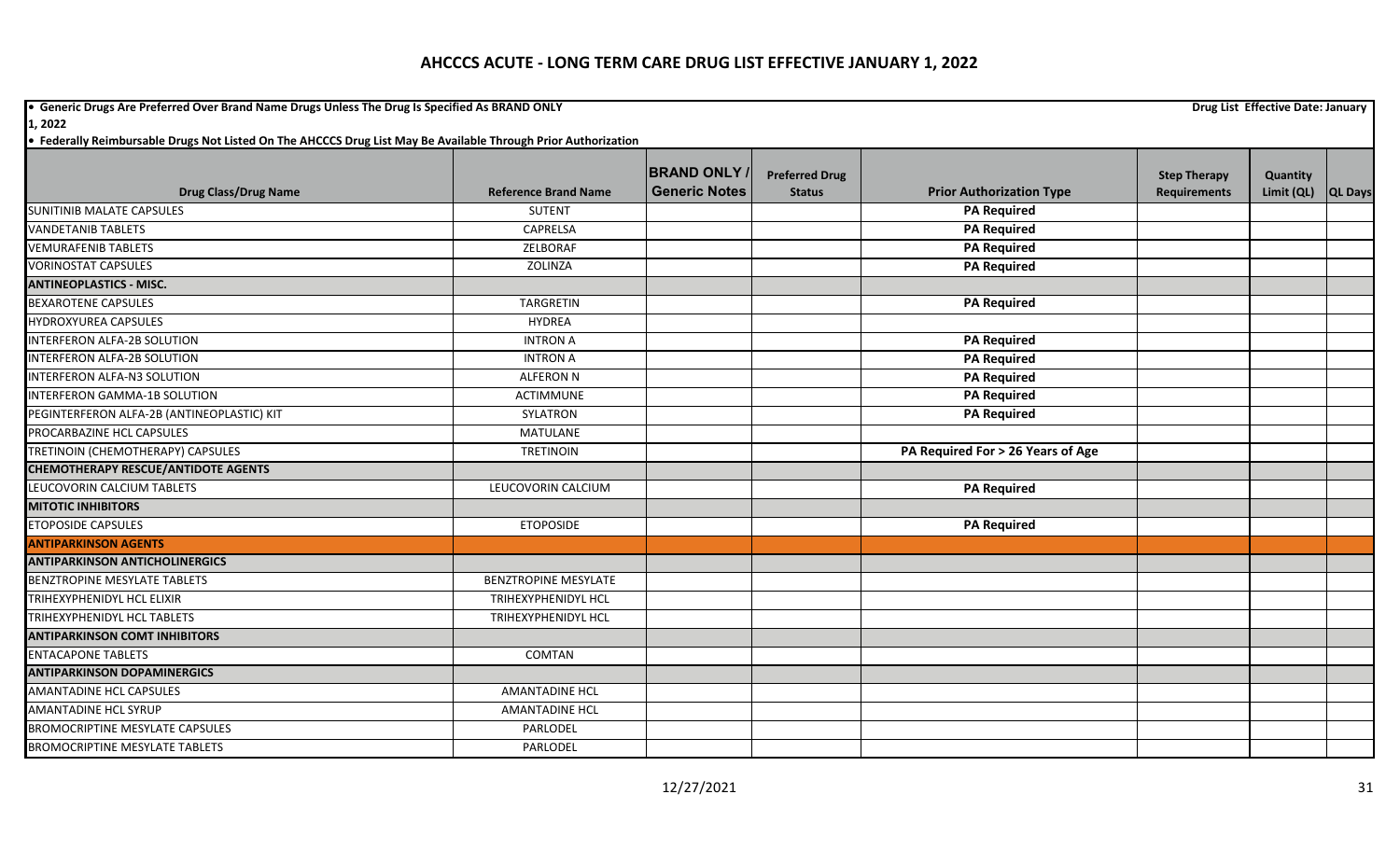**•** Generic Drugs Are Preferred Over Brand Name Drugs Unless The Drug Is Specified As BRAND ONLY **Drug List Effective Date: January Drug List Effective Date: January 1, 2022**

| <b>Drug Class/Drug Name</b>                 | <b>Reference Brand Name</b> | <b>BRAND ONLY</b><br><b>Generic Notes</b> | <b>Preferred Drug</b><br><b>Status</b> | <b>Prior Authorization Type</b>                                                                                                                                                                                                            | <b>Step Therapy</b><br><b>Requirements</b> | Quantity<br>Limit (QL) QL Days |  |
|---------------------------------------------|-----------------------------|-------------------------------------------|----------------------------------------|--------------------------------------------------------------------------------------------------------------------------------------------------------------------------------------------------------------------------------------------|--------------------------------------------|--------------------------------|--|
| CARBIDOPA-LEVODOPA TABLETS                  | <b>SINEMET</b>              |                                           |                                        |                                                                                                                                                                                                                                            |                                            |                                |  |
| CARBIDOPA-LEVODOPA ER TABLETS               | <b>VARIOUS</b>              |                                           |                                        |                                                                                                                                                                                                                                            |                                            |                                |  |
| PRAMIPEXOLE DIHYDROCHLORIDE TABLETS         | <b>MIRAPEX</b>              |                                           |                                        |                                                                                                                                                                                                                                            |                                            |                                |  |
| ROPINIROLE HYDROCHLORIDE TABLETS            | <b>REQUIP</b>               |                                           |                                        |                                                                                                                                                                                                                                            |                                            |                                |  |
| <b>ANTIPSYCHOTICS/ANTIMANIC AGENTS</b>      |                             |                                           |                                        |                                                                                                                                                                                                                                            |                                            |                                |  |
| <b>ANTIMANIC AGENTS</b>                     |                             |                                           |                                        |                                                                                                                                                                                                                                            |                                            |                                |  |
| <b>ILITHIUM CARBONATE CAPSULES</b>          | LITHIUM CARBONATE           |                                           |                                        | PA Required for Ages < 6 years<br>Prior Authorization is not required for ages 6<br>and greater when prescribed by a psychiatric<br>clinician, a developmental pediatrician or<br>other prescribers as approved by the MCO<br>Contractors. |                                            |                                |  |
| <b>LITHIUM CARBONATE TABLETS</b>            | LITHIUM CARBONATE           |                                           |                                        | PA Required for Ages < 6 years<br>Prior Authorization is not required for ages 6<br>and greater when prescribed by a psychiatric<br>clinician, a developmental pediatrician or<br>other prescribers as approved by the MCO<br>Contractors. |                                            |                                |  |
| LITHIUM CARBONATE TABLET CONTROLLED RELEASE | <b>LITHOBID</b>             |                                           |                                        | PA Required for Ages < 6 years<br>Prior Authorization is not required for ages 6<br>and greater when prescribed by a psychiatric<br>clinician, a developmental pediatrician or<br>other prescribers as approved by the MCO<br>Contractors. |                                            |                                |  |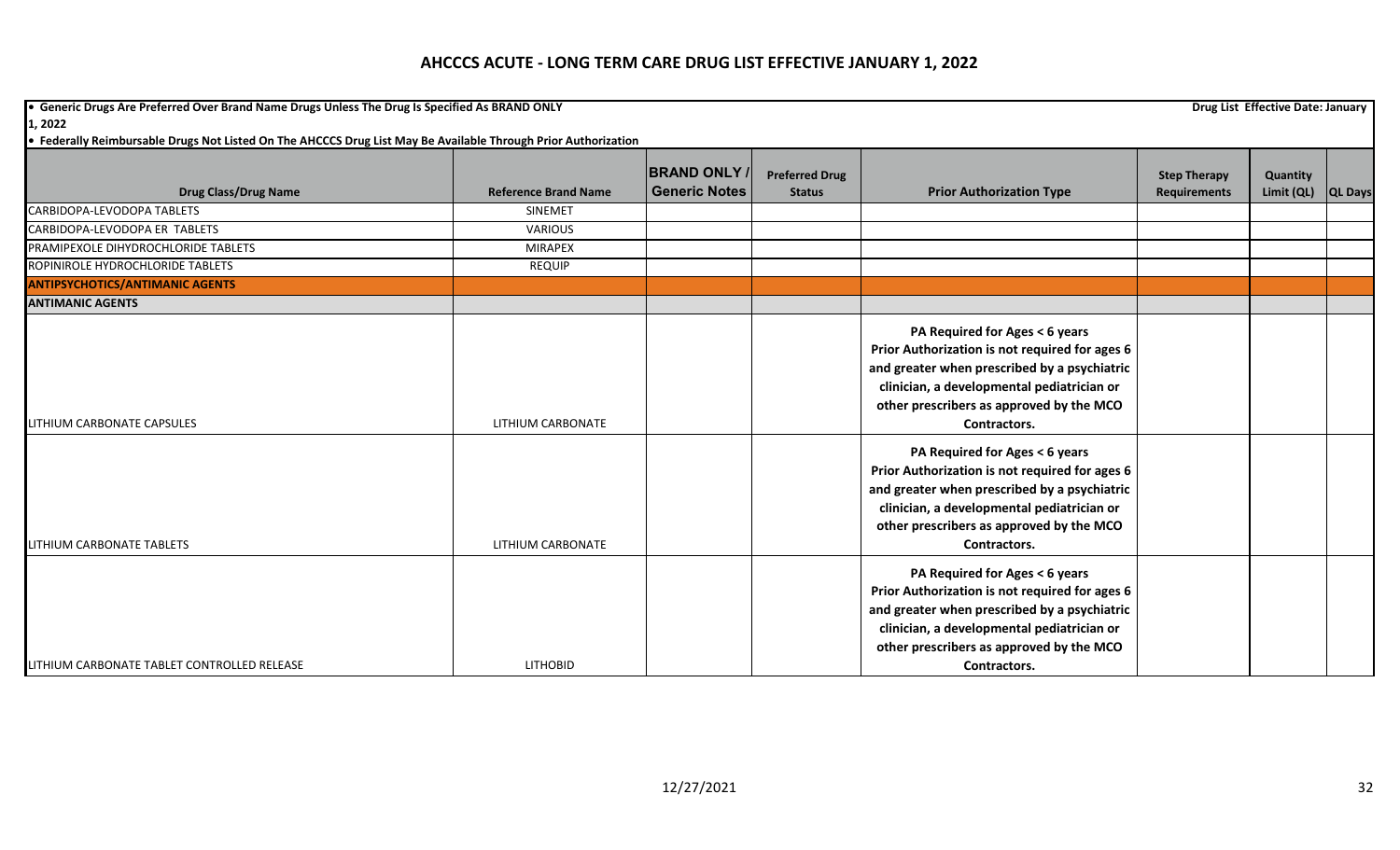**•** Generic Drugs Are Preferred Over Brand Name Drugs Unless The Drug Is Specified As BRAND ONLY **Drug List Effective Date: January Drug List Effective Date: January 1, 2022**

| <b>Drug Class/Drug Name</b>                                      | <b>Reference Brand Name</b> | <b>BRAND ONLY</b><br><b>Generic Notes</b> | <b>Preferred Drug</b><br><b>Status</b> | <b>Prior Authorization Type</b>                                                                                                                                                                                              | <b>Step Therapy</b><br><b>Requirements</b> | Quantity<br>Limit (QL) | <b>QL Days</b> |
|------------------------------------------------------------------|-----------------------------|-------------------------------------------|----------------------------------------|------------------------------------------------------------------------------------------------------------------------------------------------------------------------------------------------------------------------------|--------------------------------------------|------------------------|----------------|
|                                                                  |                             |                                           |                                        | PA Required for Ages < 6 years<br>Prior Authorization is not required for ages 6<br>and greater when prescribed by a psychiatric<br>clinician, a developmental pediatrician or<br>other prescribers as approved by the MCO   |                                            |                        |                |
| LITHIUM SOLUTION                                                 | LITHIUM                     |                                           |                                        | Contractors.                                                                                                                                                                                                                 |                                            |                        |                |
| <b>ANTIPSYCHOTICS</b>                                            |                             |                                           |                                        |                                                                                                                                                                                                                              |                                            |                        |                |
| <b>ANTIPSYCHOTICS - SECOND GENERATION - ATYPICAL ORAL AGENTS</b> |                             |                                           |                                        |                                                                                                                                                                                                                              |                                            |                        |                |
|                                                                  |                             |                                           |                                        | PA Required for Ages < 6 years<br>Prior Authorization is not required for ages 6<br>and greater when prescribed by a psychiatric<br>clinician, a developmental pediatrician or<br>other prescribers as approved by the MCO   |                                            |                        |                |
| <b>ARIPIPRAZOLE TABLETS</b>                                      | ABILIFY                     |                                           | <b>PREFERRED DRUG</b>                  | Contractors.                                                                                                                                                                                                                 |                                            | 30                     | 30             |
|                                                                  |                             |                                           |                                        | PA Required for Ages < 18 years<br>Prior Authorization is not required for ages 18<br>and greater when prescribed by a psychiatric<br>clinician, a developmental pediatrician or<br>other prescribers as approved by the MCO |                                            |                        |                |
| <b>CLOZAPINE ORALLY DISPERSABLE TABLET</b>                       | <b>FAZACLO</b>              |                                           | <b>PREFERRED DRUG</b>                  | Contractors.                                                                                                                                                                                                                 |                                            | 150                    | 30             |
|                                                                  |                             |                                           |                                        | PA Required for Ages < 18 years<br>Prior Authorization is not required for ages 18<br>and greater when prescribed by a psychiatric<br>clinician, a developmental pediatrician or<br>other prescribers as approved by the MCO |                                            |                        |                |
| <b>CLOZAPINE TABLETS</b>                                         | CLOZARIL                    |                                           | <b>PREFERRED DRUG</b>                  | Contractors.                                                                                                                                                                                                                 |                                            | 150                    | 30             |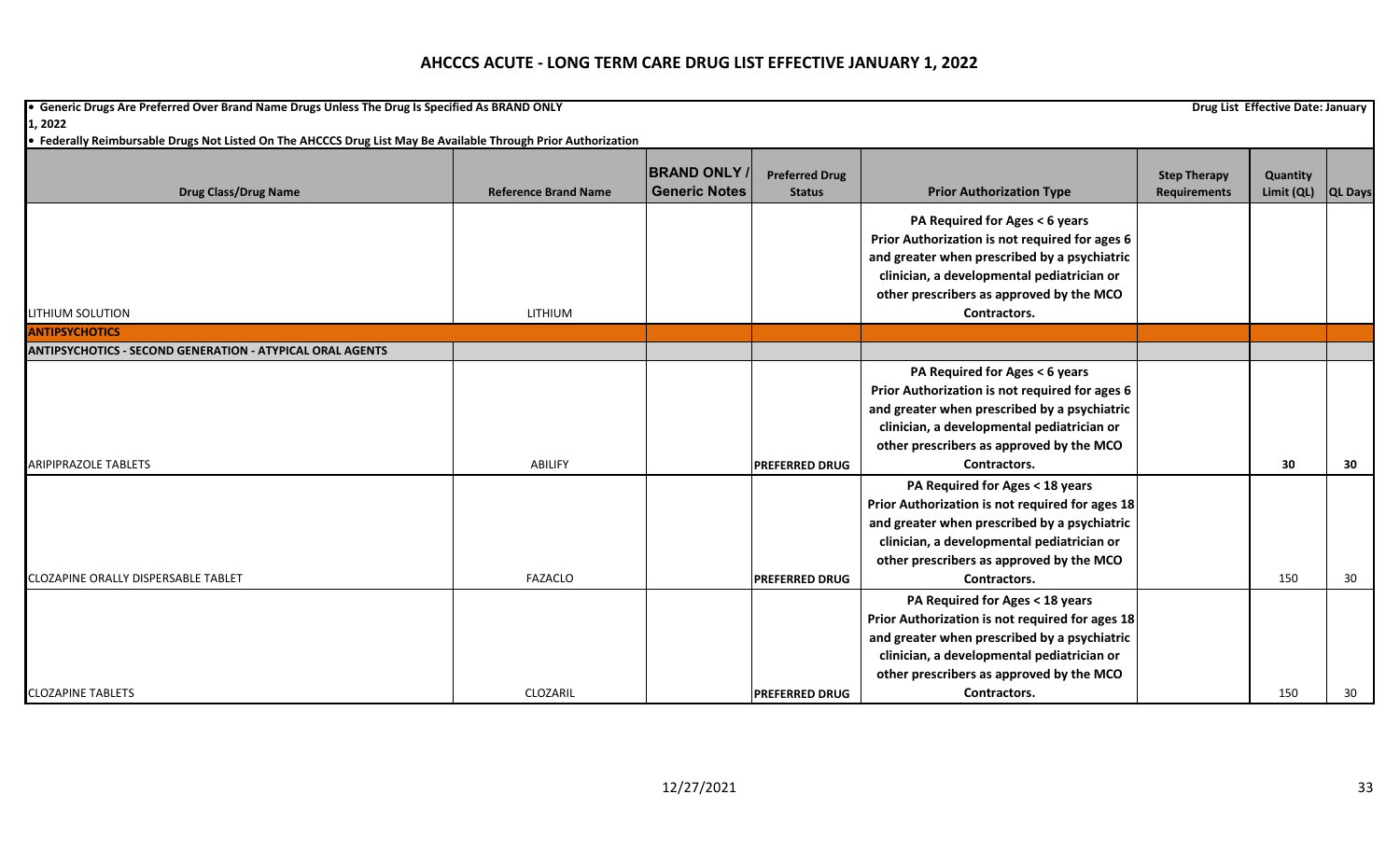**•** Generic Drugs Are Preferred Over Brand Name Drugs Unless The Drug Is Specified As BRAND ONLY **Drug List Effective Date: January Drug List Effective Date: January 1, 2022**

|                                      |                             | <b>BRAND ONLY</b>    | <b>Preferred Drug</b> |                                                | <b>Step Therapy</b> | Quantity   |                |
|--------------------------------------|-----------------------------|----------------------|-----------------------|------------------------------------------------|---------------------|------------|----------------|
| <b>Drug Class/Drug Name</b>          | <b>Reference Brand Name</b> | <b>Generic Notes</b> | <b>Status</b>         | <b>Prior Authorization Type</b>                | <b>Requirements</b> | Limit (QL) | <b>QL Days</b> |
|                                      |                             |                      |                       | PA Required for Ages < 6 years                 |                     |            |                |
|                                      |                             |                      |                       | Prior Authorization is not required for ages 6 |                     |            |                |
|                                      |                             |                      |                       | and greater when prescribed by a psychiatric   |                     |            |                |
|                                      |                             |                      |                       | clinician, a developmental pediatrician or     |                     |            |                |
|                                      |                             |                      |                       | other prescribers as approved by the MCO       |                     |            |                |
| <b>ILURASIDONE HCL TABS</b>          | <b>LATUDA</b>               |                      | <b>PREFERRED DRUG</b> | Contractors.                                   |                     | 30         | 30             |
|                                      |                             |                      |                       | PA Required for Ages < 6 years                 |                     |            |                |
|                                      |                             |                      |                       | Prior Authorization is not required for ages 6 |                     |            |                |
|                                      |                             |                      |                       | and greater when prescribed by a psychiatric   |                     | 5mg: 60    | 30             |
|                                      |                             |                      |                       | clinician, a developmental pediatrician or     |                     | 10mg: 60   | 30             |
|                                      |                             |                      |                       | other prescribers as approved by the MCO       |                     | 15MG: 30   | 30             |
| OLANZAPINE ORALLY DISPERSABLE TABLET | ZYPREXA ZYDIS               |                      | <b>PREFERRED DRUG</b> | Contractors.                                   |                     | 20mg: 30   | 30             |
|                                      |                             |                      |                       | PA Required for Ages < 6 years                 |                     |            |                |
|                                      |                             |                      |                       | Prior Authorization is not required for ages 6 |                     |            |                |
|                                      |                             |                      |                       | and greater when prescribed by a psychiatric   |                     |            |                |
|                                      |                             |                      |                       | clinician, a developmental pediatrician or     |                     |            |                |
|                                      |                             |                      |                       | other prescribers as approved by the MCO       |                     |            |                |
| <b>OLANZAPINE TABLETS</b>            | ZYPREXA                     |                      | <b>PREFERRED DRUG</b> | Contractors.                                   |                     | 30         | 30             |
|                                      |                             |                      |                       | PA Required for Ages < 6 years                 |                     |            |                |
|                                      |                             |                      |                       | Prior Authorization is not required for ages 6 |                     |            |                |
|                                      |                             |                      |                       | and greater when prescribed by a psychiatric   |                     |            |                |
|                                      |                             |                      |                       | clinician, a developmental pediatrician or     |                     |            |                |
|                                      |                             |                      |                       | other prescribers as approved by the MCO       |                     |            |                |
| QUETIAPINE FUMARATE TABLETS          | SEROQUEL                    |                      | <b>PREFERRED DRUG</b> | Contractors.                                   |                     | 60         | 30             |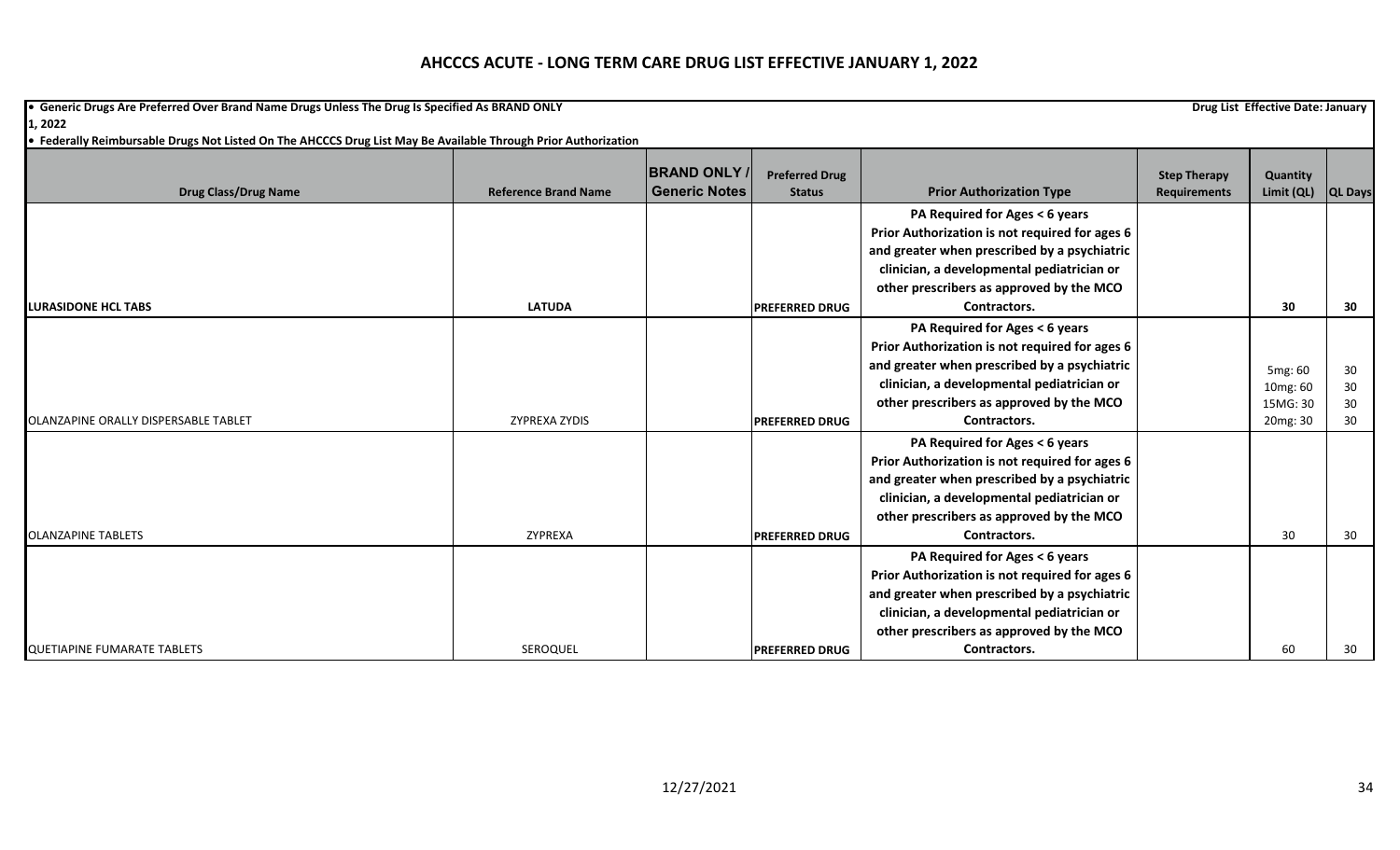**•** Generic Drugs Are Preferred Over Brand Name Drugs Unless The Drug Is Specified As BRAND ONLY **Drug List Effective Date: January Drug List Effective Date: January 1, 2022**

|                                                                              |                             | <b>BRAND ONLY</b>    | <b>Preferred Drug</b> |                                                | <b>Step Therapy</b> | Quantity   |                |
|------------------------------------------------------------------------------|-----------------------------|----------------------|-----------------------|------------------------------------------------|---------------------|------------|----------------|
| <b>Drug Class/Drug Name</b>                                                  | <b>Reference Brand Name</b> | <b>Generic Notes</b> | <b>Status</b>         | <b>Prior Authorization Type</b>                | <b>Requirements</b> | Limit (QL) | <b>QL Days</b> |
|                                                                              |                             |                      |                       | PA Required for Ages < 6 years                 |                     |            |                |
|                                                                              |                             |                      |                       | Prior Authorization is not required for ages 6 |                     |            |                |
|                                                                              |                             |                      |                       | and greater when prescribed by a psychiatric   |                     |            |                |
|                                                                              |                             |                      |                       | clinician, a developmental pediatrician or     |                     |            |                |
|                                                                              |                             |                      |                       | other prescribers as approved by the MCO       |                     |            |                |
| RISPERIDONE ORALLY DISPERSABLE TABLET                                        | <b>RISPERIDONE ODT</b>      |                      | <b>PREFERRED DRUG</b> | Contractors.                                   |                     | 60         | 30             |
|                                                                              |                             |                      |                       | PA Required for Ages < 6 years                 |                     |            |                |
|                                                                              |                             |                      |                       | Prior Authorization is not required for ages 6 |                     |            |                |
|                                                                              |                             |                      |                       | and greater when prescribed by a psychiatric   |                     |            |                |
|                                                                              |                             |                      |                       | clinician, a developmental pediatrician or     |                     |            |                |
|                                                                              |                             |                      |                       | other prescribers as approved by the MCO       |                     |            |                |
| <b>RISPERIDONE ORAL SOLUTION</b>                                             | RISPERDAL                   |                      | <b>PREFERRED DRUG</b> | Contractors.                                   |                     | 240        | 30             |
|                                                                              |                             |                      |                       | PA Required for Ages < 6 years                 |                     |            |                |
|                                                                              |                             |                      |                       | Prior Authorization is not required for ages 6 |                     |            |                |
|                                                                              |                             |                      |                       | and greater when prescribed by a psychiatric   |                     |            |                |
|                                                                              |                             |                      |                       | clinician, a developmental pediatrician or     |                     |            |                |
|                                                                              |                             |                      |                       | other prescribers as approved by the MCO       |                     |            |                |
| <b>RISPERIDONE TABLETS</b>                                                   | RISPERDAL                   |                      | <b>PREFERRED DRUG</b> | Contractors.                                   |                     | 60         | 30             |
|                                                                              |                             |                      |                       | PA Required for Ages < 6 years                 |                     |            |                |
|                                                                              |                             |                      |                       | Prior Authorization is not required for ages 6 |                     |            |                |
|                                                                              |                             |                      |                       | and greater when prescribed by a psychiatric   |                     |            |                |
|                                                                              |                             |                      |                       | clinician, a developmental pediatrician or     |                     |            |                |
|                                                                              |                             |                      |                       | other prescribers as approved by the MCO       |                     |            |                |
| <b>ZIPRASIDONE HCL CAPSULES</b>                                              | GEODON                      |                      | <b>PREFERRED DRUG</b> | Contractors.                                   |                     | 60         | 30             |
| <b>ANTIPSYCHOTICS - SECOND GENERATION - ATYPICAL LONG ACTING INJECTABLES</b> |                             |                      |                       |                                                |                     |            |                |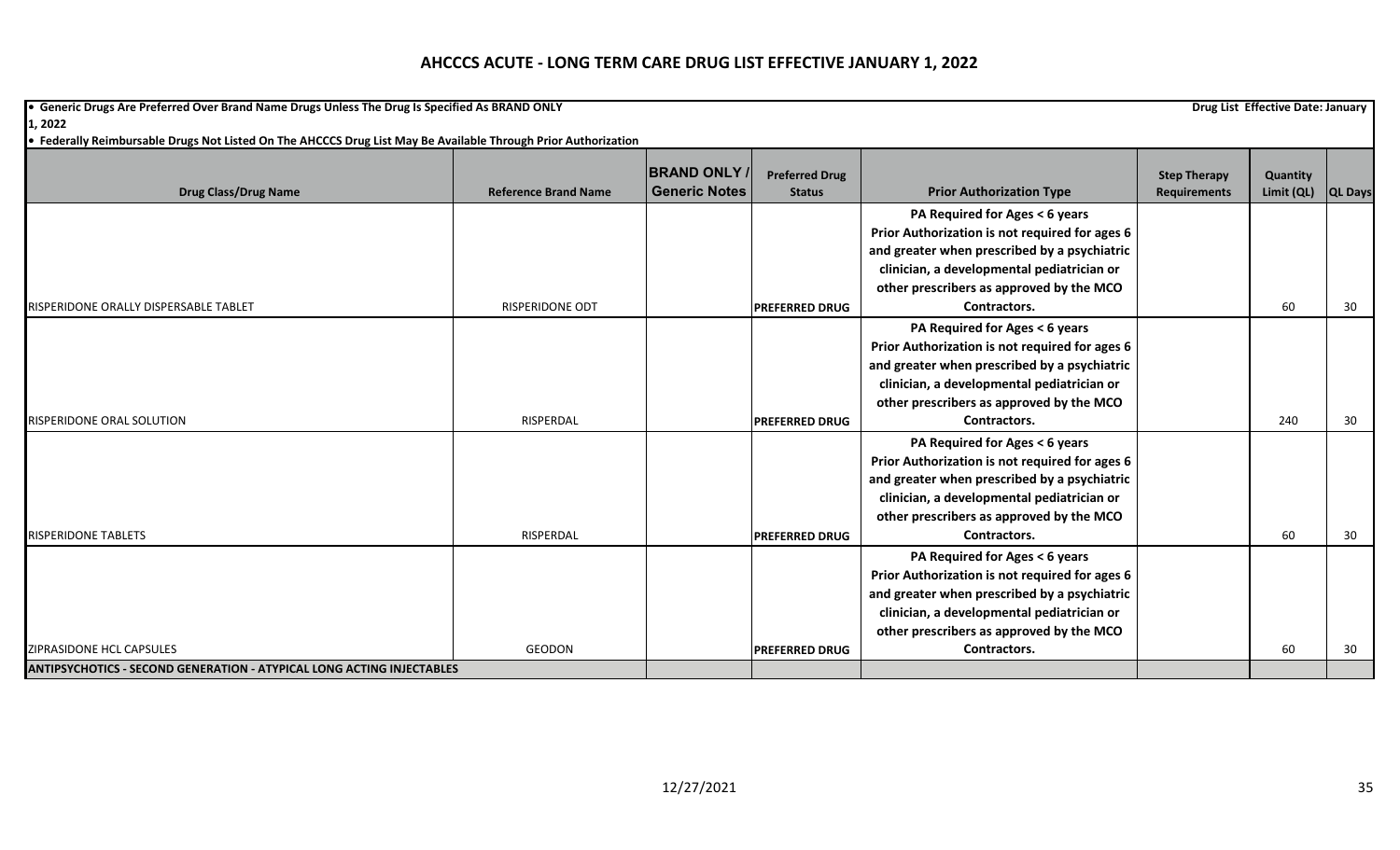**•** Generic Drugs Are Preferred Over Brand Name Drugs Unless The Drug Is Specified As BRAND ONLY **Drug List Effective Date: January Drug List Effective Date: January 1, 2022**

| <b>Drug Class/Drug Name</b>              | <b>Reference Brand Name</b> | <b>BRAND ONLY</b><br><b>Generic Notes</b> | <b>Preferred Drug</b><br><b>Status</b> | <b>Prior Authorization Type</b>                 | <b>Step Therapy</b><br><b>Requirements</b> | Quantity<br>Limit (QL) | <b>QL Days</b> |
|------------------------------------------|-----------------------------|-------------------------------------------|----------------------------------------|-------------------------------------------------|--------------------------------------------|------------------------|----------------|
|                                          |                             |                                           |                                        | PA Required for Ages < 18 years                 |                                            |                        |                |
|                                          |                             |                                           |                                        | Prior Authorization is not required for ages 18 |                                            |                        |                |
|                                          |                             |                                           |                                        | and greater when prescribed by a psychiatric    |                                            |                        |                |
|                                          |                             |                                           |                                        | clinician, a developmental pediatrician or      |                                            |                        |                |
|                                          |                             |                                           |                                        | other prescribers as approved by the MCO        |                                            |                        |                |
| <b>ARIPIPRAZOLE LAUROXIL</b>             | <b>ARISTADA INITIO</b>      |                                           | <b>PREFERRED DRUG</b>                  | Contractors.                                    |                                            | $\overline{2}$         | 365            |
|                                          |                             |                                           |                                        | PA Required for Ages < 18 years                 |                                            |                        |                |
|                                          |                             |                                           |                                        | Prior Authorization is not required for ages 18 |                                            |                        |                |
|                                          |                             |                                           |                                        | and greater when prescribed by a psychiatric    |                                            |                        |                |
|                                          |                             |                                           |                                        | clinician, a developmental pediatrician or      |                                            |                        |                |
|                                          |                             |                                           |                                        | other prescribers as approved by the MCO        |                                            |                        |                |
| <b>ARIPIPRAZOLE LAUROXIL</b>             | <b>ARISTADA</b>             |                                           | <b>PREFERRED DRUG</b>                  | Contractors.                                    |                                            | 1                      | 30             |
|                                          |                             |                                           |                                        | PA Required for Ages < 18 years                 |                                            |                        |                |
|                                          |                             |                                           |                                        | Prior Authorization is not required for ages 18 |                                            |                        |                |
|                                          |                             |                                           |                                        | and greater when prescribed by a psychiatric    |                                            |                        |                |
|                                          |                             |                                           |                                        | clinician, a developmental pediatrician or      |                                            |                        |                |
|                                          |                             |                                           |                                        | other prescribers as approved by the MCO        |                                            |                        |                |
| <b>ARIPIPRAZOLE SUSPENSION</b>           | <b>ABILIFY MAINTENA</b>     |                                           | <b>PREFERRED DRUG</b>                  | Contractors.                                    |                                            | $\mathbf{1}$           | 30             |
|                                          |                             |                                           |                                        | PA Required for Ages < 18 years                 |                                            |                        |                |
|                                          |                             |                                           |                                        | Prior Authorization is not required for ages 18 |                                            |                        |                |
|                                          |                             |                                           |                                        | and greater when prescribed by a psychiatric    |                                            |                        |                |
|                                          |                             |                                           |                                        | clinician, a developmental pediatrician or      |                                            |                        |                |
|                                          |                             |                                           |                                        | other prescribers as approved by the MCO        |                                            |                        |                |
| <b>PALIPERIDONE PALMITATE SUSPENSION</b> | <b>INVEGA SUSTENNA</b>      |                                           | <b>PREFERRED DRUG</b>                  | Contractors.                                    |                                            |                        | 30             |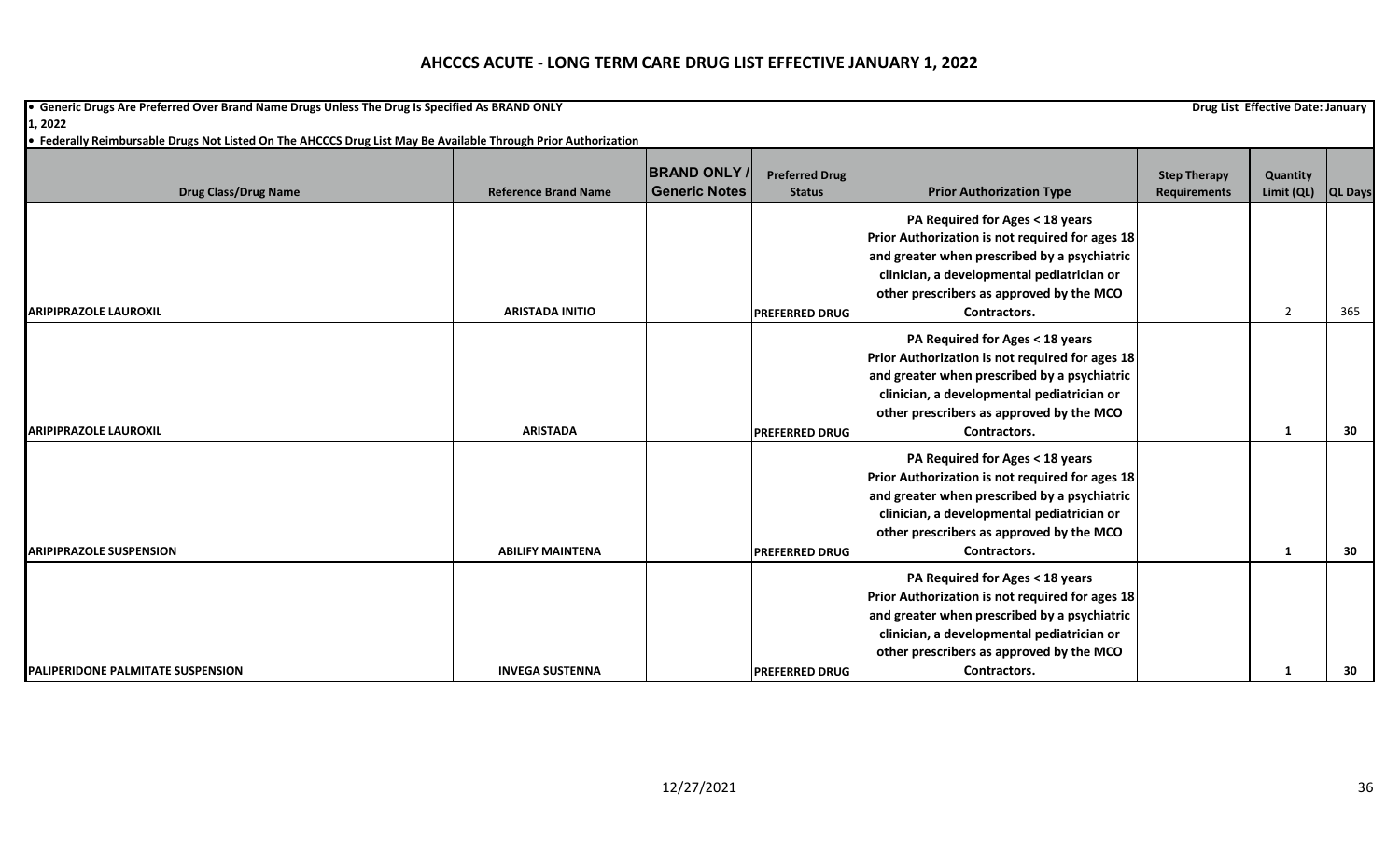**•** Generic Drugs Are Preferred Over Brand Name Drugs Unless The Drug Is Specified As BRAND ONLY **Drug List Effective Date: January Drug List Effective Date: January 1, 2022**

| <b>Drug Class/Drug Name</b>                                   | <b>Reference Brand Name</b> | <b>BRAND ONLY</b><br><b>Generic Notes</b> | <b>Preferred Drug</b><br><b>Status</b> | <b>Prior Authorization Type</b>                 | <b>Step Therapy</b><br><b>Requirements</b> | Quantity<br>Limit (QL) | <b>QL Days</b> |
|---------------------------------------------------------------|-----------------------------|-------------------------------------------|----------------------------------------|-------------------------------------------------|--------------------------------------------|------------------------|----------------|
|                                                               |                             |                                           |                                        |                                                 |                                            |                        |                |
|                                                               |                             |                                           |                                        | PA Required for Ages < 18 years                 |                                            |                        |                |
|                                                               |                             |                                           |                                        | Prior Authorization is not required for ages 18 |                                            |                        |                |
|                                                               |                             |                                           |                                        | and greater when prescribed by a psychiatric    |                                            |                        |                |
|                                                               |                             |                                           |                                        | clinician, a developmental pediatrician or      |                                            |                        |                |
|                                                               |                             |                                           |                                        | other prescribers as approved by the MCO        |                                            |                        |                |
| <b>IPALIPERIDONE PALMITATE SUSPENSION</b>                     | <b>INVEGA TRINZA</b>        |                                           | <b>PREFERRED DRUG</b>                  | Contractors.                                    |                                            | 1                      | 90             |
|                                                               |                             |                                           |                                        | PA Required for Ages < 18 years                 |                                            |                        |                |
|                                                               |                             |                                           |                                        | Prior Authorization is not required for ages 18 |                                            |                        |                |
|                                                               |                             |                                           |                                        | and greater when prescribed by a psychiatric    |                                            |                        |                |
|                                                               |                             |                                           |                                        | clinician, a developmental pediatrician or      |                                            |                        |                |
|                                                               |                             |                                           |                                        | other prescribers as approved by the MCO        |                                            |                        |                |
| <b>RISPERIDONE MICROSPHERES SUSPENSION</b>                    | <b>RISPERDAL CONSTA</b>     |                                           | <b>PREFERRED DRUG</b>                  | Contractors.                                    |                                            | $\overline{2}$         | 28             |
|                                                               |                             |                                           |                                        | PA Required for Ages < 18 years                 |                                            |                        |                |
|                                                               |                             |                                           |                                        | Prior Authorization is not required for ages 18 |                                            |                        |                |
|                                                               |                             |                                           |                                        | and greater when prescribed by a psychiatric    |                                            |                        |                |
|                                                               |                             |                                           |                                        | clinician, a developmental pediatrician or      |                                            |                        |                |
|                                                               |                             |                                           |                                        | other prescribers as approved by the MCO        |                                            |                        |                |
| <b>RISPERIDONE PREFILLED SYRINGE</b>                          | <b>PERSERIS</b>             |                                           | <b>PREFERRED DRUG</b>                  | Contractors.                                    |                                            | $\overline{2}$         | 28             |
| <b>ANTIPSYCHOTICS - FIRST GENERATION -TYPICAL ORAL AGENTS</b> |                             |                                           |                                        |                                                 |                                            |                        |                |
|                                                               |                             |                                           |                                        | PA Required for Ages < 6 years                  |                                            |                        |                |
|                                                               |                             |                                           |                                        | Prior Authorization is not required for ages 6  |                                            |                        |                |
|                                                               |                             |                                           |                                        | and greater when prescribed by a psychiatric    |                                            |                        |                |
|                                                               |                             |                                           |                                        | clinician, a developmental pediatrician or      |                                            |                        |                |
|                                                               |                             |                                           |                                        | other prescribers as approved by the MCO        |                                            |                        |                |
| CHLORPROMAZINE HCL SOLUTION                                   | <b>VARIOUS</b>              |                                           |                                        | Contractors.                                    |                                            |                        |                |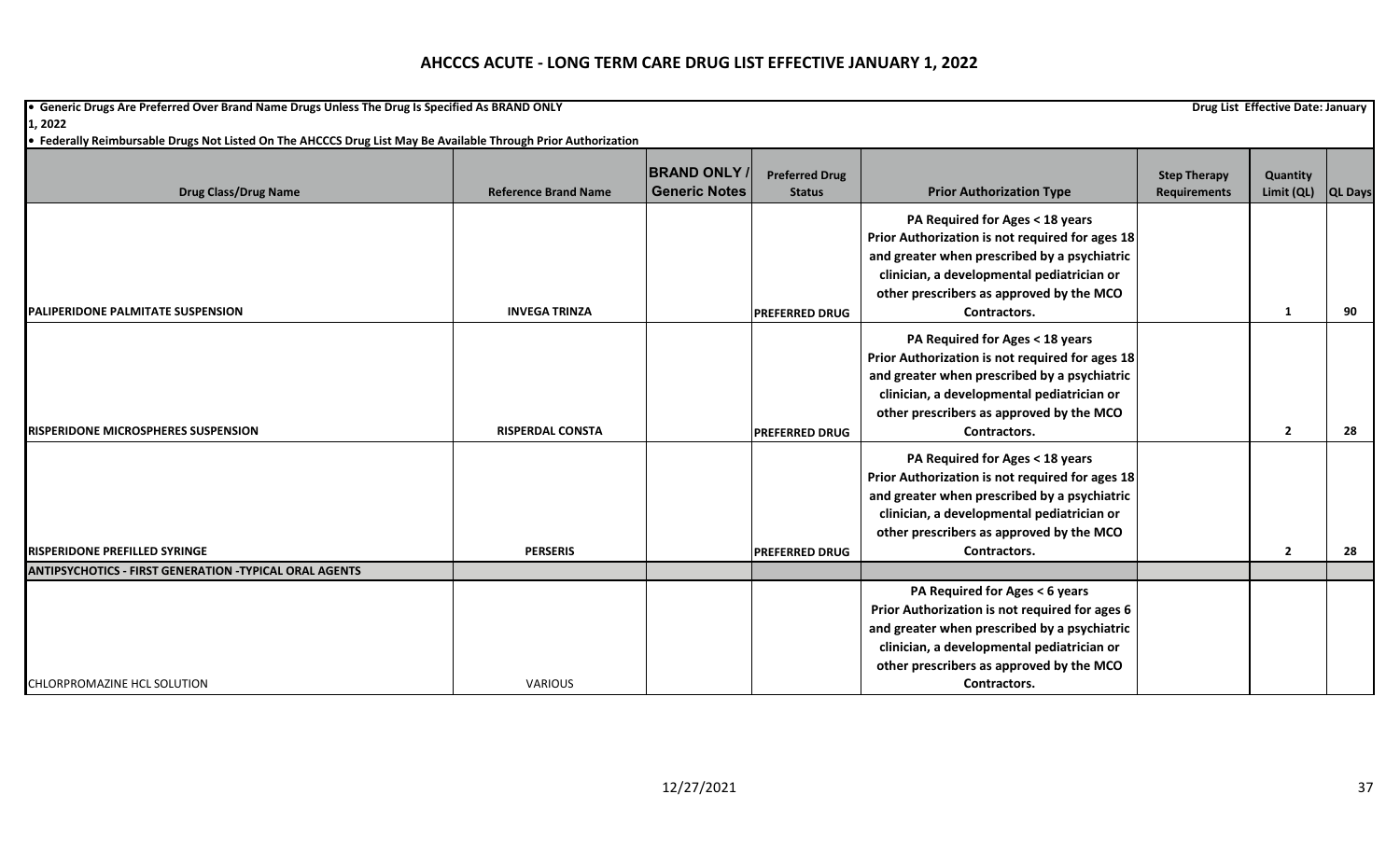**•** Generic Drugs Are Preferred Over Brand Name Drugs Unless The Drug Is Specified As BRAND ONLY **Drug List Effective Date: January Drug List Effective Date: January 1, 2022**

|                                     |                             | <b>BRAND ONLY</b>    | <b>Preferred Drug</b> |                                                | <b>Step Therapy</b> | Quantity           |  |
|-------------------------------------|-----------------------------|----------------------|-----------------------|------------------------------------------------|---------------------|--------------------|--|
| <b>Drug Class/Drug Name</b>         | <b>Reference Brand Name</b> | <b>Generic Notes</b> | <b>Status</b>         | <b>Prior Authorization Type</b>                | <b>Requirements</b> | Limit (QL) QL Days |  |
|                                     |                             |                      |                       | PA Required for Ages < 6 years                 |                     |                    |  |
|                                     |                             |                      |                       | Prior Authorization is not required for ages 6 |                     |                    |  |
|                                     |                             |                      |                       | and greater when prescribed by a psychiatric   |                     |                    |  |
|                                     |                             |                      |                       | clinician, a developmental pediatrician or     |                     |                    |  |
|                                     |                             |                      |                       | other prescribers as approved by the MCO       |                     |                    |  |
| CHLORPROMAZINE HCL TABLETS          | <b>VARIOUS</b>              |                      |                       | Contractors.                                   |                     |                    |  |
|                                     |                             |                      |                       | PA Required for Ages < 6 years                 |                     |                    |  |
|                                     |                             |                      |                       | Prior Authorization is not required for ages 6 |                     |                    |  |
|                                     |                             |                      |                       | and greater when prescribed by a psychiatric   |                     |                    |  |
|                                     |                             |                      |                       | clinician, a developmental pediatrician or     |                     |                    |  |
|                                     |                             |                      |                       | other prescribers as approved by the MCO       |                     |                    |  |
| <b>FLUPHENAZINE HCL CONCENTRATE</b> | <b>VARIOUS</b>              |                      |                       | Contractors.                                   |                     |                    |  |
|                                     |                             |                      |                       | PA Required for Ages < 6 years                 |                     |                    |  |
|                                     |                             |                      |                       | Prior Authorization is not required for ages 6 |                     |                    |  |
|                                     |                             |                      |                       | and greater when prescribed by a psychiatric   |                     |                    |  |
|                                     |                             |                      |                       | clinician, a developmental pediatrician or     |                     |                    |  |
|                                     |                             |                      |                       | other prescribers as approved by the MCO       |                     |                    |  |
| <b>FLUPHENAZINE HCL ELIXIR</b>      | <b>VARIOUS</b>              |                      |                       | Contractors.                                   |                     |                    |  |
|                                     |                             |                      |                       | PA Required for Ages < 6 years                 |                     |                    |  |
|                                     |                             |                      |                       | Prior Authorization is not required for ages 6 |                     |                    |  |
|                                     |                             |                      |                       | and greater when prescribed by a psychiatric   |                     |                    |  |
|                                     |                             |                      |                       | clinician, a developmental pediatrician or     |                     |                    |  |
|                                     |                             |                      |                       | other prescribers as approved by the MCO       |                     |                    |  |
| <b>FLUPHENAZINE HCL TABLETS</b>     | <b>VARIOUS</b>              |                      |                       | Contractors.                                   |                     |                    |  |
|                                     |                             |                      |                       | PA Required for Ages < 6 years                 |                     |                    |  |
|                                     |                             |                      |                       | Prior Authorization is not required for ages 6 |                     |                    |  |
|                                     |                             |                      |                       | and greater when prescribed by a psychiatric   |                     |                    |  |
|                                     |                             |                      |                       | clinician, a developmental pediatrician or     |                     |                    |  |
|                                     |                             |                      |                       | other prescribers as approved by the MCO       |                     |                    |  |
| HALOPERIDOL LACTATE CONCENTRATE     | <b>VARIOUS</b>              |                      |                       | Contractors.                                   |                     |                    |  |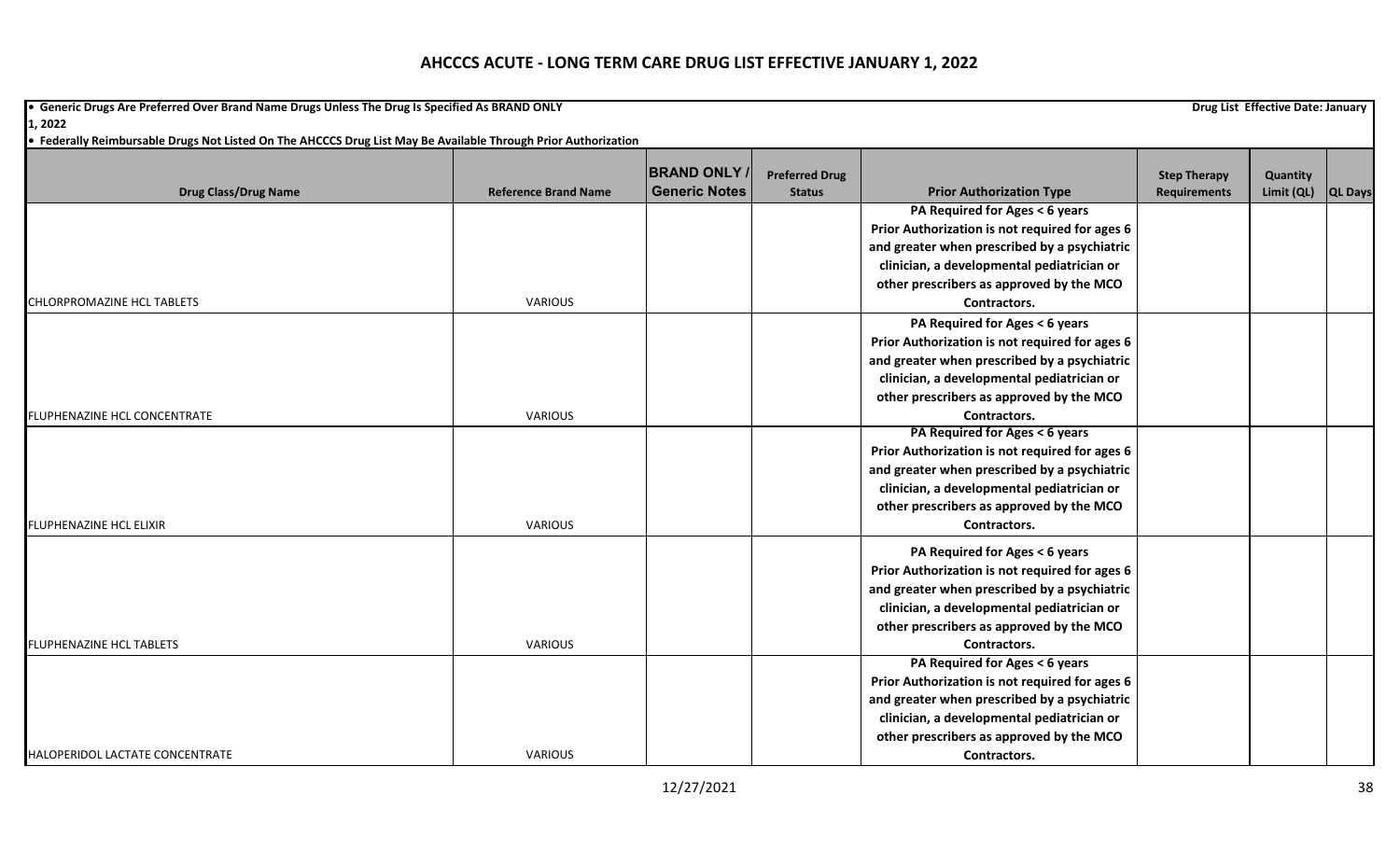**•** Generic Drugs Are Preferred Over Brand Name Drugs Unless The Drug Is Specified As BRAND ONLY **Drug List Effective Date: January Drug List Effective Date: January 1, 2022**

| <b>Drug Class/Drug Name</b> | <b>Reference Brand Name</b> | <b>BRAND ONLY</b><br><b>Generic Notes</b> | <b>Preferred Drug</b><br><b>Status</b> | <b>Prior Authorization Type</b>                                                                                                                                                                                                             | <b>Step Therapy</b><br><b>Requirements</b> | Quantity<br>Limit (QL) | <b>QL Days</b> |
|-----------------------------|-----------------------------|-------------------------------------------|----------------------------------------|---------------------------------------------------------------------------------------------------------------------------------------------------------------------------------------------------------------------------------------------|--------------------------------------------|------------------------|----------------|
| <b>HALOPERIDOL TABLETS</b>  | VARIOUS                     |                                           |                                        | PA Required for Ages < 6 years<br>Prior Authorization is not required for ages 6<br>and greater when prescribed by a psychiatric<br>clinician, a developmental pediatrician or<br>other prescribers as approved by the MCO<br>Contractors.  |                                            |                        |                |
| LOXAPINE SUCCINATE CAPSULES | LOXITANE                    |                                           |                                        | PA Required for Ages < 6 years<br>Prior Authorization is not required for ages 6<br>and greater when prescribed by a psychiatric<br>clinician, a developmental pediatrician or<br>other prescribers as approved by the MCO<br>Contractors.  |                                            |                        |                |
| <b>PERPHENAZINE TABLETS</b> | VARIOUS                     |                                           |                                        | PA Required for Ages < 6 years<br>Prior Authorization is not required for ages 6<br>and greater when prescribed by a psychiatric<br>clinician, a developmental pediatrician or<br>other prescribers as approved by the MCO<br>Contractors.  |                                            |                        |                |
| PIMOZIDE                    | ORAP                        |                                           |                                        | PA Required for Ages < 12 years<br>Prior Authorization is not required for ages 6<br>and greater when prescribed by a psychiatric<br>clinician, a developmental pediatrician or<br>other prescribers as approved by the MCO<br>Contractors. |                                            |                        |                |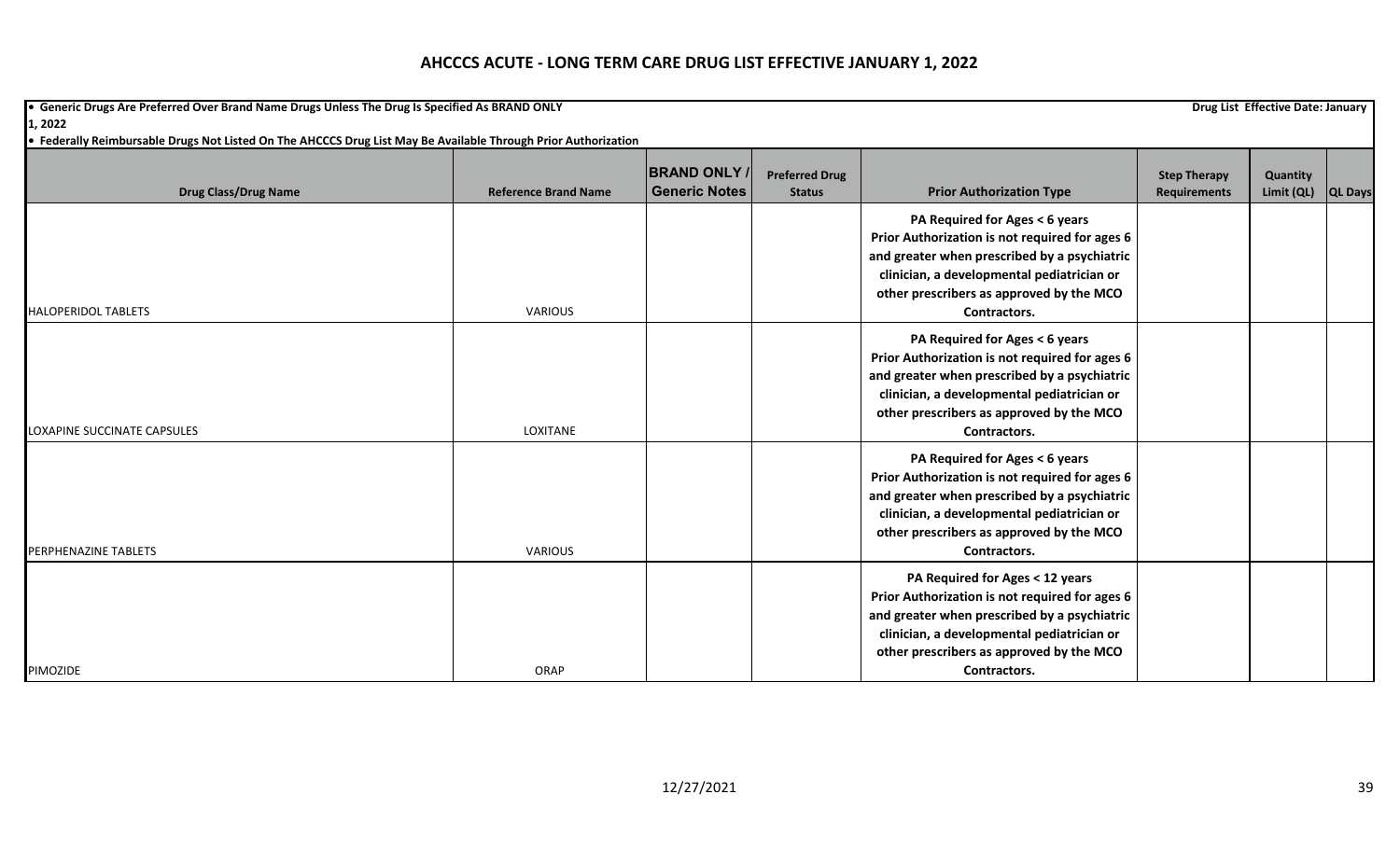**•** Generic Drugs Are Preferred Over Brand Name Drugs Unless The Drug Is Specified As BRAND ONLY **Drug List Effective Date: January Drug List Effective Date: January 1, 2022**

| <b>Drug Class/Drug Name</b>                                               | <b>Reference Brand Name</b> | <b>BRAND ONLY</b><br><b>Generic Notes</b> | <b>Preferred Drug</b><br><b>Status</b> | <b>Prior Authorization Type</b>                 | <b>Step Therapy</b><br><b>Requirements</b> | Quantity<br>Limit (QL) | <b>QL Days</b> |
|---------------------------------------------------------------------------|-----------------------------|-------------------------------------------|----------------------------------------|-------------------------------------------------|--------------------------------------------|------------------------|----------------|
|                                                                           |                             |                                           |                                        | PA Required for Ages < 6 years                  |                                            |                        |                |
|                                                                           |                             |                                           |                                        | Prior Authorization is not required for ages 6  |                                            |                        |                |
|                                                                           |                             |                                           |                                        | and greater when prescribed by a psychiatric    |                                            |                        |                |
|                                                                           |                             |                                           |                                        | clinician, a developmental pediatrician or      |                                            |                        |                |
|                                                                           |                             |                                           |                                        | other prescribers as approved by the MCO        |                                            |                        |                |
| THIORIDAZINE HCL TABLETS                                                  | VARIOUS                     |                                           |                                        | Contractors.                                    |                                            |                        |                |
|                                                                           |                             |                                           |                                        | PA Required for Ages < 6 years                  |                                            |                        |                |
|                                                                           |                             |                                           |                                        | Prior Authorization is not required for ages 6  |                                            |                        |                |
|                                                                           |                             |                                           |                                        | and greater when prescribed by a psychiatric    |                                            |                        |                |
|                                                                           |                             |                                           |                                        | clinician, a developmental pediatrician or      |                                            |                        |                |
|                                                                           |                             |                                           |                                        | other prescribers as approved by the MCO        |                                            |                        |                |
| <b>THIOTHIXENE CAPSULES</b>                                               | <b>VARIOUS</b>              |                                           |                                        | Contractors.                                    |                                            |                        |                |
|                                                                           |                             |                                           |                                        | PA Required for Ages < 6 years                  |                                            |                        |                |
|                                                                           |                             |                                           |                                        | Prior Authorization is not required for ages 6  |                                            |                        |                |
|                                                                           |                             |                                           |                                        | and greater when prescribed by a psychiatric    |                                            |                        |                |
|                                                                           |                             |                                           |                                        | clinician, a developmental pediatrician or      |                                            |                        |                |
|                                                                           |                             |                                           |                                        | other prescribers as approved by the MCO        |                                            |                        |                |
| TRIFLUOPERAZINE HCL TABLETS                                               | <b>VARIOUS</b>              |                                           |                                        | Contractors.                                    |                                            |                        |                |
| <b>ANTIPSYCHOTICS - FIRST GENERATION -TYPICAL -LONG ACTING INJECTIONS</b> |                             |                                           |                                        |                                                 |                                            |                        |                |
|                                                                           |                             |                                           |                                        | PA Required for Ages < 18 years                 |                                            |                        |                |
|                                                                           |                             |                                           |                                        | Prior Authorization is not required for ages 18 |                                            |                        |                |
|                                                                           |                             |                                           |                                        | and greater when prescribed by a psychiatric    |                                            |                        |                |
|                                                                           |                             |                                           |                                        | clinician, a developmental pediatrician or      |                                            |                        |                |
|                                                                           |                             |                                           |                                        | other prescribers as approved by the MCO        |                                            |                        |                |
| FLUPHENAZINE DECANOATE SOLUTION                                           | FLUPHENAZINE DECANOATE      |                                           |                                        | Contractors.                                    |                                            |                        |                |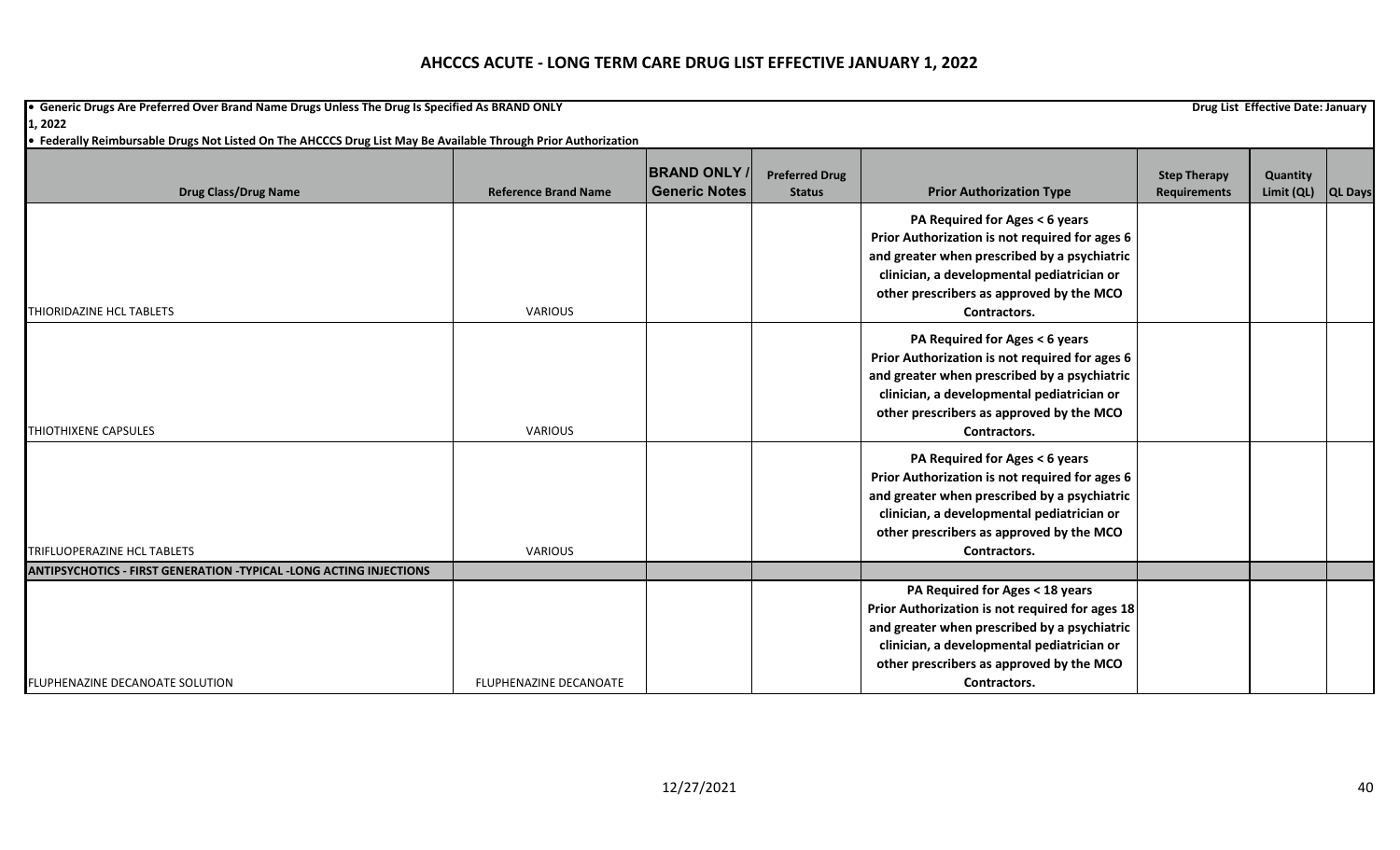**•** Generic Drugs Are Preferred Over Brand Name Drugs Unless The Drug Is Specified As BRAND ONLY **Drug List Effective Date: January Drug List Effective Date: January 1, 2022**

|                                                          |                             | <b>BRAND ONLY</b>    | <b>Preferred Drug</b> |                                                                                            | <b>Step Therapy</b> | Quantity   |                |
|----------------------------------------------------------|-----------------------------|----------------------|-----------------------|--------------------------------------------------------------------------------------------|---------------------|------------|----------------|
| <b>Drug Class/Drug Name</b>                              | <b>Reference Brand Name</b> | <b>Generic Notes</b> | <b>Status</b>         | <b>Prior Authorization Type</b>                                                            | <b>Requirements</b> | Limit (QL) | <b>QL Days</b> |
|                                                          |                             |                      |                       | PA Required for Ages < 18 years                                                            |                     |            |                |
|                                                          |                             |                      |                       | Prior Authorization is not required for ages 18                                            |                     |            |                |
|                                                          |                             |                      |                       | and greater when prescribed by a psychiatric<br>clinician, a developmental pediatrician or |                     |            |                |
|                                                          |                             |                      |                       | other prescribers as approved by the MCO                                                   |                     |            |                |
| HALOPERIDOL DECANOATE SOLUTION                           | HALDOL DECANOATE 50         |                      |                       | Contractors.                                                                               |                     |            |                |
| <b>ANTIVIRALS</b>                                        |                             |                      |                       |                                                                                            |                     |            |                |
| <b>ANTIRETROVIRALS</b>                                   |                             |                      |                       |                                                                                            |                     |            |                |
| <b>ABACAVIR SULFATE SOLUTION</b>                         | <b>ZIAGEN</b>               |                      |                       |                                                                                            |                     |            |                |
|                                                          |                             |                      |                       |                                                                                            |                     |            |                |
| <b>ABACAVIR SULFATE TABLETS</b>                          | <b>ZIAGEN</b>               |                      |                       |                                                                                            |                     |            |                |
| ABACAVIR SULFATE-LAMIVUDINE TABLETS                      | <b>EPZICOM</b>              |                      |                       |                                                                                            |                     |            |                |
| ABACAVIR SULFATE-LAMIVUDINE-ZIDOVUDINE TABLETS           | <b>TRIZIVIR</b>             |                      |                       |                                                                                            |                     |            |                |
| ABACAVIR-DOLUTEGRAVIR-LAMIVUDINE TABLETS                 | <b>TRIUMEQ</b>              |                      |                       |                                                                                            |                     |            |                |
| <b>ATAZANAVIR SULFATE CAPSULES</b>                       | REYATAZ                     |                      |                       |                                                                                            |                     |            |                |
| ATAZANAVIR SULFATE POWDER PACK                           | REYATAZ                     |                      |                       |                                                                                            |                     |            |                |
| ATAZANAVIR SULFATE-COBICISTAT TABLETS                    | <b>EVOTAZ</b>               |                      |                       |                                                                                            |                     |            |                |
| BICTEGRAVIR-EMTRICITABINE-TENOFOVIR ALAFENAMIDE FUMARATE |                             |                      |                       |                                                                                            |                     |            |                |
| <b>TABLETS</b>                                           | <b>BIKTARVY</b>             |                      |                       |                                                                                            |                     | 30.00      | 30.00          |
| <b>COBICISTAT TABLETS</b>                                | <b>TYBOST</b>               |                      |                       |                                                                                            |                     | 30.00      | 30.00          |
| DARUNAVIR ETHANOLATE SUSPENSION                          | PREZISTA                    |                      |                       |                                                                                            |                     |            |                |
| DARUNAVIR ETHANOLATE TABLETS                             | <b>PREZISTA</b>             |                      |                       |                                                                                            |                     |            |                |
| DARUNAVIR-COBICISTAT TABLETS                             | <b>PREZCOBIX</b>            |                      |                       |                                                                                            |                     |            |                |
| DARUNAVIR-COBICISTAT-EMTRICITABINE-TENOFOVIR ALAFENAMIDE |                             |                      |                       |                                                                                            |                     |            |                |
| <b>TABLETS</b>                                           | SYMTUZA                     |                      |                       |                                                                                            |                     |            |                |
| <b>DELAVIRDINE MESYLATE TABLETS</b>                      | <b>RESCRIPTOR</b>           |                      |                       |                                                                                            |                     |            |                |
| DIDANOSINE CAPSULE DELAYED RELEASE                       | <b>VIDEX EC</b>             |                      |                       |                                                                                            |                     |            |                |
| <b>DIDANOSINE SOLUTION</b>                               | <b>VIDEX PEDIATRIC</b>      |                      |                       |                                                                                            |                     |            |                |
| DOLUTEGRAVIR SODIUM TABLETS                              | <b>TIVICAY</b>              |                      |                       |                                                                                            |                     |            |                |
| DOLUTEGRAVIR SODIUM SOLUBLE TABLETS                      | <b>TIVICAY PD</b>           |                      |                       |                                                                                            |                     |            |                |
| DOLUTEGRAVIR SODIUM-LAMIVUDINE TABLETS                   | <b>DOVATO</b>               |                      |                       |                                                                                            |                     |            |                |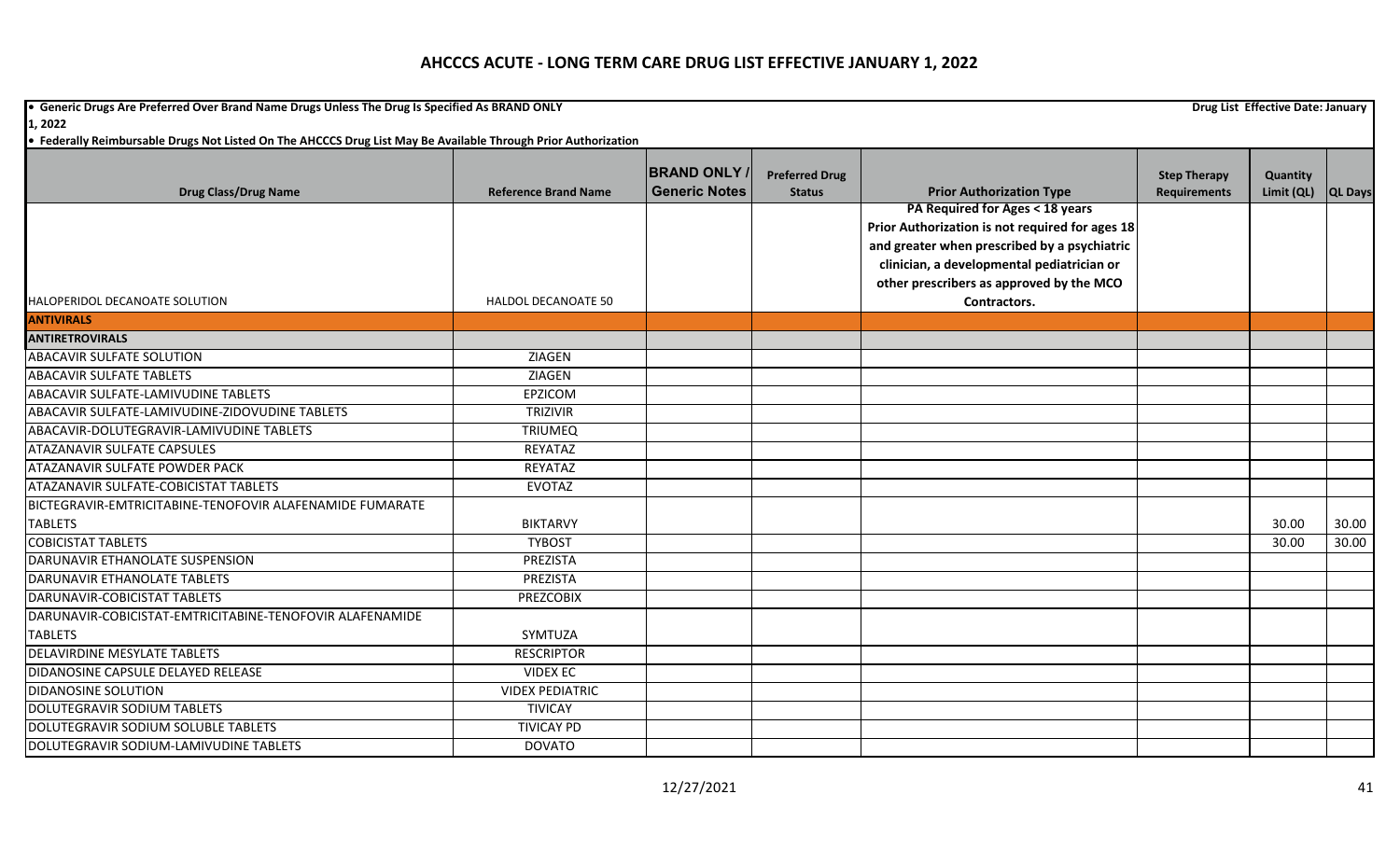**•** Generic Drugs Are Preferred Over Brand Name Drugs Unless The Drug Is Specified As BRAND ONLY **Drug List Effective Date: January Drug List Effective Date: January 1, 2022**

| <b>Drug Class/Drug Name</b>                                   | <b>Reference Brand Name</b> | <b>BRAND ONLY</b><br><b>Generic Notes</b> | <b>Preferred Drug</b><br><b>Status</b> | <b>Prior Authorization Type</b> | <b>Step Therapy</b><br><b>Requirements</b> | Quantity<br>Limit (QL) | <b>QL Days</b> |
|---------------------------------------------------------------|-----------------------------|-------------------------------------------|----------------------------------------|---------------------------------|--------------------------------------------|------------------------|----------------|
| DOLUTEGRAVIR SODIUM-RILPIVIRINE HCL TABLETS                   | <b>JULUCA</b>               |                                           |                                        |                                 |                                            |                        |                |
|                                                               |                             |                                           |                                        |                                 |                                            |                        |                |
| DORAVIRINE-LAMIVUDINE-TENOFOVIR DISOPROXIL FUMARATE TABLETS   | <b>DELSTRIGO</b>            |                                           |                                        |                                 |                                            |                        |                |
| <b>DORAVIRINE TABLETS</b>                                     | <b>PIFELTRO</b>             |                                           |                                        |                                 |                                            |                        |                |
| <b>EFAVIRENZ CAPSULES</b>                                     | <b>SUSTIVA</b>              |                                           |                                        |                                 |                                            |                        |                |
| <b>EFAVIRENZ TABLETS</b>                                      | <b>SUSTIVA</b>              |                                           |                                        |                                 |                                            |                        |                |
| EFAVIRENZ-EMTRICITABINE-TENOFOVIR DISOPROXIL FUMARATE TABLETS | <b>ATRIPLA</b>              |                                           |                                        |                                 |                                            |                        |                |
| <b>ELVITEGRAVIR TABLETS</b>                                   | <b>VITEKTA</b>              |                                           |                                        |                                 |                                            |                        |                |
| ELVITEGRAVIR-COBICISTAT-EMTRICITABINE-TENOFOVIR TABLETS       | <b>STRIBILD</b>             |                                           |                                        |                                 |                                            |                        |                |
| ELVITEGRAVIR-COBICISTAT-EMTRICITABINE-TENOFOVIR ALAFENAMIDE   |                             |                                           |                                        |                                 |                                            |                        |                |
| <b>TABLETS</b>                                                | <b>GENVOYA</b>              |                                           |                                        |                                 |                                            | 30.00                  | 30.00          |
| <b>EMTRICITABINE CAPSULES</b>                                 | <b>EMTRIVA</b>              |                                           |                                        |                                 |                                            |                        |                |
| <b>EMTRICITABINE SOLUTION</b>                                 | <b>EMTRIVA</b>              |                                           |                                        |                                 |                                            |                        |                |
| EMTRICITABINE-RILPIVIRINE-TENOFOVIR ALAFENAMIDE FUMARATE      |                             |                                           |                                        |                                 |                                            |                        |                |
| <b>TABLETS</b>                                                | ODEFSEY                     |                                           |                                        |                                 |                                            | 30.00                  | 30.00          |
| EMTRICITABINE-RILPIVIRINE-TENOFOVIR DISOPROXIL FUMARATE       |                             |                                           |                                        |                                 |                                            |                        |                |
| <b>TABLETS</b>                                                | COMPLERA                    |                                           |                                        |                                 |                                            |                        |                |
| EMTRICITABINE-TENOFOVIR ALAFENAMIDE FUMARATE TABLETS          | <b>DESCOVY</b>              |                                           |                                        |                                 |                                            | 30.00                  | 30.00          |
| <b>EMTRICITABINE-TENOFOVIR DISOPROXIL FUMARATE TABLETS</b>    | <b>TRUVADA</b>              | <b>Brand Only</b>                         |                                        |                                 |                                            |                        |                |
| <b>ENFUVIRTIDE SOLUTION</b>                                   | <b>FUZEON</b>               |                                           |                                        | <b>PA Required</b>              |                                            | 1.00                   | 30.00          |
| FOSAMPRENAVIR CALCIUM SUSPENSION                              | LEXIVA                      |                                           |                                        |                                 |                                            |                        |                |
| <b>FOSAMPRENAVIR CALCIUM TABLETS</b>                          | LEXIVA                      |                                           |                                        |                                 |                                            |                        |                |
| <b>INDINAVIR SULFATE CAPSULES</b>                             | CRIXIVAN                    |                                           |                                        |                                 |                                            |                        |                |
| <b>LAMIVUDINE SOLUTION</b>                                    | <b>EPIVIR</b>               |                                           |                                        |                                 |                                            |                        |                |
| <b>LAMIVUDINE TABLETS</b>                                     | <b>EPIVIR</b>               |                                           |                                        |                                 |                                            |                        |                |
| LAMIVUDINE-ZIDOVUDINE TABLETS                                 | <b>COMBIVIR</b>             |                                           |                                        |                                 |                                            |                        |                |
| LOPINAVIR-RITONAVIR SOLUTION                                  | KALETRA                     |                                           |                                        |                                 |                                            |                        |                |
| LOPINAVIR-RITONAVIR TABLETS                                   | <b>KALETRA</b>              |                                           |                                        |                                 |                                            |                        |                |
| <b>MARAVIROC TABLETS</b>                                      | SELZENTRY                   |                                           |                                        | <b>PA Required</b>              |                                            |                        |                |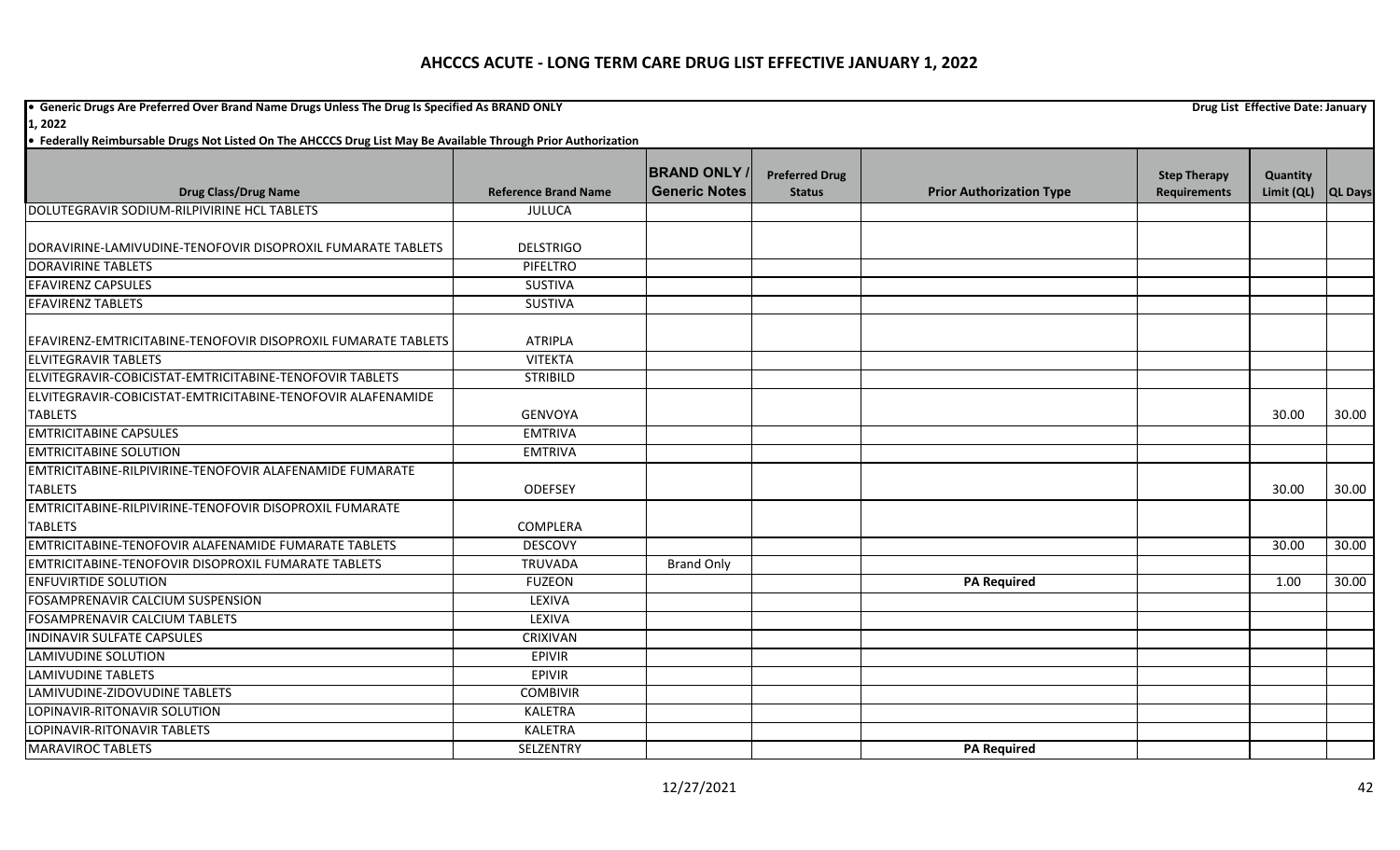**•** Generic Drugs Are Preferred Over Brand Name Drugs Unless The Drug Is Specified As BRAND ONLY **Drug List Effective Date: January Drug List Effective Date: January** 

**1, 2022**

| <b>Drug Class/Drug Name</b>            | <b>Reference Brand Name</b> | <b>BRAND ONLY</b><br><b>Generic Notes</b> | <b>Preferred Drug</b><br><b>Status</b> | <b>Prior Authorization Type</b> | <b>Step Therapy</b><br><b>Requirements</b> | Quantity<br>Limit (QL) |                |
|----------------------------------------|-----------------------------|-------------------------------------------|----------------------------------------|---------------------------------|--------------------------------------------|------------------------|----------------|
| NELFINAVIR MESYLATE TABLETS            | <b>VIRACEPT</b>             |                                           |                                        |                                 |                                            |                        | <b>QL Days</b> |
| <b>NEVIRAPINE SUSPENSION</b>           | <b>VIRAMUNE</b>             |                                           |                                        |                                 |                                            |                        |                |
| <b>NEVIRAPINE TABLETS</b>              | <b>VIRAMUNE</b>             |                                           |                                        |                                 |                                            |                        |                |
| <b>NEVIRAPINE TABLET 24-HOUR</b>       |                             |                                           |                                        |                                 |                                            |                        |                |
|                                        | <b>VIRAMUNE XR</b>          |                                           |                                        |                                 |                                            |                        |                |
| RALTEGRAVIR POTASSIUM CHEWABLE TABLETS | <b>ISENTRESS</b>            |                                           |                                        |                                 |                                            |                        |                |
| RALTEGRAVIR POTASSIUM PACK             | <b>ISENTRESS</b>            |                                           |                                        |                                 |                                            |                        |                |
| RALTEGRAVIR POTASSIUM TABLETS          | <b>ISENTRESS</b>            |                                           |                                        |                                 |                                            |                        |                |
| <b>RITONAVIR CAPSULES</b>              | <b>NORVIR</b>               |                                           |                                        |                                 |                                            |                        |                |
| <b>RITONAVIR SOLUTION</b>              | <b>NORVIR</b>               |                                           |                                        |                                 |                                            |                        |                |
| <b>RITONAVIR TABLETS</b>               | <b>NORVIR</b>               |                                           |                                        |                                 |                                            |                        |                |
| <b>RITONAVIR POWDER</b>                | <b>NORVIR</b>               |                                           |                                        |                                 |                                            |                        |                |
| SAQUINAVIR MESYLATE CAPSULES           | <b>INVIRASE</b>             |                                           |                                        |                                 |                                            |                        |                |
| SAQUINAVIR MESYLATE TABLETS            | <b>INVIRASE</b>             |                                           |                                        |                                 |                                            |                        |                |
| <b>STAVUDINE CAPSULES</b>              | ZERIT                       |                                           |                                        |                                 |                                            |                        |                |
| <b>STAVUDINE SOLUTION</b>              | ZERIT                       |                                           |                                        |                                 |                                            |                        |                |
| TENOFOVIR DISOPROXIL FUMARATE POWDER   | <b>VIREAD</b>               |                                           |                                        |                                 |                                            |                        |                |
| <b>TIPRANAVIR CAPSULES</b>             | <b>APTIVUS</b>              |                                           |                                        |                                 |                                            |                        |                |
| <b>TIPRANAVIR SOLUTION</b>             | <b>APTIVUS</b>              |                                           |                                        |                                 |                                            |                        |                |
| <b>ZIDOVUDINE CAPSULES</b>             | <b>RETROVIR</b>             |                                           |                                        |                                 |                                            |                        |                |
| <b>ZIDOVUDINE SYRUP</b>                | <b>RETROVIR</b>             |                                           |                                        |                                 |                                            |                        |                |
| <b>ZIDOVUDINE TABLETS</b>              | ZIDOVUDINE                  |                                           |                                        |                                 |                                            |                        |                |
| <b>CMV AGENTS</b>                      |                             |                                           |                                        |                                 |                                            |                        |                |
| <b>CIDOFOVIR IV</b>                    | <b>VISTIDE</b>              |                                           |                                        | <b>PA Required</b>              |                                            |                        |                |
| <b>FOSCARENT SODIUM</b>                | <b>FOSCAVIR</b>             |                                           |                                        | <b>PA Required</b>              |                                            |                        |                |
| <b>GANCICLOVIR SODIUM</b>              | <b>CYTOVENE</b>             |                                           |                                        | <b>PA Required</b>              |                                            |                        |                |
| VALGANCICLOVIR HCL SOLUTION            | VALCYTE                     |                                           |                                        | <b>PA Required</b>              |                                            |                        |                |
| <b>VALGANCICLOVIR HCL TABLETS</b>      | VALCYTE                     |                                           |                                        | <b>PA Required</b>              |                                            |                        |                |
| <b>HEPATITIS B AGENTS</b>              |                             |                                           |                                        |                                 |                                            |                        |                |
| <b>ADEFOVIR DIPIVOXIL TABLETS</b>      | <b>HEPSERA</b>              |                                           |                                        | <b>PA Required</b>              |                                            |                        |                |
| <b>ENTECAVIR SOLUTION</b>              | BARACLUDE                   |                                           |                                        | <b>PA Required</b>              |                                            |                        |                |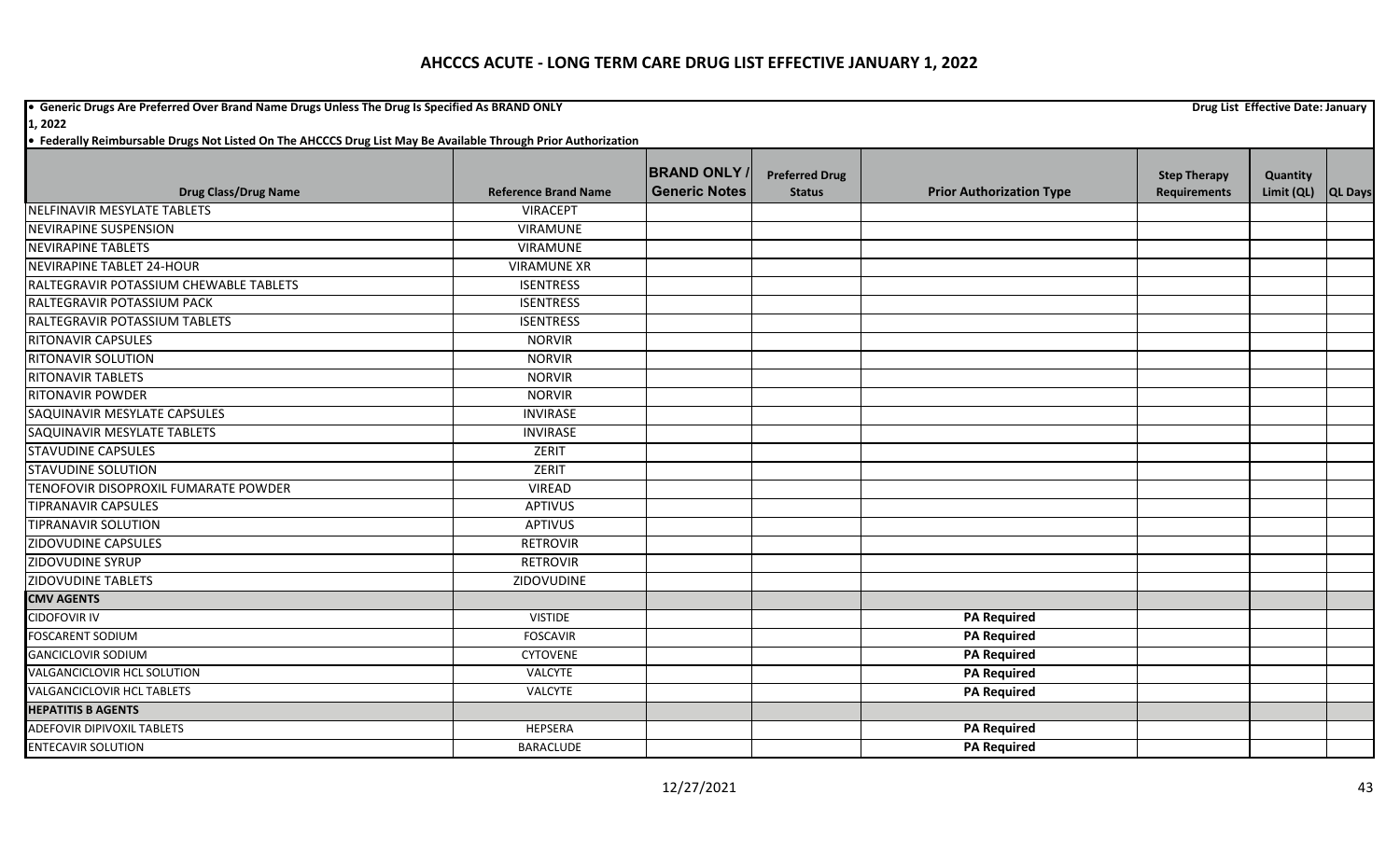**•** Generic Drugs Are Preferred Over Brand Name Drugs Unless The Drug Is Specified As BRAND ONLY **Drug List Effective Date: January Drug List Effective Date: January** 

**1, 2022**

|                                           |                               | <b>BRAND ONLY</b>                   | <b>Preferred Drug</b>            |                                 | <b>Step Therapy</b> | Quantity   |                |
|-------------------------------------------|-------------------------------|-------------------------------------|----------------------------------|---------------------------------|---------------------|------------|----------------|
| <b>Drug Class/Drug Name</b>               | <b>Reference Brand Name</b>   | <b>Generic Notes</b>                | <b>Status</b>                    | <b>Prior Authorization Type</b> | <b>Requirements</b> | Limit (QL) | <b>QL Days</b> |
| <b>ENTECAVIR TABLETS</b>                  | <b>BARACLUDE</b>              |                                     |                                  | <b>PA Required</b>              |                     |            |                |
| LAMIVUDINE (HBV) SOLUTION                 | <b>EPIVIR HBV</b>             |                                     |                                  |                                 |                     |            |                |
| LAMIVUDINE (HBV) TABLETS                  | <b>EPIVIR HBV</b>             |                                     |                                  |                                 |                     |            |                |
| <b>TELBIVUDINE TABLETS</b>                | TYZEKA                        |                                     |                                  | <b>PA Required</b>              |                     |            |                |
| <b>HEPATITIS C AGENTS</b>                 |                               |                                     |                                  |                                 |                     |            |                |
| <b>GLECAPREVIR-PIBRENTASVIR TABLETS</b>   | <b>MAVYRET</b>                |                                     | <b>PREFERRED DRUG</b>            | <b>PA Required</b>              |                     |            |                |
| PEGINTERFERON ALFA-2A SOLUTION            | <b>PEGASYS</b>                |                                     | PREFERRED DRUG                   | <b>PA Required</b>              |                     |            |                |
| <b>PEGINTERFERON ALFA-2B KIT</b>          | <b>PEGINTRON</b>              |                                     | PREFERRED DRUG                   | <b>PA Required</b>              |                     |            |                |
| RIBAVIRIN (HEPATITIS C) CAPSULES          | <b>VARIOUS</b>                |                                     | <b>PREFERRED DRUG</b>            | <b>PA Required</b>              |                     |            |                |
| RIBAVIRIN (HEPATITIS C) TABLETS           | <b>VARIOUS</b>                |                                     | <b>PREFERRED DRUG</b>            | <b>PA Required</b>              |                     |            |                |
|                                           |                               | <b>AUTHORIZED</b><br><b>GENERIC</b> |                                  |                                 |                     |            |                |
| SOFOSBUVIR/VELPATASVIR                    | <b>EPCLUSA</b>                | <b>ONLY</b>                         | <b>PREFERRED DRUG</b>            | <b>PA Required</b>              |                     |            |                |
| <b>HERPES AGENTS</b>                      |                               |                                     |                                  |                                 |                     |            |                |
| <b>ACYCLOVIR SUSPENSION</b>               | <b>ZOVIRAX</b>                |                                     |                                  |                                 |                     |            |                |
| <b>ACYCLOVIR TABLETS</b>                  | ZOVIRAX                       |                                     |                                  |                                 |                     |            |                |
| <b>FAMCICLOVIR TABLETS</b>                | <b>FAMVIR</b>                 |                                     |                                  | <b>PA Required</b>              |                     |            |                |
| <b>VALACYCLOVIR HCL TABLETS</b>           | VALTREX                       |                                     |                                  | <b>PA Required</b>              |                     |            |                |
| <b>INFLUENZA AGENTS</b>                   |                               |                                     |                                  |                                 |                     |            |                |
| <b>OSELTAMIVIR PHOSPHATE CAPSULES</b>     | <b>TAMIFLU</b>                |                                     |                                  |                                 |                     | 20         | 270            |
| <b>OSELTAMIVIR PHOSPHATE SUSPENSION</b>   | <b>TAMIFLU</b>                |                                     |                                  |                                 |                     |            |                |
| RIMANTADINE HYDROCHLORIDE TABLETS         | <b>FLUMADINE</b>              |                                     |                                  |                                 |                     |            |                |
| ZANAMIVIR AEROSOL POWDER BREATH ACTIVATED | RELENZA DISKHALER             |                                     |                                  |                                 |                     | 40         | 270            |
| <b>ASSORTED CLASSES</b>                   |                               |                                     |                                  |                                 |                     |            |                |
| <b>BLOOD PRODUCTS - IMMUNE GLOBULINS</b>  |                               |                                     |                                  |                                 |                     |            |                |
| <b>IMMUNE GLOBULIN</b>                    | <b>BIVIGAM (IV)</b>           | <b>BRAND ONLY</b>                   | <b>PREFERRED DRUG</b>            | <b>PA REQUIRED</b>              |                     |            |                |
| <b>IMMUNE GLOBULIN</b>                    | <b>FLEBOGFAMMA DIF (IV)</b>   |                                     | <b>BRAND ONLY PREFERRED DRUG</b> | <b>PA REQUIRED</b>              |                     |            |                |
| <b>IMMUNE GLOBULIN</b>                    | <b>GAMMAGARD LIQUID (INJ)</b> |                                     | <b>BRAND ONLY PREFERRED DRUG</b> | <b>PA REQUIRED</b>              |                     |            |                |
| <b>IMMUNE GLOBULIN</b>                    | <b>GAMMAKED (INJ)</b>         |                                     | <b>BRAND ONLY PREFERRED DRUG</b> | <b>PA Required</b>              |                     |            |                |
| <b>IMMUNE GLOBULIN</b>                    | <b>GAMUNEX-C (INJ)</b>        |                                     | <b>BRAND ONLY PREFERRED DRUG</b> | <b>PA REQUIRED</b>              |                     |            |                |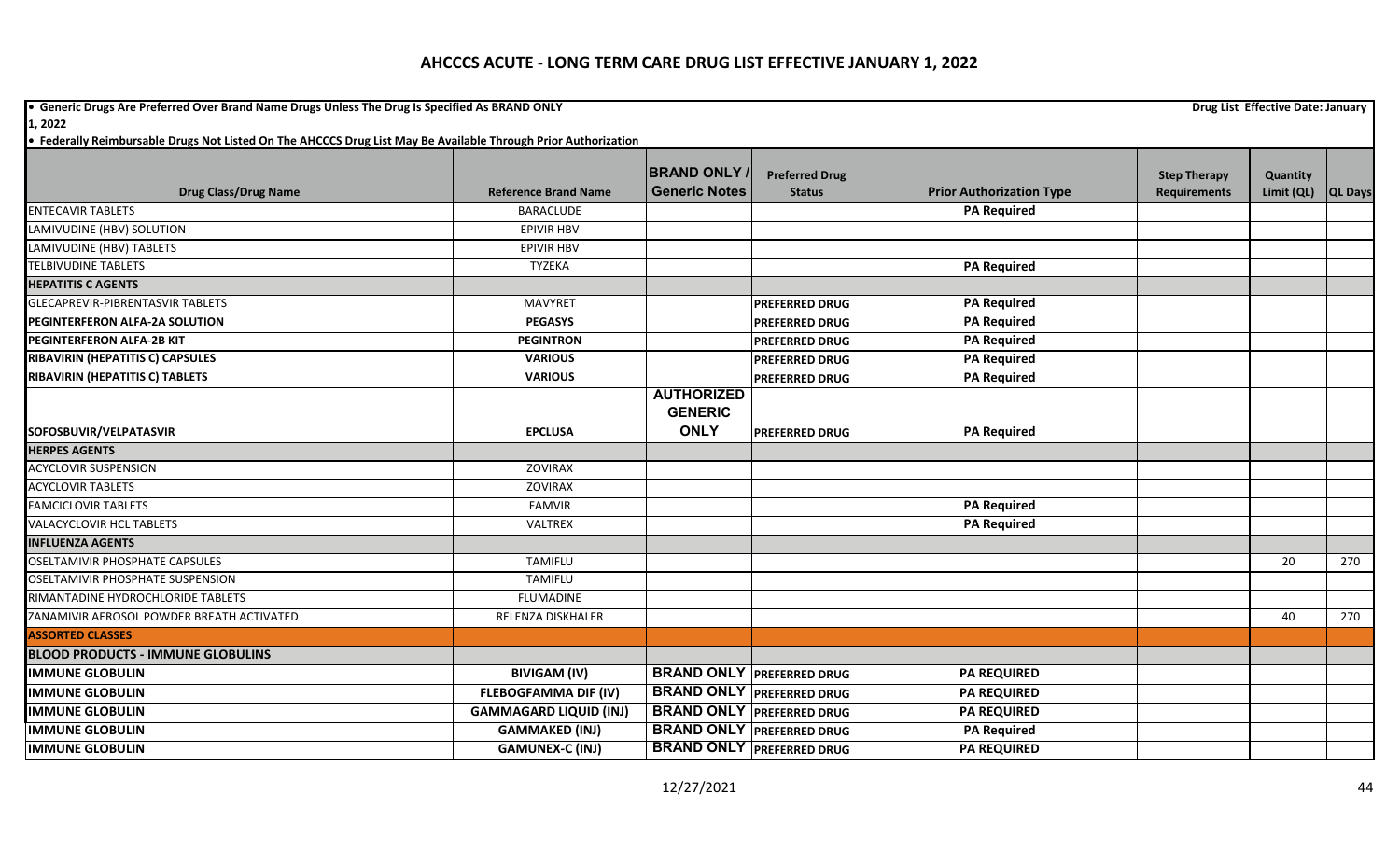**•** Generic Drugs Are Preferred Over Brand Name Drugs Unless The Drug Is Specified As BRAND ONLY **Drug List Effective Date: January Drug List Effective Date: January** 

|                                                    |                             | <b>BRAND ONLY</b>    | <b>Preferred Drug</b>            |                                 | <b>Step Therapy</b> | Quantity   |         |
|----------------------------------------------------|-----------------------------|----------------------|----------------------------------|---------------------------------|---------------------|------------|---------|
| <b>Drug Class/Drug Name</b>                        | <b>Reference Brand Name</b> | <b>Generic Notes</b> | <b>Status</b>                    | <b>Prior Authorization Type</b> | <b>Requirements</b> | Limit (QL) | QL Days |
| <b>IMMUNE GLOBULIN</b>                             | <b>HIZENTRA (SUBQ)</b>      |                      | <b>BRAND ONLY PREFERRED DRUG</b> | <b>PA REQUIRED</b>              |                     |            |         |
| <b>IMMUNE GLOBULIN</b>                             | <b>PRIVIGEN (IV)</b>        |                      | <b>BRAND ONLY PREFERRED DRUG</b> | <b>PA Required</b>              |                     |            |         |
| <b>CHELATING AGENTS</b>                            |                             |                      |                                  |                                 |                     |            |         |
| PENICILLAMINE CAPSULES                             | <b>CUPRIMINE</b>            |                      |                                  |                                 |                     |            |         |
| <b>IMMUNOMODULATORS</b>                            |                             |                      |                                  |                                 |                     |            |         |
| LENALIDOMIDE CAPSULES                              | REVLIMID                    |                      |                                  | <b>PA Required</b>              |                     |            |         |
| <b>THALIDOMIDE CAPSULES</b>                        | THALOMID                    |                      |                                  | <b>PA Required</b>              |                     |            |         |
| <b>IMMUNOSUPPRESSIVE AGENTS</b>                    |                             |                      |                                  |                                 |                     |            |         |
| <b>AZATHIOPRINE TABLETS</b>                        | <b>IMURAN</b>               |                      |                                  |                                 |                     |            |         |
| <b>CYCLOSPORINE CAPSULES</b>                       | SANDIMMUNE                  |                      |                                  |                                 |                     |            |         |
| CYCLOSPORINE MODIFIED (FOR MICROEMULSION) CAPSULES | GENGRAF                     |                      |                                  |                                 |                     |            |         |
| CYCLOSPORINE MODIFIED (FOR MICROEMULSION) SOLUTION | GENGRAF                     |                      |                                  |                                 |                     |            |         |
| <b>CYCLOSPORINE SOLUTION</b>                       | SANDIMMUNE                  |                      |                                  |                                 |                     |            |         |
| EVEROLIMUS (IMMUNOSUPRESSANT) TABLETS              | <b>ZORTRESS</b>             |                      |                                  | <b>PA Required</b>              |                     |            |         |
| MYCOPHENOLATE MOFETIL CAPSULES                     | <b>CELLCEPT</b>             |                      |                                  |                                 |                     |            |         |
| MYCOPHENOLATE MOFETIL SUSPENSION                   | <b>CELLCEPT</b>             |                      |                                  |                                 |                     |            |         |
| MYCOPHENOLATE MOFETIL TABLETS                      | <b>CELLCEPT</b>             |                      |                                  |                                 |                     |            |         |
| <b>SIROLIMUS SOLUTION</b>                          | RAPAMUNE                    |                      |                                  |                                 |                     |            |         |
| <b>SIROLIMUS TABLETS</b>                           | <b>RAPAMUNE</b>             |                      |                                  |                                 |                     |            |         |
| <b>TACROLIMUS CAPSULES</b>                         | <b>HECORIA</b>              |                      |                                  |                                 |                     |            |         |
| TACROLIMUS CAPSULE CONTROLLED RELEASE              | <b>ASTAGRAF XL</b>          |                      |                                  |                                 |                     |            |         |
| POTASSIUM REMOVING RESINS                          |                             |                      |                                  |                                 |                     |            |         |
| SODIUM POLYSTYRENE SULFONATE POWDER                | KAYEXALATE                  |                      |                                  |                                 |                     |            |         |
| SODIUM POLYSTYRENE SULFONATE SUSPENSION            | <b>KIONEX</b>               |                      |                                  |                                 |                     |            |         |
| <b>BETA BLOCKERS</b>                               |                             |                      |                                  |                                 |                     |            |         |
| <b>ALPHA-BETA BLOCKERS</b>                         |                             |                      |                                  |                                 |                     |            |         |
| <b>CARVEDILOL TABLETS</b>                          | <b>COREG</b>                |                      |                                  |                                 |                     |            |         |
| <b>LABETALOL HCL TABLETS</b>                       | TRANDATE                    |                      |                                  |                                 |                     |            |         |
| <b>BETA BLOCKERS CARDIO-SELECTIVE</b>              |                             |                      |                                  |                                 |                     |            |         |
| <b>ATENOLOL TABLETS</b>                            | <b>TENORMIN</b>             |                      |                                  |                                 |                     |            |         |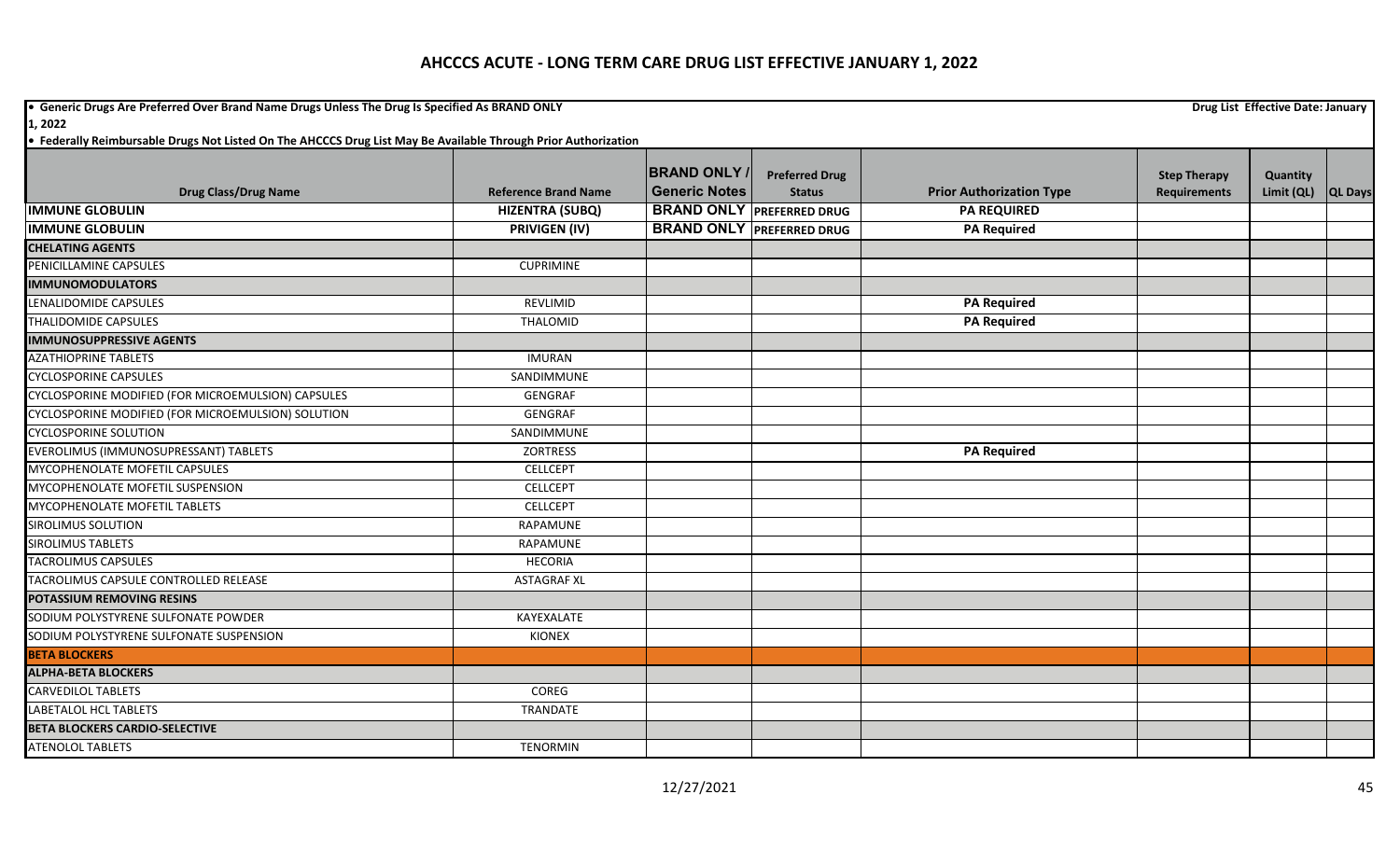**•** Generic Drugs Are Preferred Over Brand Name Drugs Unless The Drug Is Specified As BRAND ONLY **Drug List Effective Date: January Drug List Effective Date: January 1, 2022**

|                                                   |                             | <b>BRAND ONLY</b>    | <b>Preferred Drug</b> |                                   | <b>Step Therapy</b> | Quantity        |                 |
|---------------------------------------------------|-----------------------------|----------------------|-----------------------|-----------------------------------|---------------------|-----------------|-----------------|
| <b>Drug Class/Drug Name</b>                       | <b>Reference Brand Name</b> | <b>Generic Notes</b> | <b>Status</b>         | <b>Prior Authorization Type</b>   | <b>Requirements</b> | Limit (QL)      | QL Days         |
| ATENOLOL/CHLORTHALIDONE                           | <b>VARIOUS</b>              |                      |                       |                                   |                     |                 |                 |
| <b>BISOPRODOL</b>                                 | <b>VARIOUS</b>              |                      |                       |                                   |                     |                 |                 |
| BISOPRODOL/HCTZ                                   | <b>VARIOUS</b>              |                      |                       |                                   |                     |                 |                 |
| METOPROLOL TARTRATE TABLETS                       | <b>VARIOUS</b>              |                      |                       |                                   |                     |                 |                 |
| METOPROLOL SUCCINATE TABLET XL 24-HOUR            | <b>VARIOUS</b>              |                      |                       |                                   |                     |                 |                 |
| METOPROLOL TARTRATE/HCTZ                          | <b>VARIOUS</b>              |                      |                       |                                   |                     |                 |                 |
| <b>BETA BLOCKERS NON-SELECTIVE</b>                |                             |                      |                       |                                   |                     |                 |                 |
|                                                   |                             |                      |                       | PA NOT REQUIRED FOR CHILDREN AND  |                     |                 |                 |
| <b>NADOLOL</b>                                    | <b>VARIOUS</b>              |                      |                       | ADOLESCENTS UNDER 19 YEARS OF AGE |                     |                 |                 |
| PROPRANOLOL HCL CAPSULE ER CONTROLLED RELEASE     | <b>VARIOUS</b>              |                      |                       |                                   |                     |                 |                 |
| PROPRANOLOL HCL SOLUTION                          | <b>VARIOUS</b>              |                      |                       |                                   |                     |                 |                 |
| PROPRANOLOL HCL TABLETS                           | <b>VARIOUS</b>              |                      |                       |                                   |                     |                 |                 |
| PROPRANOLOL / HCTZ                                | <b>VARIOUS</b>              |                      |                       |                                   |                     |                 |                 |
| SOTALOL HCL TABLETS                               | <b>BETAPACE</b>             |                      |                       |                                   |                     |                 |                 |
| <b>CALCIUM CHANNEL BLOCKERS</b>                   |                             |                      |                       |                                   |                     |                 |                 |
| <b>CALCIUM CHANNEL BLOCKERS</b>                   |                             |                      |                       |                                   |                     |                 |                 |
| <b>AMLODIPINE BESYLATE</b>                        | <b>VARIOUS</b>              |                      |                       |                                   |                     | 30              | 30              |
| <b>DILTIAZEM CAPSULE ER</b>                       | <b>VARIOUS</b>              |                      |                       |                                   |                     |                 |                 |
| <b>DILTIAZEM TABLETS</b>                          | <b>VARIOUS</b>              |                      |                       |                                   |                     |                 |                 |
| FELODIPINE TABLET ER 24-HOUR                      | VARIOUS                     |                      |                       |                                   |                     | 30              | 30              |
| NIFEDIPINE IR CAPSULES                            | <b>VARIOUS</b>              |                      |                       |                                   |                     |                 |                 |
| NIFEDIPINE TABLET ER 24-HOUR                      | <b>VARIOUS</b>              |                      |                       |                                   |                     | 30              | 30              |
| <b>VERAPAMIL HCL CAPSULE SR</b>                   | <b>VARIOUS</b>              |                      |                       |                                   |                     | 30 <sup>°</sup> | 30 <sup>°</sup> |
| <b>VERAPAMIL HCL TABLETS</b>                      | <b>VARIOUS</b>              |                      |                       |                                   |                     |                 |                 |
| VERAPAMIL HCL TABLET CONTROLLED RELEASE           | <b>VARIOUS</b>              |                      |                       |                                   |                     | 30              | 30              |
| <b>CARDIOTONICS</b>                               |                             |                      |                       |                                   |                     |                 |                 |
| <b>CARDIAC GLYCOSIDES</b>                         |                             |                      |                       |                                   |                     |                 |                 |
| <b>DIGOXIN SOLUTION</b>                           | <b>DIGOXIN</b>              |                      |                       |                                   |                     |                 |                 |
| <b>DIGOXIN TABLETS</b>                            | LANOXIN                     |                      |                       |                                   |                     |                 |                 |
| <b>CARDIOVASCULAR AGENTS - MISC.</b>              |                             |                      |                       |                                   |                     |                 |                 |
| <b>ANGIOTENSTIN RECEPTOR NEPRILYSIN INHIBITOR</b> |                             |                      |                       |                                   |                     |                 |                 |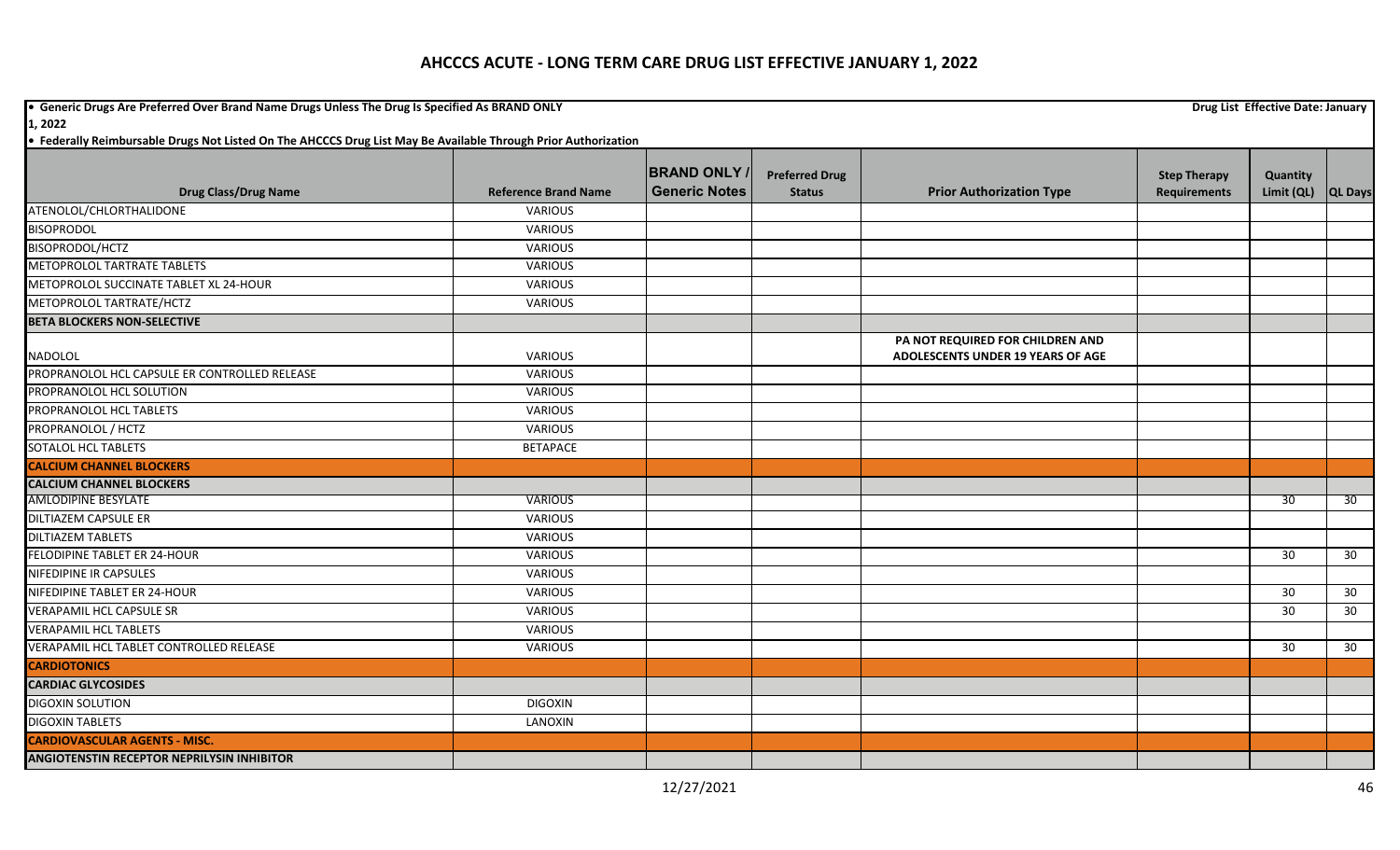**•** Generic Drugs Are Preferred Over Brand Name Drugs Unless The Drug Is Specified As BRAND ONLY **Drug List Effective Date: January Drug List Effective Date: January** 

**1, 2022**

|                                                        |                             | <b>BRAND ONLY /</b>  | <b>Preferred Drug</b>              |                                   | <b>Step Therapy</b> | Quantity       |                |
|--------------------------------------------------------|-----------------------------|----------------------|------------------------------------|-----------------------------------|---------------------|----------------|----------------|
| <b>Drug Class/Drug Name</b>                            | <b>Reference Brand Name</b> | <b>Generic Notes</b> | <b>Status</b>                      | <b>Prior Authorization Type</b>   | <b>Requirements</b> | Limit (QL)     | <b>QL Days</b> |
| SACUBITRIL / VALSARTAN                                 | <b>ENTRESTO</b>             |                      |                                    | <b>PA Required</b>                |                     |                |                |
| PULMONARY HYPERTENSION - ENDOTHELIN RECEPTOR ANTAG     |                             |                      |                                    |                                   |                     |                |                |
| <b>AMBRISENTAN TABLETS</b>                             | <b>LETAIRIS</b>             |                      | <b>BRAND ONLY   PREFERRED DRUG</b> | <b>PA Required</b>                |                     |                |                |
| <b>BOSENTAN TABLETS</b>                                | <b>TRACLEER</b>             | <b>BRAND ONLY</b>    | <b>PREFERRED DRUG</b>              | <b>PA Required</b>                |                     |                |                |
| PULMONARY HYPERTENSION - PHOSPHODIESTERASE INHIBIT     |                             |                      |                                    |                                   |                     |                |                |
| SILDENAFIL CITRATE (PULMONARY HYPERTENSION) SUSPENSION | <b>REVATIO</b>              | <b>BRAND ONLY</b>    | <b>PREFERRED DRUG</b>              | PA Required FOR > 12 YEARS OF AGE |                     |                |                |
| SILDENAFIL CITRATE (PULMONARY HYPERTENSION) TABLETS    | <b>VARIOUS</b>              |                      | <b>PREFERRED DRUG</b>              | <b>PA Required</b>                |                     |                |                |
| TADALAFIL (PULMONARY HYPERTENSION) TABLETS             | <b>ADCIRCA</b>              | <b>BRAND ONLY</b>    | <b>PREFERRED DRUG</b>              | <b>PA Required</b>                |                     |                |                |
| <b>CEPHALOSPORINS</b>                                  |                             |                      |                                    |                                   |                     |                |                |
| <b>CEPHALOSPORINS - 1ST GENERATION</b>                 |                             |                      |                                    |                                   |                     |                |                |
| <b>CEFADROXIL CAPSULES</b>                             | CEFADROXIL                  |                      |                                    |                                   |                     |                |                |
| <b>CEFADROXIL SUSPENSION</b>                           | CEFADROXIL                  |                      |                                    |                                   |                     |                |                |
| <b>CEFADROXIL TABLETS</b>                              | <b>CEFADROXIL</b>           |                      |                                    |                                   |                     |                |                |
| <b>CEPHALEXIN CAPSULES</b>                             | <b>KEFLEX</b>               |                      |                                    |                                   |                     |                |                |
| CEPHALEXIN SUSPENSION                                  | CEPHALEXIN                  |                      |                                    |                                   |                     |                |                |
| <b>CEPHALEXIN TABLETS</b>                              | CEPHALEXIN                  |                      |                                    |                                   |                     |                |                |
| <b>CEPHALOSPORINS - 2ND GENERATION</b>                 |                             |                      |                                    |                                   |                     |                |                |
| <b>CEFACLOR CAPSULES</b>                               | <b>CEFACLOR</b>             |                      |                                    |                                   |                     |                |                |
| <b>CEFACLOR SUSPENSION</b>                             | <b>CEFACLOR</b>             |                      |                                    |                                   |                     |                |                |
| <b>CEFPROZIL SUSPENSION</b>                            | <b>CEFPROZIL</b>            |                      |                                    |                                   |                     |                |                |
| <b>CEFPROZIL TABLETS</b>                               | <b>CEFPROZIL</b>            |                      |                                    |                                   |                     |                |                |
| CEFUROXIME AXETIL SUSPENSION                           | <b>CEFTIN</b>               |                      |                                    |                                   |                     |                |                |
| <b>CEFUROXIME AXETIL TABLETS</b>                       | <b>CEFTIN</b>               |                      |                                    |                                   |                     |                |                |
| <b>CEPHALOSPORINS - 3RD GENERATION</b>                 |                             |                      |                                    |                                   |                     |                |                |
| <b>CEFDINIR CAPSULES</b>                               | <b>CEFDINIR</b>             |                      |                                    |                                   |                     |                |                |
| <b>CEFDINIR SUSPENSION</b>                             | <b>CEFDINIR</b>             |                      |                                    |                                   |                     |                |                |
| <b>CEFIXIME CAPSULES</b>                               | <b>SUPRAX</b>               |                      |                                    |                                   |                     | $\overline{1}$ | 30             |
| CEFIXIME CHEWABLE TABLETS                              | <b>SUPRAX</b>               |                      |                                    |                                   |                     | $\mathbf{1}$   | 30             |
| <b>CEFIXIME SUSPENSION</b>                             | <b>SUPRAX</b>               |                      |                                    |                                   |                     | $\mathbf{1}$   | 30             |
| <b>CEFIXIME TABLETS</b>                                | <b>SUPRAX</b>               |                      |                                    |                                   |                     | 1              | 30             |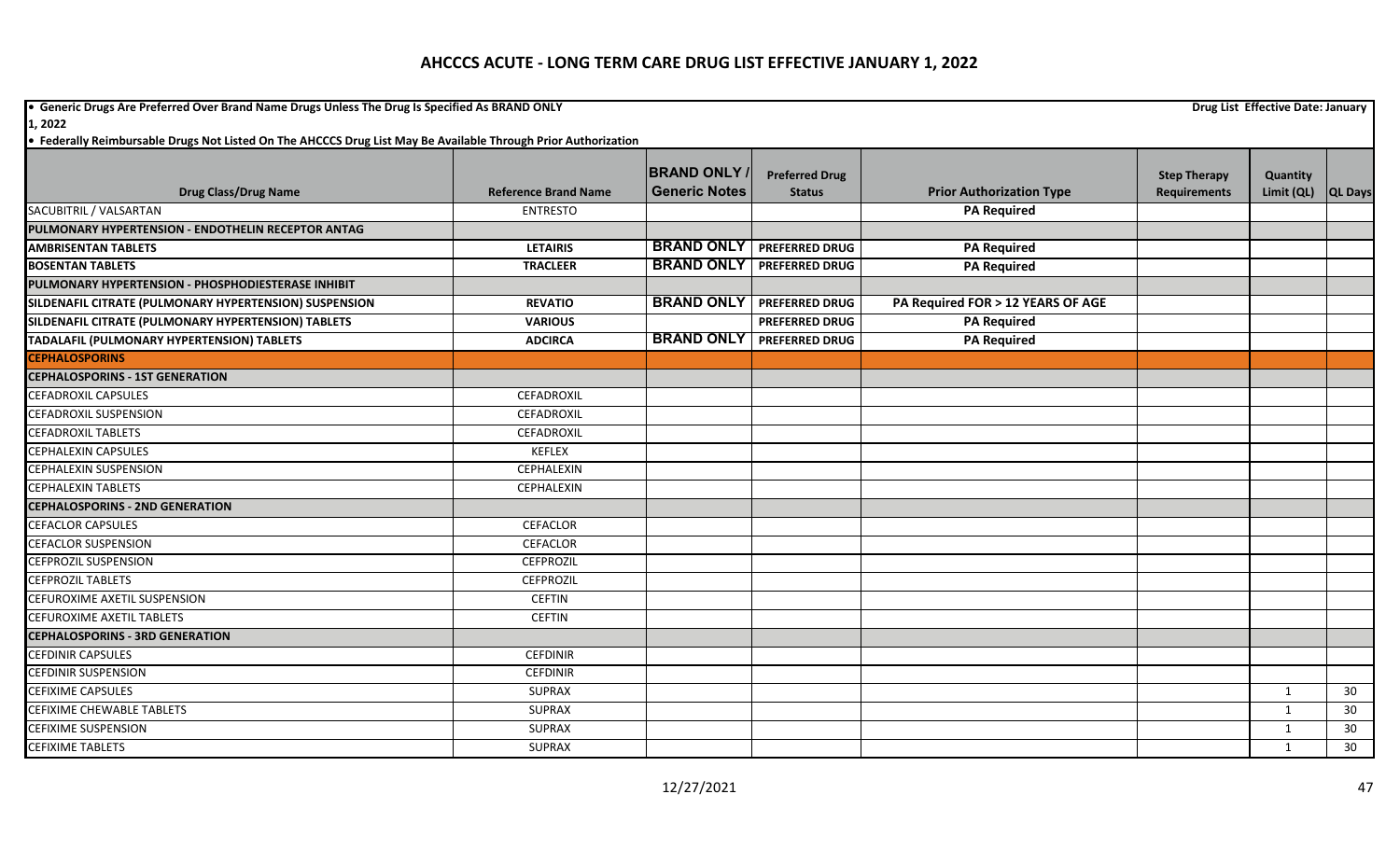**•** Generic Drugs Are Preferred Over Brand Name Drugs Unless The Drug Is Specified As BRAND ONLY **Drug List Effective Date: January Drug List Effective Date: January** 

**1, 2022**

|                                                         |                             | <b>BRAND ONLY</b>    | <b>Preferred Drug</b> |                                 | <b>Step Therapy</b> | Quantity           |  |
|---------------------------------------------------------|-----------------------------|----------------------|-----------------------|---------------------------------|---------------------|--------------------|--|
| <b>Drug Class/Drug Name</b>                             | <b>Reference Brand Name</b> | <b>Generic Notes</b> | <b>Status</b>         | <b>Prior Authorization Type</b> | <b>Requirements</b> | Limit (QL) QL Days |  |
| CEFPODOXIME PROXETIL SUSPENSION                         | <b>CEFPODOXIME PROXETIL</b> |                      |                       |                                 |                     |                    |  |
| CEFPODOXIME PROXETIL TABLETS                            | <b>CEFPODOXIME PROXETIL</b> |                      |                       |                                 |                     |                    |  |
| <b>CONTRACEPTION</b>                                    |                             |                      |                       |                                 |                     |                    |  |
| <b>COMBINATION CONTRACEPTIVES - ORAL</b>                |                             |                      |                       |                                 |                     |                    |  |
| DESOGESTREL & ETHINYL ESTRADIOL TABLETS                 | APRI                        |                      |                       |                                 |                     |                    |  |
| DESOGESTREL-ETHINYL ESTRADIOL (BIPHASIC) TABLETS        | <b>AZURETTE</b>             |                      |                       |                                 |                     |                    |  |
| DESOGESTREL-ETHINYL ESTRADIOL (TRIPHASIC) TABLETS       | CAZIANT                     |                      |                       |                                 |                     |                    |  |
| DROSPIRENONE-ETHINYL ESTRADIOL TABLETS                  | <b>OCELLA</b>               |                      |                       |                                 |                     |                    |  |
| ETHYNODIOL DIACET & ETHINYL ESTRADIOL TABLETS           | KELNOR 1/35                 |                      |                       |                                 |                     |                    |  |
| LEVONORGESTREL & ETHINYL ESTRADIOL TABLETS              | <b>AUBRA</b>                |                      |                       |                                 |                     |                    |  |
| LEVONORGESTREL-ETHINYL ESTRADIOL (TRIPHASIC) TABLETS    | ENPRESSE-28                 |                      |                       |                                 |                     |                    |  |
| LEVONORGESTREL-ETHINYL ESTRADIOL (91-DAY) TABLETS       | <b>AMETHIA LO</b>           |                      |                       |                                 |                     |                    |  |
| LEVONORGESTREL & ETHINYL ESTRADIOL (CONTINUOUS) TABLETS | AMETHYST                    |                      |                       |                                 |                     |                    |  |
| NORETHINDRONE ACE & ETHINYL ESTRADIOL-FE TABLETS        | <b>JUNEL FE</b>             |                      |                       |                                 |                     |                    |  |
| NORETHINDRONE ACE & ETHINYL ESTRADIOL-FE CHEWABLES      | MELODETTA 24 FE             |                      |                       |                                 |                     |                    |  |
| NORETHINDRONE & ETH ESTRADIOL TABLETS                   | <b>BALZIVA</b>              |                      |                       |                                 |                     |                    |  |
| <b>NORETHINDRONE &amp; MESTRANOL TABLETS</b>            | <b>NECON 1/50-28</b>        |                      |                       |                                 |                     |                    |  |
| NORETHINDRONE ACET & ETH ESTRA TABLETS                  | GILDESS 1/20                |                      |                       |                                 |                     |                    |  |
| NORETHINDRONE ACETATE-ETHINYL ESTRADIOL-FE TABLETS      | <b>ESTROSTEP FE</b>         |                      |                       |                                 |                     |                    |  |
| NORETHIN ACET & ESTRAD-FE TABLETS                       | LOESTRIN FE TAB 1/20        |                      |                       |                                 |                     |                    |  |
| NORETHINDRONE-ETH ESTRADIOL (BIPHASIC) TABLETS          | NECON 10/11-28              |                      |                       |                                 |                     |                    |  |
| NORETHINDRONE-ETH ESTRADIOL (TRIPHASIC) TABLETS         | CYCLAFEM 7/7/7              |                      |                       |                                 |                     |                    |  |
| NORETHINDRONE & ETHINYL ESTRADIOL-FE CHEWABLES          | <b>KAITLIB FE</b>           |                      |                       |                                 |                     |                    |  |
| NORGESTIMATE-ETHINYL ESTRADIOL (TRIPHASIC) TABLETS      | <b>ORTHO TRI-CYCLEN</b>     |                      |                       |                                 |                     |                    |  |
| NORGESTIMATE-ETHINYL ESTRADIOL TABLETS                  | <b>ESTARYLLA</b>            |                      |                       |                                 |                     |                    |  |
| NORGESTREL & ETHINYL ESTRADIOL TABLETS                  | CRYSELLE-28                 |                      |                       |                                 |                     |                    |  |
| <b>COMBINATION CONTRACEPTIVES - VAGINAL</b>             |                             |                      |                       |                                 |                     |                    |  |
| ETONOGESTREL-ETHINYL ESTRADIOL RING                     | <b>NUVARING</b>             | <b>BRAND ONLY</b>    |                       |                                 |                     |                    |  |
| <b>COPPER CONTRACEPTIVES - IUD</b>                      |                             |                      |                       |                                 |                     |                    |  |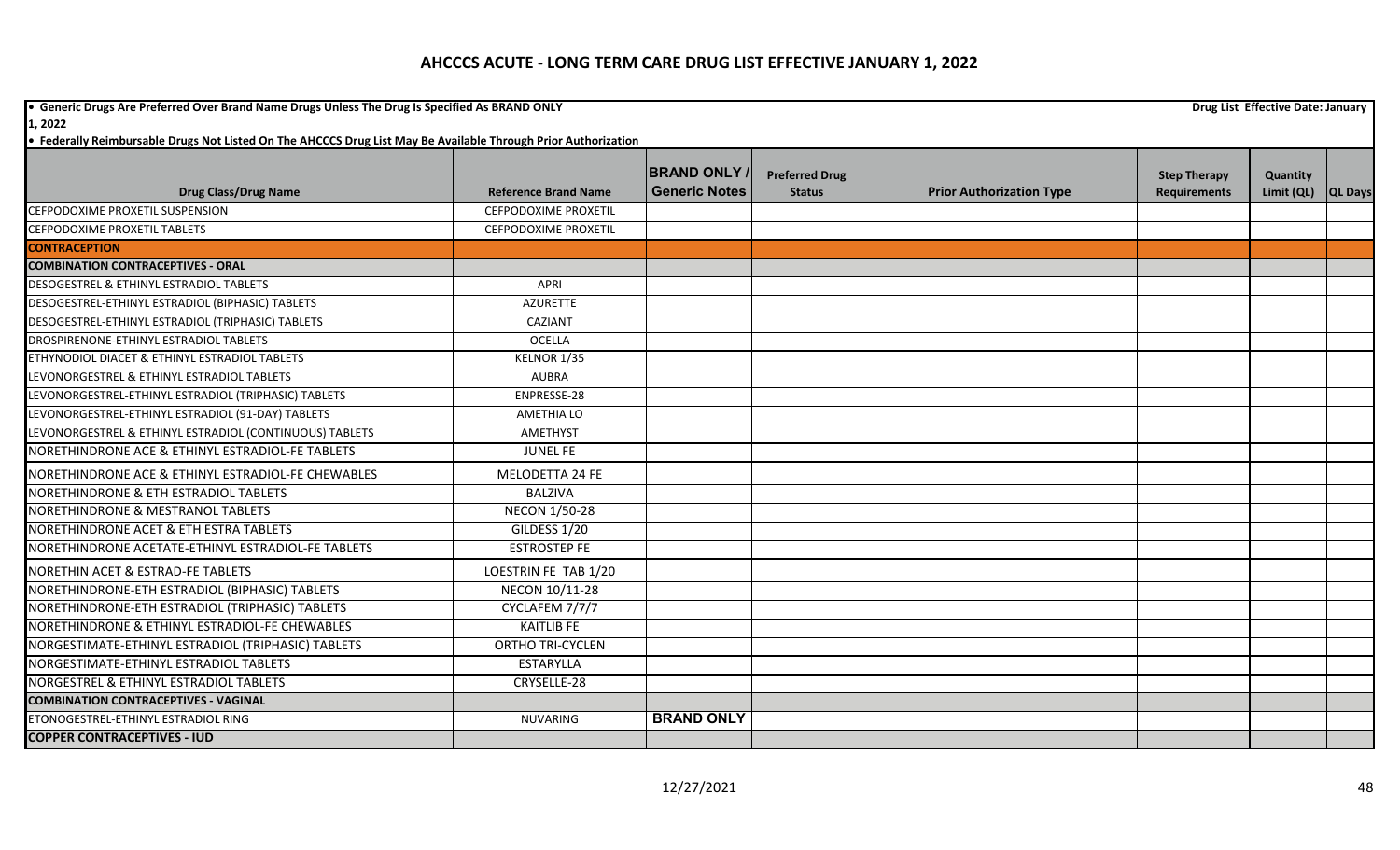**•** Generic Drugs Are Preferred Over Brand Name Drugs Unless The Drug Is Specified As BRAND ONLY **Drug List Effective Date: January Drug List Effective Date: January 1, 2022**

| <b>Drug Class/Drug Name</b>                        | <b>Reference Brand Name</b> | <b>BRAND ONLY</b><br><b>Generic Notes</b> | <b>Preferred Drug</b><br><b>Status</b> | <b>Prior Authorization Type</b>           | <b>Step Therapy</b><br><b>Requirements</b> | Quantity<br>Limit (QL) | <b>QL Days</b> |
|----------------------------------------------------|-----------------------------|-------------------------------------------|----------------------------------------|-------------------------------------------|--------------------------------------------|------------------------|----------------|
| COPPER (IUD)                                       | PARAGARD                    |                                           |                                        | <b>Buy and Bill Under Medical Benefit</b> |                                            |                        |                |
| <b>EMERGENCY CONTRACEPTIVES</b>                    |                             |                                           |                                        |                                           |                                            |                        |                |
| LEVONORGESTREL (EMERGENCY OC) TABLETS              | PLAN B ONE-STEP OTC         |                                           | <b>PREFERRED DRUG</b>                  |                                           |                                            |                        |                |
| LEVONORGESTREL (EMERGENCY OC) TABLETS              | AFTERA OTC                  |                                           | <b>PREFERRED DRUG</b>                  |                                           |                                            |                        |                |
| LEVONORGESTREL (EMERGENCY OC) TABLETS              | LEVONORGESTREL OTC          |                                           | <b>PREFERRED DRUG</b>                  |                                           |                                            |                        |                |
| LEVONORGESTREL (EMERGENCY OC) TABLETS              | MY CHOICE OTC               |                                           | <b>PREFERRED DRUG</b>                  |                                           |                                            |                        |                |
| LEVONORGESTREL (EMERGENCY OC) TABLETS              | MY WAY OTC                  |                                           | <b>PREFERRED DRUG</b>                  |                                           |                                            |                        |                |
| LEVONORGESTREL (EMERGENCY OC) TABLETS              | NEW DAY OTC                 |                                           | <b>PREFERRED DRUG</b>                  |                                           |                                            |                        |                |
| LEVONORGESTREL (EMERGENCY OC) TABLETS              | OPTION 2 OTC                |                                           | <b>PREFERRED DRUG</b>                  |                                           |                                            |                        |                |
| LEVONORGESTREL (EMERGENCY OC) TABLETS              | TAKE ACTION OTC             |                                           | <b>PREFERRED DRUG</b>                  |                                           |                                            |                        |                |
| <b>PROGESTINS</b>                                  |                             |                                           |                                        |                                           |                                            |                        |                |
| HYDROXYPROGESTERONE CAPROATE OIL                   | MAKENA 250 MG/ML            | <b>BRAND ONLY</b>                         | <b>PREFERRED DRUG</b>                  | <b>PA Required</b>                        |                                            |                        |                |
| HYDROXYPROGESTERONE CAPROATE SOLUTION AUTOINJECTOR | <b>MAKENA AUTO INJECTOR</b> | <b>BRAND ONLY</b>                         | <b>PREFERRED DRUG</b>                  | <b>PA Required</b>                        |                                            |                        |                |
| MEDROXYPROGESTERONE ACETATE TABLETS                | <b>PROVERA</b>              |                                           | <b>PREFERRED DRUG</b>                  |                                           |                                            |                        |                |
| <b>PROGESTERONE MICRONIZED CAPSULES</b>            | PROMETRIUM                  |                                           | <b>PREFERRED DRUG</b>                  |                                           |                                            |                        |                |
| <b>PROGESTIN CONTRACEPTIVES - IMPLANTS</b>         |                             |                                           |                                        |                                           |                                            |                        |                |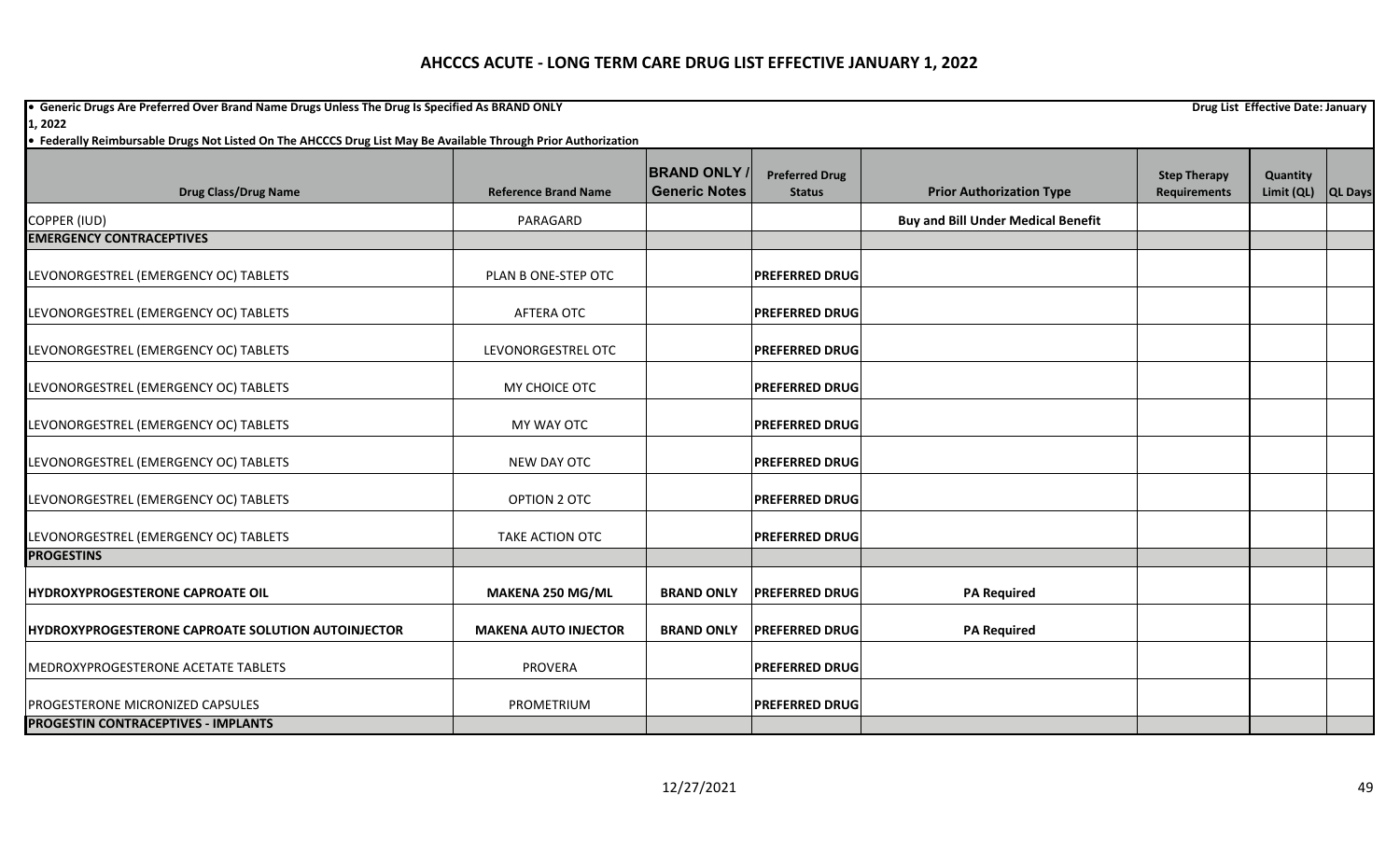**•** Generic Drugs Are Preferred Over Brand Name Drugs Unless The Drug Is Specified As BRAND ONLY **Drug List Effective Date: January Drug List Effective Date: January 1, 2022**

|                                                             |                             | <b>BRAND ONLY</b>    | <b>Preferred Drug</b> |                                           | <b>Step Therapy</b> | Quantity   |                |
|-------------------------------------------------------------|-----------------------------|----------------------|-----------------------|-------------------------------------------|---------------------|------------|----------------|
| <b>Drug Class/Drug Name</b>                                 | <b>Reference Brand Name</b> | <b>Generic Notes</b> | <b>Status</b>         | <b>Prior Authorization Type</b>           | <b>Requirements</b> | Limit (QL) | <b>QL Days</b> |
|                                                             |                             |                      |                       |                                           |                     |            |                |
| <b>ETONOGESTREL IMPLANT</b>                                 | NEXPLANON                   |                      | <b>PREFERRED DRUG</b> |                                           |                     |            |                |
| <b>PROGESTIN CONTRACEPTIVES - INJECTABLE</b>                |                             |                      |                       |                                           |                     |            |                |
| MEDROXYPROGESTERONE ACETATE (CONTRACEPTIVE) SUSPENSION      | CONTRACEPTIVE               |                      |                       |                                           |                     |            |                |
| <b>PROGESTIN CONTRACEPTIVES - IUD</b>                       |                             |                      |                       |                                           |                     |            |                |
| LEVONORGESTREL (IUD)                                        | LILETTA                     |                      |                       | <b>Buy and Bill Under Medical Benefit</b> |                     |            |                |
| LEVONORGESTREL (IUD)                                        | <b>SKYLA</b>                |                      |                       | <b>Buy and Bill Under Medical Benefit</b> |                     |            |                |
| LEVONORGESTREL (IUD)                                        | <b>MIRENA</b>               |                      |                       | <b>Buy and Bill Under Medical Benefit</b> |                     |            |                |
| LEVONORGESTREL (IUD)                                        | KYLEENA                     |                      |                       | <b>Buy and Bill Under Medical Benefit</b> |                     |            |                |
| <b>PROGESTIN CONTRACEPTIVES - ORAL</b>                      |                             |                      |                       |                                           |                     |            |                |
| NORETHINDRONE (CONTRACEPTIVE) TABLETS                       | CAMILA                      |                      |                       |                                           |                     |            |                |
| <b>PROGESTIN CONTRACEPTIVES - TRANSDERMAL</b>               |                             |                      |                       |                                           |                     |            |                |
| NORELGESTROMIN-ETHINYL ESTRADIOL PATCH WEEKLY               | <b>XULANE</b>               |                      |                       |                                           |                     |            |                |
| <b>CORTICOSTEROIDS</b>                                      |                             |                      |                       |                                           |                     |            |                |
| <b>GLUCOCORTICOSTEROIDS</b>                                 |                             |                      |                       |                                           |                     |            |                |
| DEXAMETHASONE CONCENTRATE                                   | DEXAMETHASONE INTENSOL      |                      |                       |                                           |                     |            |                |
| <b>DEXAMETHASONE ELIXIR</b>                                 | <b>VARIOUS</b>              |                      |                       |                                           |                     |            |                |
| DEXAMETHASONE SOLUTION                                      | DEXAMETHASONE               |                      |                       |                                           |                     |            |                |
| <b>DEXAMETHASONE TABLETS</b>                                | DEXAMETHASONE               |                      |                       |                                           |                     |            |                |
| HYDROCORTISONE SOD SUCCINATE SOLUTION (INJECTABLE)          | A-HYDROCORT                 |                      |                       | <b>PA Required</b>                        |                     |            |                |
| METHYLPREDNISOLONE ACETATE SUSPENSION (INJECTABLE)          | DEPO-MEDROL                 |                      |                       | <b>PA Required</b>                        |                     |            |                |
| METHYLPREDNISOLONE SOD SUCC SOLUTION (INJECTABLE)           | A-METHAPRED                 |                      |                       | <b>PA Required</b>                        |                     |            |                |
| METHYLPREDNISOLONE TABLETS                                  | <b>MEDROL</b>               |                      |                       |                                           |                     |            |                |
| PREDNISOLONE SODIUM PHOSPHATE SOLUTION                      | ORAPRED                     |                      |                       |                                           |                     |            |                |
| PREDNISOLONE SODIUM PHOSPHATE ORALLY DISINTEGRATING TABLETS | <b>ORAPRED ODT</b>          |                      |                       |                                           |                     |            |                |
| PREDNISOLONE SYRUP                                          | PRELONE                     |                      |                       |                                           |                     |            |                |
| PREDNISOLONE TABLETS                                        | <b>VARIOUS</b>              |                      |                       |                                           |                     |            |                |
| PREDNISONE CONCENTRATE                                      | PREDNISONE INTENSOL         |                      |                       |                                           |                     |            |                |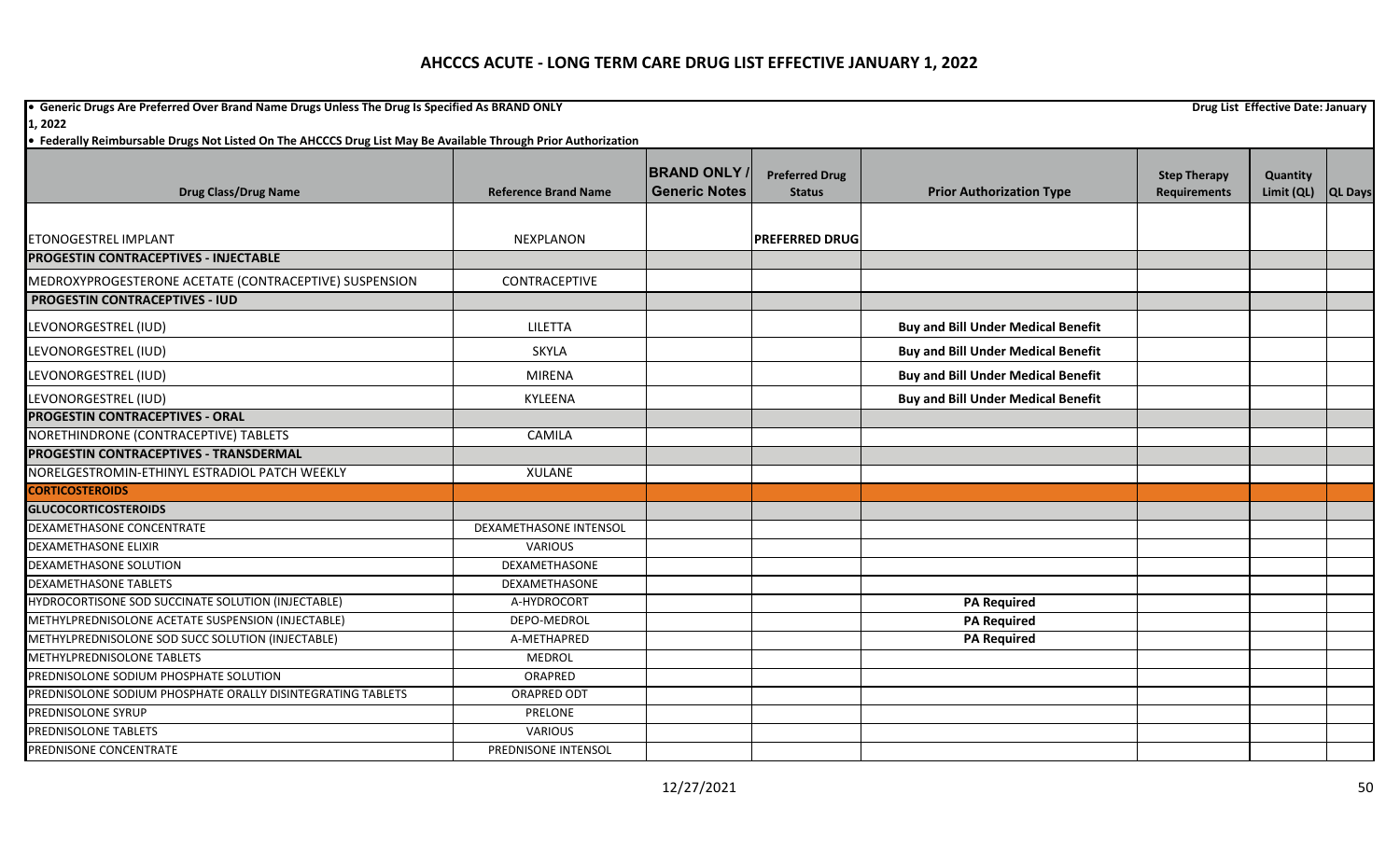**•** Generic Drugs Are Preferred Over Brand Name Drugs Unless The Drug Is Specified As BRAND ONLY **Drug List Effective Date: January Drug List Effective Date: January** 

**1, 2022**

|                                                               |                             | <b>BRAND ONLY</b>    | <b>Preferred Drug</b> |                                   | <b>Step Therapy</b> | Quantity   |                |
|---------------------------------------------------------------|-----------------------------|----------------------|-----------------------|-----------------------------------|---------------------|------------|----------------|
| <b>Drug Class/Drug Name</b>                                   | <b>Reference Brand Name</b> | <b>Generic Notes</b> | <b>Status</b>         | <b>Prior Authorization Type</b>   | <b>Requirements</b> | Limit (QL) | <b>QL Days</b> |
| PREDNISONE SOLUTION                                           | PREDNISONE                  |                      |                       |                                   |                     |            |                |
| <b>PREDNISONE TABLETS</b>                                     | PREDNISONE                  |                      |                       |                                   |                     |            |                |
| TRIAMCINOLONE ACETONIDE SUSPENSION (INJECTABLE)               | KENALOG-10                  |                      |                       | <b>PA Required</b>                |                     |            |                |
| TRIAMCINOLONE DIACETATE SUSPENSION (INJECTABLE)               | TRIAMCINOLONE               |                      |                       | <b>PA Required</b>                |                     |            |                |
|                                                               | ARISTOSPAN INTRALESIONAL &  |                      |                       |                                   |                     |            |                |
| TRIAMCINOLONE HEXACETONIDE SUSPENSION (INJECTABLE)            | INTRA-ARTICULAR             |                      |                       | <b>PA Required</b>                |                     |            |                |
| <b>MINERALOCORTICOIDS</b>                                     |                             |                      |                       |                                   |                     |            |                |
| FLUDROCORTISONE ACETATE TABLETS                               | <b>FLORINEF</b>             |                      |                       |                                   |                     |            |                |
| <b>COUGH/COLD/ALLERGY</b>                                     |                             |                      |                       |                                   |                     |            |                |
| <b>ANTITUSSIVES</b>                                           |                             |                      |                       |                                   |                     |            |                |
| <b>BENZONATATE CAPSULES</b>                                   | <b>TESSALON PERLES</b>      |                      |                       |                                   |                     |            |                |
| HYDROCODONE W/ HOMATROPINE SYRUP                              | <b>VARIOUS</b>              |                      |                       | PA Required for < 18 years of age |                     | 240        | 12             |
| HYDROCODONE W/ HOMATROPINE TABLETS                            | <b>VARIOUS</b>              |                      |                       | PA Required for < 18 years of age |                     |            |                |
| <b>COUGH/COLD/ALLERGY COMBINATIONS</b>                        |                             |                      |                       |                                   |                     |            |                |
| BROMPHENIRAMINE & PSEUDOEPHEDRINE LIQUID                      | <b>VARIOUS</b>              |                      |                       |                                   |                     |            |                |
| BROMPHENIRAMINE &PSEUDOEPHEDRINE TABLET 12-HOUR               | <b>VARIOUS</b>              |                      |                       |                                   |                     |            |                |
| BROMPHENIRAMINE-DEXTROMETHORPHAN-PHENYLEPHRINE LIQUID/TABLETS | <b>VARIOUS</b>              |                      |                       |                                   |                     |            |                |
| CETIRIZINE-PSEUDOEPHEDRINE TABLET 12-HOUR                     | <b>VARIOUS</b>              |                      |                       |                                   |                     | 30         | 30             |
| CHLORPHENIRAMINE & PSEUDOEPHEDRINE CHEWABLE TABLETS           | <b>VARIOUS</b>              |                      |                       |                                   |                     |            |                |
| CHLORPHENIRAMINE & PSEUDOEPHEDRINE LIQUID                     | <b>VARIOUS</b>              |                      |                       |                                   |                     | 480        | 30             |
| CHLORPHENIRAMINE & PSEUDOEPHEDRINE SOLUTION                   | <b>VARIOUS</b>              |                      |                       |                                   |                     | 480        | 30             |
| CHLORPHENIRAMINE & PSEUDOEPHEDRINE SYRUP                      | <b>VARIOUS</b>              |                      |                       |                                   |                     | 480        | 30             |
| CHLORPHENIRAMINE & PSEUDOEPHEDRINE TABLETS                    | <b>VARIOUS</b>              |                      |                       |                                   |                     |            |                |
| DEXTROMETHORPHAN-GUAIFENESIN TABLET                           | <b>VARIOUS</b>              |                      |                       |                                   |                     |            |                |
| DEXTROMETHORPHAN-GUAIFENESIN LIQUID                           | <b>VARIOUS</b>              |                      |                       |                                   |                     | 480        | 30             |
| DEXTROMETHORPHAN-GUAIFENESIN TABLET 12-HOUR                   | <b>MUCINEX DM</b>           |                      |                       |                                   |                     |            |                |
| FEXOFENADINE-PSEUDOEPHEDRINE TABLET 12-HOUR                   | <b>VARIOUS</b>              |                      |                       |                                   |                     | 30         | 30             |
| FEXOFENADINE-PSEUDOEPHEDRINE TABLET 24-HOUR                   | <b>VARIOUS</b>              |                      |                       |                                   |                     | 30         | 30             |
| <b>GUAIFENESIN-CODEINE SYRUP</b>                              | ROBITUSSIN AC               |                      |                       | PA Required for < 18 years of age |                     | 240        | 12             |
| LORATADINE & PSEUDOEPHEDRINE TABLET 12-HOUR                   | ALAVERT ALLERGY/SINUS       |                      |                       |                                   |                     | 30         | 30             |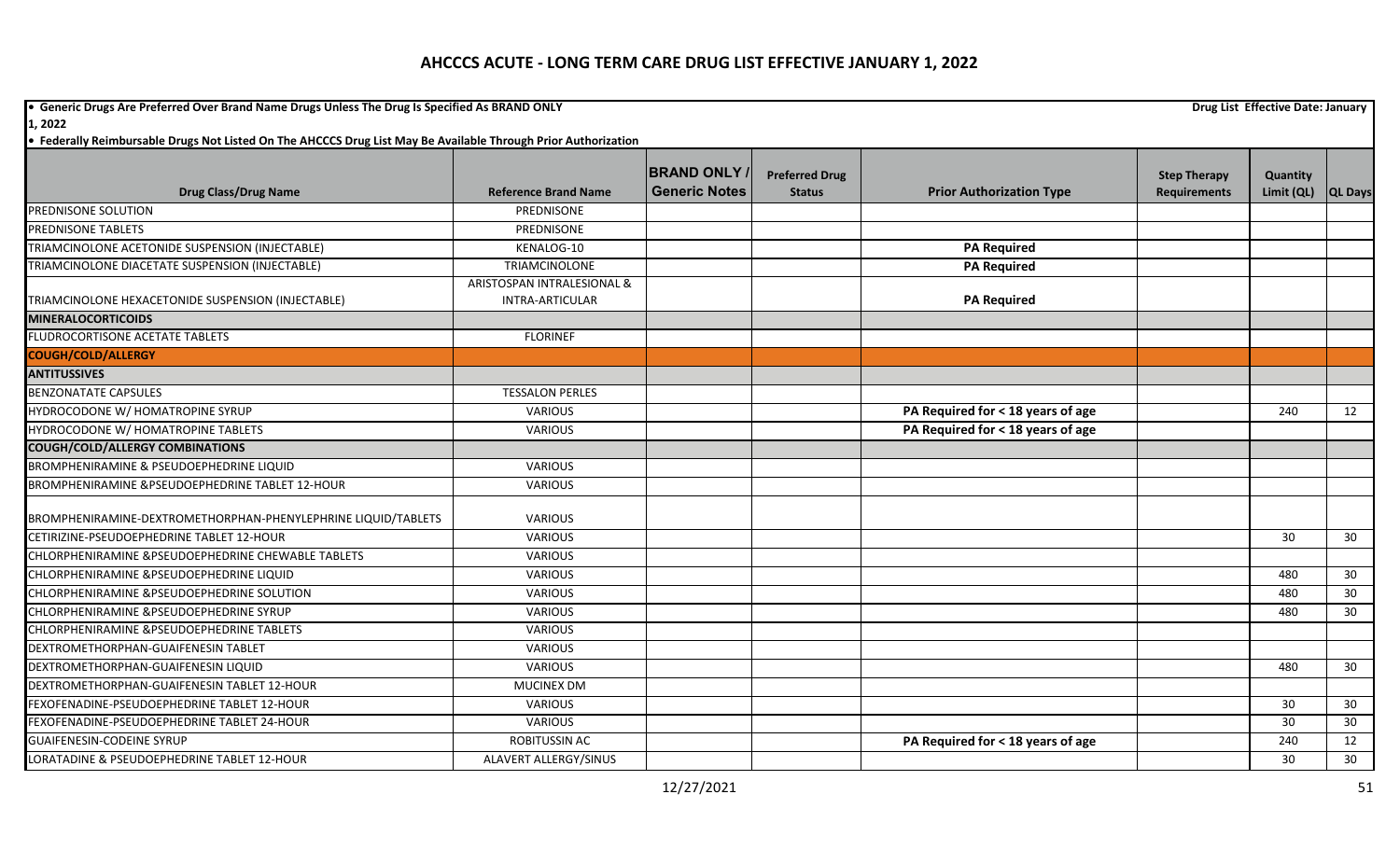**•** Generic Drugs Are Preferred Over Brand Name Drugs Unless The Drug Is Specified As BRAND ONLY **Drug List Effective Date: January Drug List Effective Date: January** 

**1, 2022**

|                                                              |                                                               | <b>BRAND ONLY</b>    | <b>Preferred Drug</b> |                                   | <b>Step Therapy</b> | Quantity   |                 |
|--------------------------------------------------------------|---------------------------------------------------------------|----------------------|-----------------------|-----------------------------------|---------------------|------------|-----------------|
| <b>Drug Class/Drug Name</b>                                  | <b>Reference Brand Name</b>                                   | <b>Generic Notes</b> | <b>Status</b>         | <b>Prior Authorization Type</b>   | <b>Requirements</b> | Limit (QL) | <b>QL Days</b>  |
| LORATADINE & PSEUDOEPHEDRINE TABLET 24-HOUR                  | <b>CLARITIN-D 24 HOUR</b>                                     |                      |                       |                                   |                     | 30         | 30 <sup>°</sup> |
| PHENYLEPHRINE W/ DEXTROMETHORPHAN-GUAIFENESIN CAPSULES       | <b>VARIOUS</b>                                                |                      |                       |                                   |                     |            |                 |
|                                                              | <b>ROBITUSSIN CHILDRENS COUGH &amp;</b>                       |                      |                       |                                   |                     |            |                 |
| PHENYLEPHRINE W/ DEXTROMETHORPHAN-GUAIFENESIN LIQUID         | <b>COLD CF</b>                                                |                      |                       |                                   |                     | 480        | 30              |
| PHENYLEPHRINE W/ DEXTROMETHORPHAN-GUAIFENESIN SYRUP          | VARIOUS                                                       |                      |                       |                                   |                     | 480        | 30              |
| PHENYLEPHRINE W/ DEXTROMETHORPHAN-GUAIFENESIN TABLETS        | <b>VARIOUS</b>                                                |                      |                       |                                   |                     |            |                 |
| PHENYLEPHRINE W/ DEXTROMETHORPHAN-GUAIFENESIN TABLET 12-HOUR | VARIOUS                                                       |                      |                       |                                   |                     |            |                 |
| PHENYLEPHRINE-BROMPHENIRAMINE-DEXTROMETHORPHAN ELIXIR        | <b>VARIOUS</b>                                                |                      |                       |                                   |                     | 480        | 30              |
| PHENYLEPHRINE-BROMPHENIRAMINE-DEXTROMETHORPHAN LIQUID        | DIMETAPP DEXTROMETHORPHAN<br><b>COLD &amp; COUGH</b>          |                      |                       |                                   |                     | 480        | 30              |
| PHENYLEPHRINE-BROMPHENIRAMINE-DEXTROMETHORPHAN SYRUP         | <b>VARIOUS</b>                                                |                      |                       |                                   |                     | 480        | 30              |
| PHENYLEPHRINE-CHLORPHENIRAMINE-DEXTROMETHORPHAN LIQUID       | <b>VARIOUS</b>                                                |                      |                       |                                   |                     | 480        | 30              |
|                                                              |                                                               |                      |                       |                                   |                     |            |                 |
| PHENYLEPHRINE-CHLORPHENIRAMINE-DEXTROMETHORPHAN DROPS        | VARIOUS                                                       |                      |                       | PA Required for < 6 years age     |                     |            |                 |
| PHENYLEPHRINE-CHLORPHENIRAMINE-DEXTROMETHORPHAN SYRUP        | <b>VARIOUS</b>                                                |                      |                       |                                   |                     | 480        | 30              |
| PHENYLEPHRINE-CHLORPHENIRAMINE-DEXTROMETHORPHAN TABLETS      | <b>VARIOUS</b>                                                |                      |                       |                                   |                     |            |                 |
| PHENYLEPHRINE-GUAIFENESIN CAPSULES                           | <b>VARIOUS</b>                                                |                      |                       |                                   |                     |            |                 |
|                                                              | <b>TRIAMINIC CHEST/</b>                                       |                      |                       |                                   |                     |            |                 |
| PHENYLEPHRINE-GUAIFENESIN LIQUID                             | <b>NASAL CONGESTION</b><br><b>TRIAMINIC CHEST &amp; NASAL</b> |                      |                       |                                   |                     | 480        | 30              |
| PHENYLEPHRINE-GUAIFENESIN SYRUP                              | CONGESTION                                                    |                      |                       |                                   |                     | 480        | 30              |
| PHENYLEPHRINE-GUAIFENESIN TABLETS                            | <b>VARIOUS</b>                                                |                      |                       |                                   |                     |            |                 |
| PROMETHAZINE & PHENYLEPHRINE SYRUP                           | PROMETHAZINE/ PHENYLEPHRINE                                   |                      |                       |                                   |                     | 480        | 30              |
| PROMETHAZINE W/CODEINE SYRUP                                 | PROMETHAZINE/CODEINE                                          |                      |                       | PA Required for < 18 years of age |                     | 240        | 12              |
|                                                              | PROMETHAZINE/                                                 |                      |                       |                                   |                     |            |                 |
| PROMETHAZINE-DEXTROMETHORPHAN SYRUP                          | <b>DEXTROMETHORPHAN</b>                                       |                      |                       |                                   |                     | 480        | 30              |
| PSEUDOEPHEDRINE W/ CODEINE-GUAIFENESIN SYRUP                 | <b>VARIOUS</b>                                                |                      |                       | PA Required for < 18 years of age |                     | 240        | 12              |
| <b>EXPECTORANTS</b>                                          |                                                               |                      |                       |                                   |                     |            |                 |
| <b>GUAIFENESIN LIQUID</b>                                    | <b>VARIOUS</b>                                                |                      |                       |                                   |                     | 480        | 30              |
| <b>GUAIFENESIN SYRUP</b>                                     | <b>VARIOUS</b>                                                |                      |                       |                                   |                     | 480        | 30              |
| <b>GUAIFENESIN TABLETS</b>                                   | VARIOUS                                                       |                      |                       |                                   |                     |            |                 |
| <b>GUAIFENESIN TABLET 12-HOUR</b>                            | VARIOUS                                                       |                      |                       |                                   |                     |            |                 |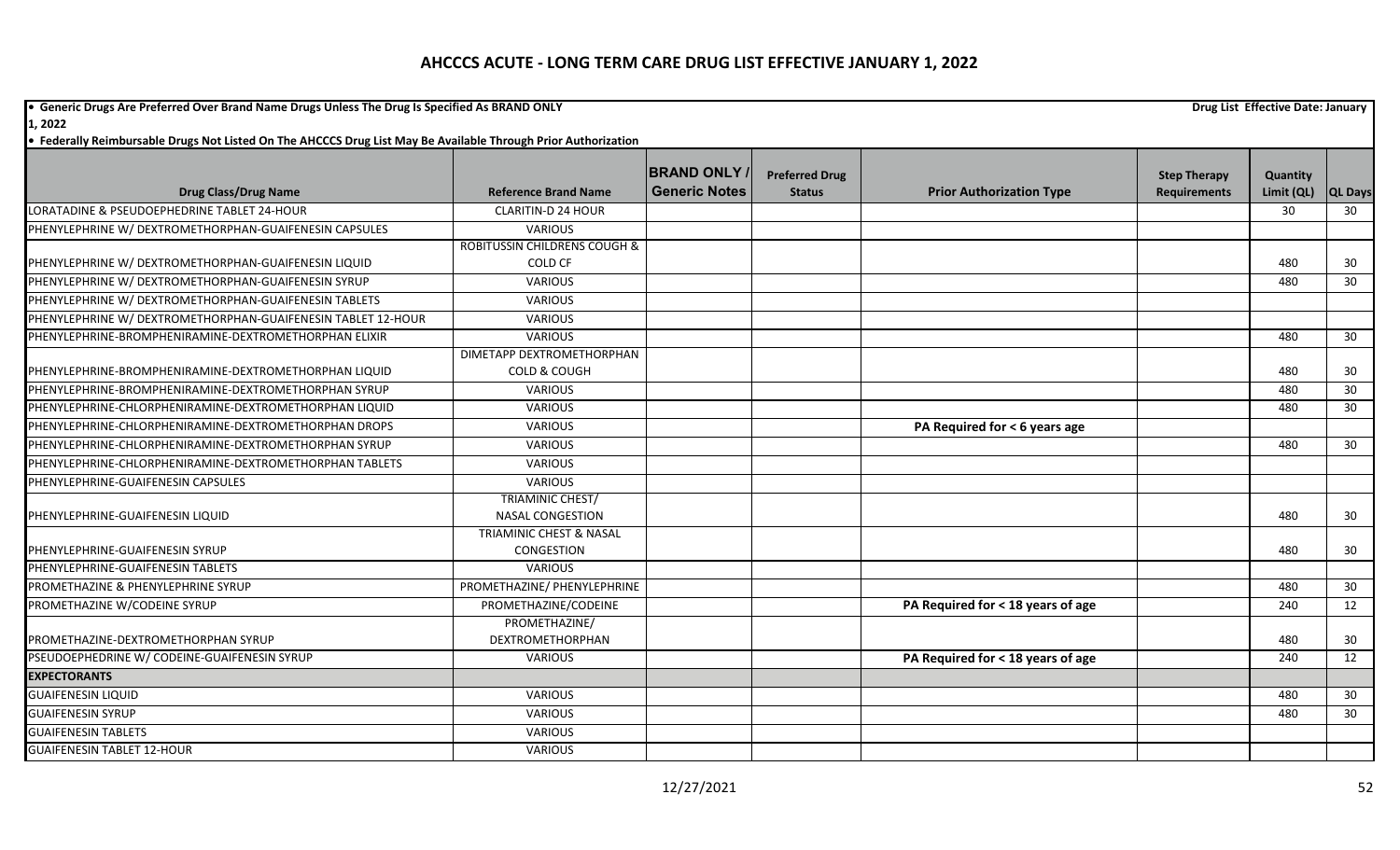**•** Generic Drugs Are Preferred Over Brand Name Drugs Unless The Drug Is Specified As BRAND ONLY **Drug List Effective Date: January Drug List Effective Date: January 1, 2022**

| <b>Drug Class/Drug Name</b>                          | <b>Reference Brand Name</b> | <b>BRAND ONLY</b><br><b>Generic Notes</b> | <b>Preferred Drug</b><br><b>Status</b> | <b>Prior Authorization Type</b>   | <b>Step Therapy</b><br><b>Requirements</b> | Quantity<br>Limit (QL) | <b>QL Days</b> |
|------------------------------------------------------|-----------------------------|-------------------------------------------|----------------------------------------|-----------------------------------|--------------------------------------------|------------------------|----------------|
| <b>DERMATOLOGICALS</b>                               |                             |                                           |                                        |                                   |                                            |                        |                |
| <b>ACNE PRODUCTS</b>                                 |                             |                                           |                                        |                                   |                                            |                        |                |
| BENZOYL PEROXIDE WASH 5% & 10%                       | <b>VARIOUS</b>              |                                           |                                        |                                   |                                            |                        |                |
|                                                      | NEUTROGENA ON-THE-SPOT      |                                           |                                        |                                   |                                            |                        |                |
| <b>BENZOYL PEROXIDE CLEANSER 6%</b>                  | <b>ACNE TREATMENT</b>       |                                           |                                        |                                   |                                            |                        |                |
| <b>BENZOYL PEROXIDE GEL</b>                          | <b>BENZOYL PEROXIDE</b>     |                                           |                                        |                                   |                                            |                        |                |
| <b>BENZOYL PEROXIDE LIQUID</b>                       | PANOXYL                     |                                           |                                        |                                   |                                            |                        |                |
| <b>BENZOYL PEROXIDE LOTION</b>                       | <b>BP CLEANSING LOTION</b>  |                                           |                                        |                                   |                                            |                        |                |
| BENZOYL PEROXIDE-ERYTHROMYCIN PACK                   | <b>BENZAMYCINPAK</b>        |                                           |                                        |                                   |                                            |                        |                |
| CLINDAMYCIN PHOSPHATE (TOPICAL) GEL                  | <b>CLEOCIN-T</b>            |                                           |                                        |                                   |                                            |                        |                |
| CLINDAMYCIN PHOSPHATE (TOPICAL) LOTION               | <b>CLEOCIN-T</b>            |                                           |                                        |                                   |                                            |                        |                |
| CLINDAMYCIN PHOSPHATE (TOPICAL) SOLUTION             | <b>CLEOCIN-T</b>            |                                           |                                        |                                   |                                            |                        |                |
| CLINDAMYCIN PHOSPHATE (TOPICAL) SWAB                 | <b>CLEOCIN-T</b>            |                                           |                                        |                                   |                                            |                        |                |
| CLINDAMYCIN PHOSPHATE-BENZOYL PEROXIDE (REFRIGERATE) | CLINDAMY/BEN                |                                           |                                        |                                   |                                            |                        |                |
| ERYTHROMYCIN (ACNE AID) SOLUTION                     | <b>ERYTHROMYCIN</b>         |                                           |                                        |                                   |                                            |                        |                |
| <b>ISOTRETINOIN CAPSULES</b>                         | <b>ABSORICA</b>             |                                           |                                        | <b>PA Required</b>                |                                            |                        |                |
| <b>TRETINOIN CREAM</b>                               | <b>RETIN-A</b>              | <b>BRAND ONLY</b>                         |                                        | PA Required For > 26 Years of Age |                                            |                        |                |
| <b>TRETINOIN GEL</b>                                 | <b>RETIN-A</b>              | <b>BRAND ONLY</b>                         |                                        | PA Required For > 26 Years of Age |                                            |                        |                |
| <b>ANTIBIOTICS - TOPICAL</b>                         |                             |                                           |                                        |                                   |                                            |                        |                |
| <b>BACITRACIN OINTMENT</b>                           | <b>BACIGUENT</b>            |                                           |                                        |                                   |                                            |                        |                |
| <b>BACITRACIN ZINC OINTMENT</b>                      | <b>BACITRACIN</b>           |                                           |                                        |                                   |                                            |                        |                |
| <b>BACITRACIN-POLYMYXIN B OINTMENT</b>               | POLYSPORIN                  |                                           |                                        |                                   |                                            |                        |                |
| BACITRACIN-POLYMYXIN-NEOMYCIN HC OINTMENT            | <b>CORTISPORIN</b>          |                                           |                                        |                                   |                                            |                        |                |
| <b>GENTAMICIN SULFATE CREAM</b>                      | <b>GENTAMICIN SULFATE</b>   |                                           |                                        |                                   |                                            |                        |                |
| <b>GENTAMICIN SULFATE OINTMENT</b>                   | <b>GENTAMICIN SULFATE</b>   |                                           |                                        |                                   |                                            |                        |                |
| MUPIROCIN CALCIUM CREAM                              | <b>BACTROBAN</b>            |                                           |                                        |                                   |                                            |                        |                |
| <b>MUPIROCIN OINTMENT</b>                            | <b>BACTROBAN</b>            |                                           |                                        |                                   |                                            |                        |                |
| NEOMYCIN-BACITRACIN-POLYMYXIN OINTMENT               | <b>NEOSPORIN</b>            |                                           |                                        |                                   |                                            |                        |                |
| <b>ANTIFUNGALS - TOPICAL</b>                         |                             |                                           |                                        |                                   |                                            |                        |                |
| <b>BUTENAFINE</b>                                    | <b>LOTRIMIN ULTRA</b>       |                                           |                                        |                                   |                                            |                        |                |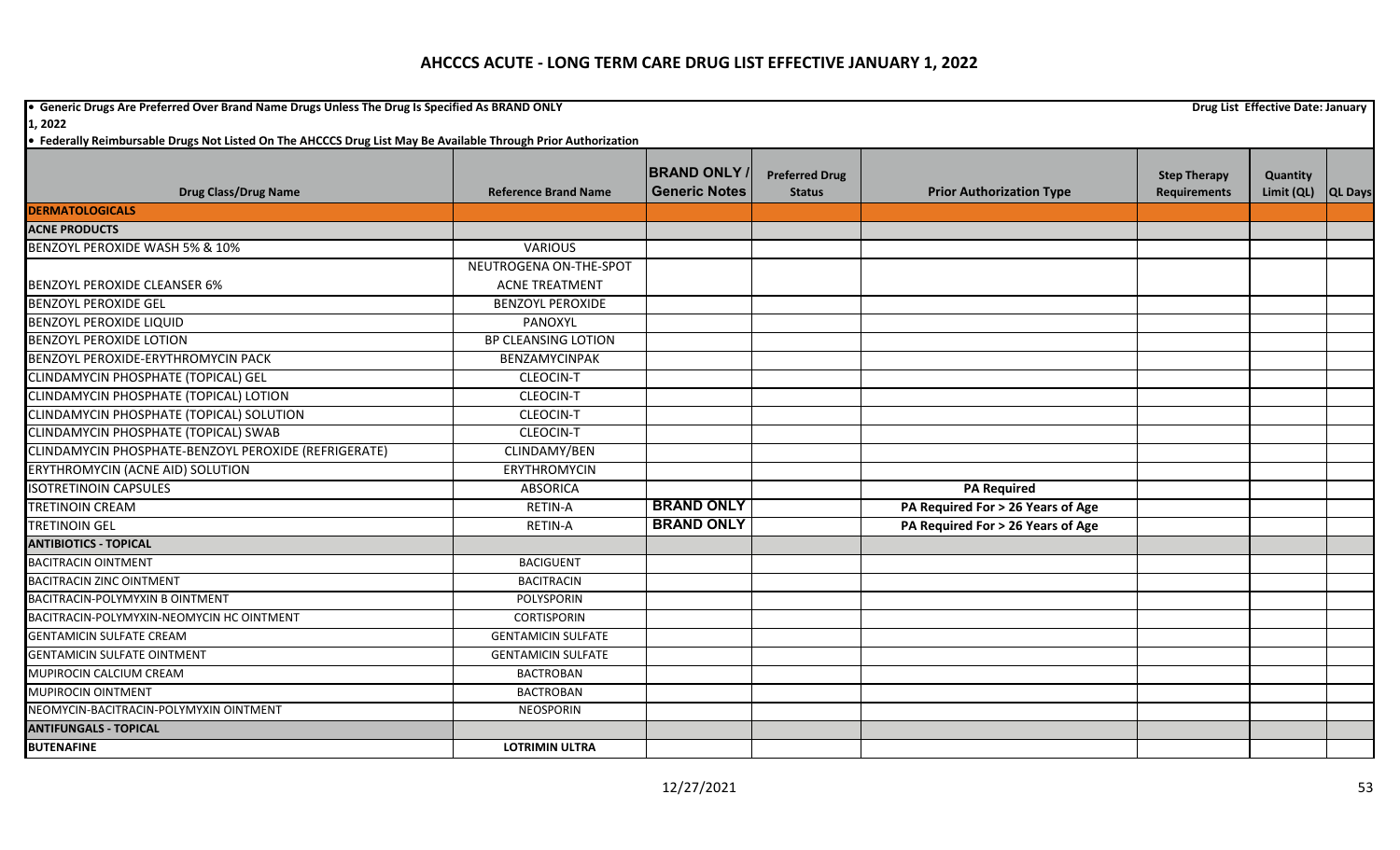**•** Generic Drugs Are Preferred Over Brand Name Drugs Unless The Drug Is Specified As BRAND ONLY **Drug List Effective Date: January Drug List Effective Date: January** 

**1, 2022**

|                                              |                                   | <b>BRAND ONLY</b>    | <b>Preferred Drug</b> |                                 | <b>Step Therapy</b> | Quantity   |                |
|----------------------------------------------|-----------------------------------|----------------------|-----------------------|---------------------------------|---------------------|------------|----------------|
| <b>Drug Class/Drug Name</b>                  | <b>Reference Brand Name</b>       | <b>Generic Notes</b> | <b>Status</b>         | <b>Prior Authorization Type</b> | <b>Requirements</b> | Limit (QL) | <b>QL Days</b> |
| <b>CICLOPROX CREAM</b>                       | <b>VARIOUS</b>                    |                      |                       |                                 |                     |            |                |
| <b>CICLOPROX SOLUTION</b>                    | <b>VARIOUS</b>                    |                      |                       |                                 |                     |            |                |
| <b>CLOTRIMAZOLE CREAM (RX &amp; OTC)</b>     | <b>LOTRIMIN</b>                   |                      |                       |                                 |                     |            |                |
| <b>CLOTRIMAZOLE OINTMENT</b>                 | <b>LOTRIMIN</b>                   |                      |                       |                                 |                     |            |                |
| <b>CLOTRIMAZOLE SOLUTION (OTC)</b>           | <b>VARIOUS</b>                    |                      |                       |                                 |                     |            |                |
| <b>CLOTRIMAZOLE W/ BETAMETHASONE CREAM</b>   | <b>LOTRISONE</b>                  |                      |                       |                                 |                     |            |                |
| <b>KETOCONAZOLE CREAM</b>                    | <b>VARIOUS</b>                    |                      |                       |                                 |                     |            |                |
| <b>KETOCONAZOLE SHAMPOO</b>                  | <b>VARIOUS</b>                    |                      |                       |                                 |                     |            |                |
| <b>MICONAZOLE NITRATE CREAM</b>              | <b>VARIOUS</b>                    |                      |                       |                                 |                     |            |                |
| <b>MICONAZOLE NITRATE POWDER</b>             | <b>VARIOUS</b>                    |                      |                       |                                 |                     |            |                |
| <b>NYSTATIN CREAM</b>                        | <b>VARIOUS</b>                    |                      |                       |                                 |                     |            |                |
| <b>NYSTATIN OINTMENT</b>                     | <b>VARIOUS</b>                    |                      |                       |                                 |                     |            |                |
| <b>NYSTATIN POWDER</b>                       | <b>VARIOUS</b>                    |                      |                       |                                 |                     |            |                |
| <b>TOLNAFTATE AERO POWDER</b>                | <b>VARIOUS</b>                    |                      |                       |                                 |                     |            |                |
| <b>TOLNAFTATE CREAM</b>                      | <b>VARIOUS</b>                    |                      |                       |                                 |                     |            |                |
| <b>TOLNAFTATE POWDER</b>                     | <b>VARIOUS</b>                    |                      |                       |                                 |                     |            |                |
| <b>TERBINAFINE CREAM</b>                     | <b>VARIOUS</b>                    |                      |                       |                                 |                     |            |                |
| <b>ANTIHISTAMINES-TOPICAL</b>                |                                   |                      |                       |                                 |                     |            |                |
| DIPHENHYDRAMINE HCL CREAM                    | <b>ANTI-ITCH MAXIMUM STRENGTH</b> |                      |                       |                                 |                     |            |                |
| DIPHENHYDRAMINE HCL GEL                      | <b>BENADRYL ITCH STOPPING</b>     |                      |                       |                                 |                     |            |                |
| DIPHENHYDRAMINE HCL SOLUTION                 | BENADRYL MAXIMUM STRENGTH         |                      |                       |                                 |                     |            |                |
| <b>ANTISEBORRHEIC TOPICAL PRODUCTS</b>       |                                   |                      |                       |                                 |                     |            |                |
| SELENIUM SULFIDE LOTION                      | SELSUN SHAMPOO                    |                      |                       |                                 |                     |            |                |
| <b>ANTIVIRALS - TOPICAL</b>                  |                                   |                      |                       |                                 |                     |            |                |
| DOCOSANOL 10% CREAM                          | ABREVA                            |                      | <b>PREFERRED DRUG</b> |                                 |                     | 15GM       | 30             |
| <b>ACYCLOVIR OINTMENT</b>                    | <b>ZOVIRAX</b>                    |                      | <b>PREFERRED DRUG</b> |                                 |                     |            |                |
| <b>BURN PRODUCTS</b>                         |                                   |                      |                       |                                 |                     |            |                |
| SILVER SULFADIAZINE CREAM                    | SILVADENE                         |                      |                       |                                 |                     |            |                |
| <b>CORTICOSTEROIDS - TOPICAL LOW POTENCY</b> |                                   |                      |                       |                                 |                     |            |                |
| <b>FLUOCINOLONE ACETONIDE</b>                | <b>DERMA-SMOOTH FS</b>            | <b>BRAND ONLY</b>    |                       |                                 |                     |            |                |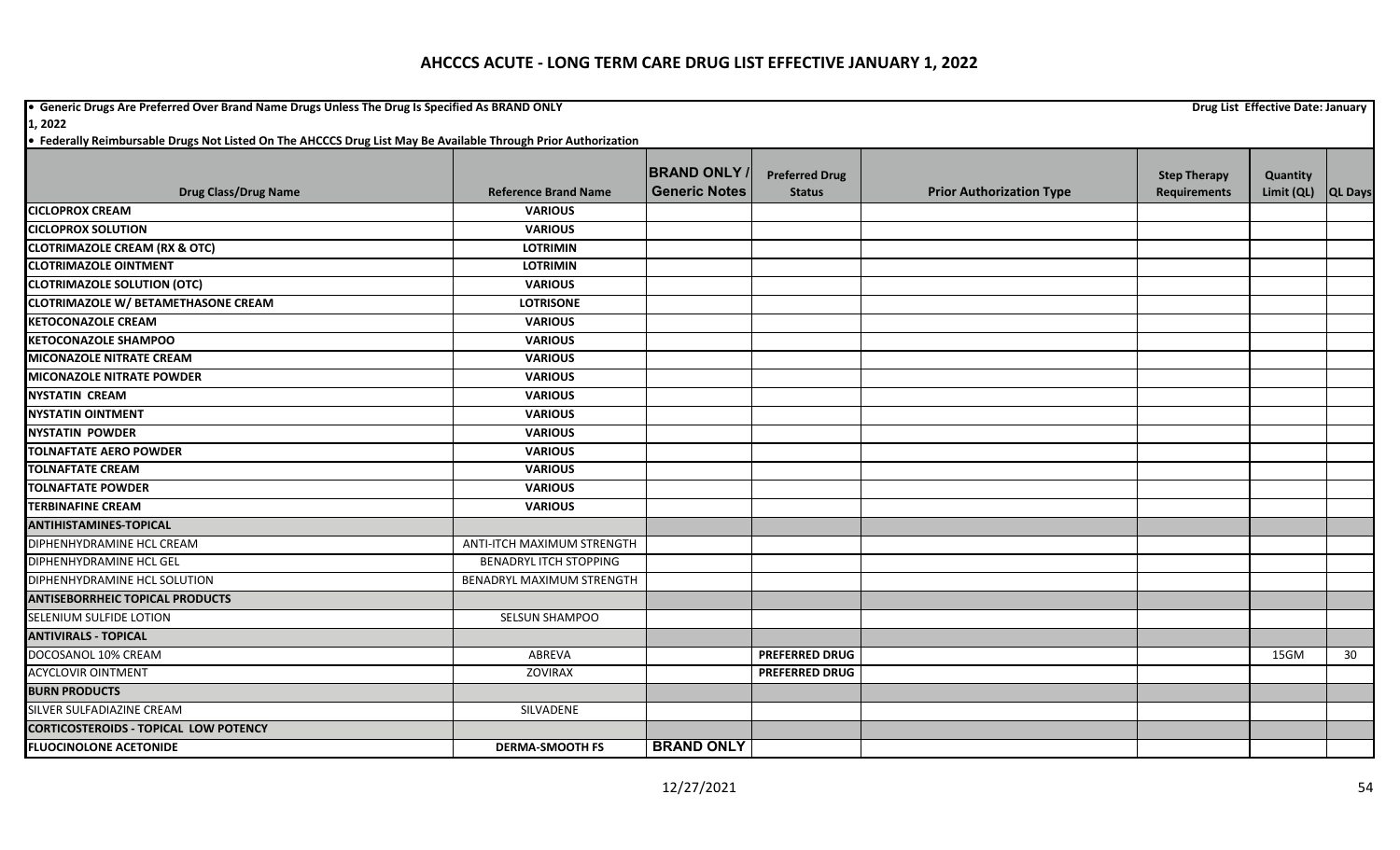**•** Generic Drugs Are Preferred Over Brand Name Drugs Unless The Drug Is Specified As BRAND ONLY **Drug List Effective Date: January Drug List Effective Date: January** 

**1, 2022**

|                                                    |                             | <b>BRAND ONLY</b>    | <b>Preferred Drug</b> |                                 |                                            |                        |                |
|----------------------------------------------------|-----------------------------|----------------------|-----------------------|---------------------------------|--------------------------------------------|------------------------|----------------|
| <b>Drug Class/Drug Name</b>                        | <b>Reference Brand Name</b> | <b>Generic Notes</b> | <b>Status</b>         | <b>Prior Authorization Type</b> | <b>Step Therapy</b><br><b>Requirements</b> | Quantity<br>Limit (QL) | <b>QL Days</b> |
| <b>HYDROCORTISONE CREAM</b>                        | <b>VARIOUS</b>              |                      |                       |                                 |                                            |                        |                |
| <b>HYDROCORTISONE GEL</b>                          | <b>VARIOUS</b>              |                      |                       |                                 |                                            |                        |                |
| <b>HYDROCORTISONE LOTION</b>                       | <b>VARIOUS</b>              |                      |                       |                                 |                                            |                        |                |
| <b>HYDROCORTISONE OINTMENT</b>                     | <b>VARIOUS</b>              |                      |                       |                                 |                                            |                        |                |
| <b>FLUOCINOLONE 0.01% OIL</b>                      | <b>VARIOUS</b>              |                      |                       |                                 |                                            |                        |                |
| <b>CORTICOSTEROIDS - TOPICAL MEDIUM POTENCY</b>    |                             |                      |                       |                                 |                                            |                        |                |
| <b>FLUTICASONE PROPIONATE CREAM</b>                | <b>VARIOUS</b>              |                      |                       |                                 |                                            |                        |                |
| <b>FLUTICASONE PROPIONATE OINTMENT</b>             | <b>VARIOUS</b>              |                      |                       |                                 |                                            |                        |                |
| <b>MOMETASONE FUROATE CREAM</b>                    | <b>VARIOUS</b>              |                      |                       |                                 |                                            |                        |                |
| <b>MOMETASONE FUROATE OINTMENT</b>                 | VARIOUS                     |                      |                       |                                 |                                            |                        |                |
| <b>MOMETASONE FUROATE SOLUTION</b>                 | VARIOUS                     |                      |                       |                                 |                                            |                        |                |
| <b>CORTICOSTEROIDS - TOPICAL HIGH POTENCY</b>      |                             |                      |                       |                                 |                                            |                        |                |
| <b>BETAMETHASONE DIPROPIONATE LOTION</b>           | <b>VARIOUS</b>              |                      |                       |                                 |                                            |                        |                |
| <b>BETAMETHASONE DIPROPIONATE CREAM</b>            | <b>VARIOUS</b>              |                      |                       |                                 |                                            |                        |                |
| BETAMETHASONE DIPROPIONATE/PROPYLENE GLYC. CREAM   | <b>VARIOUS</b>              |                      |                       |                                 |                                            |                        |                |
| <b>BETAMETHASONE VALERATE CREAM</b>                | <b>VARIOUS</b>              |                      |                       |                                 |                                            |                        |                |
| <b>BETAMETHASONE VALERATE LOTION</b>               | <b>VARIOUS</b>              |                      |                       |                                 |                                            |                        |                |
| <b>BETAMETHASONE VALERATE SOLUTION</b>             | <b>VARIOUS</b>              |                      |                       |                                 |                                            |                        |                |
| <b>FLUOCINONIDE CREAM</b>                          | <b>VARIOUS</b>              |                      |                       |                                 |                                            |                        |                |
| <b>FLUOCINONIDE OINTMENT</b>                       | VARIOUS                     |                      |                       |                                 |                                            |                        |                |
| <b>FLUOCINONIDE SOLUTION</b>                       | <b>VARIOUS</b>              |                      |                       |                                 |                                            |                        |                |
| TRIAMCINOLONE ACETONIDE CREAM                      | <b>VARIOUS</b>              |                      |                       |                                 |                                            |                        |                |
| <b>TRIAMCINOLONE ACETONIDE LOTION</b>              | <b>VARIOUS</b>              |                      |                       |                                 |                                            |                        |                |
| TRIAMCINOLONE ACETONIDE OINTMENT                   | <b>VARIOUS</b>              |                      |                       |                                 |                                            |                        |                |
| <b>CORTICOSTEROIDS - TOPICAL VERY HIGH POTENCY</b> |                             |                      |                       |                                 |                                            |                        |                |
| <b>CLOBETASOL PROPIONATE CREAM</b>                 | VARIOUS                     |                      |                       |                                 |                                            | 100                    | 30             |
| <b>CLOBETASOL PROPIONATE EMOLLIENT</b>             | <b>VARIOUS</b>              |                      |                       |                                 |                                            | 100                    | 30             |
| <b>CLOBETASOL PROPIONATE GEL</b>                   | VARIOUS                     |                      |                       |                                 |                                            | 118                    | 30             |
| <b>CLOBETASOL PROPIONATE OINTMENT</b>              | <b>VARIOUS</b>              |                      |                       |                                 |                                            | 100                    | 30             |
| <b>CLOBETASOL PROPIONATE SHAMPOO</b>               | <b>VARIOUS</b>              |                      |                       |                                 |                                            | 120                    | 30             |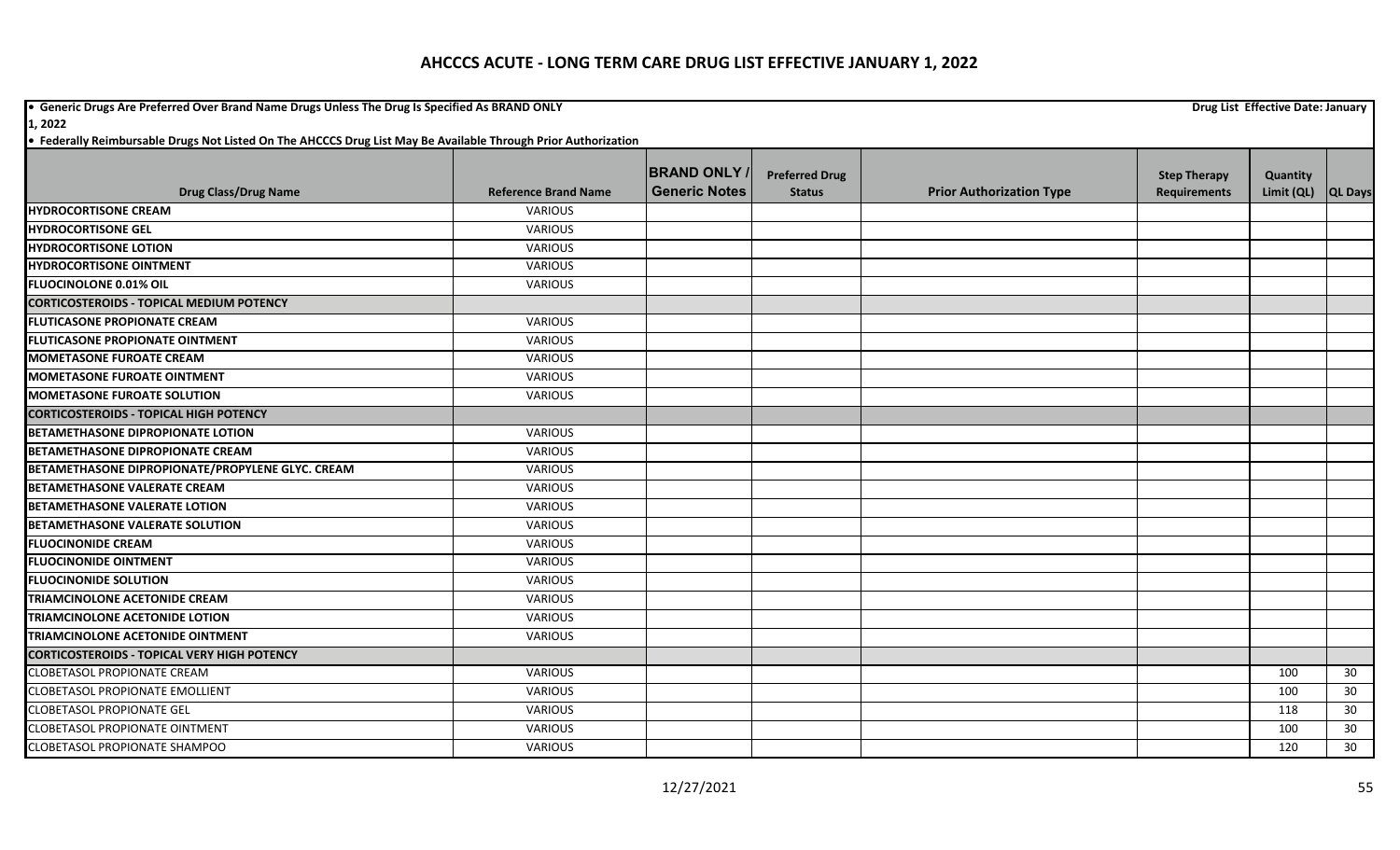**•** Generic Drugs Are Preferred Over Brand Name Drugs Unless The Drug Is Specified As BRAND ONLY **Drug List Effective Date: January Drug List Effective Date: January** 

**1, 2022**

|                                                            |                             | <b>BRAND ONLY</b>    | <b>Preferred Drug</b> |                                 | <b>Step Therapy</b> | Quantity   |                |
|------------------------------------------------------------|-----------------------------|----------------------|-----------------------|---------------------------------|---------------------|------------|----------------|
| <b>Drug Class/Drug Name</b>                                | <b>Reference Brand Name</b> | <b>Generic Notes</b> | <b>Status</b>         | <b>Prior Authorization Type</b> | <b>Requirements</b> | Limit (QL) | <b>QL Days</b> |
| <b>CLOBETASOL PROPIONATE SOLUTION</b>                      | <b>VARIOUS</b>              |                      |                       |                                 |                     | 100        | 30             |
| HALOBETASOL PROPIONATE CREAM                               | <b>VARIOUS</b>              |                      |                       |                                 |                     | 100        | 30             |
| HALOBETASOL PROPIONATE OINTMENT                            | <b>VARIOUS</b>              |                      |                       |                                 |                     | 100        | 30             |
| <b>KERATOLYTIC/ANTIMITOTIC AGENTS</b>                      |                             |                      |                       |                                 |                     |            |                |
| SALICYLIC ACID CREAM                                       | SALACYN                     |                      |                       |                                 |                     |            |                |
| SALICYLIC ACID FOAM                                        | SALVAX                      |                      |                       |                                 |                     |            |                |
| SALICYLIC ACID GEL                                         | <b>KERALYT</b>              |                      |                       |                                 |                     |            |                |
| SALICYLIC ACID LIQUID                                      | VIRASAL                     |                      |                       |                                 |                     |            |                |
| <b>SALICYLIC ACID LOTION</b>                               | SALACYN                     |                      |                       |                                 |                     |            |                |
| SALICYLIC ACID SHAMPOO                                     | SALEX                       |                      |                       |                                 |                     |            |                |
| SALICYLIC ACID SOLUTION                                    | <b>VARIOUS</b>              |                      |                       |                                 |                     |            |                |
| <b>LOCAL ANESTHETICS - TOPICAL</b>                         |                             |                      |                       |                                 |                     |            |                |
| <b>LIDOCAINE CREAM 4%</b>                                  | ASPERCREME W/LIDOCAINE      |                      |                       |                                 |                     |            |                |
| <b>LIDOCAINE HCL GEL 2%</b>                                | <b>GLYDO</b>                |                      |                       |                                 |                     |            |                |
| <b>LIDOCAINE HCL LOTION</b>                                | LIDOCAINE HCL               |                      |                       | <b>PA Required</b>              |                     |            |                |
| LIDOCAINE OINTMENT                                         | <b>LIDOCAINE</b>            |                      |                       | <b>PA Required</b>              |                     |            |                |
| LIDOCAINE PATCH                                            | LIDODERM                    |                      |                       | <b>PA Required</b>              |                     |            |                |
| LIDOCAINE HCL SOLUTION                                     | VARIOUS                     |                      |                       |                                 |                     |            |                |
| LIDOCAINE-PRILOCAINE CREAM                                 | <b>EMLA</b>                 |                      |                       |                                 |                     |            |                |
| <b>TOPICAL - MISC.</b>                                     |                             |                      |                       |                                 |                     |            |                |
| ALUMINUM CHLORIDE SOLUTION                                 | <b>DRYSOL</b>               |                      |                       |                                 |                     |            |                |
| <b>ROSACEA TOPICAL AGENTS</b>                              |                             |                      |                       |                                 |                     |            |                |
| METRONIDAZOLE CREAM 0.75%                                  | METROCREAM                  |                      |                       |                                 |                     |            |                |
| METRONIDAZOLE GEL 0.75%                                    | <b>METROGEL</b>             |                      |                       |                                 |                     |            |                |
| <b>METRONIDAZOLE LOTION</b>                                | <b>METROLOTION</b>          |                      |                       |                                 |                     |            |                |
| <b>SCABICIDES &amp; PEDICULICIDES TOPICAI AGENTS+A1106</b> |                             |                      |                       |                                 |                     |            |                |
| <b>CROTAMITON CREAM</b>                                    | <b>EURAX</b>                |                      |                       |                                 |                     |            |                |
| <b>CROTAMITON LOTION</b>                                   | <b>EURAX</b>                |                      |                       |                                 |                     |            |                |
| <b>IVERMECTIN LOTION</b>                                   | <b>SKLICE</b>               |                      |                       | <b>PA Required</b>              |                     |            |                |
| PERMETHRIN CREAM                                           | <b>ACTICIN</b>              |                      |                       |                                 |                     |            |                |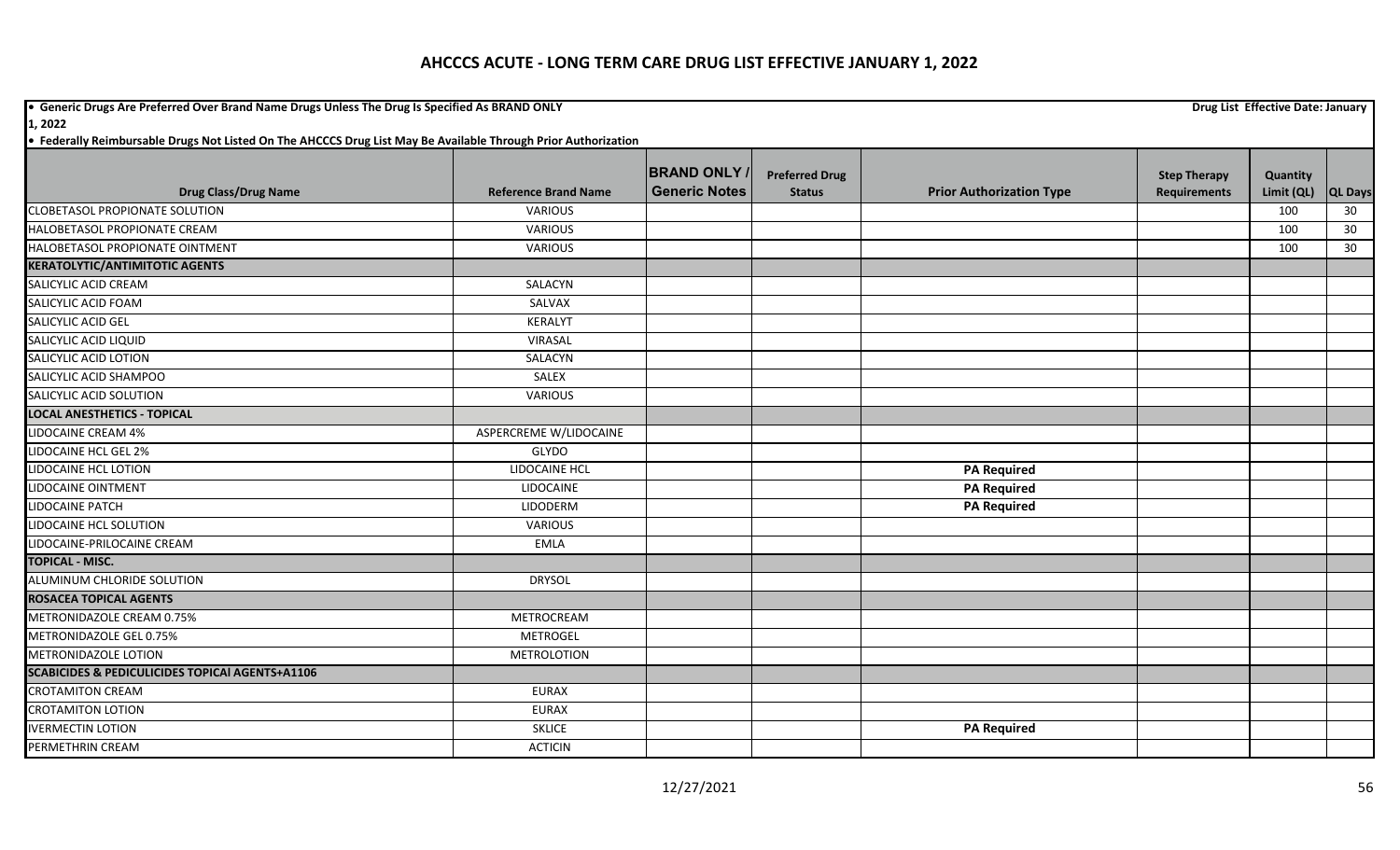**•** Generic Drugs Are Preferred Over Brand Name Drugs Unless The Drug Is Specified As BRAND ONLY **Drug List Effective Date: January Drug List Effective Date: January 1, 2022**

|                                                            |                                | <b>BRAND ONLY</b>    | <b>Preferred Drug</b> |                                 | <b>Step Therapy</b> | Quantity           |    |
|------------------------------------------------------------|--------------------------------|----------------------|-----------------------|---------------------------------|---------------------|--------------------|----|
| <b>Drug Class/Drug Name</b>                                | <b>Reference Brand Name</b>    | <b>Generic Notes</b> | <b>Status</b>         | <b>Prior Authorization Type</b> | <b>Requirements</b> | Limit (QL) QL Days |    |
| PERMETHRIN 1%, 5%                                          | NIX, ELIMITE                   |                      |                       |                                 |                     |                    |    |
| PERMETHRIN LIQUID                                          | <b>NIX CREME RINSE</b>         |                      |                       |                                 |                     |                    |    |
| PYRETHRINS-PIPERONYL BUTOXIDE GEL                          | A-200                          |                      |                       |                                 |                     |                    |    |
| PYRETHRINS-PIPERONYL BUTOXIDE LIQUID                       | <b>BARC</b>                    |                      |                       |                                 |                     |                    |    |
| PYRETHRINS-PIPERONYL BUTOXIDE SHAMPOO                      | <b>LICIDE</b>                  |                      |                       |                                 |                     |                    |    |
| SPINOSAD SUSPENSION                                        | <b>NATROBA</b>                 |                      |                       | <b>PA Required</b>              |                     |                    |    |
| <b>DIAGNOSTIC PRODUCTS</b>                                 |                                |                      |                       |                                 |                     |                    |    |
| <b>DIAGNOSTIC TESTS</b>                                    |                                |                      |                       |                                 |                     |                    |    |
| <b>BLOOD GLUCOSE MONITORS &amp; STRIPS</b>                 | <b>VARIOUS</b>                 |                      |                       |                                 |                     |                    |    |
| <b>DIGESTIVE AIDS</b>                                      |                                |                      |                       |                                 |                     |                    |    |
| <b>DIGESTIVE ENZYMES</b>                                   |                                |                      |                       |                                 |                     |                    |    |
| LIPASE-PROTEASE-AMYLASE CAPSULE DELAYED RELEASE            | <b>CREON</b>                   | <b>BRAND ONLY</b>    | <b>PREFERRED DRUG</b> |                                 |                     | 500                | 30 |
| LIPASE-PROTEASE-AMYLASE CAPSULE DELAYED RELEASE            | <b>ZENPEP</b>                  | <b>BRAND ONLY</b>    | <b>PREFERRED DRUG</b> |                                 |                     | 500                | 30 |
| LIPASE-PROTEASE-AMYLASE CAPSULE DELAYED RELEASE 5000 UNITS | <b>PANCRELIPASE 5000 UNITS</b> |                      | <b>PREFERRED DRUG</b> |                                 |                     | 300                | 30 |
| <b>DIURETICS</b>                                           |                                |                      |                       |                                 |                     |                    |    |
| <b>CARBONIC ANHYDRASE INHIBITORS</b>                       |                                |                      |                       |                                 |                     |                    |    |
| ACETAZOLAMIDE CAPSULE 12-HOUR                              | <b>DIAMOX</b>                  |                      |                       |                                 |                     |                    |    |
| <b>ACETAZOLAMIDE TABLETS</b>                               | ACETAZOLAMIDE                  |                      |                       |                                 |                     |                    |    |
| METHAZOLAMIDE TABLETS                                      | NEPTAZANE                      |                      |                       |                                 |                     |                    |    |
| <b>DIURETIC COMBINATIONS</b>                               |                                |                      |                       |                                 |                     |                    |    |
| SPIRONOLACTONE & HYDROCHLOROTHIAZIDE TABLETS               | ALDACTAZIDE                    |                      |                       |                                 |                     |                    |    |
| TRIAMTERENE & HYDROCHLOROTHIAZIDE CAPSULES                 | <b>DYAZIDE</b>                 |                      |                       |                                 |                     |                    |    |
| TRIAMTERENE & HYDROCHLOROTHIAZIDE TABLETS                  | MAXZIDE-25                     |                      |                       |                                 |                     |                    |    |
| <b>LOOP DIURETICS</b>                                      |                                |                      |                       |                                 |                     |                    |    |
| <b>BUMETANIDE TABLETS</b>                                  | <b>BUMETANIDE</b>              |                      |                       |                                 |                     |                    |    |
| <b>FUROSEMIDE SOLUTION</b>                                 | <b>FUROSEMIDE</b>              |                      |                       |                                 |                     |                    |    |
| <b>FUROSEMIDE TABLETS</b>                                  | LASIX                          |                      |                       |                                 |                     |                    |    |
| <b>TORSEMIDE TABLETS</b>                                   | <b>DEMADEX</b>                 |                      |                       |                                 |                     |                    |    |
| <b>POTASSIUM SPARING DIURETICS</b>                         |                                |                      |                       |                                 |                     |                    |    |
| SPIRONOLACTONE TABLETS                                     | ALDACTONE                      |                      |                       |                                 |                     |                    |    |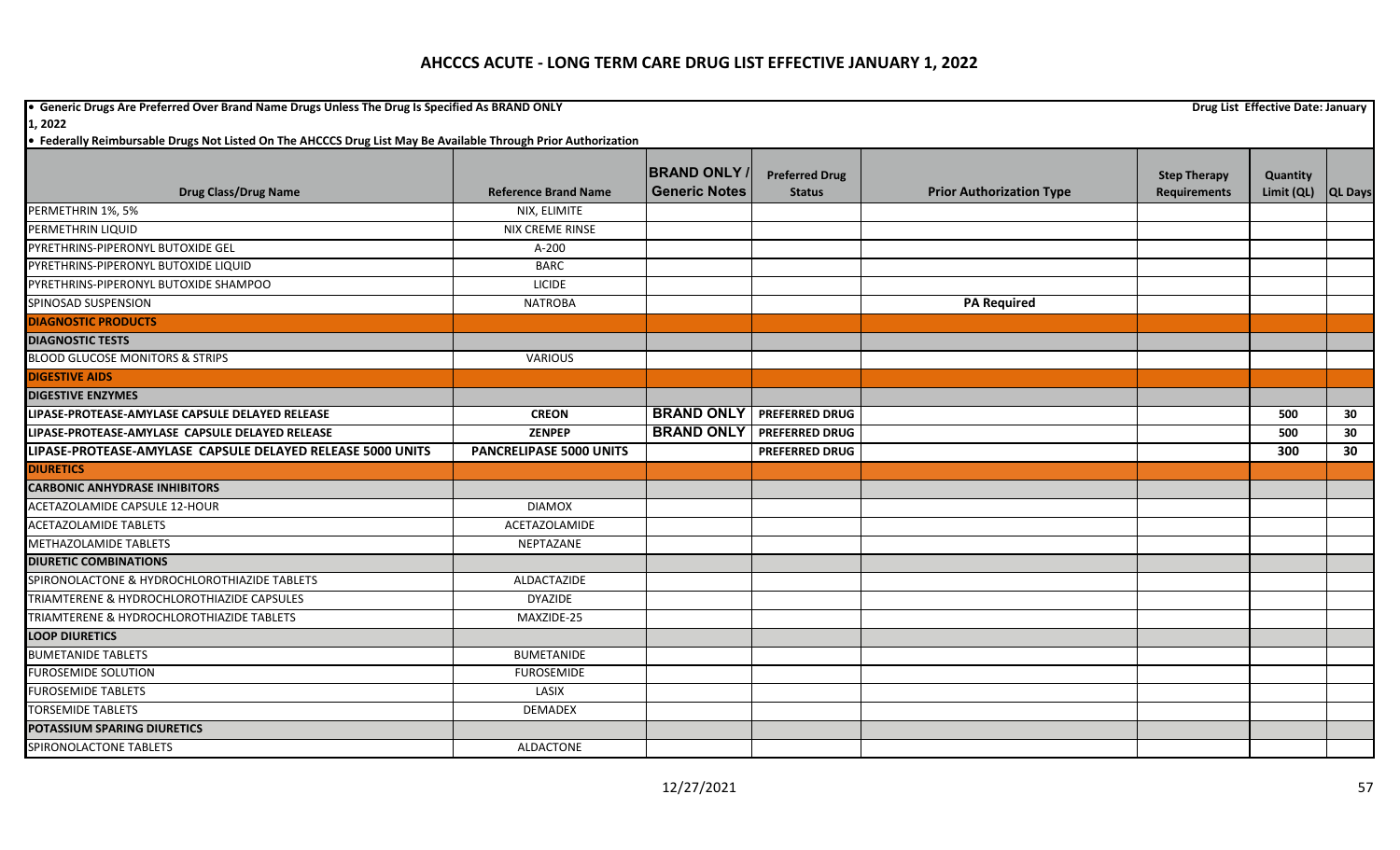**•** Generic Drugs Are Preferred Over Brand Name Drugs Unless The Drug Is Specified As BRAND ONLY **Drug List Effective Date: January Drug List Effective Date: January 1, 2022**

|                                                   |                             | <b>BRAND ONLY</b>    | <b>Preferred Drug</b> |                                 |                                            |                        |                |
|---------------------------------------------------|-----------------------------|----------------------|-----------------------|---------------------------------|--------------------------------------------|------------------------|----------------|
| <b>Drug Class/Drug Name</b>                       | <b>Reference Brand Name</b> | <b>Generic Notes</b> | <b>Status</b>         | <b>Prior Authorization Type</b> | <b>Step Therapy</b><br><b>Requirements</b> | Quantity<br>Limit (QL) | <b>QL Days</b> |
| <b>THIAZIDES AND THIAZIDE-LIKE DIURETICS</b>      |                             |                      |                       |                                 |                                            |                        |                |
| <b>CHLOROTHIAZIDE SUSPENSION</b>                  | <b>DIURIL</b>               |                      |                       |                                 |                                            |                        |                |
| <b>CHLOROTHIAZIDE TABLETS</b>                     | CHLOROTHIAZIDE              |                      |                       |                                 |                                            |                        |                |
| <b>CHLORTHALIDONE TABLETS</b>                     | CHLORTHALIDONE              |                      |                       |                                 |                                            |                        |                |
| HYDROCHLOROTHIAZIDE CAPSULES 12.5MG               | <b>VARIOUS</b>              |                      |                       |                                 |                                            |                        |                |
| HYDROCHLOROTHIAZIDE TABLETS 25MG & 50MG           | HYDROCHLOROTHIAZIDE         |                      |                       |                                 |                                            |                        |                |
| <b>INDAPAMIDE TABLETS</b>                         | <b>INDAPAMIDE</b>           |                      |                       |                                 |                                            |                        |                |
| <b>METOLAZONE TABLETS</b>                         | ZAROXOLYN                   |                      |                       |                                 |                                            |                        |                |
| <b>ENDOCRINE AND METABOLIC AGENTS - MISC.</b>     |                             |                      |                       |                                 |                                            |                        |                |
| <b>BONE DENSITY REGULATORS</b>                    |                             |                      |                       |                                 |                                            |                        |                |
| ALENDRONATE SODIUM SOLUTION                       | ALENDRONATE SODIUM          |                      |                       |                                 |                                            |                        |                |
| <b>ALENDRONATE SODIUM TABLETS</b>                 | ALENDRONATE SODIUM          |                      |                       |                                 |                                            |                        |                |
| CALCITONIN (SALMON) SOLUTION                      | <b>FORTICAL</b>             |                      |                       |                                 |                                            |                        |                |
| <b>DENOSUMAB</b>                                  | <b>PROLIA</b>               |                      |                       | <b>PA Required</b>              |                                            |                        |                |
| <b>IBANDRONATE SODIUM</b>                         | <b>BONIVA</b>               |                      |                       |                                 |                                            |                        |                |
| <b>RALOXIFENE TABLETS</b>                         | <b>VARIOUS</b>              |                      |                       |                                 |                                            |                        |                |
| TERIPARATIDE (RECOMBINANT)                        | <b>FORTEO</b>               |                      |                       | <b>PA Required</b>              |                                            |                        |                |
| <b>GROWTH HORMONES</b>                            |                             |                      |                       |                                 |                                            |                        |                |
| <b>SOMATROPIN SOLUTION</b>                        | <b>NORDITROPIN</b>          | <b>BRAND ONLY</b>    | <b>PREFERRED DRUG</b> | <b>PA Required</b>              |                                            |                        |                |
| <b>SOMATROPIN SOLUTION</b>                        | <b>GENOTROPIN</b>           | <b>BRAND ONLY</b>    | <b>PREFERRED DRUG</b> | <b>PA Required</b>              |                                            |                        |                |
| <b>HORMONE RECEPTOR MODULATORS</b>                |                             |                      |                       |                                 |                                            |                        |                |
| RALOXIFENE HCL TABLETS                            | <b>EVISTA</b>               |                      |                       |                                 |                                            |                        |                |
| <b>INSULIN-LIKE GROWTH FACTORS (SOMATOMEDINS)</b> |                             |                      |                       |                                 |                                            |                        |                |
| <b>MECASERMIN SOLUTION</b>                        | <b>INCRELEX</b>             |                      |                       | <b>PA Required</b>              |                                            |                        |                |
| LHRH/GNRH AGONIST ANALOG PITUITARY SUPPRESSANTS   |                             |                      |                       |                                 |                                            |                        |                |
| LEUPROLIDE ACETATE (CPP) (3 MONTH) KIT            | <b>LUPRON DEPOT-PED</b>     |                      |                       | <b>PA</b> Required              |                                            |                        |                |
| LEUPROLIDE ACETATE (CPP) KIT                      | <b>LUPRON DEPOT-PED</b>     |                      |                       | <b>PA Required</b>              |                                            |                        |                |
| <b>METABOLIC MODIFIERS</b>                        |                             |                      |                       |                                 |                                            |                        |                |
| <b>CINACALCET HCL TABLETS</b>                     | <b>SENSIPAR</b>             |                      |                       | <b>PA Required</b>              |                                            |                        |                |
| <b>IDURSULFASE SOLUTION</b>                       | <b>ELAPRASE</b>             |                      |                       | <b>PA Required</b>              |                                            |                        |                |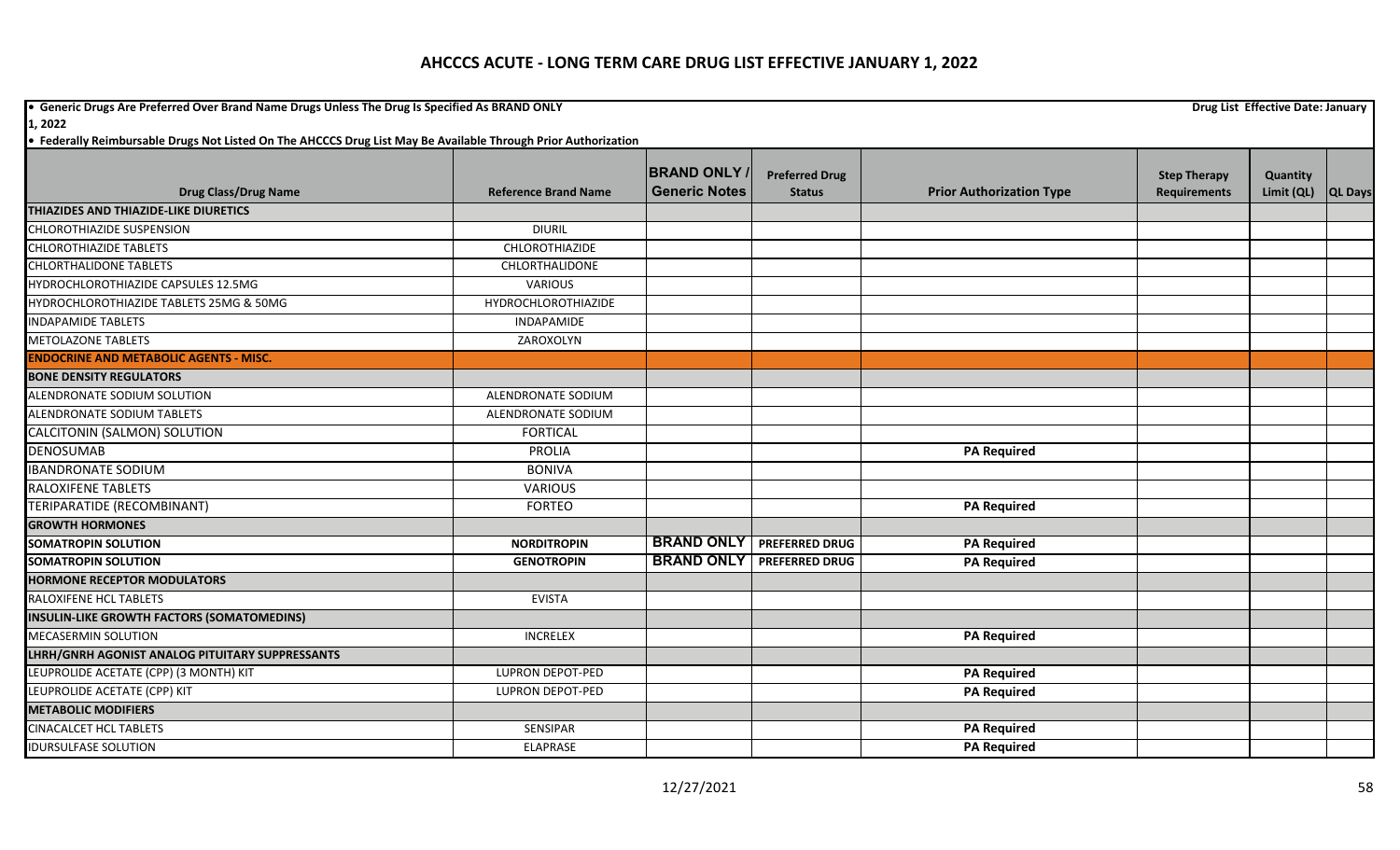**•** Generic Drugs Are Preferred Over Brand Name Drugs Unless The Drug Is Specified As BRAND ONLY **Drug List Effective Date: January Drug List Effective Date: January 1, 2022**

|                                                          |                             | <b>BRAND ONLY /</b>  | <b>Preferred Drug</b> |                                 | <b>Step Therapy</b> | Quantity   |                |
|----------------------------------------------------------|-----------------------------|----------------------|-----------------------|---------------------------------|---------------------|------------|----------------|
| <b>Drug Class/Drug Name</b>                              | <b>Reference Brand Name</b> | <b>Generic Notes</b> | <b>Status</b>         | <b>Prior Authorization Type</b> | <b>Requirements</b> | Limit (QL) | <b>QL Days</b> |
| <b>POSTERIOR PITUITARY HORMONES</b>                      |                             |                      |                       |                                 |                     |            |                |
| DESMOPRESSIN ACETATE REFRIGERATED SOLUTION               | <b>VARIOUS</b>              |                      |                       |                                 |                     |            |                |
| DESMOPRESSIN ACETATE SOLUTION                            | <b>VARIOUS</b>              |                      |                       |                                 |                     |            |                |
| DESMOPRESSIN ACETATE SPRAY REFRIGERATED SOLUTION         | <b>VARIOUS</b>              |                      |                       |                                 |                     |            |                |
| DESMOPRESSIN ACETATE SPRAY SOLUTION                      | <b>VARIOUS</b>              |                      |                       |                                 |                     |            |                |
| <b>DESMOPRESSIN ACETATE TABLETS</b>                      | <b>VARIOUS</b>              |                      |                       | <b>PA Required</b>              |                     |            |                |
| <b>ESTROGENS</b>                                         |                             |                      |                       |                                 |                     |            |                |
| <b>ESTROGEN COMBINATIONS</b>                             |                             |                      |                       |                                 |                     |            |                |
| CONJUGATED ESTROGENS-MEDROXYPROGESTERONE ACETATE TABLETS | <b>PREMPRO</b>              |                      |                       |                                 |                     |            |                |
| ESTRADIOL-LEVONORGESTREL PATCH-WEEKLY                    | <b>CLIMARA PATCH</b>        |                      |                       |                                 |                     |            |                |
| <b>ESTROGENS</b>                                         |                             |                      |                       |                                 |                     |            |                |
| <b>ESTERIFIED ESTROGENS TABLETS</b>                      | <b>MENEST</b>               |                      |                       |                                 |                     |            |                |
| <b>ESTRADIOL PATCH-TWICE WEEKLY</b>                      | <b>ALORA</b>                |                      |                       |                                 |                     |            |                |
| <b>ESTRADIOL PATCH-WEEKLY</b>                            | MENOSTAR                    |                      |                       |                                 |                     |            |                |
| <b>ESTRADIOL TABLETS</b>                                 | <b>ESTRACE</b>              |                      |                       |                                 |                     |            |                |
| ESTROGENS, CONJUGATED SYNTHETIC A TABLETS                | <b>CENESTIN</b>             |                      |                       |                                 |                     |            |                |
| <b>ESTROGENS, CONJUGATED TABLETS</b>                     | PREMARIN                    |                      |                       |                                 |                     |            |                |
| <b>ESTROPIPATE TABLETS</b>                               | ORTHO-EST                   |                      |                       |                                 |                     |            |                |
| <b>FLUOROQUINOLONES</b>                                  |                             |                      |                       |                                 |                     |            |                |
| <b>FLUOROQUINOLONES</b>                                  |                             |                      |                       |                                 |                     |            |                |
| <b>CIPROFLOXACIN HCL TABLETS</b>                         | <b>CIPROFLOXACIN HCL</b>    |                      |                       |                                 |                     |            |                |
| LEVOFLOXACIN SOLUTION                                    | LEVAQUIN                    |                      |                       |                                 |                     |            |                |
| LEVOFLOXACIN TABLETS                                     | LEVAQUIN                    |                      |                       |                                 |                     |            |                |
| <b>OFLOXACIN TABLETS</b>                                 | <b>OFLOXACIN</b>            |                      |                       |                                 |                     |            |                |
| <b>GASTROINTMENTESTINAL AGENTS - MISC.</b>               |                             |                      |                       |                                 |                     |            |                |
| <b>GALLSTONE SOLUBILIZING AGENTS</b>                     |                             |                      |                       |                                 |                     |            |                |
| <b>URSODIOL CAPSULES</b>                                 | <b>ACTIGALL</b>             |                      |                       |                                 |                     |            |                |
| <b>URSODIOL TABLETS</b>                                  | <b>URSO 250</b>             |                      |                       |                                 |                     |            |                |
| <b>GASTROINTMENTESTINAL CHLORIDE CHANNEL ACTIVATORS</b>  |                             |                      |                       |                                 |                     |            |                |
| <b>LUBIPROSTONE CAPSULES</b>                             | AMITIZA                     |                      |                       | <b>PA Required</b>              |                     |            |                |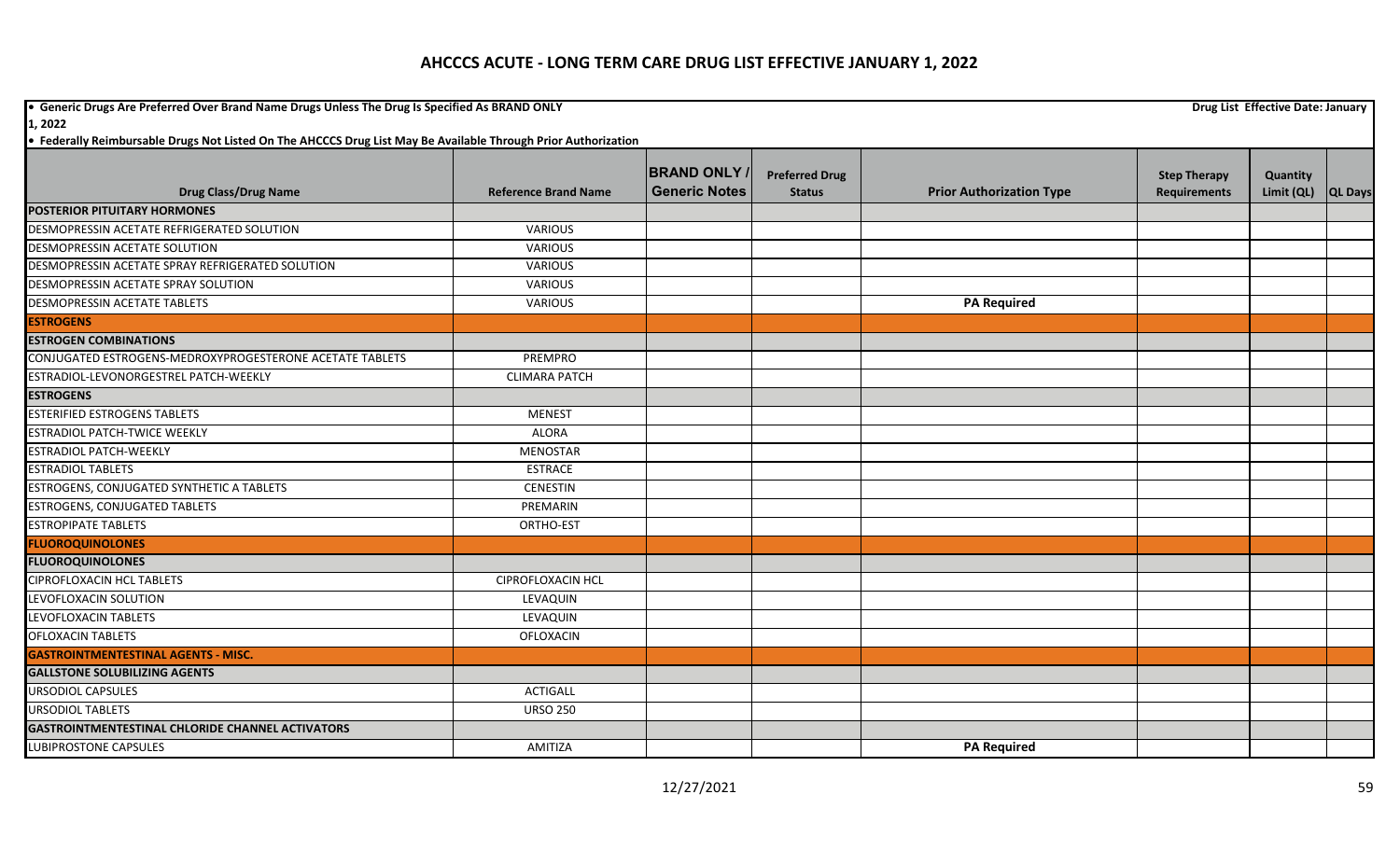**•** Generic Drugs Are Preferred Over Brand Name Drugs Unless The Drug Is Specified As BRAND ONLY **Drug List Effective Date: January Drug List Effective Date: January 1, 2022**

|                                                  |                              | <b>BRAND ONLY</b>    | <b>Preferred Drug</b>            |                                 | <b>Step Therapy</b> | Quantity   |                |
|--------------------------------------------------|------------------------------|----------------------|----------------------------------|---------------------------------|---------------------|------------|----------------|
| <b>Drug Class/Drug Name</b>                      | <b>Reference Brand Name</b>  | <b>Generic Notes</b> | <b>Status</b>                    | <b>Prior Authorization Type</b> | <b>Requirements</b> | Limit (QL) | <b>QL Days</b> |
| <b>GASTROINTMENTESTINAL STIMULANTS</b>           |                              |                      |                                  |                                 |                     |            |                |
| METOCLOPRAMIDE HCL SOLUTION                      | VARIOUS                      |                      |                                  |                                 |                     |            |                |
| METOCLOPRAMIDE HCL TABLETS                       | VARIOUS                      |                      |                                  |                                 |                     |            |                |
| METOCLOPRAMIDE HCL ORALLY DISINTEGRATING TABLETS | <b>VARIOUS</b>               |                      |                                  |                                 |                     |            |                |
| <b>INFLAMMATORY BOWEL AGENTS</b>                 |                              |                      |                                  |                                 |                     |            |                |
| <b>BALSALAZIDE DISODIUM TABLETS</b>              | GIAZO                        |                      | <b>PREFERRED DRUG</b>            |                                 |                     | 270        | 30             |
| INFLIXIMAB-ABDA                                  | <b>AVSOLA</b>                |                      | <b>BRAND ONLY PREFERRED DRUG</b> | <b>PA Required</b>              |                     |            |                |
| <b>BUDESONIDE CAPSULES</b>                       | <b>ENTOCORT EC</b>           |                      | <b>IPREFERRED DRUGI</b>          |                                 |                     |            |                |
| MESALAMINE CAPSULE CONTROLLED RELEASE            | PENTASA                      |                      | <b>PREFERRED DRUG</b>            |                                 |                     | 270        | 30             |
| <b>MESALAMINE CAPSULE DELAYED RELEASE</b>        | <b>DELZICOL</b>              |                      | <b>BRAND ONLY PREFERRED DRUG</b> |                                 |                     | 180        | 30             |
| <b>IMESALAMINE CAPSULE 24-HOUR</b>               | <b>APRISO</b>                |                      | <b>BRAND ONLY PREFERRED DRUG</b> |                                 |                     | 120        | 30             |
| <b>MESALAMINE ENEMA</b>                          | <b>SFROWASA</b>              |                      | <b>BRAND ONLY PREFERRED DRUG</b> |                                 |                     | 30         | 30             |
| <b>IMESALAMINE TABLET ENTERIC COATED</b>         | <b>LIALDA</b>                |                      | <b>BRAND ONLY PREFERRED DRUG</b> |                                 |                     | 120        | 30             |
| <b>MESALAMINE SUPPOSITORY</b>                    | <b>CANASA</b>                |                      | <b>BRAND ONLY PREFERRED DRUG</b> |                                 |                     | 30         | 30             |
| <b>SULFASALAZINE TABLETS</b>                     | <b>AZULFIDINE</b>            |                      | <b>PREFERRED DRUG</b>            |                                 |                     | 240        | 30             |
| SULFASALAZINE TABLET ENTERIC COATED              | <b>AZULFIDINE EN-TABLETS</b> |                      | <b>PREFERRED DRUG</b>            |                                 |                     | 240        | 30             |
| <b>IRRITABLE BOWEL SYNDROME (IBS) AGENTS</b>     |                              |                      |                                  |                                 |                     |            |                |
| LINACLOTIDE CAPSULES                             | LINZESS                      |                      |                                  | <b>PA Required</b>              |                     |            |                |
| <b>PHOSPHATE BINDER AGENTS</b>                   |                              |                      |                                  |                                 |                     |            |                |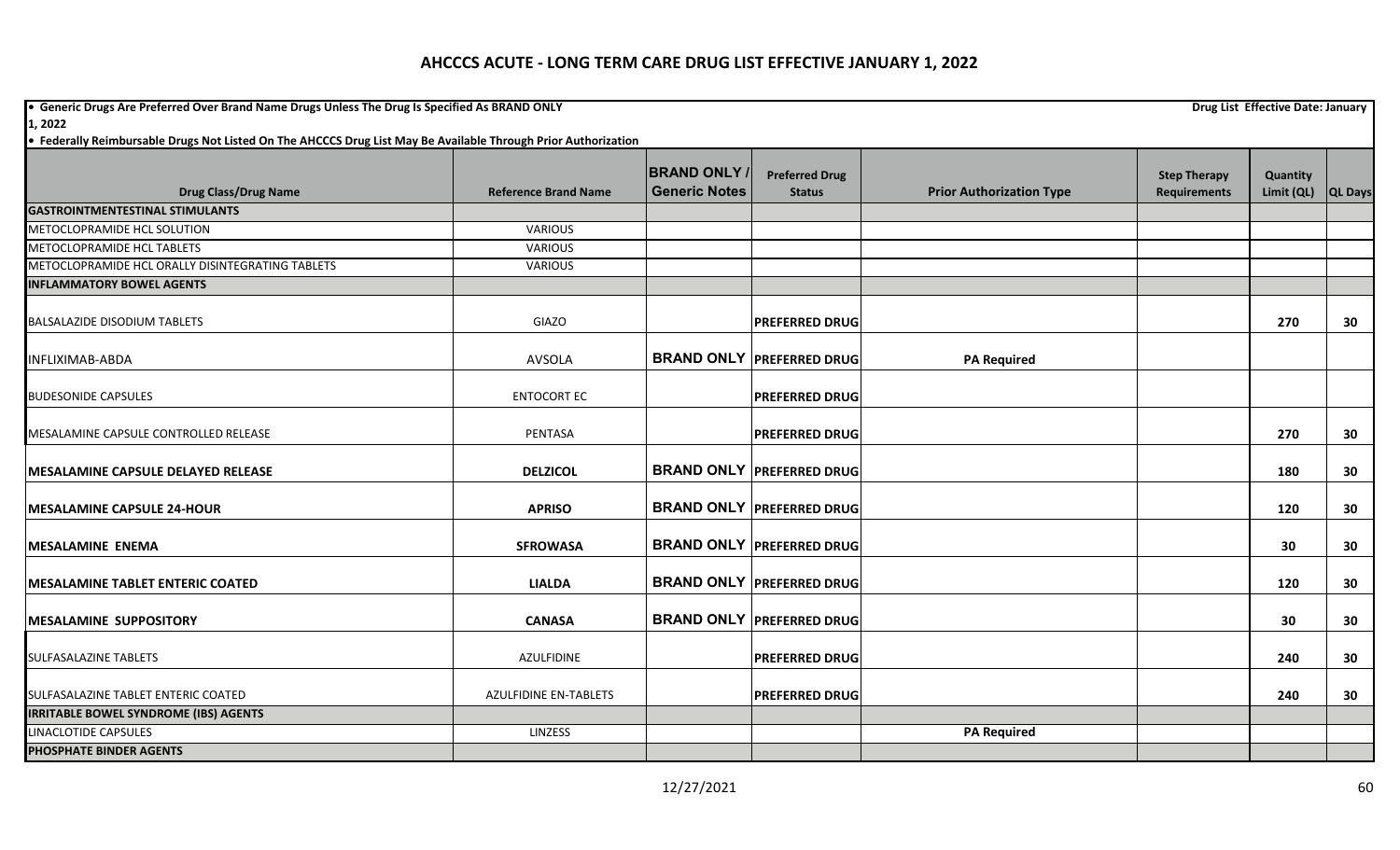**•** Generic Drugs Are Preferred Over Brand Name Drugs Unless The Drug Is Specified As BRAND ONLY **Drug List Effective Date: January Drug List Effective Date: January 1, 2022**

|                                      |                             | <b>BRAND ONLY</b>    | <b>Preferred Drug</b> |                                 | <b>Step Therapy</b> | Quantity   |                |
|--------------------------------------|-----------------------------|----------------------|-----------------------|---------------------------------|---------------------|------------|----------------|
| <b>Drug Class/Drug Name</b>          | <b>Reference Brand Name</b> | <b>Generic Notes</b> | <b>Status</b>         | <b>Prior Authorization Type</b> | <b>Requirements</b> | Limit (QL) | <b>QL Days</b> |
| <b>CALCIUM ACETATE TABLETS</b>       | <b>VARIOUS</b>              |                      | <b>PREFERRED DRUG</b> |                                 |                     |            |                |
| <b>CALCIUM ACETATE CAPSULES</b>      | <b>VARIOUS</b>              |                      | <b>PREFERRED DRUG</b> |                                 |                     |            |                |
| <b>SEVELAMER CARBONATE</b>           | <b>RENVELA</b>              | <b>VARIOUS</b>       | <b>PREFERRED DRUG</b> |                                 |                     |            |                |
| <b>GENITOURINARY AGENTS - MISC.</b>  |                             |                      |                       |                                 |                     |            |                |
| <b>INTERSTITIAL CYSTITIS AGENTS</b>  |                             |                      |                       |                                 |                     |            |                |
| PENTOSAN POLYSULFATE SODIUM CAPSULES | <b>ELMIRON</b>              |                      |                       | <b>PA Required</b>              |                     |            |                |
| PROSTATIC HYPERTROPHY AGENTS         |                             |                      |                       |                                 |                     |            |                |
| <b>ALFUZOSIN ER</b>                  | <b>VARIOUS</b>              |                      |                       |                                 |                     |            |                |
| <b>DOXAZOSIN MESYLATE</b>            | <b>VARIOUS</b>              |                      |                       |                                 |                     |            |                |
| <b>DUTASTERIDE</b>                   | VARIOUS                     |                      |                       |                                 |                     |            |                |
| <b>FINASTERIDE</b>                   | <b>PROSCAR</b>              |                      |                       |                                 |                     |            |                |
| <b>TAMSULOSIN HCL</b>                | <b>FLOMAX</b>               |                      |                       |                                 |                     |            |                |
| <b>TERAZOSIN</b>                     | <b>VARIOUS</b>              |                      |                       |                                 |                     |            |                |
| <b>URINARY ANALGESICS</b>            |                             |                      |                       |                                 |                     |            |                |
| PHENAZOPYRIDINE HCL TABLETS          | PYRIDIUM                    |                      |                       |                                 |                     |            |                |
| <b>GOUT AGENTS</b>                   |                             |                      |                       |                                 |                     |            |                |
| <b>GOUT AGENTS</b>                   |                             |                      |                       |                                 |                     |            |                |
| <b>ALLOPURINOL TABLETS</b>           | <b>ZYLOPRIM</b>             |                      |                       |                                 |                     |            |                |
| <b>COLCHICINE TABLETS</b>            | <b>VARIOUS</b>              |                      |                       |                                 |                     |            |                |
| <b>FEBUXOSTAT TABLETS</b>            | <b>ULORIC</b>               |                      |                       | <b>PA Required</b>              |                     |            |                |
| <b>URICOSURICS</b>                   |                             |                      |                       |                                 |                     |            |                |
| PROBENECID TABLETS                   | PROBENECID                  |                      |                       |                                 |                     |            |                |
| <b>HEMATOLOGICAL AGENTS - MISC.</b>  |                             |                      |                       |                                 |                     |            |                |
| PLATELET AGGREGATION INHIBITORS      |                             |                      |                       |                                 |                     |            |                |
| <b>CILOSTAZOL TABLETS</b>            | <b>PLETAL</b>               |                      |                       |                                 |                     |            |                |
| <b>CLOPIDOGREL BISULFATE TABLETS</b> | <b>PLAVIX</b>               |                      |                       |                                 |                     |            |                |
| <b>DIPYRIDAMOLE TABLETS</b>          | PERSANTINE                  |                      |                       |                                 |                     |            |                |
| <b>TICAGRELOR TABLETS</b>            | <b>BRILINTA</b>             |                      |                       | <b>PA Required</b>              |                     |            |                |
| <b>HEMATOPOIETIC AGENTS</b>          |                             |                      |                       |                                 |                     |            |                |
| <b>AGENTS FOR GAUCHER DISEASE</b>    |                             |                      |                       |                                 |                     |            |                |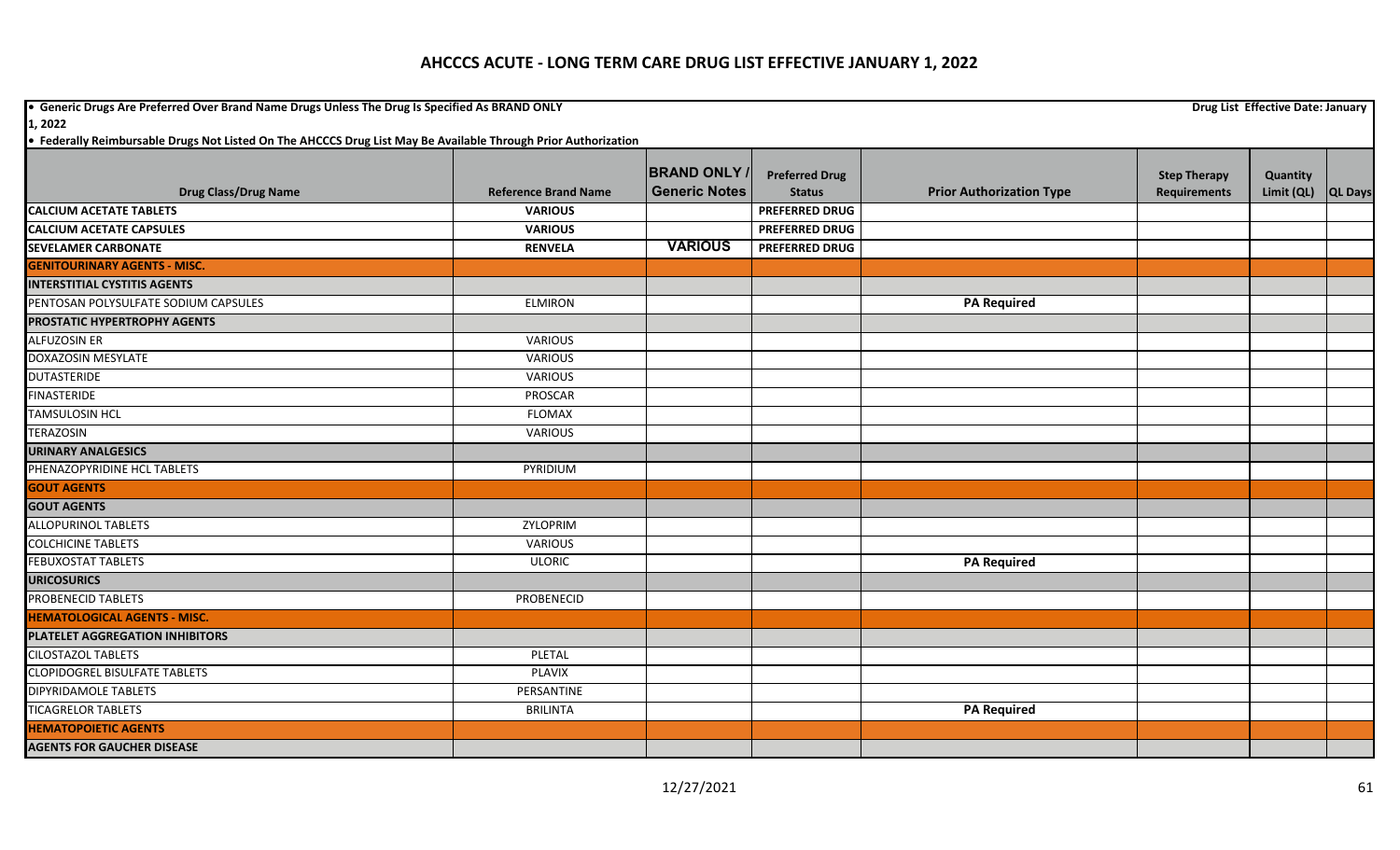**•** Generic Drugs Are Preferred Over Brand Name Drugs Unless The Drug Is Specified As BRAND ONLY **Drug List Effective Date: January Drug List Effective Date: January 1, 2022**

|                                                  |                             | <b>BRAND ONLY</b>    | <b>Preferred Drug</b> |                                                                    | <b>Step Therapy</b> | Quantity   |                |
|--------------------------------------------------|-----------------------------|----------------------|-----------------------|--------------------------------------------------------------------|---------------------|------------|----------------|
| <b>Drug Class/Drug Name</b>                      | <b>Reference Brand Name</b> | <b>Generic Notes</b> | <b>Status</b>         | <b>Prior Authorization Type</b>                                    | <b>Requirements</b> | Limit (QL) | <b>QL Days</b> |
| <b>ELIGLUSTAT TARTRATE</b>                       | CERDELGA (oral)             | <b>BRAND ONLY</b>    |                       | <b>PA Required</b>                                                 |                     |            |                |
| <b>IMIGLUCERASE SOLUTION</b>                     | CEREZYME 400 IU (IV)        | <b>BRAND ONLY</b>    |                       | <b>PA Required</b>                                                 |                     |            |                |
| <b>TALIGLUCERASE ALFA</b>                        | ELELYSO (IV)                | <b>BRAND ONLY</b>    |                       | <b>PA Required</b>                                                 |                     |            |                |
| <b>MIGLUSTAT</b>                                 | MIGLUSTAT (AG) (oral)       | <b>BRAND ONLY</b>    |                       | <b>PA Required</b>                                                 |                     |            |                |
| <b>VELAGLUCERASE ALFA</b>                        | <b>VPRIV 400 IU</b>         | <b>BRAND ONLY</b>    |                       | <b>PA Required</b>                                                 |                     |            |                |
| <b>HEMATOPOIETIC GROWTH FACTORS</b>              |                             |                      |                       |                                                                    |                     |            |                |
| <b>ELTROMBOPAG OLAMINE TABLETS</b>               | <b>PROMACTA</b>             | <b>BRAND ONLY</b>    | <b>PREFERRED DRUG</b> | <b>PA Required</b>                                                 |                     |            |                |
| <b>EPOETIN ALFA SOLUTION</b>                     | <b>RETACRIT</b>             | <b>BRAND ONLY</b>    | <b>PREFERRED DRUG</b> | <b>PA Required</b>                                                 |                     |            |                |
| <b>FILGRASTIM DISPOSABLE SYRINGE</b>             | <b>NEUPOGEN</b>             | <b>BRAND ONLY</b>    | <b>PREFERRED DRUG</b> | <b>PA Required</b>                                                 |                     |            |                |
| <b>FILGRASTIM SOLUTION</b>                       | <b>NEUPOGEN</b>             | <b>BRAND ONLY</b>    | <b>PREFERRED DRUG</b> | <b>PA Required</b>                                                 |                     |            |                |
| <b>FILGRASTIM-AAF SOLUTION PREFILLED SYRINGE</b> | <b>NIVESTYM</b>             | <b>BRAND ONLY</b>    | <b>PREFERRED DRUG</b> | <b>PA Required</b>                                                 |                     |            |                |
| PEGFILGRASTIM -JMDB PREFILLED SYRINGE            | <b>FULPHILA</b>             | <b>BRAND ONLY</b>    | <b>PREFERRED DRUG</b> | <b>PA Required</b>                                                 |                     |            |                |
| PEGFILGRASTIM-APGF SOLUTION PREFILLED SYRINGE    | <b>NYVEPRIA</b>             | <b>BRAND ONLY</b>    | <b>PREFERRED DRUG</b> | <b>PA Required</b>                                                 |                     |            |                |
| PEGFILGRASTIM PREFILLED SYRINGE                  | <b>UNDENYCA</b>             | <b>BRAND ONLY</b>    | <b>PREFERRED DRUG</b> | <b>PA Required</b>                                                 |                     |            |                |
| <b>ROMIPLOSTIM</b>                               | <b>NPLATE</b>               | <b>BRAND ONLY</b>    | <b>PREFERRED DRUG</b> | <b>PA Required</b>                                                 |                     |            |                |
| <b>HEMOSTATICS</b>                               |                             |                      |                       |                                                                    |                     |            |                |
| <b>HEMOSTATICS - SYSTEMIC</b>                    |                             |                      |                       |                                                                    |                     |            |                |
| AMINOCAPROIC ACID SYRUP                          | AMICAR                      |                      |                       |                                                                    |                     |            |                |
| <b>AMINOCAPROIC ACID TABLETS</b>                 | AMICAR                      |                      |                       |                                                                    |                     |            |                |
| <b>HYPNOTICS/SEDATIVES/SLEEP DISORDER AGENT</b>  |                             |                      |                       |                                                                    |                     |            |                |
| <b>BARBITURATE HYPNOTICS</b>                     |                             |                      |                       |                                                                    |                     |            |                |
| PHENOBARBITAL SOLUTION                           | PHENOBARBITAL               |                      |                       |                                                                    |                     |            |                |
| PHENOBARBITAL TABLETS                            | PHENOBARBITAL               |                      |                       |                                                                    |                     |            |                |
|                                                  |                             |                      |                       |                                                                    |                     |            |                |
| <b>NON-BARBITURATE HYPNOTICS</b>                 |                             |                      |                       |                                                                    |                     |            |                |
|                                                  |                             |                      |                       |                                                                    |                     |            |                |
|                                                  |                             | <b>VARIOUS</b>       |                       | PA Required for Ages <6 years                                      |                     |            |                |
| <b>ESZOPICLONE</b>                               | <b>LUNESTA</b>              |                      | <b>PREFERRED DRUG</b> | PA Required for > 1 Hypnotic Drug<br>PA Required for Ages <6 years |                     | 30         | 30             |
| TEMAZEPAM CAPSULES 15MG & 30MG                   | <b>RESTORIL</b>             |                      | <b>PREFERRED DRUG</b> | PA Required for > 1 Hypnotic Drug                                  |                     | 30         | 30             |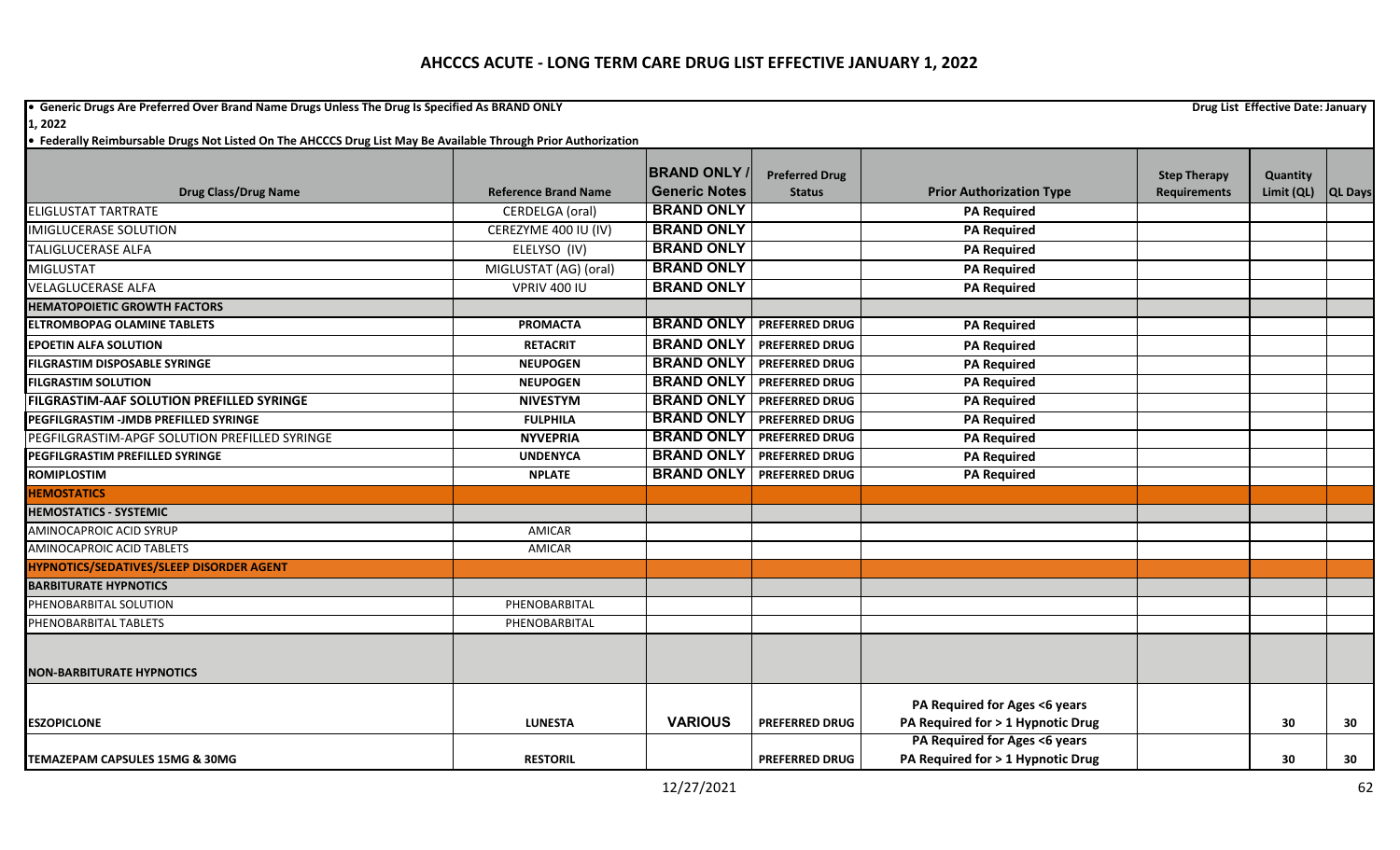**•** Generic Drugs Are Preferred Over Brand Name Drugs Unless The Drug Is Specified As BRAND ONLY **Drug List Effective Date: January Drug List Effective Date: January 1, 2022**

|                                                           |                             | <b>BRAND ONLY</b>    | <b>Preferred Drug</b>              |                                   | <b>Step Therapy</b>      | Quantity   |         |
|-----------------------------------------------------------|-----------------------------|----------------------|------------------------------------|-----------------------------------|--------------------------|------------|---------|
| <b>Drug Class/Drug Name</b>                               | <b>Reference Brand Name</b> | <b>Generic Notes</b> | <b>Status</b>                      | <b>Prior Authorization Type</b>   | <b>Requirements</b>      | Limit (QL) | QL Days |
|                                                           |                             |                      |                                    | PA Required for Ages <6 years     |                          |            |         |
| <b>ZOLPIDEM TARTRATE TABLETS 5MG</b>                      | <b>AMBIEN</b>               |                      | <b>PREFERRED DRUG</b>              | PA Required for > 1 Hypnotic Drug |                          | 60         | 30      |
|                                                           |                             |                      |                                    | PA Required for Ages <6 years     |                          |            |         |
| <b>ZOLPIDEM TARTRATE TABLETS 10MG</b>                     | <b>AMBIEN</b>               |                      | <b>PREFERRED DRUG</b>              | PA Required for > 1 Hypnotic Drug |                          | 30         | 30      |
| SELECTIVE MELATONIN RECEPTOR AGONISTS                     |                             |                      |                                    |                                   |                          |            |         |
|                                                           |                             |                      |                                    |                                   | <b>Patient must have</b> |            |         |
|                                                           |                             |                      |                                    |                                   | tried two preferred      |            |         |
| <b>RAMELTEON TABLETS</b>                                  | <b>ROZEREM</b>              |                      | <b>BRAND ONLY   PREFERRED DRUG</b> | PA Required for < 6 years of age  | agents.                  | 30         | 30      |
| <b>LAXATIVES</b>                                          |                             |                      |                                    |                                   |                          |            |         |
| <b>LAXATIVE COMBINATIONS</b>                              |                             |                      |                                    |                                   |                          |            |         |
| PEG 3350-KCL-SOD BICARB-SOD CHLORIDE-SOD SULFATE SOLUTION | <b>COLYTE</b>               |                      |                                    |                                   |                          |            |         |
| <b>LAXATIVES - MISC.</b>                                  |                             |                      |                                    |                                   |                          |            |         |
| LACTULOSE SOLUTION                                        | LACTULOSE                   |                      |                                    |                                   |                          |            |         |
| <b>MACROLIDES</b>                                         |                             |                      |                                    |                                   |                          |            |         |
| <b>AZITHROMYCIN</b>                                       |                             |                      |                                    |                                   |                          |            |         |
| <b>AZITHROMYCIN PACKETS</b>                               | ZITHROMAX                   |                      |                                    |                                   |                          |            |         |
| <b>AZITHROMYCIN SUSPENSION</b>                            | ZITHROMAX                   |                      |                                    |                                   |                          |            |         |
| <b>AZITHROMYCIN TABLETS</b>                               | ZITHROMAX                   |                      |                                    |                                   |                          |            |         |
| <b>CLARITHROMYCIN</b>                                     |                             |                      |                                    |                                   |                          |            |         |
| <b>CLARITHROMYCIN SUSPENSION</b>                          | CLARITHROMYCIN              |                      |                                    |                                   |                          |            |         |
| <b>CLARITHROMYCIN TABLETS</b>                             | <b>BIAXIN</b>               |                      |                                    |                                   |                          |            |         |
| <b>CLARITHROMYCIN TABLET 24-HOUR</b>                      | <b>BIAXIN XL</b>            |                      |                                    |                                   |                          |            |         |
| <b>MEDICAL DEVICES</b>                                    |                             |                      |                                    |                                   |                          |            |         |
| <b>CONTRACEPTIVES</b>                                     |                             |                      |                                    |                                   |                          |            |         |
| CONDOMS - FEMALE MISC.                                    | FC FEMALE CONDOM            |                      |                                    |                                   |                          |            |         |
| CONDOMS - MALE MISC.                                      | LIFESTYLES ASSORTED COLORS  |                      |                                    |                                   |                          |            |         |
| DIAPHRAGM ARC-SPRING DPRH                                 | CAYA                        |                      |                                    |                                   |                          |            |         |
|                                                           | ORTHO DIAPHRAGM COIL SPRING |                      |                                    |                                   |                          |            |         |
| <b>DIAPHRAGM COIL SPRING KIT</b>                          | <b>KIT 50</b>               |                      |                                    |                                   |                          |            |         |
|                                                           | ORTHO DIAPHRAGM FLAT SPRING |                      |                                    |                                   |                          |            |         |
| DIAPHRAGM FLAT SPRING KIT                                 | <b>KIT 55</b>               |                      |                                    |                                   |                          |            |         |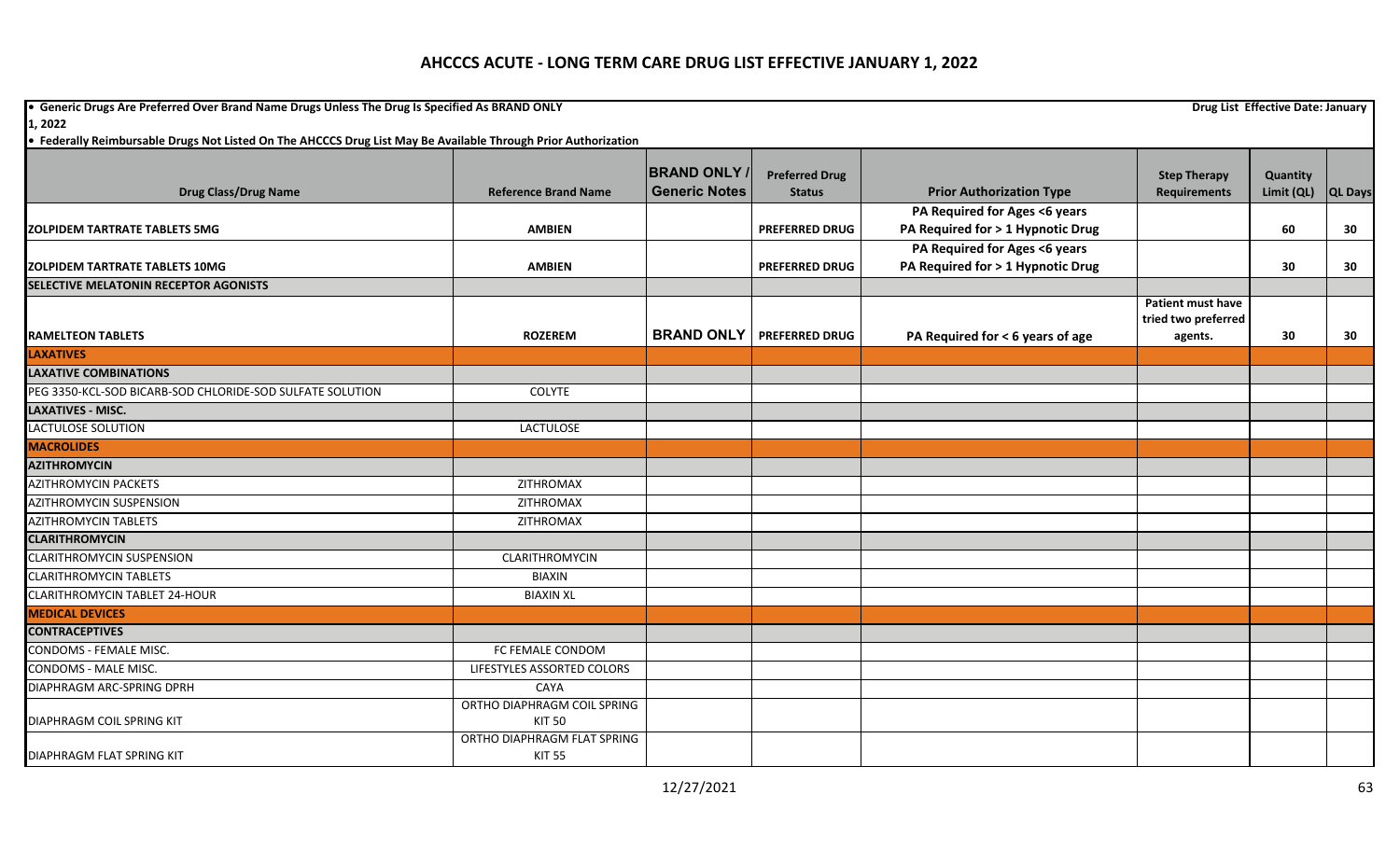**•** Generic Drugs Are Preferred Over Brand Name Drugs Unless The Drug Is Specified As BRAND ONLY **Drug List Effective Date: January Drug List Effective Date: January** 

**1, 2022**

|                                                             |                                        | <b>BRAND ONLY</b>    | <b>Preferred Drug</b> |                                 | <b>Step Therapy</b> | Quantity       |                |
|-------------------------------------------------------------|----------------------------------------|----------------------|-----------------------|---------------------------------|---------------------|----------------|----------------|
| <b>Drug Class/Drug Name</b>                                 | <b>Reference Brand Name</b>            | <b>Generic Notes</b> | <b>Status</b>         | <b>Prior Authorization Type</b> | <b>Requirements</b> | Limit (QL)     | <b>QL Days</b> |
| DIAPHRAGM WIDE SEAL DPRH                                    | WIDE-SEAL SILICONE DIAPHRAGM<br>KIT 60 |                      |                       |                                 |                     |                |                |
| DIAPHRAGMS - OTHER+A1294                                    | <b>OMNIFLEX DIAPHRAGM</b>              |                      |                       |                                 |                     |                |                |
| <b>DIABETIC SUPPLIES</b>                                    |                                        |                      |                       |                                 |                     |                |                |
| BLOOD GLUCOSE MONITORING KIT W/ DEVICE                      | <b>VARIOUS</b>                         |                      |                       |                                 |                     |                |                |
| <b>BLOOD GLUCOSE MONITORING DEVICES</b>                     | <b>VARIOUS</b>                         |                      |                       |                                 |                     |                |                |
| <b>LANCET DEVICES MISC.</b>                                 | <b>VARIOUS</b>                         |                      |                       |                                 |                     |                |                |
| <b>LANCETS MISC.</b>                                        | <b>VARIOUS</b>                         |                      |                       |                                 |                     |                |                |
| <b>DEVICES - MISC.</b>                                      |                                        |                      |                       |                                 |                     |                |                |
| ALCOHOL SWABS PADS                                          | ALCOH-GLOVE CONTOURED WIPE             |                      |                       |                                 |                     |                |                |
| <b>RESPIRATORY THERAPY SUPPLIES</b>                         |                                        |                      |                       |                                 |                     |                |                |
|                                                             | <b>MASK VORTEX/</b>                    |                      |                       |                                 |                     |                |                |
| SPACER/AEROSOL-HOLDING CHAMBER SUPPLIES - MASKS             | <b>BABY WHIRL DUCKLING</b>             |                      |                       |                                 |                     | $\overline{2}$ | 365            |
|                                                             | AEROCHAMBER                            |                      |                       |                                 |                     |                |                |
| SPACER/AEROSOL-HOLDING CHAMBERS DEVICE                      | MINI AEROCHAMBER                       |                      |                       |                                 |                     | $\overline{2}$ | 365            |
| <b>MIGRAINE PRODUCTS</b>                                    |                                        |                      |                       |                                 |                     |                |                |
| <b>MIGRAINE COMBINATIONS</b>                                |                                        |                      |                       |                                 |                     |                |                |
| ERGOTAMINE W/ CAFFEINE SUPPOSITORY                          | <b>MIGERGOT</b>                        |                      |                       |                                 |                     | 12             | 30             |
| ERGOTAMINE W/ CAFFEINE TABLETS                              | CAFERGOT                               |                      |                       |                                 |                     | 40             | 30             |
| <b>MIGRAINE PRODUCTS - MONOCLONAL ANTIBODIES</b>            |                                        |                      |                       |                                 |                     |                |                |
| GALCANEZUMAB-GNLM SOLUTION AUTOINJECTOR / PREFILLED SYRINGE |                                        |                      |                       |                                 |                     |                |                |
| / PEN                                                       | <b>EMGALITY</b>                        |                      | <b>PREFERRED DRUG</b> | <b>PA Required</b>              |                     | 1.00           | 30.00          |
| CALCITONIN GENE-RELATED PEPTIDE (CGRP) RECEPTOR ANTAGONIST  |                                        |                      |                       |                                 |                     |                |                |
| ERENUMAB-AOOE SOLUTION AUTOINJECTOR                         | <b>AIMOVIG</b>                         |                      | <b>PREFERRED DRUG</b> | <b>PA Required</b>              |                     | 1.00           | 30.00          |
| FREMANEZUMAB-VFRM SOLUTION AUTOINJECTOR                     | <b>AJOVY</b>                           |                      | <b>PREFERRED DRUG</b> | <b>PA Required</b>              |                     | 1.00           | 30.00          |
| <b>UBROGEPANT TABLETS</b>                                   | <b>UBRELVY</b>                         |                      | <b>PREFERRED DRUG</b> | <b>PA Required</b>              |                     | 8.00           | 30.00          |
|                                                             |                                        |                      |                       |                                 |                     |                |                |
| <b>SEROTONIN AGONISTS</b>                                   |                                        |                      |                       |                                 |                     |                |                |
| <b>NARATRIPTAN HCL TABLETS</b>                              | <b>AMERGE</b>                          |                      | <b>PREFERRED DRUG</b> |                                 |                     | 9              | 30             |
| RIZATRIPTAN BENZOATE ORALLY DISPERSABLE TABLET              | <b>MAXALT-MLT</b>                      |                      | <b>PREFERRED DRUG</b> |                                 |                     | 9              | 30             |
| <b>RIZATRIPTAN BENZOATE TABLETS</b>                         | <b>MAXALT</b>                          |                      | <b>PREFERRED DRUG</b> |                                 |                     | 9              | 30             |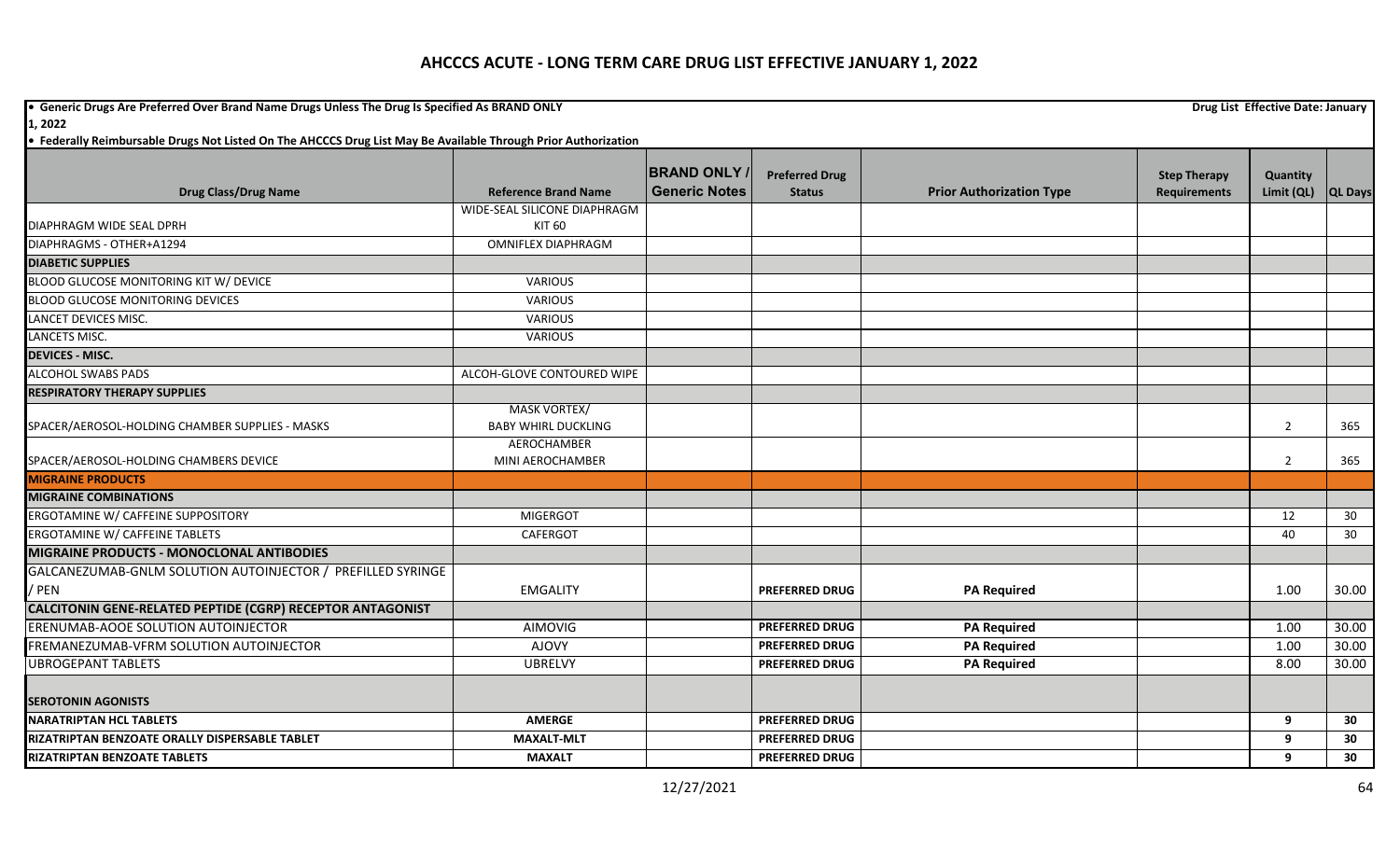**•** Generic Drugs Are Preferred Over Brand Name Drugs Unless The Drug Is Specified As BRAND ONLY **Drug List Effective Date: January Drug List Effective Date: January** 

|                                                            |                             | <b>BRAND ONLY</b>    | <b>Preferred Drug</b> |                                            | <b>Step Therapy</b> | Quantity       |                |
|------------------------------------------------------------|-----------------------------|----------------------|-----------------------|--------------------------------------------|---------------------|----------------|----------------|
| <b>Drug Class/Drug Name</b>                                | <b>Reference Brand Name</b> | <b>Generic Notes</b> | <b>Status</b>         | <b>Prior Authorization Type</b>            | <b>Requirements</b> | Limit (QL)     | <b>QL Days</b> |
| <b>SUMATRIPTAN NASAL SPRAY</b>                             | <b>IMITREX</b>              | <b>BRAND ONLY</b>    | <b>PREFERRED DRUG</b> |                                            |                     | 6              | 30             |
| SUMATRIPTAN SUCCINATE SUBCUTANEOUS SOLUTION AUTO INJECTION | <b>IMITREX</b>              |                      | <b>PREFERRED DRUG</b> |                                            |                     | $\mathbf{2}$   | 30             |
| SUMATRIPTAN SUCCINATE SUBCUTANEOUS SOLUTION CARTRIDGE      | <b>IMITREX</b>              |                      | <b>PREFERRED DRUG</b> |                                            |                     | $\overline{2}$ | 30             |
| <b>SUMATRIPTAN SUCCINATE TABLETS</b>                       | <b>IMITREX</b>              |                      | <b>PREFERRED DRUG</b> |                                            |                     | 9              | 30             |
| <b>IZOLMITRIPTAN NASAL SPRAY</b>                           | <b>ZOMIG</b>                | <b>BRAND ONLY</b>    | <b>PREFERRED DRUG</b> |                                            |                     | 6              | 30             |
| <b>ZOLMITRIPTAN ORALLY DISPERSABLE TABLET</b>              | <b>ZOMIG ZMT</b>            |                      | <b>PREFERRED DRUG</b> |                                            |                     | $\mathbf{q}$   | 30             |
| <b>ZOLMITRIPTAN TABLETS</b>                                | <b>ZOMIG</b>                |                      | <b>PREFERRED DRUG</b> |                                            |                     | $\mathbf{q}$   | 30             |
| <b>MINERALS &amp; ELECTROLYTES</b>                         |                             |                      |                       |                                            |                     |                |                |
| SODIUM FLUORIDE CHEWABLE TABLETS                           | LUDENT                      |                      |                       |                                            |                     |                |                |
| SODIUM FLUORIDE LOZG                                       | LOZI-FLUR                   |                      |                       |                                            |                     |                |                |
| SODIUM FLUORIDE SOLUTION                                   | FLUOR-A-DAY                 |                      |                       |                                            |                     |                |                |
| SODIUM FLUORIDE TABLETS                                    | SODIUM FLUORIDE             |                      |                       |                                            |                     |                |                |
| <b>MOUTH/THROAT/DENTAL AGENTS</b>                          |                             |                      |                       |                                            |                     |                |                |
| <b>ANTI-INFECTIVES - THROAT</b>                            |                             |                      |                       |                                            |                     |                |                |
| <b>CLOTRIMAZOLE TROC</b>                                   | <b>CLOTRIMAZOLE</b>         |                      |                       |                                            |                     |                |                |
| <b>STEROIDS - MOUTH/THROAT</b>                             |                             |                      |                       |                                            |                     |                |                |
| TRIAMCINOLONE ACETONIDE ORAL PASTE                         | <b>ORALONE</b>              |                      |                       |                                            |                     |                |                |
| <b>MULTIVITAMINS</b>                                       |                             |                      |                       |                                            |                     |                |                |
| <b>PRENATAL VITAMINS</b>                                   |                             |                      |                       |                                            |                     |                |                |
| PRENATAL MULTIVITAMINS WITH OR WITHOUT MINERALS W/ FOLATE  | <b>VARIOUS</b>              |                      |                       |                                            |                     |                |                |
| PRENATAL MULTIVITAMINES WITH MINERAL W/FE-FA               | VARIOUS                     |                      |                       |                                            |                     |                |                |
| <b>MUSCULOSKELETAL THERAPY AGENTS</b>                      |                             |                      |                       |                                            |                     |                |                |
| <b>CENTRAL MUSCLE RELAXANTS</b>                            |                             |                      |                       |                                            |                     |                |                |
| <b>BACLOFEN TABLETS</b>                                    | <b>BACLOFEN</b>             |                      |                       |                                            |                     |                |                |
|                                                            |                             |                      |                       | PA Required for dosages other than 5mg and |                     |                |                |
| CYCLOBENZAPRINE HCL TABLETS 5MG & 10MG                     | <b>FLEXERIL</b>             |                      |                       | 10mg tablets                               |                     |                |                |
| METHOCARBAMOL TABLETS                                      | ROBAXIN                     |                      |                       |                                            |                     |                |                |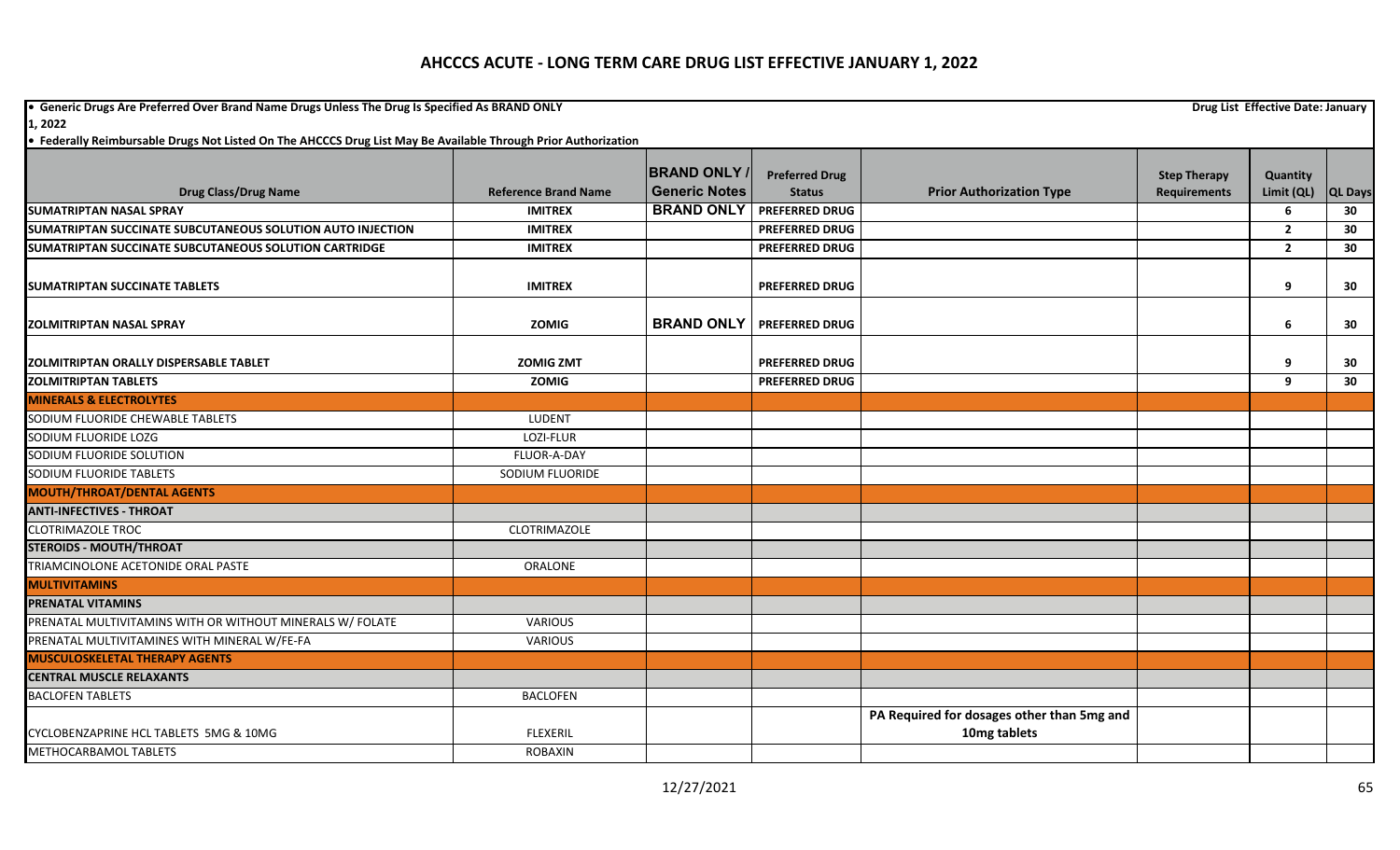**•** Generic Drugs Are Preferred Over Brand Name Drugs Unless The Drug Is Specified As BRAND ONLY **Drug List Effective Date: January Drug List Effective Date: January 1, 2022**

|                                            |                             | <b>BRAND ONLY</b>    |                                        |                                 |                                            |                        |                |
|--------------------------------------------|-----------------------------|----------------------|----------------------------------------|---------------------------------|--------------------------------------------|------------------------|----------------|
| <b>Drug Class/Drug Name</b>                | <b>Reference Brand Name</b> | <b>Generic Notes</b> | <b>Preferred Drug</b><br><b>Status</b> | <b>Prior Authorization Type</b> | <b>Step Therapy</b><br><b>Requirements</b> | Quantity<br>Limit (QL) | <b>QL Days</b> |
| TIZANIDINE HCL TABLETS - 2MG & 4MG ONLY    | <b>TIZANIDINE HCL</b>       |                      |                                        |                                 |                                            |                        |                |
| <b>DIRECT MUSCLE RELAXANTS</b>             |                             |                      |                                        |                                 |                                            |                        |                |
| DANTROLENE SODIUM CAPSULES                 | DANTRIUM                    |                      |                                        |                                 |                                            |                        |                |
| <b>NASAL AGENTS - SYSTEMIC AND TOPICAL</b> |                             |                      |                                        |                                 |                                            |                        |                |
| <b>NASAL ANTIALLERGY</b>                   |                             |                      |                                        |                                 |                                            |                        |                |
| AZELASTINE HCL SOLUTION 0.10%              | <b>ASTELIN</b>              |                      |                                        |                                 |                                            |                        |                |
| <b>NASAL ANTICHOLINERGICS</b>              |                             |                      |                                        |                                 |                                            |                        |                |
| <b>IPRATROPIUM BROMIDE SOLUTION</b>        | <b>ATROVENT</b>             |                      |                                        |                                 |                                            |                        |                |
| <b>NASAL STEROIDS</b>                      |                             |                      |                                        |                                 |                                            |                        |                |
| <b>FLUNISOLIDE SOLUTION</b>                | <b>FLUNISOLIDE</b>          |                      |                                        |                                 |                                            |                        |                |
| FLUTICASONE PROPIONATE SUSPENSION          | <b>FLONASE</b>              |                      |                                        |                                 |                                            |                        |                |
| TRIAMCINOLONE ACETONIDE                    | NASACORT AQ                 |                      |                                        |                                 |                                            |                        |                |
| SYMPATHOMIMETIC DECONGESTANTS              |                             |                      |                                        |                                 |                                            |                        |                |
| PSEUDOEPHEDRINE HCL LIQUID                 | <b>SUDAFED CHILDRENS</b>    |                      |                                        |                                 |                                            |                        |                |
| PSEUDOEPHEDRINE HCL SYRUP                  | PSEUDOEPHEDRINE             |                      |                                        |                                 |                                            |                        |                |
| PSEUDOEPHEDRINE HCL TABLETS                | SUDAFED                     |                      |                                        |                                 |                                            |                        |                |
| PSEUDOEPHEDRINE HCL TABLET 12-HOUR         | <b>NASAL DECONGESTANT</b>   |                      |                                        |                                 |                                            |                        |                |
| PSEUDOEPHEDRINE HCL TABLET 24-HOUR         | SUDAFED 24 HOUR             |                      |                                        |                                 |                                            |                        |                |
| <b>OPHTHALMIC AGENTS</b>                   |                             |                      |                                        |                                 |                                            |                        |                |
| <b>OPHTHALMIC - BETA-BLOCKERS</b>          |                             |                      |                                        |                                 |                                            |                        |                |
| <b>BETAXOLOL HCL SOLUTION</b>              | <b>BETAXOLOL HCL</b>        |                      |                                        |                                 |                                            |                        |                |
| <b>BETAXOLOL HCL SUSPENSION</b>            | <b>BETOPTIC-S</b>           |                      |                                        |                                 |                                            |                        |                |
| <b>CARTEOLOL HCL SOLUTION</b>              | <b>CARTEOLOL HCL</b>        |                      |                                        |                                 |                                            |                        |                |
| DORZOLAMIDE HCL-TIMOLOL MALEATE SOLUTION   | COSOPT                      |                      |                                        |                                 |                                            |                        |                |
| LEVOBUNOLOL HCL SOLUTION                   | LEVOBUNOLOL HCL             |                      |                                        |                                 |                                            |                        |                |
| METIPRANOLOL SOLUTION                      | METIPRANOLOL                |                      |                                        |                                 |                                            |                        |                |
| TIMOLOL MALEATE SOLUTION                   | <b>TIMOPTIC-XE</b>          |                      |                                        |                                 |                                            |                        |                |
| TIMOLOL MALEATE SOLUTION                   | <b>TIMOPTIC</b>             |                      |                                        |                                 |                                            |                        |                |
| <b>OPHTHALMIC - CYCLOPLEGIC MYDRIATICS</b> |                             |                      |                                        |                                 |                                            |                        |                |
| ATROPINE SULFATE OINTMENT                  | <b>ATROPINE SULFATE</b>     |                      |                                        |                                 |                                            |                        |                |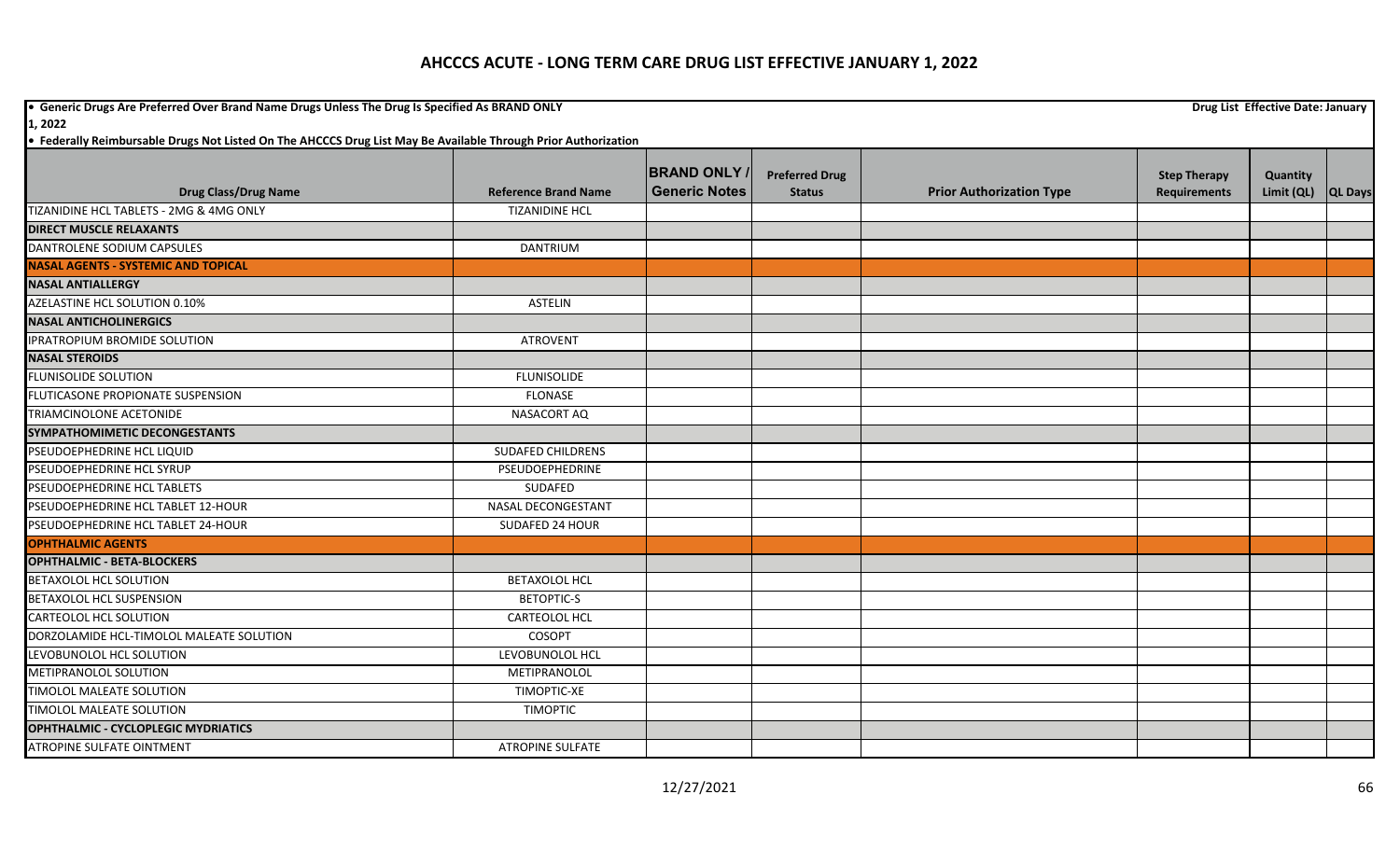**•** Generic Drugs Are Preferred Over Brand Name Drugs Unless The Drug Is Specified As BRAND ONLY **Drug List Effective Date: January Drug List Effective Date: January 1, 2022**

| <b>Drug Class/Drug Name</b>               | <b>Reference Brand Name</b> | <b>BRAND ONLY</b><br><b>Generic Notes</b> | <b>Preferred Drug</b><br><b>Status</b> | <b>Prior Authorization Type</b> | <b>Step Therapy</b><br><b>Requirements</b> | Quantity<br>Limit (QL) | <b>QL Days</b> |
|-------------------------------------------|-----------------------------|-------------------------------------------|----------------------------------------|---------------------------------|--------------------------------------------|------------------------|----------------|
| <b>ATROPINE SULFATE SOLUTION</b>          | <b>ISOPTO ATROPINE</b>      |                                           |                                        |                                 |                                            |                        |                |
| <b>CYCLOPENTOLATE HCL SOLUTION</b>        | CYCLOGYL                    |                                           |                                        |                                 |                                            |                        |                |
| HOMATROPINE HBR SOLUTION                  | <b>ISOPTO HOMATROPINE</b>   |                                           |                                        |                                 |                                            |                        |                |
| <b>OPHTHALMIC - MIOTICS</b>               |                             |                                           |                                        |                                 |                                            |                        |                |
| PILOCARPINE HCL GEL                       | PILOPINE HS                 |                                           |                                        |                                 |                                            |                        |                |
| PILOCARPINE HCL SOLUTION                  | <b>ISOPTO CARPINE</b>       |                                           |                                        |                                 |                                            |                        |                |
| <b>OPHTHALMIC - ANTI-INFECTIVES</b>       |                             |                                           |                                        |                                 |                                            |                        |                |
| <b>BACITRACIN OINTMENT</b>                | <b>BACITRACIN</b>           |                                           |                                        |                                 |                                            | 3.5GM                  | $\overline{7}$ |
| BACITRACIN-POLYMYXIN B OINTMENT           | <b>POLYCIN</b>              |                                           |                                        |                                 |                                            |                        |                |
| <b>CIPROFLOXACIN HCL OINTMENT</b>         | CILOXAN                     |                                           |                                        |                                 |                                            |                        |                |
| CIPROFLOXACIN HCL SOLUTION                | CILOXAN                     |                                           |                                        |                                 |                                            |                        |                |
| ERYTHROMYCIN OINTMENT                     | <b>ILOTYCIN</b>             |                                           |                                        |                                 |                                            |                        |                |
| <b>GENTAMICIN SULFATE OINTMENT</b>        | <b>GARAMYCIN</b>            |                                           |                                        |                                 |                                            |                        |                |
| <b>GENTAMICIN SULFATE SOLUTION</b>        | <b>GARAMYCIN</b>            |                                           |                                        |                                 |                                            |                        |                |
| MOXIFLOXACIN HCL SOLUTION                 | <b>VIGAMOX</b>              |                                           |                                        |                                 |                                            |                        |                |
| NATAMYCIN SUSPENSION                      | <b>NATACYN</b>              |                                           |                                        |                                 |                                            |                        |                |
| NEOMYCIN-BACITRACIN ZN-POLYMYXIN OINTMENT | NEO-POLYCIN                 |                                           |                                        |                                 |                                            |                        |                |
| NEOMYCIN-POLYMYXIN-GRAMICIDIN SOLUTION    | <b>NEOSPORIN</b>            |                                           |                                        |                                 |                                            |                        |                |
| OFLOXACIN SOLUTION                        | <b>OCUFLOX</b>              |                                           |                                        |                                 |                                            |                        |                |
| POLYMYXIN B-TRIMETHOPRIM SOLUTION         | POLYTRIM                    |                                           |                                        |                                 |                                            |                        |                |
| SULFACETAMIDE SODIUM OINTMENT             | SULFACETAMIDE SODIUM        |                                           |                                        |                                 |                                            |                        |                |
| SULFACETAMIDE SODIUM SOLUTION             | BLEPH-10                    |                                           |                                        |                                 |                                            |                        |                |
| <b>TOBRAMYCIN OINTMENT</b>                | <b>TOBREX</b>               |                                           |                                        |                                 |                                            | 3.5GM                  | $\overline{7}$ |
| <b>TOBRAMYCIN SOLUTION</b>                | <b>TOBREX</b>               |                                           |                                        |                                 |                                            |                        |                |
| <b>TRIFLURIDINE SOLUTION</b>              | <b>VIROPTIC</b>             |                                           |                                        |                                 |                                            |                        |                |
| <b>OPHTHALMIC - DECONGESTANTS</b>         |                             |                                           |                                        |                                 |                                            |                        |                |
| NAPHAZOLINE HCL SOLUTION                  | VASOCLEAR                   |                                           |                                        |                                 |                                            |                        |                |
| NAPHAZOLINE W/ PHENIRAMINE SOLUTION       | NAPHCON-A                   |                                           |                                        |                                 |                                            |                        |                |
| <b>OPHTHALMIC - IMMUNOMODULATORS</b>      |                             |                                           |                                        |                                 |                                            |                        |                |
| <b>CYCLOSPORINE EMULSION</b>              | <b>RESTASIS</b>             |                                           |                                        | <b>PA Required</b>              |                                            |                        |                |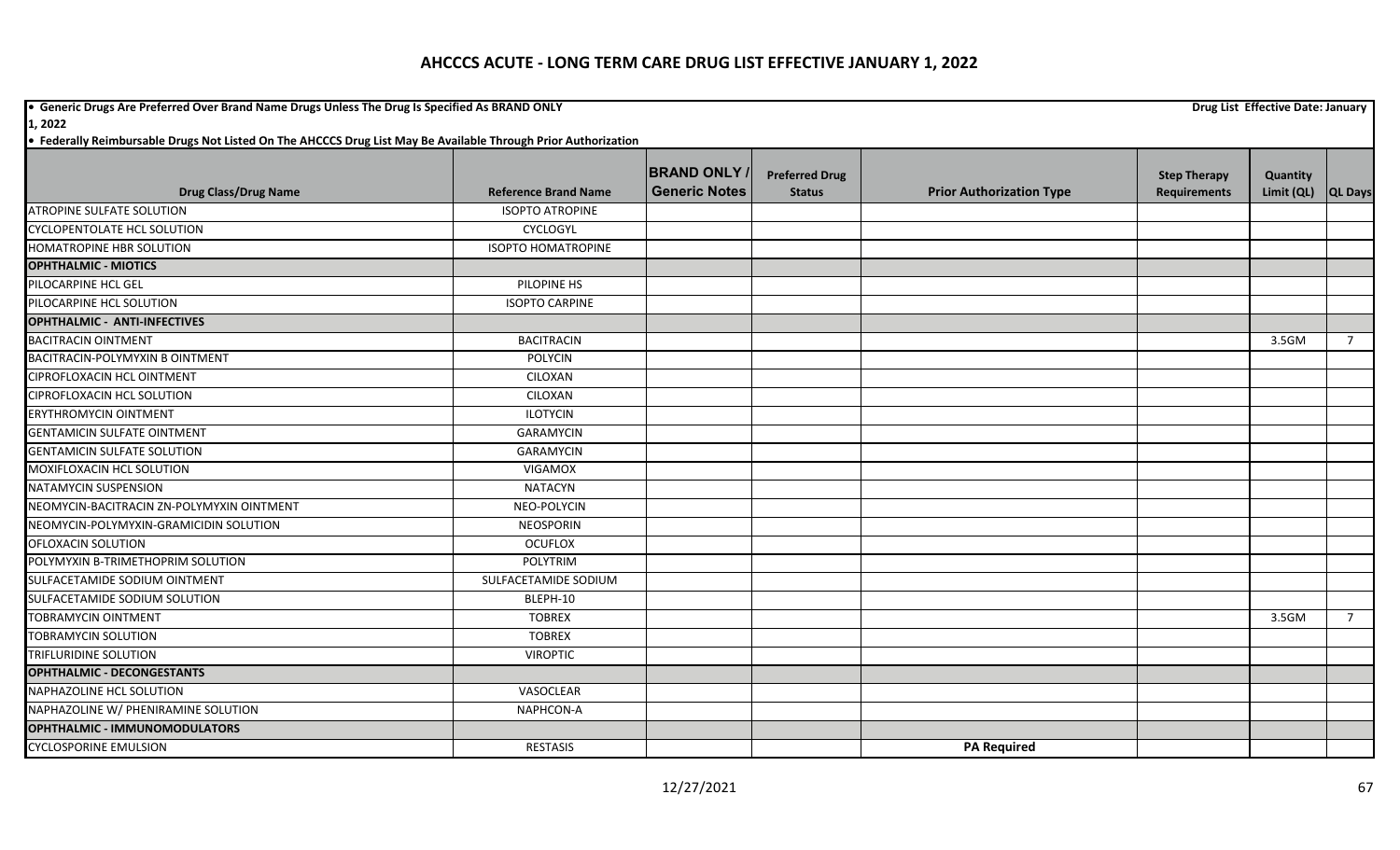**•** Generic Drugs Are Preferred Over Brand Name Drugs Unless The Drug Is Specified As BRAND ONLY **Drug List Effective Date: January Drug List Effective Date: January** 

**1, 2022**

|                                            |                             | <b>BRAND ONLY</b>    | <b>Preferred Drug</b> |                                 | <b>Step Therapy</b> | Quantity   |                |
|--------------------------------------------|-----------------------------|----------------------|-----------------------|---------------------------------|---------------------|------------|----------------|
| <b>Drug Class/Drug Name</b>                | <b>Reference Brand Name</b> | <b>Generic Notes</b> | <b>Status</b>         | <b>Prior Authorization Type</b> | <b>Requirements</b> | Limit (QL) | <b>QL Days</b> |
| <b>OPHTHALMIC - STEROIDS</b>               |                             |                      |                       |                                 |                     |            |                |
| BACITRACIN-POLY-NEOMYCIN-HC OINTMENT       | NEO-POLYCIN HC              |                      |                       |                                 |                     |            |                |
| DEXAMETHASONE SUSPENSION                   | MAXIDEX                     |                      |                       |                                 |                     |            |                |
|                                            | DEXAMETHASONE SODIUM        |                      |                       |                                 |                     |            |                |
| DEXAMETHASONE SODIUM PHOSPHATE SOLUTION    | PHOSPHATE                   |                      |                       |                                 |                     |            |                |
| <b>FLUOROMETHOLONE OINTMENT</b>            | <b>FML</b>                  |                      |                       |                                 |                     |            |                |
| FLUOROMETHOLONE SUSPENSION                 | <b>FML LIQUIFILM</b>        |                      |                       |                                 |                     |            |                |
| GENTAMICIN-PREDNISOLONE ACETATE OINTMENT   | PRED-G S.O.P.               |                      |                       |                                 |                     |            |                |
| GENTAMICIN-PREDNISOLONE ACETATE SUSPENSION | PRED-G                      |                      |                       |                                 |                     |            |                |
| NEOMYCIN-POLYMY-DEXAMETH OINTMENT          | <b>MAXITROL</b>             |                      |                       |                                 |                     |            |                |
| NEOMYCIN-POLYMY-DEXAMETH SUSPENSION        | <b>MAXITROL</b>             |                      |                       |                                 |                     |            |                |
| PREDNISOLONE ACETATE SUSPENSION            | PRED MILD                   |                      |                       |                                 |                     |            |                |
|                                            | PREDNISOLONE SODIUM         |                      |                       |                                 |                     |            |                |
| PREDNISOLONE SODIUM PHOSPHATE SOLUTION     | PHOSPHATE                   |                      |                       |                                 |                     |            |                |
| SULFACETAMIDE SOD-PREDNISOLONE OINTMENT    | BLEPHAMIDE S.O.P.           |                      |                       |                                 |                     |            |                |
|                                            | SULFACETAMIDE               |                      |                       |                                 |                     |            |                |
|                                            | SODIUM/PREDNISOLONE SODIUM  |                      |                       |                                 |                     |            |                |
| SULFACETAMIDE SOD-PREDNISOLONE SOLUTION    | PHOSPHATE                   |                      |                       |                                 |                     |            |                |
| SULFACETAMIDE SOD-PREDNISOLONE SUSPENSION  | BLEPHAMIDE                  |                      |                       |                                 |                     |            |                |
| TOBRAMYCIN-DEXAMETHASONE OINTMENT          | <b>TOBRADEX</b>             |                      |                       |                                 |                     |            |                |
| TOBRAMYCIN-DEXAMETHASONE SUSPENSION        | <b>TOBRADEX ST</b>          |                      |                       |                                 |                     |            |                |
| <b>OPHTHALMICS - MISC.</b>                 |                             |                      |                       |                                 |                     |            |                |
| <b>BRINZOLAMIDE SUSPENSION</b>             | <b>AZOPT</b>                |                      |                       | <b>PA Required</b>              |                     |            |                |
| <b>CROMOLYN SODIUM SOLUTION</b>            | <b>CROMOLYN SODIUM</b>      |                      |                       |                                 |                     |            |                |
| DICLOFENAC SODIUM SOLUTION                 | DICLOFENAC SODIUM           |                      |                       |                                 |                     |            |                |
| DORZOLAMIDE HCL SOLUTION                   | <b>TRUSOPT</b>              |                      |                       |                                 |                     |            |                |
| FLURBIPROFEN SODIUM SOLUTION               | <b>OCUFEN</b>               |                      |                       |                                 |                     |            |                |
| KETOROLAC TROMETHAMINE SOLUTION            | <b>ACULAR LS</b>            |                      |                       |                                 |                     |            |                |
| KETOTIFEN FUMARATE SOLUTION                | ALAWAY                      |                      |                       |                                 |                     |            |                |
| <b>OPHTHALMIC - PROSTAGLANDINS</b>         |                             |                      |                       |                                 |                     |            |                |
| LATANOPROST SOLUTION                       | <b>XALATAN</b>              |                      |                       |                                 |                     | 2.5        | 30             |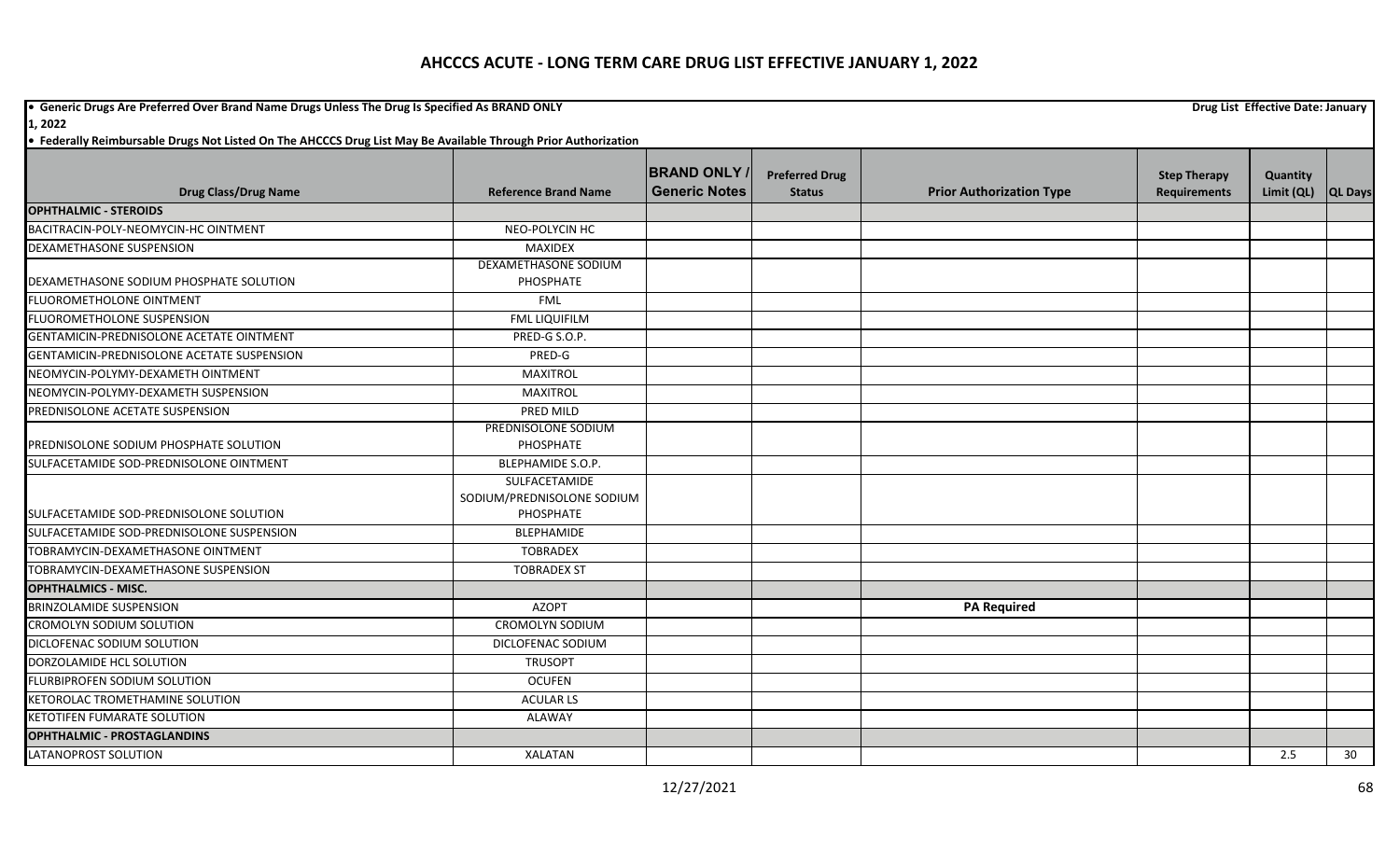**•** Generic Drugs Are Preferred Over Brand Name Drugs Unless The Drug Is Specified As BRAND ONLY **Drug List Effective Date: January Drug List Effective Date: January** 

**1, 2022**

|                                            |                             | <b>BRAND ONLY</b>    |                                        |                                                                                                             |                                            |                                |  |
|--------------------------------------------|-----------------------------|----------------------|----------------------------------------|-------------------------------------------------------------------------------------------------------------|--------------------------------------------|--------------------------------|--|
| <b>Drug Class/Drug Name</b>                | <b>Reference Brand Name</b> | <b>Generic Notes</b> | <b>Preferred Drug</b><br><b>Status</b> | <b>Prior Authorization Type</b>                                                                             | <b>Step Therapy</b><br><b>Requirements</b> | Quantity<br>Limit (QL) QL Days |  |
| <b>TAFLUPROST SOLUTION</b>                 | <b>ZIOPTAN</b>              |                      |                                        | <b>PA Required</b>                                                                                          |                                            |                                |  |
| <b>TRAVOPROST SOLUTION</b>                 | <b>TRAVATAN Z</b>           |                      |                                        |                                                                                                             |                                            |                                |  |
|                                            |                             |                      |                                        | <b>PA Required</b>                                                                                          |                                            |                                |  |
| <b>OTIC AGENTS</b>                         |                             |                      |                                        |                                                                                                             |                                            |                                |  |
| <b>OTIC AGENTS - MISCELLANEOUS</b>         |                             |                      |                                        |                                                                                                             |                                            |                                |  |
| <b>ACETIC ACID SOLUTION</b>                | <b>ACETIC ACID</b>          |                      |                                        |                                                                                                             |                                            |                                |  |
| <b>OTIC ANTI-INFECTIVES</b>                |                             |                      |                                        |                                                                                                             |                                            |                                |  |
| <b>CIPROFLOXACIN SOLUTION</b>              | VARIOUS                     |                      |                                        |                                                                                                             |                                            |                                |  |
| OFLOXACIN (OTIC) SOLUTION                  | <b>VARIOIUS</b>             |                      |                                        |                                                                                                             |                                            |                                |  |
| <b>OTIC COMBINATIONS</b>                   |                             |                      |                                        |                                                                                                             |                                            |                                |  |
| ANTIPYRINE-BENZOCAINE SOLUTION             | <b>AURODEX</b>              |                      |                                        |                                                                                                             |                                            |                                |  |
| ANTIPYRINE-BENZOCAINE-POLYCOSANOL SOLUTION | <b>OTIC CARE</b>            |                      |                                        |                                                                                                             |                                            |                                |  |
| CIPROFLOXACIN-DEXAMETHASONE                | <b>CIPRODEX</b>             | <b>BRAND ONLY</b>    | <b>PREFERRED DRUG</b>                  |                                                                                                             |                                            |                                |  |
| NEOMYCIN-POLYMYXIN-HC SOLUTION             | <b>CORTISPORIN</b>          |                      | <b>PREFERRED DRUG</b>                  |                                                                                                             |                                            |                                |  |
| NEOMYCIN-POLYMYXIN-HC SUSPENSION           | NEO/POLYMYXIN/HC 5-10000-1  |                      | <b>PREFERRED DRUG</b>                  |                                                                                                             |                                            |                                |  |
| <b>OTIC STEROIDS</b>                       |                             |                      |                                        |                                                                                                             |                                            |                                |  |
| HYDROCORTISONE W/ACETIC ACID SOLUTION      | <b>ACETASOL HC</b>          |                      |                                        |                                                                                                             |                                            |                                |  |
| <b>OXYTOCICS</b>                           |                             |                      |                                        |                                                                                                             |                                            |                                |  |
| <b>OXYTOCICS</b>                           |                             |                      |                                        |                                                                                                             |                                            |                                |  |
| METHYLERGONOVINE MALEATE TABLETS           | <b>METHERGINE</b>           |                      |                                        |                                                                                                             |                                            |                                |  |
| <b>PASSIVE IMMUNIZING AGENTS</b>           |                             |                      |                                        |                                                                                                             |                                            |                                |  |
| <b>MONOCLONAL ANTIBODIES</b>               |                             |                      |                                        |                                                                                                             |                                            |                                |  |
| PALIVIZUMAB SOLUTION                       | <b>SYNAGIS</b>              |                      |                                        | PA Required - if approved the prescriber may<br>be required to buy and bill a medical claim for<br>the drug |                                            |                                |  |
| <b>PENICILLINS</b>                         |                             |                      |                                        |                                                                                                             |                                            |                                |  |
| <b>AMINOPENICILLINS</b>                    |                             |                      |                                        |                                                                                                             |                                            |                                |  |
| <b>AMOXICILLIN CAPSULES</b>                | AMOXICILLIN                 |                      |                                        |                                                                                                             |                                            |                                |  |
| AMOXICILLIN CHEWABLE TABLETS               | AMOXICILLIN                 |                      |                                        |                                                                                                             |                                            |                                |  |
| <b>AMOXICILLIN SUSPENSION</b>              | AMOXICILLIN                 |                      |                                        |                                                                                                             |                                            |                                |  |
| <b>AMOXICILLIN TABLETS</b>                 | AMOXICILLIN                 |                      |                                        |                                                                                                             |                                            |                                |  |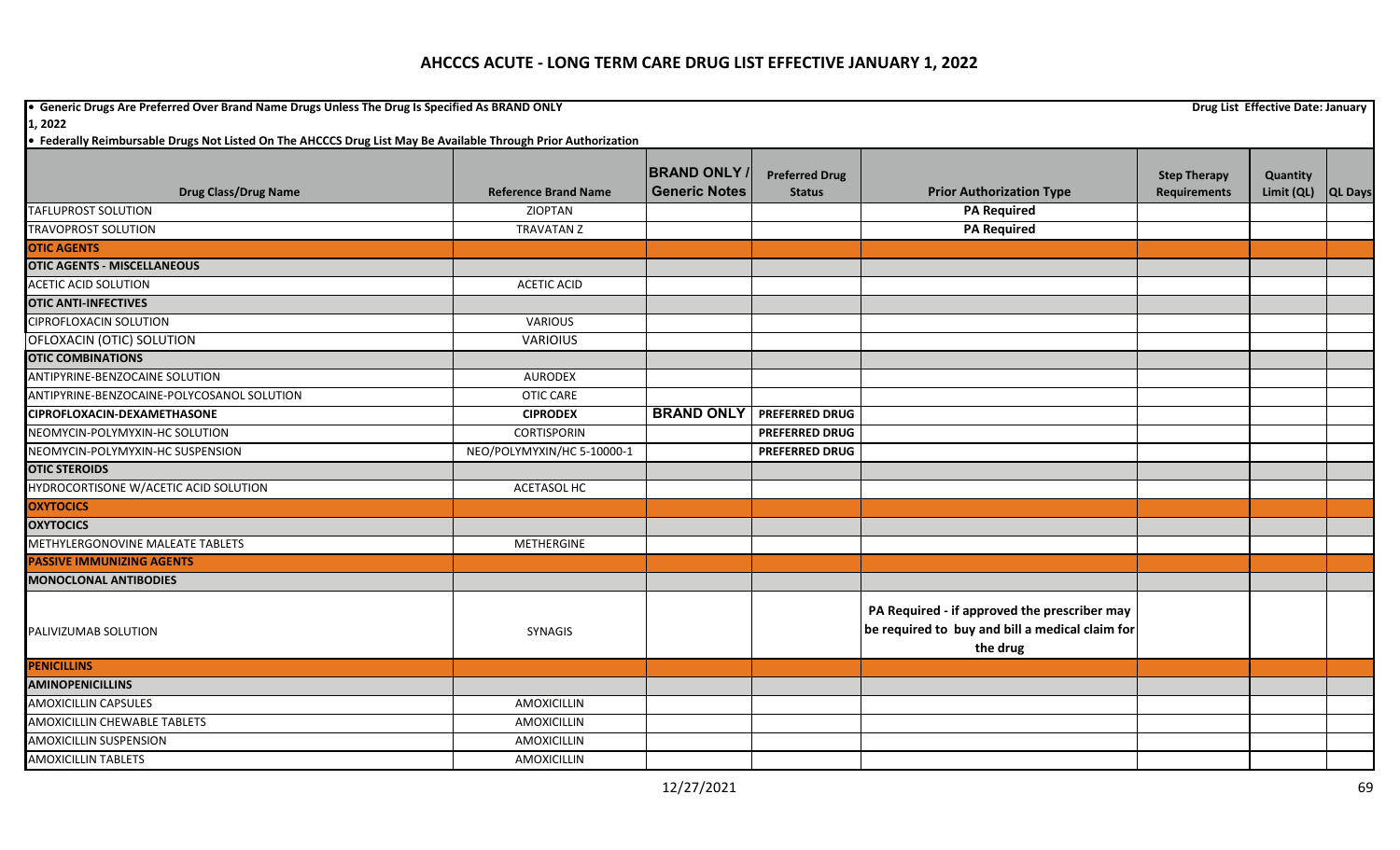**•** Generic Drugs Are Preferred Over Brand Name Drugs Unless The Drug Is Specified As BRAND ONLY **Drug List Effective Date: January Drug List Effective Date: January 1, 2022**

|                                                       |                             | <b>BRAND ONLY</b>    | <b>Preferred Drug</b> |                                 | <b>Step Therapy</b> | Quantity   |                |
|-------------------------------------------------------|-----------------------------|----------------------|-----------------------|---------------------------------|---------------------|------------|----------------|
| <b>Drug Class/Drug Name</b>                           | <b>Reference Brand Name</b> | <b>Generic Notes</b> | <b>Status</b>         | <b>Prior Authorization Type</b> | <b>Requirements</b> | Limit (QL) | <b>QL Days</b> |
| <b>AMPICILLIN CAPSULES</b>                            | <b>AMPICILLIN</b>           |                      |                       |                                 |                     |            |                |
| <b>AMPICILLIN SUSPENSION</b>                          | <b>AMPICILLIN</b>           |                      |                       |                                 |                     |            |                |
| <b>NATURAL PENICILLINS</b>                            |                             |                      |                       |                                 |                     |            |                |
| PENICILLIN V POTASSIUM SOLUTION                       | PENICILLIN V POTASSIUM      |                      |                       |                                 |                     |            |                |
| PENICILLIN V POTASSIUM TABLETS                        | PENICILLIN V POTASSIUM      |                      |                       |                                 |                     |            |                |
| <b>PENICILLIN COMBINATIONS</b>                        |                             |                      |                       |                                 |                     |            |                |
| AMOXICILLIN & POT CLAVULANATE CHEWABLE TABLETS        | <b>AUGMENTIN</b>            |                      |                       |                                 |                     |            |                |
| AMOXICILLIN & POT CLAVULANATE SUSPENSION              | <b>AUGMENTIN</b>            |                      |                       |                                 |                     |            |                |
| AMOXICILLIN & POT CLAVULANATE TABLET 12-HOUR          | <b>AUGMENTIN XR</b>         |                      |                       |                                 |                     |            |                |
| PENICILLINASE-RESISTANT PENICILLINS                   |                             |                      |                       |                                 |                     |            |                |
| DICLOXACILLIN SODIUM CAPSULES                         | DICLOXACILLIN SODIUM        |                      |                       |                                 |                     |            |                |
| <b>PROGESTINS</b>                                     |                             |                      |                       |                                 |                     |            |                |
| <b>PROGESTINS</b>                                     |                             |                      |                       |                                 |                     |            |                |
| MEDROXYPROGESTERONE ACETATE TABLETS                   | <b>PROVERA</b>              |                      |                       |                                 |                     |            |                |
| PROGESTERONE MICRONIZED CAPSULES                      | PROMETRIUM                  |                      |                       |                                 |                     |            |                |
| PSYCHOTHERAPEUTIC AND NEUROLOGICAL AGENT              |                             |                      |                       |                                 |                     |            |                |
| <b>ANTIDEMENTIA AGENTS</b>                            |                             |                      |                       |                                 |                     |            |                |
| DONEPEZIL HYDROCHLORIDE TABLETS                       | <b>ARICEPT</b>              |                      |                       | <b>PA Required</b>              |                     |            |                |
| DONEPEZIL HYDROCHLORIDE ORALLY DISINTEGRATING TABLETS | <b>ARICEPT ODT</b>          |                      |                       | <b>PA Required</b>              |                     |            |                |
| GALANTAMINE HYDROBROMIDE CAPSULE CONTROLLED RELEASE   | RAZADYNE ER                 |                      |                       | <b>PA Required</b>              |                     |            |                |
| GALANTAMINE HYDROBROMIDE SOLUTION                     | RAZADYNE                    |                      |                       | <b>PA Required</b>              |                     |            |                |
| <b>GALANTAMINE HYDROBROMIDE TABLETS</b>               | RAZADYNE                    |                      |                       | <b>PA Required</b>              |                     |            |                |
| <b>MEMANTINE HCL SOLUTION</b>                         | <b>NAMENDA</b>              |                      |                       | <b>PA Required</b>              |                     |            |                |
| <b>MEMANTINE HCL TABLETS</b>                          | <b>NAMENDA</b>              |                      |                       | <b>PA Required</b>              |                     |            |                |
| <b>RIVASTIGMINE PATCH</b>                             | <b>EXELON</b>               |                      |                       | <b>PA Required</b>              |                     |            |                |
| RIVASTIGMINE TARTRATE CAPSULES                        | <b>EXELON</b>               |                      |                       | <b>PA Required</b>              |                     |            |                |
| RIVASTIGMINE TARTRATE SOLUTION                        | <b>EXELON</b>               |                      |                       | <b>PA Required</b>              |                     |            |                |
| <b>MOVEMENT DISORDERS</b>                             |                             |                      |                       |                                 |                     |            |                |
| <b>DEUTETRABENAZINE TABLETS</b>                       | <b>AUSTEDO</b>              |                      |                       | <b>PA Required</b>              |                     |            |                |
| <b>VALBENAZINE TOSYLATE CAPSULES</b>                  | INGREZZA                    |                      |                       | <b>PA Required</b>              |                     |            |                |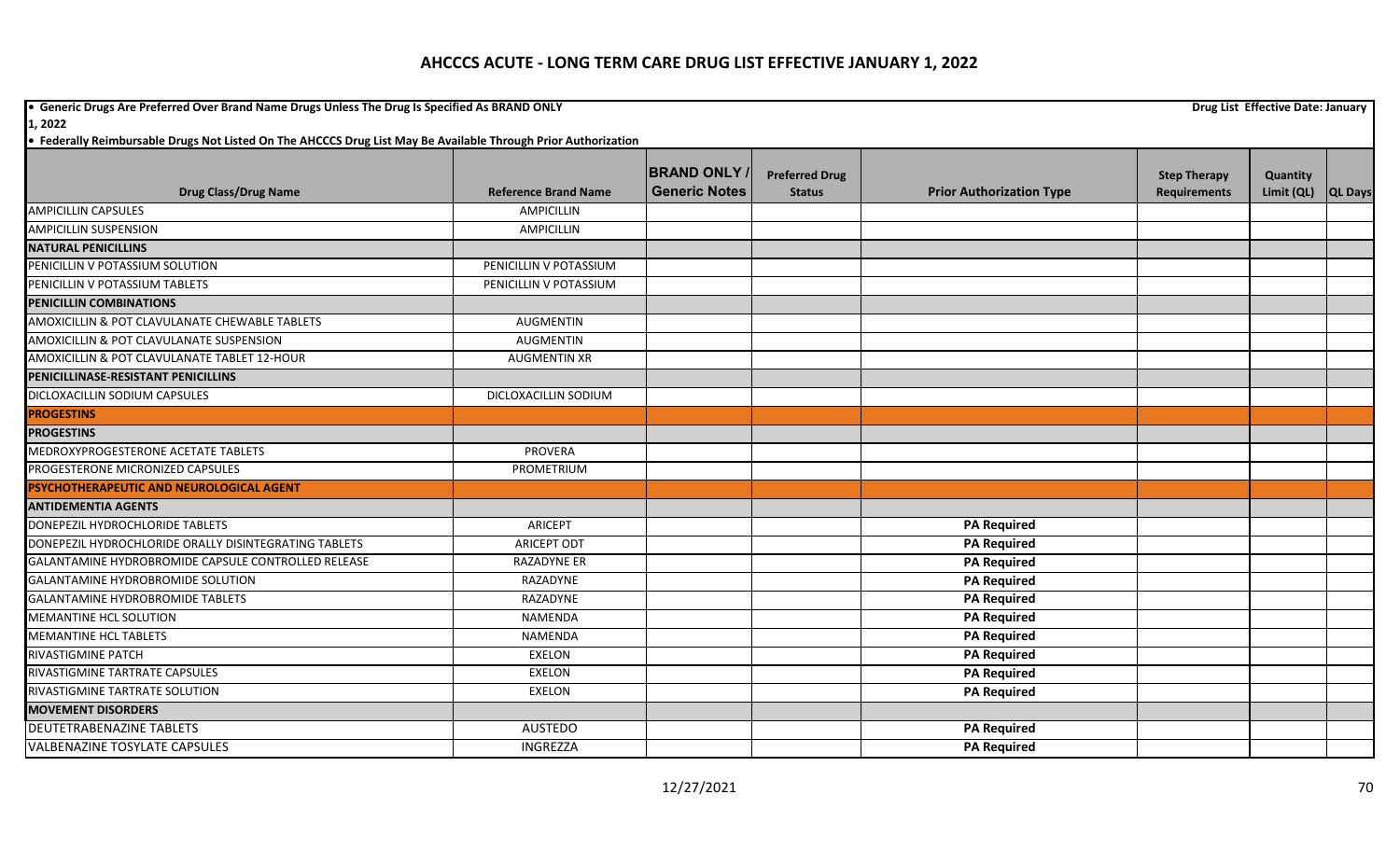**•** Generic Drugs Are Preferred Over Brand Name Drugs Unless The Drug Is Specified As BRAND ONLY **Drug List Effective Date: January Drug List Effective Date: January 1, 2022**

|                                                  |                             | <b>BRAND ONLY</b>    | <b>Preferred Drug</b>            |                                 | <b>Step Therapy</b> | Quantity      |                |
|--------------------------------------------------|-----------------------------|----------------------|----------------------------------|---------------------------------|---------------------|---------------|----------------|
| <b>Drug Class/Drug Name</b>                      | <b>Reference Brand Name</b> | <b>Generic Notes</b> | <b>Status</b>                    | <b>Prior Authorization Type</b> | <b>Requirements</b> | Limit (QL)    | <b>QL Days</b> |
| <b>MULTIPLE SCLEROSIS AGENTS</b>                 |                             |                      |                                  |                                 |                     |               |                |
| <b>FINGOLIMOD HCL CAPSULES</b>                   | <b>GILENYA</b>              |                      |                                  | <b>PA Required</b>              |                     |               |                |
| <b>GLATIRAMER ACETATE 20MG</b>                   | <b>COPAXONE 20mg</b>        | <b>BRAND ONLY</b>    | <b>PREFERRED DRUG</b>            | <b>PA Required</b>              |                     |               |                |
| <b>GLATIRAMER ACETATE 40MG</b>                   | <b>GLATOPA 40MG</b>         |                      | <b>BRAND ONLY PREFERRED DRUG</b> | <b>PA Required</b>              |                     |               |                |
| <b>INTERFERON BETA-1A KIT</b>                    | <b>AVONEX</b>               |                      |                                  | <b>PA Required</b>              |                     |               |                |
| <b>INTERFERON BETA-1A SOLUTION</b>               | <b>REBIF REBIDOSE</b>       |                      |                                  | <b>PA Required</b>              |                     |               |                |
| <b>INTERFERON BETA-1B KIT</b>                    | <b>BETASERON</b>            |                      |                                  | <b>PA Required</b>              |                     |               |                |
| <b>SMOKING DETERRENTS</b>                        |                             |                      |                                  |                                 |                     |               |                |
| BUPROPION HCL (SMOKING DETERRENT) TABLET 12-HOUR | <b>BUPROBAN</b>             |                      |                                  |                                 |                     | 84-day supply | 180            |
| NICOTINE INHA                                    | NICOTROL INHALER            |                      |                                  |                                 |                     | 84-day supply | 180            |
| NICOTINE POLACRILEX GUM                          | NICORETTE GUM               |                      |                                  |                                 |                     | 84-day supply | 180            |
| NICOTINE POLACRILEX LOZENGE                      | <b>COMMIT</b>               |                      |                                  |                                 |                     | 84-day supply | 180            |
| <b>NICOTINE PATCH</b>                            | NICODERM CQ                 |                      |                                  |                                 |                     | 84-day supply | 180            |
| NICOTINE SOLUTION                                | <b>NICOTROL NS</b>          |                      |                                  |                                 |                     | 84-day supply | 180            |
| <b>VARENICLINE TARTRATE TABLETS</b>              | <b>CHANTIX</b>              |                      |                                  |                                 |                     | 84-day supply | 180            |
| <b>RESPIRATORY AGENTS - MISC.</b>                |                             |                      |                                  |                                 |                     |               |                |
| <b>ALPHA-PROTEINASE INHIBITOR (HUMAN)</b>        |                             |                      |                                  |                                 |                     |               |                |
| ALPHA1-PROTEINASE INHIBITOR (HUMAN) SOLUTION     | <b>ARALAST NP</b>           |                      |                                  | <b>PA Required</b>              |                     |               |                |
| <b>CYSTIC FIBROSIS AGENTS</b>                    |                             |                      |                                  |                                 |                     |               |                |
| DORNASE ALFA SOLUTION                            | PULMOZYME                   |                      |                                  | <b>PA Required</b>              |                     |               |                |
| <b>SULFONAMIDES</b>                              |                             |                      |                                  |                                 |                     |               |                |
| <b>SULFONAMIDES</b>                              |                             |                      |                                  |                                 |                     |               |                |
| <b>SULFADIAZINE TABLETS</b>                      | SULFADIAZINE                |                      |                                  |                                 |                     |               |                |
| <b>TETRACYCLINES</b>                             |                             |                      |                                  |                                 |                     |               |                |
| <b>TETRACYCLINES</b>                             |                             |                      |                                  |                                 |                     |               |                |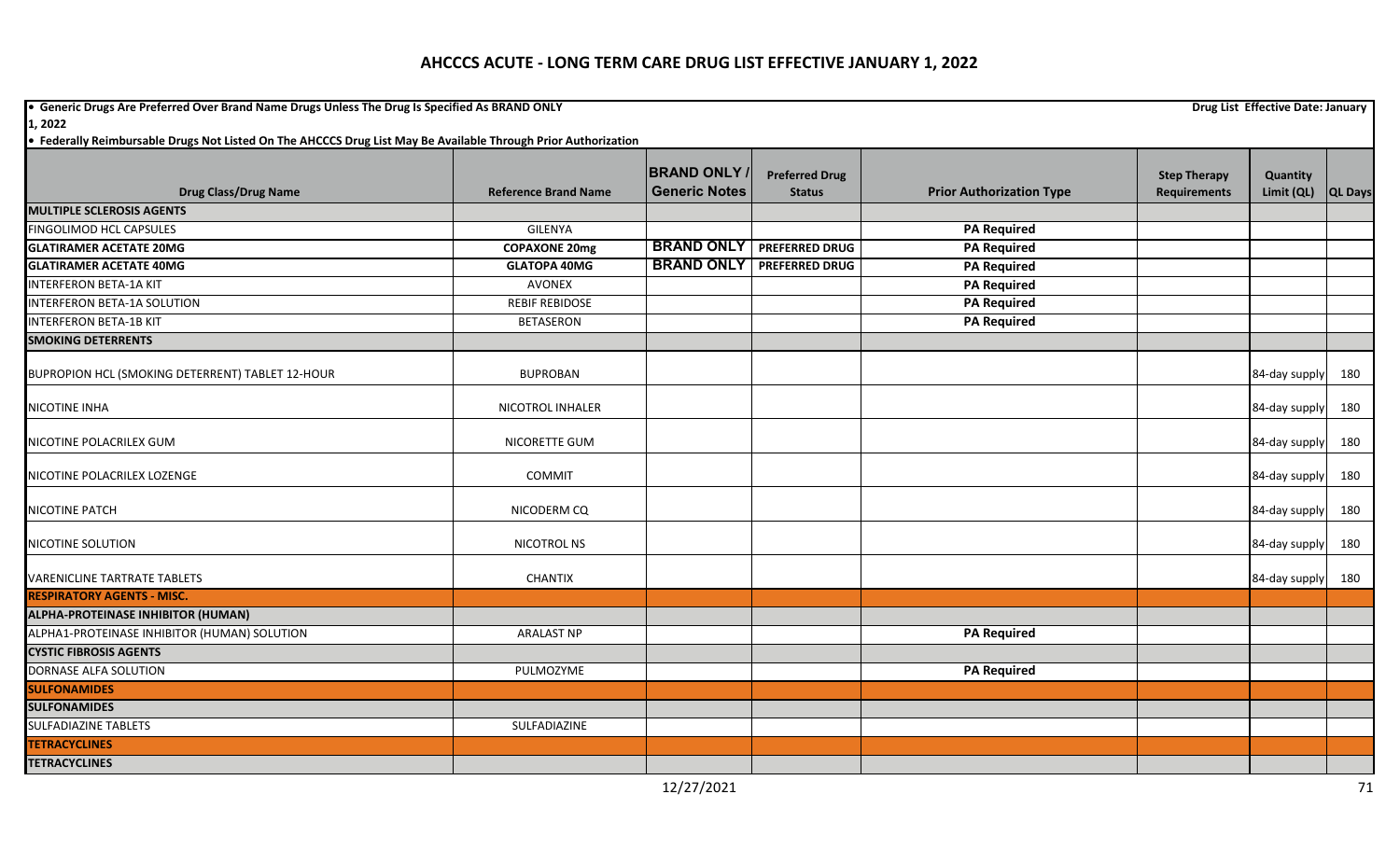**•** Generic Drugs Are Preferred Over Brand Name Drugs Unless The Drug Is Specified As BRAND ONLY **Drug List Effective Date: January Drug List Effective Date: January** 

**1, 2022**

|                                                             |                             | <b>BRAND ONLY</b>    | <b>Preferred Drug</b> |                                 | <b>Step Therapy</b> | Quantity           |  |
|-------------------------------------------------------------|-----------------------------|----------------------|-----------------------|---------------------------------|---------------------|--------------------|--|
| <b>Drug Class/Drug Name</b>                                 | <b>Reference Brand Name</b> | <b>Generic Notes</b> | <b>Status</b>         | <b>Prior Authorization Type</b> | <b>Requirements</b> | Limit (QL) QL Days |  |
| DEMECLOCYCLINE HCL TABLETS                                  | DEMECLOCYCLINE HCL          |                      |                       | <b>PA Required</b>              |                     |                    |  |
| DOXYCYCLINE HYCLATE CAPSULES - 50MG AND 100MG CAPSULES ONLY | <b>VARIOUS</b>              |                      |                       |                                 |                     |                    |  |
| DOXYCYCLINE HYCLATE TABLETS - 20MG AND 100MG TABLETS ONLY   | VARIOUS                     |                      |                       |                                 |                     |                    |  |
| DOXYCYCLINE MONOHYDRATE - CAPSULES 50MG & 100MG ONLY        | <b>VARIOUS</b>              |                      |                       |                                 |                     |                    |  |
| MINOCYCLINE HCL - 50MG, 75MG & 100MG CAPSULES ONLY          | <b>MINOCIN</b>              |                      |                       |                                 |                     |                    |  |
| <b>THYROID AGENTS</b>                                       |                             |                      |                       |                                 |                     |                    |  |
| <b>ANTITHYROID AGENTS</b>                                   |                             |                      |                       |                                 |                     |                    |  |
| <b>METHIMAZOLE TABLETS</b>                                  | <b>TAPAZOLE</b>             |                      |                       |                                 |                     |                    |  |
| PROPYLTHIOURACIL TABLETS                                    | PROPYLTHIOURACIL            |                      |                       |                                 |                     |                    |  |
| <b>THYROID HORMONES</b>                                     |                             |                      |                       |                                 |                     |                    |  |
| LEVOTHYROXINE SODIUM TABLETS                                | LEVO-T                      |                      |                       |                                 |                     |                    |  |
| LIOTHYRONINE SODIUM TABLETS                                 | <b>CYTOMEL</b>              |                      |                       |                                 |                     |                    |  |
| <b>THYROID TABLETS</b>                                      | <b>ARMOUR THYROID</b>       |                      |                       |                                 |                     |                    |  |
| <b>ULCER DRUGS</b>                                          |                             |                      |                       |                                 |                     |                    |  |
| <b>ANTISPASMODICS</b>                                       |                             |                      |                       |                                 |                     |                    |  |
| DICYCLOMINE HCL CAPSULES                                    | <b>VARIOUS</b>              |                      |                       |                                 |                     |                    |  |
| DICYCLOMINE HCL SOLUTION                                    | VARIOUS                     |                      |                       |                                 |                     |                    |  |
| DICYCLOMINE HCL TABLETS                                     | <b>VARIOUS</b>              |                      |                       |                                 |                     |                    |  |
| <b>GLYCOPYRROLATE SOLUTION</b>                              | <b>VARIOUS</b>              |                      |                       |                                 |                     |                    |  |
| <b>GLYCOPYRROLATE TABLETS</b>                               | VARIOUS                     |                      |                       |                                 |                     |                    |  |
| HYOSCYAMINE SULFATE ELIXIR                                  | <b>VARIOUS</b>              |                      |                       |                                 |                     |                    |  |
| HYOSCYAMINE SULFATE SOLUTION                                | <b>VARIOUS</b>              |                      |                       |                                 |                     |                    |  |
| HYOSCYAMINE SULFATE SUBLINGUAL                              | VARIOUS                     |                      |                       |                                 |                     |                    |  |
| <b>HYOSCYAMINE SULFATE TABLETS</b>                          | <b>VARIOUS</b>              |                      |                       |                                 |                     |                    |  |
| HYOSCYAMINE SULFATE TABLET 12-HOUR                          | <b>VARIOUS</b>              |                      |                       |                                 |                     |                    |  |
| HYOSCYAMINE SULFATE CONTROLLED RELEASE TABLET               | <b>VARIOUS</b>              |                      |                       |                                 |                     |                    |  |
| HYOSCYAMINE SULFATE ORALLY DISINTEGRATING TABLETS           | VARIOUS                     |                      |                       |                                 |                     |                    |  |
| PROPANTHELINE BROMIDE TABLETS                               | <b>VARIOUS</b>              |                      |                       |                                 |                     |                    |  |
| <b>H-2 ANTAGONISTS</b>                                      |                             |                      |                       |                                 |                     |                    |  |
| <b>FAMOTIDINE CHEWABLE TABLETS</b>                          | PEPCID AC                   |                      |                       |                                 |                     |                    |  |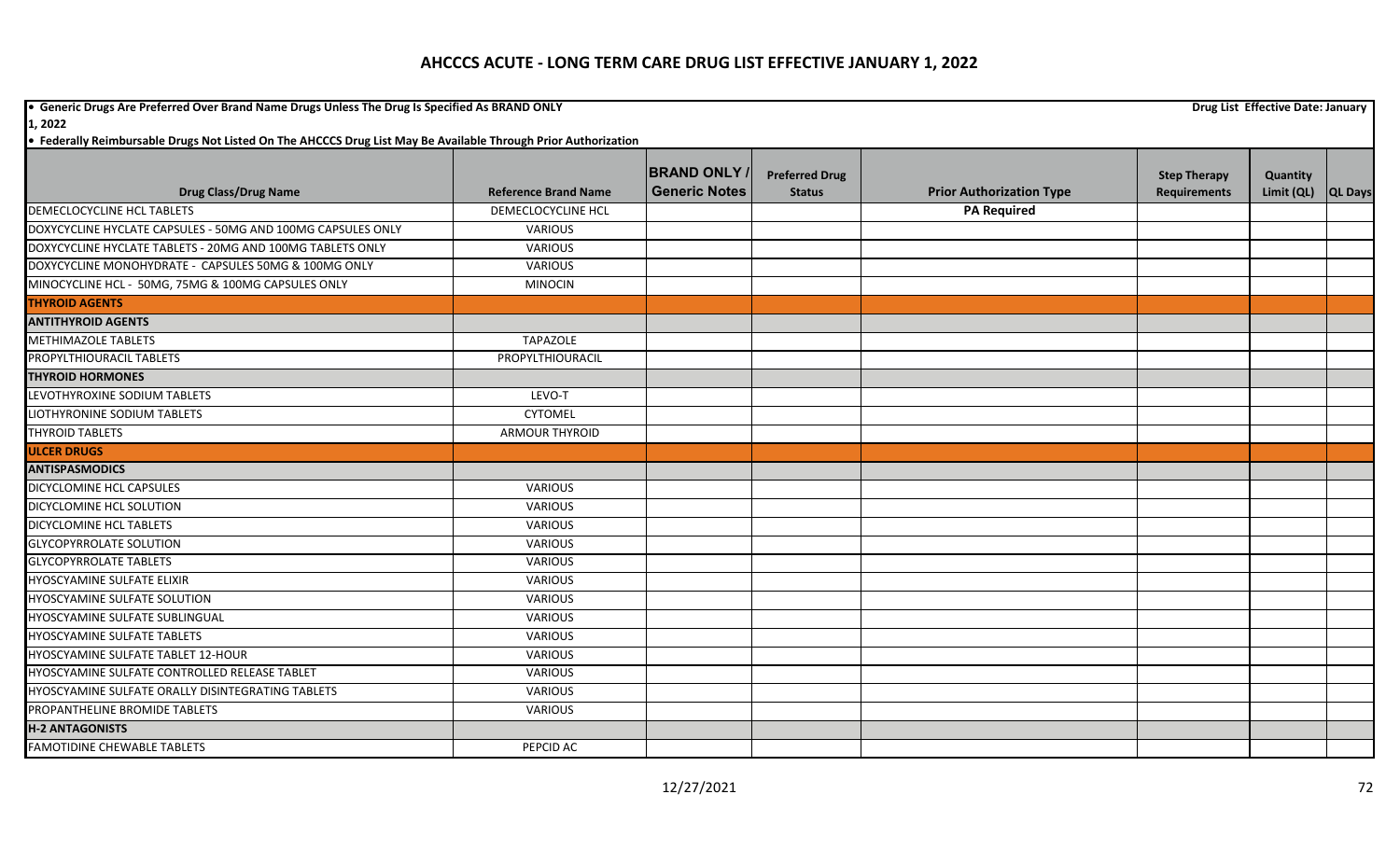## **AHCCCS ACUTE - LONG TERM CARE DRUG LIST EFFECTIVE JANUARY 1, 2022**

**•** Generic Drugs Are Preferred Over Brand Name Drugs Unless The Drug Is Specified As BRAND ONLY **Drug List Effective Date: January Drug List Effective Date: January 1, 2022**

**• Federally Reimbursable Drugs Not Listed On The AHCCCS Drug List May Be Available Through Prior Authorization** 

|                                                     |                                  | <b>BRAND ONLY</b>    | <b>Preferred Drug</b>              |                                   | <b>Step Therapy</b> | Quantity   |                |
|-----------------------------------------------------|----------------------------------|----------------------|------------------------------------|-----------------------------------|---------------------|------------|----------------|
| <b>Drug Class/Drug Name</b>                         | <b>Reference Brand Name</b>      | <b>Generic Notes</b> | <b>Status</b>                      | <b>Prior Authorization Type</b>   | <b>Requirements</b> | Limit (QL) | <b>QL Days</b> |
| <b>FAMOTIDINE SUSPENSION</b>                        | PEPCID                           |                      |                                    |                                   |                     |            |                |
| <b>FAMOTIDINE TABLETS</b>                           | PEPCID AC                        |                      |                                    |                                   |                     |            |                |
| RANITIDINE HCL CAPSULES                             | <b>RANITIDINE HCL</b>            |                      |                                    |                                   |                     |            |                |
| RANITIDINE HCL SUSPENSION                           | <b>DEPRIZINE FUSEPAQ</b>         |                      |                                    |                                   |                     |            |                |
| <b>RANITIDINE HCL SYRUP</b>                         | ZANTAC                           |                      |                                    |                                   |                     |            |                |
| <b>RANITIDINE HCL TABLETS</b>                       | ZANTAC 75                        |                      |                                    |                                   |                     |            |                |
| <b>ANTI-ULCER - MISC.</b>                           |                                  |                      |                                    |                                   |                     |            |                |
| <b>SUCRALFATE TABLETS</b>                           | CARAFATE                         |                      |                                    |                                   |                     |            |                |
| <b>PROTON PUMP INHIBITORS</b>                       |                                  |                      |                                    |                                   |                     |            |                |
| <b>ESOMEPRAZOLE MAGNESIUM PACKETS</b>               | <b>NEXIUM</b>                    |                      | <b>PREFERRED DRUG</b>              | PA Required for > 18 Years of Age |                     | 30.00      | 30.00          |
| ESOMEPRAZOLE MAGNESIUM CAPSULE DELAYED RELEASE      | <b>NEXIUM</b>                    |                      | <b>PREFERRED DRUG</b>              |                                   |                     | 60.00      | 30.00          |
| LANSOPRAZOLE CAPSULE DELAYED RELEASE                | <b>VARIOUS</b>                   |                      | <b>PREFERRED DRUG</b>              |                                   |                     | 60.00      | 30.00          |
| LANSOPRAZOLE ORALLY DISPERSABLE TABLET (ODT)        | PREVACID SOLUTAB                 |                      | <b>PREFERRED DRUG</b>              | PA Required for > 18 Years of Age |                     | 60.00      | 30.00          |
| <b>OMEPRAZOLE ORAL CAPSULES</b>                     | <b>VARIOUS</b>                   |                      | <b>PREFERRED DRUG</b>              |                                   |                     | 60.00      | 30.00          |
| PANTOPRAZOLE SODIUM PACKETS                         | <b>PROTONIX</b>                  |                      | <b>PREFERRED DRUG</b>              | PA Required for > 18 Years of Age |                     | 30.00      | 30.00          |
| PANTOPRAZOLE TABLETS                                | <b>PROTONIX</b>                  |                      | <b>PREFERRED DRUG</b>              |                                   |                     | 30.00      | 30.00          |
| <b>URINARY ANTISPASMODICS</b>                       |                                  |                      |                                    |                                   |                     |            |                |
| URINARY ANTISPASMODIC - ANTIMUSCARINICS (ANTICHOLI) |                                  |                      |                                    |                                   |                     |            |                |
| <b>FESOTERODINE FUMARATE</b>                        | <b>TOVIAZ</b>                    |                      | <b>BRAND ONLY   PREFERRED DRUG</b> |                                   |                     |            |                |
| OXYBUTYNIN CHLORIDE SYRUP                           | <b>VARIOUS</b>                   |                      | <b>PREFERRED DRUG</b>              |                                   |                     |            |                |
| <b>OXYBUTYNIN CHLORIDE TABLETS</b>                  | <b>VARIOUS</b>                   |                      | <b>PREFERRED DRUG</b>              |                                   |                     |            |                |
| OXYBUTYNIN CHLORIDE TABLET 24-HOUR                  | <b>DITROPAN XL</b>               |                      | <b>PREFERRED DRUG</b>              |                                   |                     |            |                |
| TOLTERODINE TARTRATE CAPSULE CONTROLLED RELEASE     | <b>DETROL LA</b>                 | <b>BRAND ONLY</b>    | <b>PREFERRED DRUG</b>              |                                   |                     |            |                |
| TOLTERODINE TARTRATE TABLETS                        | <b>DETROL</b>                    | <b>BRAND ONLY</b>    | <b>PREFERRED DRUG</b>              |                                   |                     |            |                |
| <b>VAGINAL PRODUCTS</b>                             |                                  |                      |                                    |                                   |                     |            |                |
| <b>SPERMICIDES</b>                                  |                                  |                      |                                    |                                   |                     |            |                |
|                                                     | <b>VCF VAGINAL CONTRACEPTIVE</b> |                      |                                    |                                   |                     |            |                |
| NONOXYNOL-9 FOAM                                    | FOAM                             |                      |                                    |                                   |                     |            |                |
| NONOXYNOL-9 GEL                                     | SHUR-SEAL                        |                      |                                    |                                   |                     |            |                |
| <b>VAGINAL ANTI-INFECTIVES</b>                      |                                  |                      |                                    |                                   |                     |            |                |
| <b>CLINDAMYCIN PHOSPHATE VAGINAL CREAM</b>          | <b>CLEOCIN</b>                   |                      |                                    |                                   |                     |            |                |